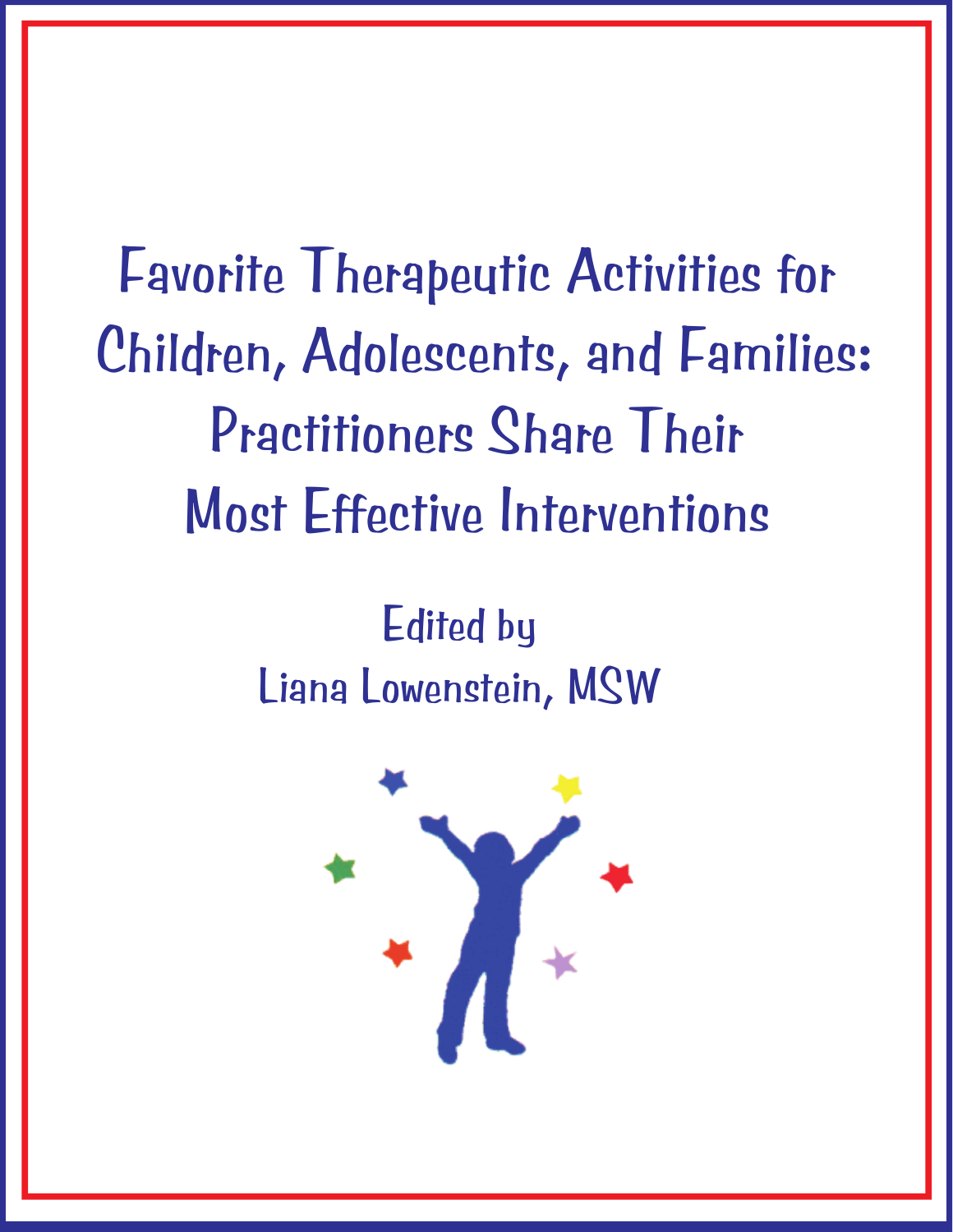Copyright © 2011 by Champion Press. All rights reserved.

Except as indicated below, no part of this publication may be reproduced, stored in a retrieval system, or transmitted in any form or by any means, electronic, mechanical, photocopying, microfilming, recording, scanning, or otherwise, without the prior express written permission of the Publisher. Requests to the Publisher for permission should be addressed to Champion Press, PO Box 91012, 2901 Bayview Avenue, Toronto, Ontario, Canada M2K 1H0, (416) 575-7836, Fax: (416) 756-7201.

Worksheets may be reproduced only within the confines of the use with clients. This limited permission does not grant other rights, nor does it give permission for commercial, resale, syndication, or any other use not contained above. Any other use, or reproduction, is a violation of international laws and is forbidden without the prior express written permission from the Publisher.

Limit of Liability/Disclaimer of Warranty: While the publisher and authors have used their best efforts in preparing this publication, they make no representations or warranties with respect to the accuracy or completeness of the contents of this publication and specifically disclaim any implied warranties of merchantability or fitness for a particular purpose. No warranty may be created or extended by sales representatives or written sales materials. The advice and strategies contained herein may not be suitable for your situation. You should consult with a professional where appropriate. Neither the publisher not the authors shall be liable for any loss of profit or any other commercial damages, including but not limited to special, incidental, consequential, or other damages.

This publication is designed to provide accurate and authoritative information in regard to the subject matter covered. It is provided with the understanding that the publisher is not engaged in rendering professional services. If legal, accounting, medical, psychological or any other expert assistance is required, the services of a competent professional person should be sought.

Designations used by companies to distinguish their products are often claimed as trademarks. In all instances where Champion Press is aware of a claim, the product names appear in initial capital or all capital letters. Readers, however, should contact the appropriate companies for complete information regarding trademarks and registration.

**Correspondence regarding this book can be sent to:**  Champion Press PO Box 91012, 2901 Bayview Avenue, Toronto, Ontario, Canada M2K 1H0 Telephone: (416) 575-7836 Fax: (416) 756-7201 Email: liana@globalserve.net Web: www.lianalowenstein.com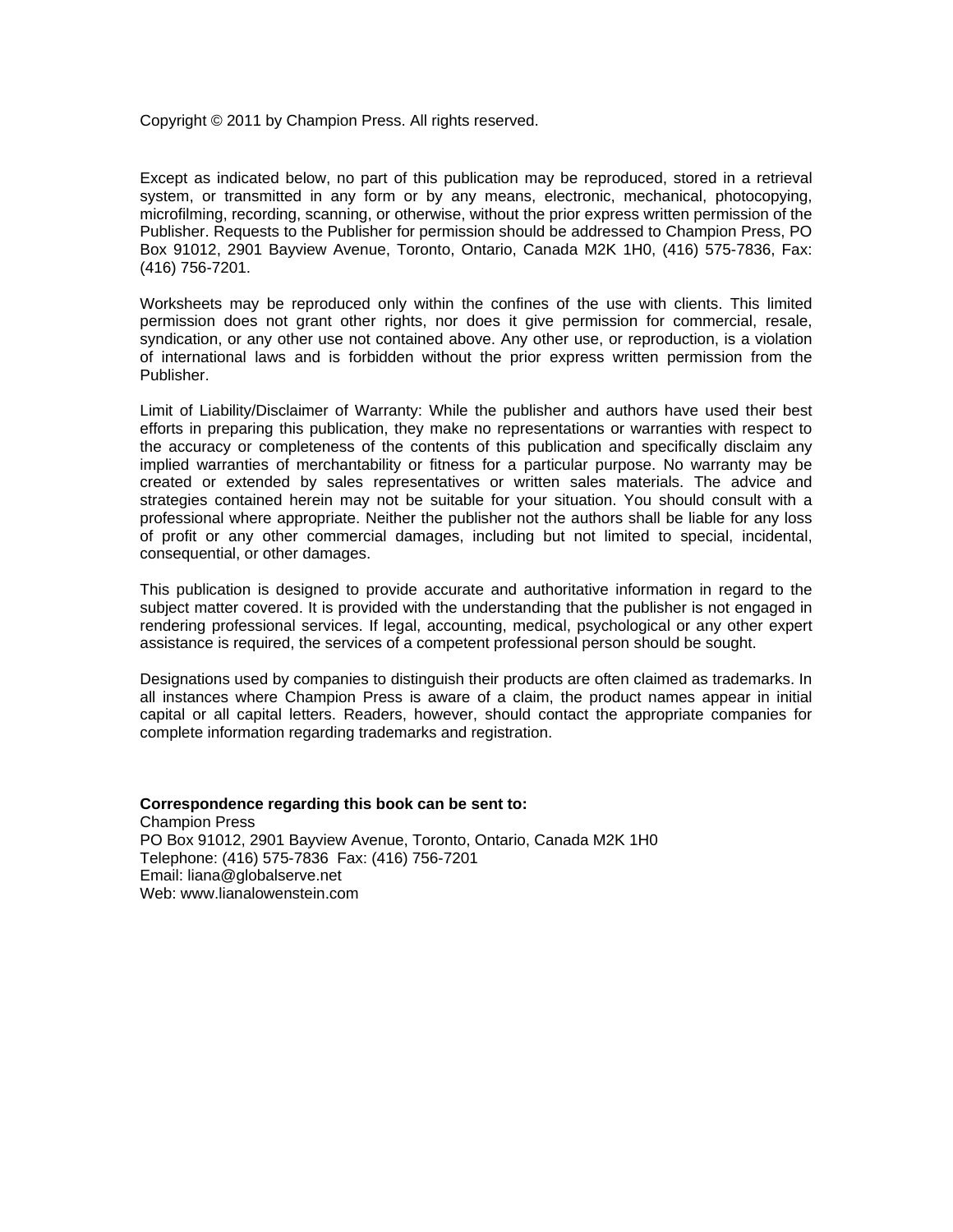## **CONTRIBUTORS**

#### **Shlomo Ariel, PhD**

Ramat Gan, Israel Email: wbshrink@gmail.com Web: http://sites.google.com/site/drshlomoariel

#### **Katherine Arkell, MSW, LCSW**

Bentonville, Arizona, USA Email: katherinea@vistahealthservices.com

#### **Rinda Blom, PhD**

Free State, South-Africa Email: rindablom@ananzi.co.za Website: www.redshoecentre.com

#### **Donicka Budd, CYW**

Toronto, Ontario, Canada Email: dbudd25@hotmail.com Website: www.donickabudd.com

**Felicia Carroll, M.Ed., MA**  Solvang, California, USA Email: Fcarroll@west.net Webpage: www.feliciacarroll.com

#### **Angela M. Cavett, PhD, LP, RPT-S**

West Fargo, North Dakota, USA Email: acavett@koamentalhealth.com Web: www.childpsychologicalservices.com

#### **Jodi Crane, PhD, NCC, LPCC, RPT-S**

Columbia Kentucky, USA Email: cranejo@lindsey.edu Website: www.ac4pt.org

#### **David A. Crenshaw, PhD, ABPP, RPT-S**

Rhinebeck, New York, USA Website: www.rhinebeckcfc.com

#### **Gisela Schubach De Domenico, PhD, LMFT, RPT-S**

Oakland, California, USA Email: sandtrayworldplay@gmail.com Web: www.vision-quest.us

#### **Pam Dyson, MA, LPC, RPT**

Ballwin, Missouri United States Email: pam@pamdyson.com Website: www.pamdyson.com

#### **Abbie Flinner, MACC, NCC**

New Castle, Pennsylvania USA Email: aflinner@gmail.com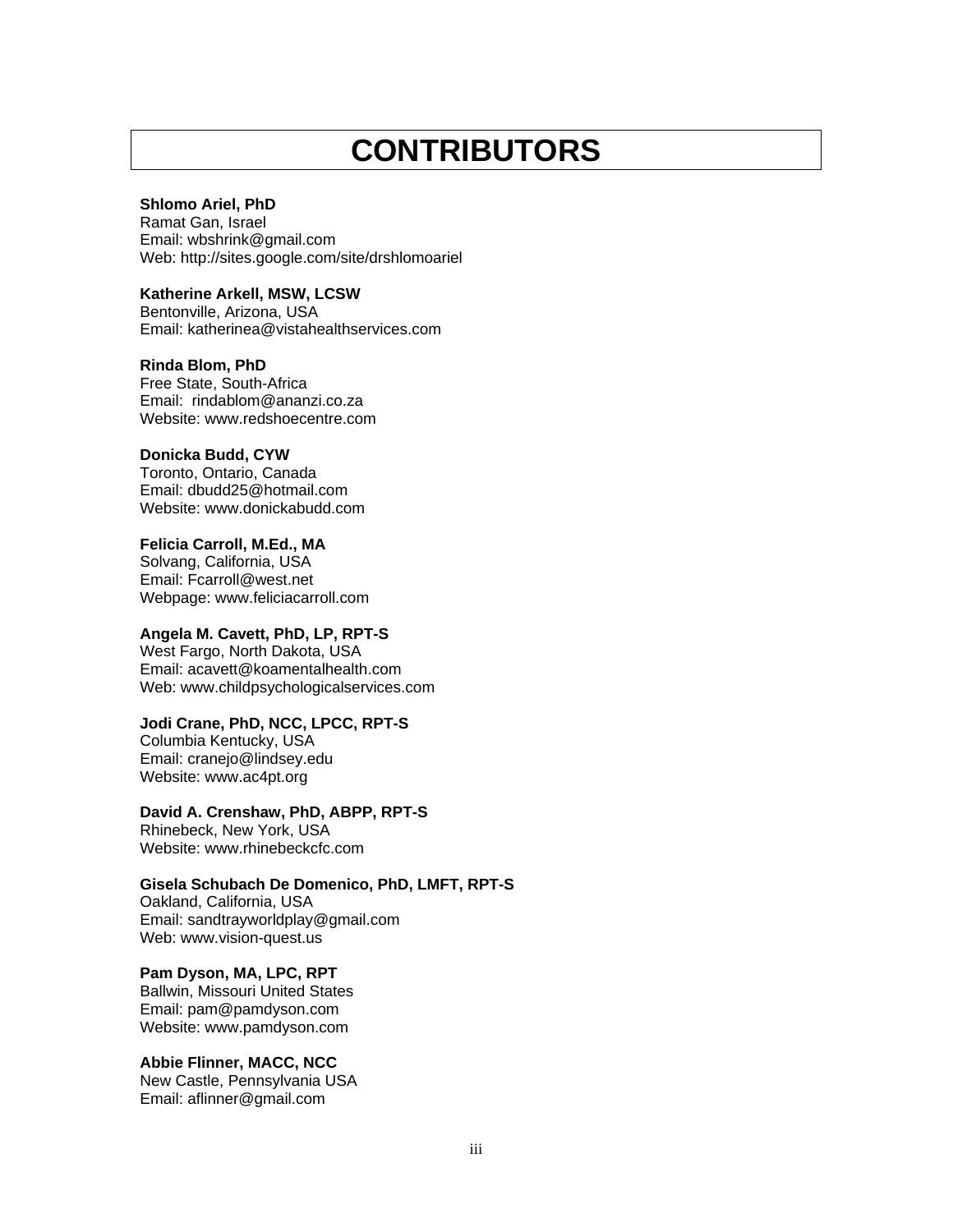#### **Theresa Fraser, C.C.W., BA, CPT**

Cambridge, Ontario, Canada Email: theresafraser@rogers.com

#### **Diane Frey, PhD, RPT-S**

Dayton, Ohio, USA Email: diane.frey@wright.edu

#### **Brijin Gardner, LSCSW, LCSW, RPT-S**

Parkville, Missouri, USA Email: brijingardner@gmail.com

#### **Ken Gardner, M.SC.,R. Psych, CPT-S**

Calgary, Alberta, Canada Email rmpti@telusplanet.net Web: www.rmpti.com

#### **Paris Goodyear-Brown, MSW, LCSW, RPT-S**

Brentwood, Tennessee, USA Email: paris@parisandme.com Website: www.parisandme.com

#### **Steve Harvey, PhD, RPT-S, BC-DMT**

New Plymouth, New Zealand Email: steve.harvey@tdhb.org.nz

#### **Katherine M. Hertlein, PhD, LMFT**

Las Vegas, Nevada, USA Email: katherine.hertlein@unlv.edu Web: http://www.kathertlein.com

#### **Deborah Armstrong Hickey, PhD, LMFT, RPT-S**

Greenville, South Carolina, USA Email: healingartdoctor@hotmail.com Web: www.themindgardencentre.com

#### **Susan T Howson, MA, CPCC, CHBC**

Port Credit, Ontario, Canada Email: susan@magnificentcreations.com

#### **Nilufer Kafescioglu, PhD**

Istanbul, Turkey Email: nkafescioglu@dogus.edu.tr Web: http://psychology.dogus.edu.tr/akademik.htm

#### **Susan Kelsey, M.S., MFT, RPT-S**

Costa Mesa, California, USA Email: SusanKelseyMFT@cox.net

#### **Sueann Kenney-Noziska, MSW, LISW, RPT-S**

Las Cruces, New Mexico, USA Email: info@playtherapycorner.com Website: www.playtherapycorner.com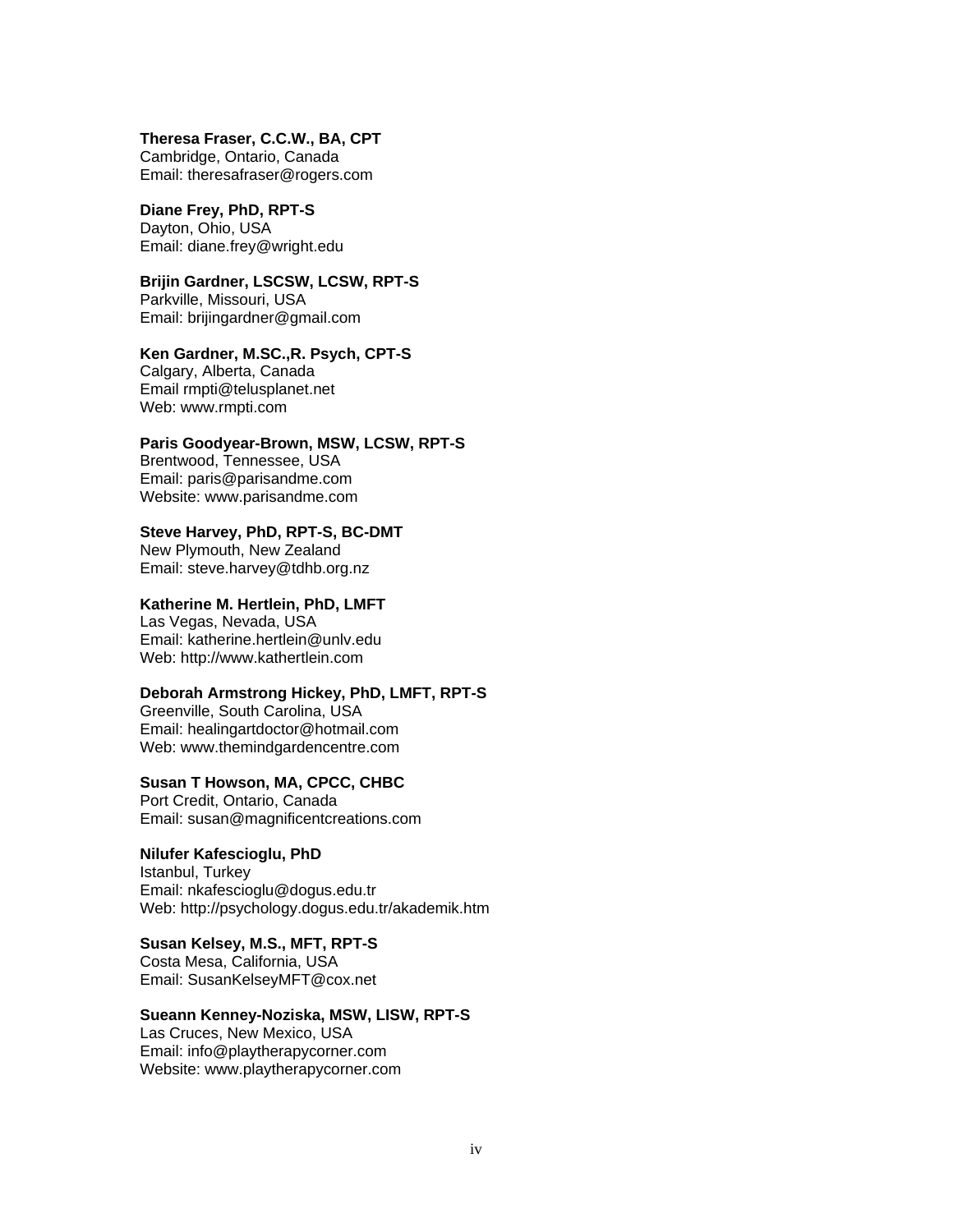#### **Norma Leben, MSW, LCSW, ACSW, RPT-S, CPT-P**

Pflugerville, Texas, USA Email: norma@playtherapygames.com Website: www.playtherapygames.com

#### **Kellen Lewis, MA**

Frisco, Texas United States Email: Kellen.Leilani@gmail.com

#### **Liana Lowenstein, MSW, RSW, CPT-S**

Toronto, Ontario, Canada Email: liana@globalserve.net Website: www.lianalowenstein.com

#### **Greg Lubimiv, MSW, CPT-S**

Pembroke, Ontario, Canada Email: glubimiv@hotmail.com Web: www.lubimiv.ca

**Evangeline Munns, PhD, CPsych, RPT-S**  King City, Ontario, Canada

Email: emunns@sympatico.ca

#### **Adriana Ribas, PhD**

Rio de Janeiro, Brazil Email: aribas@globo.com Website: www.quartetoeditora.com.br

#### **Brandy Schumann, PhD, LPC-S, NCC, RPT-S**

McKinney, Texas United States Email: drbrandy@tots.pro Website: www.tots.pro

#### **John W. Seymour, PhD, LMFT, RPT-S**

Mankato, Minnesota, USA Email: john.seymour@mnsu.edu

#### **Angela Siu, PhD, CPT, CTT**  New Territories, Hong Kong

Email: afysiu@cuhk.edu.hk

#### **Jodi Smith LCSW, RPT-S**

Claremont, California, USA Email: jodismith8997@verizon.net Website**:** www.playispowerful.info

#### **Lauren Snailham, MA**

Durban, South Africa Email: laurensnailham@dbnmail.co.za Web: www.therapeutic stories.co.za

#### **Katherine Ford Sori, PhD, LMFT**

Crown Point, Indiana, USA Email: katesori@aol.com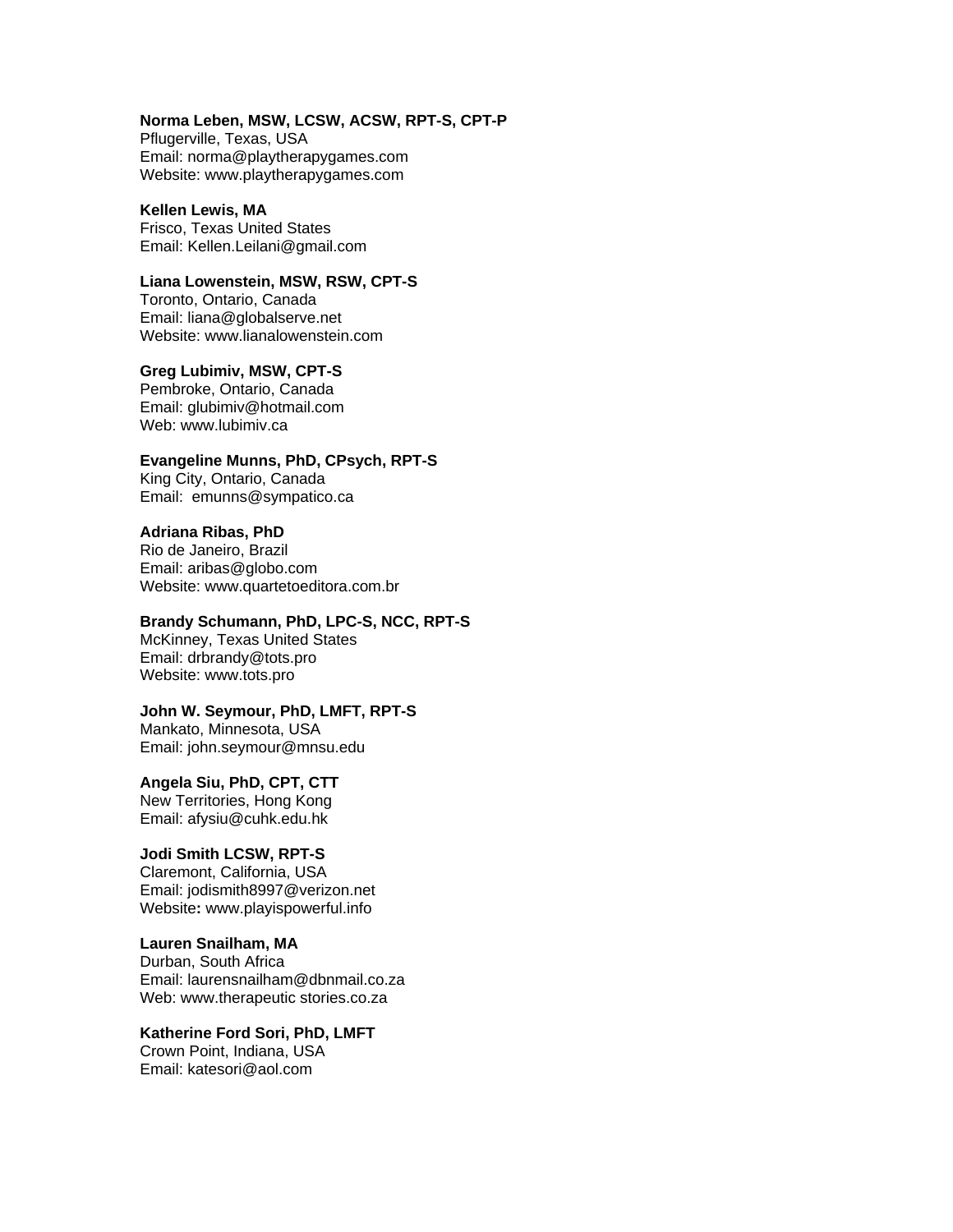**Trudy Post Sprunk, LMFT-S, LPC-S, RPT-S, PTI-S** 

Tucker, Georgia, USA Email: trudypostsprunk@charter.net

**Jacqueline M. Swank, LCSW, RPT**  Daytona Beach, Florida, USA Email: jacquelineswank@hotmail.com

**Rajeswari Natrajan-Tyagi, PhD**  Irvine, California, USA Email: rnatrajan@alliant.edu

**Tammi Van Hollander, LCSW, RPT**  Ardmore, Pennsylvania United States Email: Tammi@imagerythroughplay.com Website: www.imagerythroughplay.com

**Lisa Voortman,** Dip Ed., DSBO Cape Town, South Africa Email: lisavoortman@gmail.com

**Kelly Walker, B.Soc.Sci, Grad.Dip.**  Melbourne, Australia Email: kelturn@yahoo.com

**Lorie Walton, M.Ed. CPT-S**  Bradford, Ontario, Canada Email: familyfirstlw@bellnet.ca Website: www.familyfirstplaytherapy.ca

#### **Sharlene Weitzman, MSW, RSW, CPT-S**

Belleville, Ontario, Canada Email: sweitzman@sympatico.ca Website: www.gwclinicalconsult.com

**Lorri Yasenik, MSW, RFM, CPT-S, RPT-S** 

Calgary, Alberta, Canada Email rmpti@telusplanet.net Web: www.rmpti.com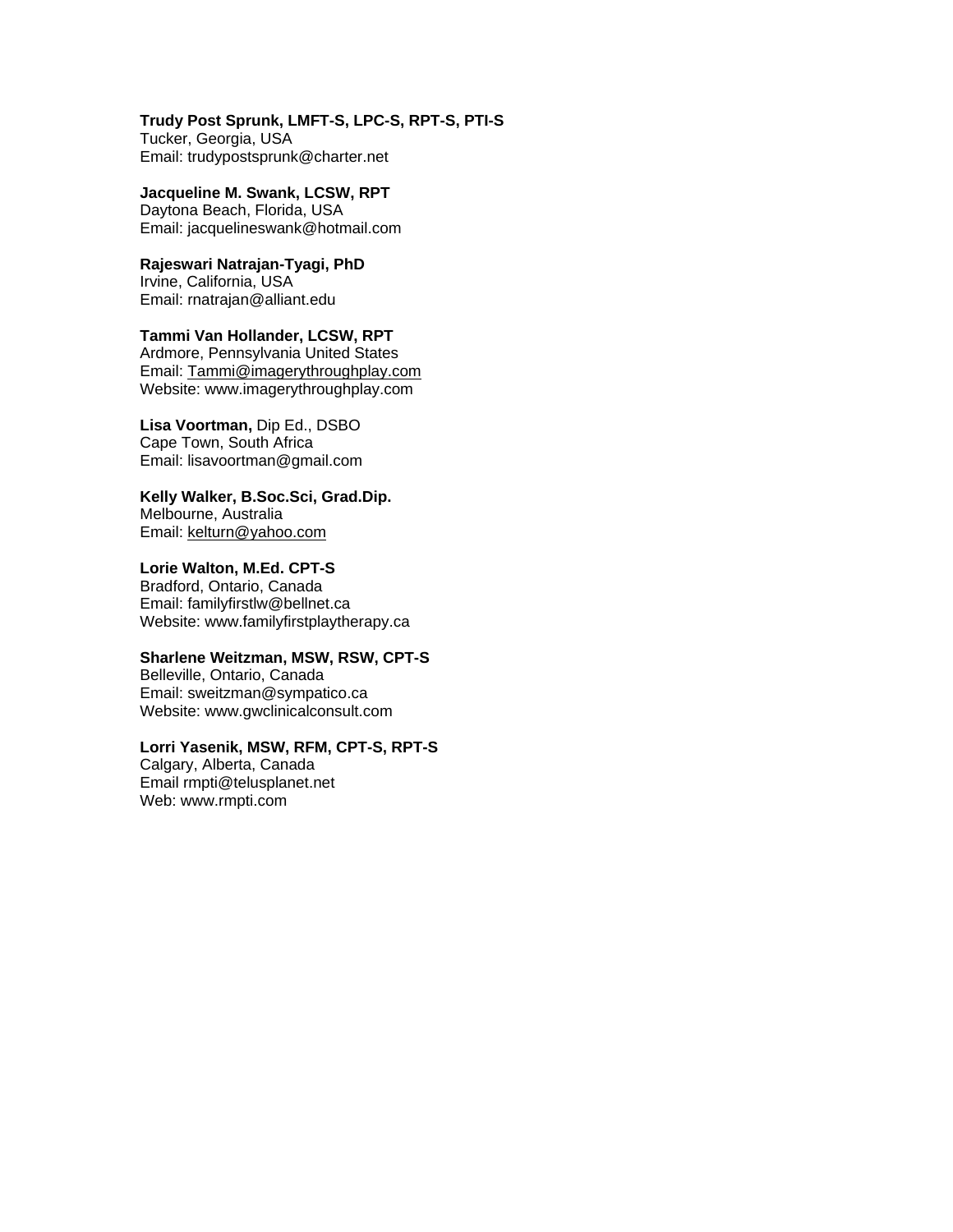# **Preface**

This publication provides a medium for practitioners to share their most effective assessment and treatment interventions. When I invited practitioners to contribute techniques to this publication, I was impressed with the range of creative interventions submitted. Clinicians from divergent theoretical orientations, work settings, or client specializations will find a wide range of creative and useable interventions in this book.

The interventions have been divided into three sections. The book begins with engagement and assessment activities providing clinicians with interventions to engage with and evaluate clients. The second section presents treatment techniques to facilitate the working through of therapeutic issues. The last section outlines interventions that can be incorporated as part of the client's termination process. A variety of activities are provided within each section to enable practitioners to choose interventions that suit their clients' specific needs.

Each technique outlines specific goals. Materials needed to complete the activity are listed. The eBook includes detailed instructions for all activities and a discussion section that further clarifies application and process.

Practitioners using the interventions in this publication should be well-trained in therapeutic intervention with children and families. A warm and caring rapport must be established with the client, and the activities should be implemented using sound clinical principles.

I hope this collection of interventions helps to create an engaging and meaningful therapeutic experience for your clients.

*Liana Lowenstein*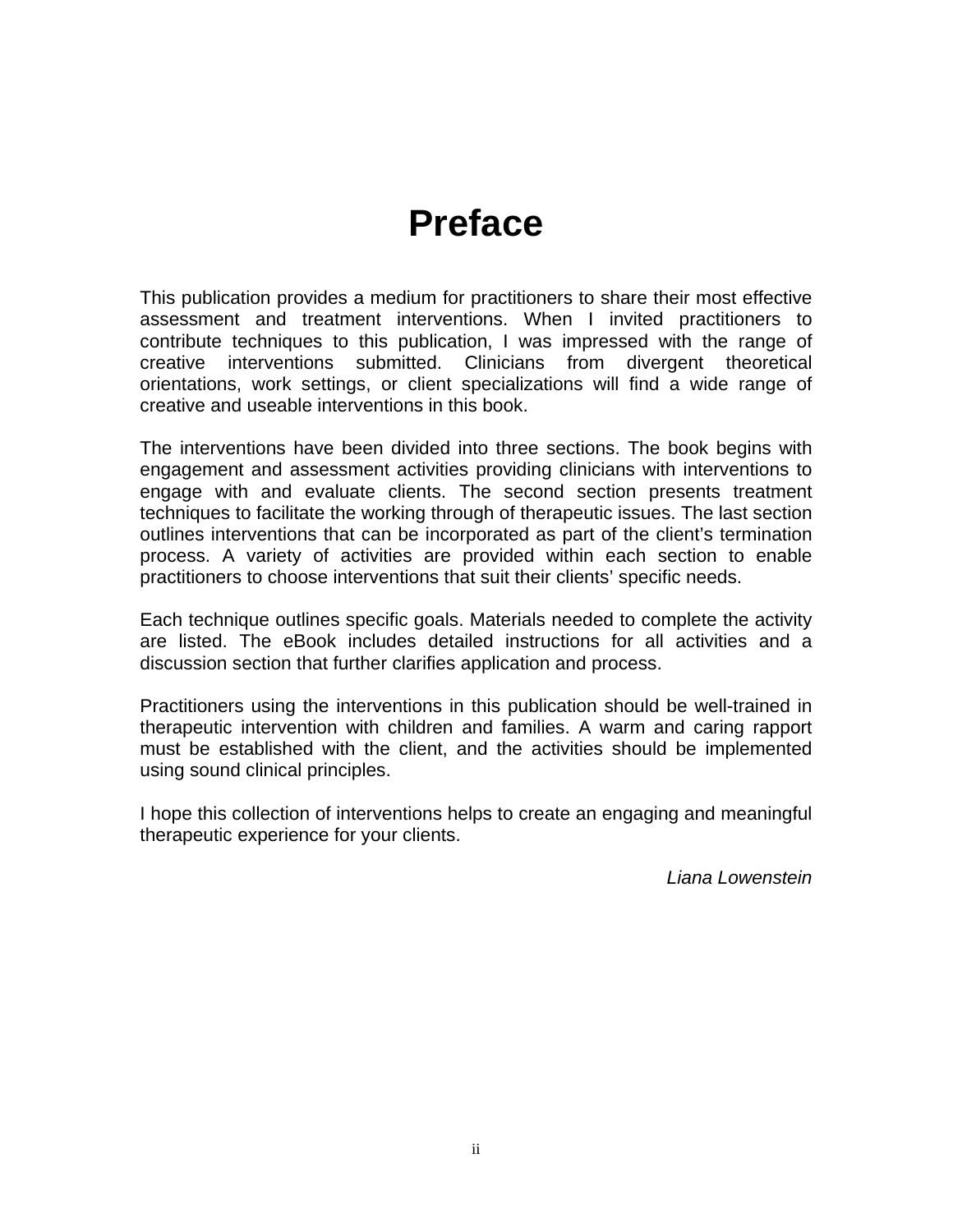# **Section One: Engagement and Assessment Interventions**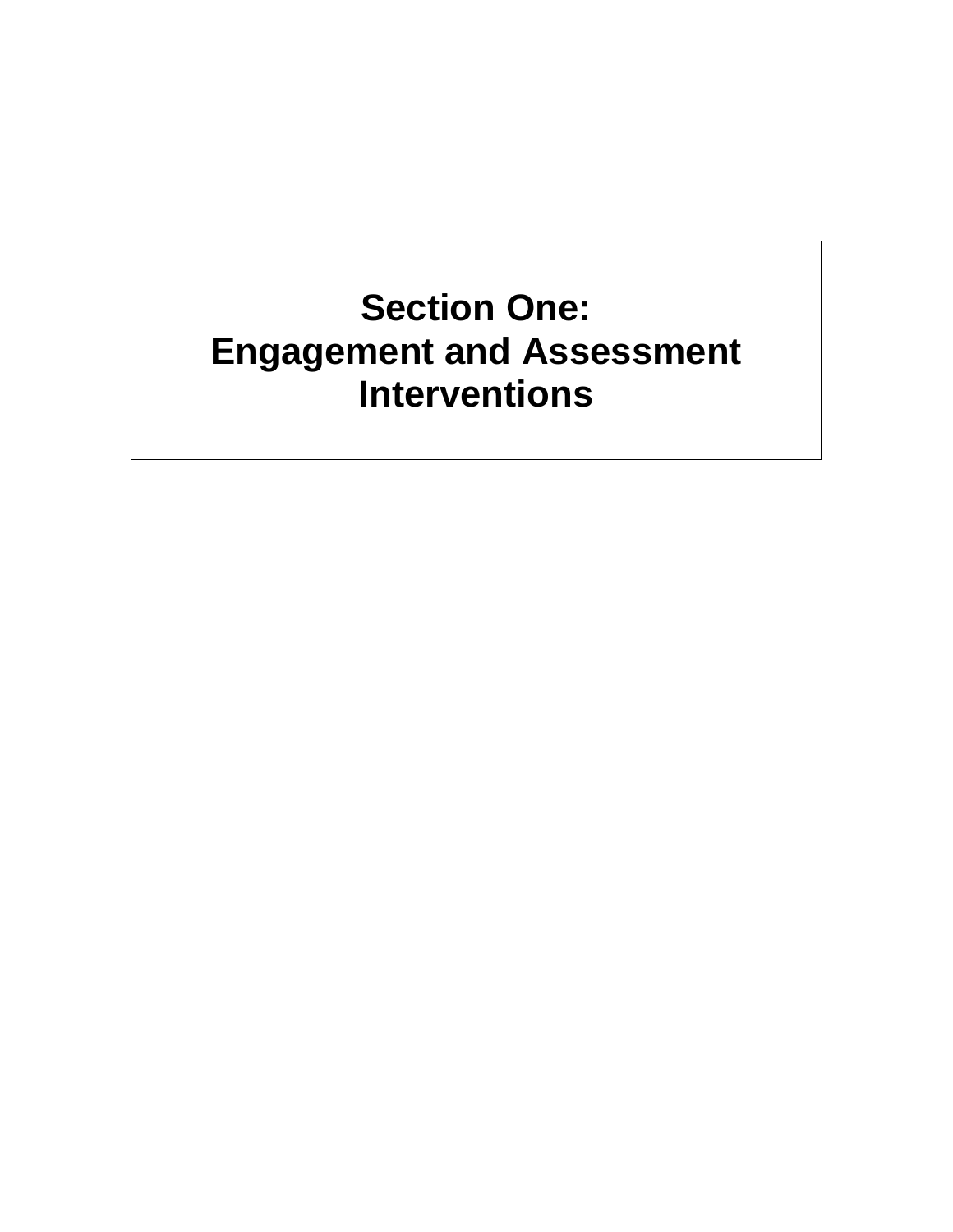# **Boat-Storm-Lighthouse Assessment**

Source: Trudy Post Sprunk Published in *Creative Family Therapy Techniques* Edited by Lowenstein, 2010

## **Treatment Modality:** Family

## **Goals**

- Gather information about the family, especially issues pertaining to danger and rescue
- Create an opportunity to express feelings such as fear, helplessness, hopelessness, bravery, etc.
- Identify ways to access support

## **Materials**

- Large sheet of white paper or poster board
- Markers
- Paper and pencil for each family member

## **Advance Preparation**

Provide a large flat surface for the drawing activity. Place the large sheet of paper or poster board so all family members can easily reach it. Arrange seating to insure privacy while writing.

#### **Description**

Explain to family members that they are to fill a poster board with one drawing of a boat, a storm, and a lighthouse. They are to complete the task silently. Upon completion, ask each to write a story about what he/she thinks happened before, during, and after the storm. A young child can quietly dictate a story to the therapist. After each person shares his/her story, the therapist guides the family in a discussion involving fears, rescue, danger, and how to access family support when needed. The therapist models acceptance of the diverse beliefs and experiences within the family.

The therapist may help the family experience the process by exploring the following:

- 1. What do you think it would have been like to be in the boat with your family during the storm?
- 2. Who would have been most helpful to you during the storm?
- 3. Can you name three feelings you might have had during the worst part of the storm?
- 4. If you believed that a rescue would occur, how did you think it would happen?
- 5. In what ways could you have asked for help?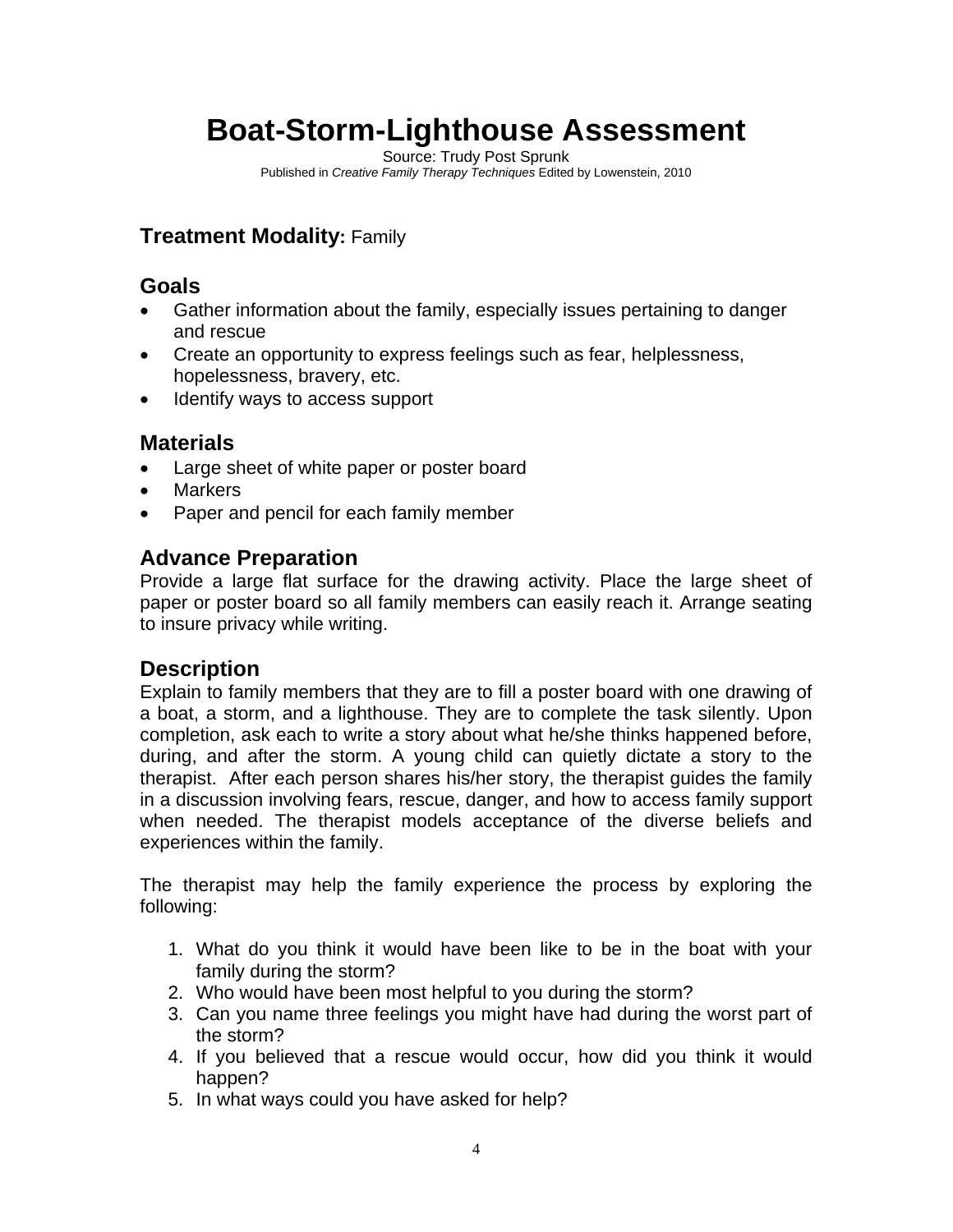## **Discussion**

Boat-storm-lighthouse assessment is an engaging activity. The drawing provides a glimpse into each family member's inner world, including traits, attitudes, behaviors, and personality strengths and weaknesses. More specifically, the drawing enables the therapist, as well as the family members, to learn such things as who tends to be optimistic and upbeat or who might be more pessimistic or morbid. It also uncovers the ability to mobilize inner resources and access external support when faced with danger and conflict. A family art activity "is a tool that provides the therapist and the participants with a vehicle for exploration. During the evaluation phase the art task offers the family a focus for an interactional experience. This technique, which delineates communication patterns, is viewed primarily through the process and secondarily through the content… From the moment the family is involved in creating a product, a record of each action is documented onto the construct. Thus, cause and effect are observable, enabling the clinician to assess both the strengths and weaknesses of the total family and the members therein" (Landgarten, 1987).

Family differences can be openly discussed, as well as some of the reasons these differences exist in the family. The therapist models support for the individual differences and encourages the family to support a member who is not thinking or feeling positively. A discussion of how to access family support is the final stage of this activity.

#### **Reference**

Landgarten, H.B. (1987). *Family art therapy: A clinical guide and casebook*. New York: Routledge.

## **About The Author**

Trudy Post Sprunk, LMFT-S, LPC-S, RPT-S, CPT-S, is a Licensed Marriage and Family Therapist and Supervisor who has been practicing psychotherapy since 1971. She has presented at international, national, and local conferences and has been interviewed on radio and television. She is certified as an EMDR Specialist and is a Registered Play Therapist Supervisor. She is past-president of the Association for Play Therapy and president and co-founder of the Georgia Association for Play Therapy.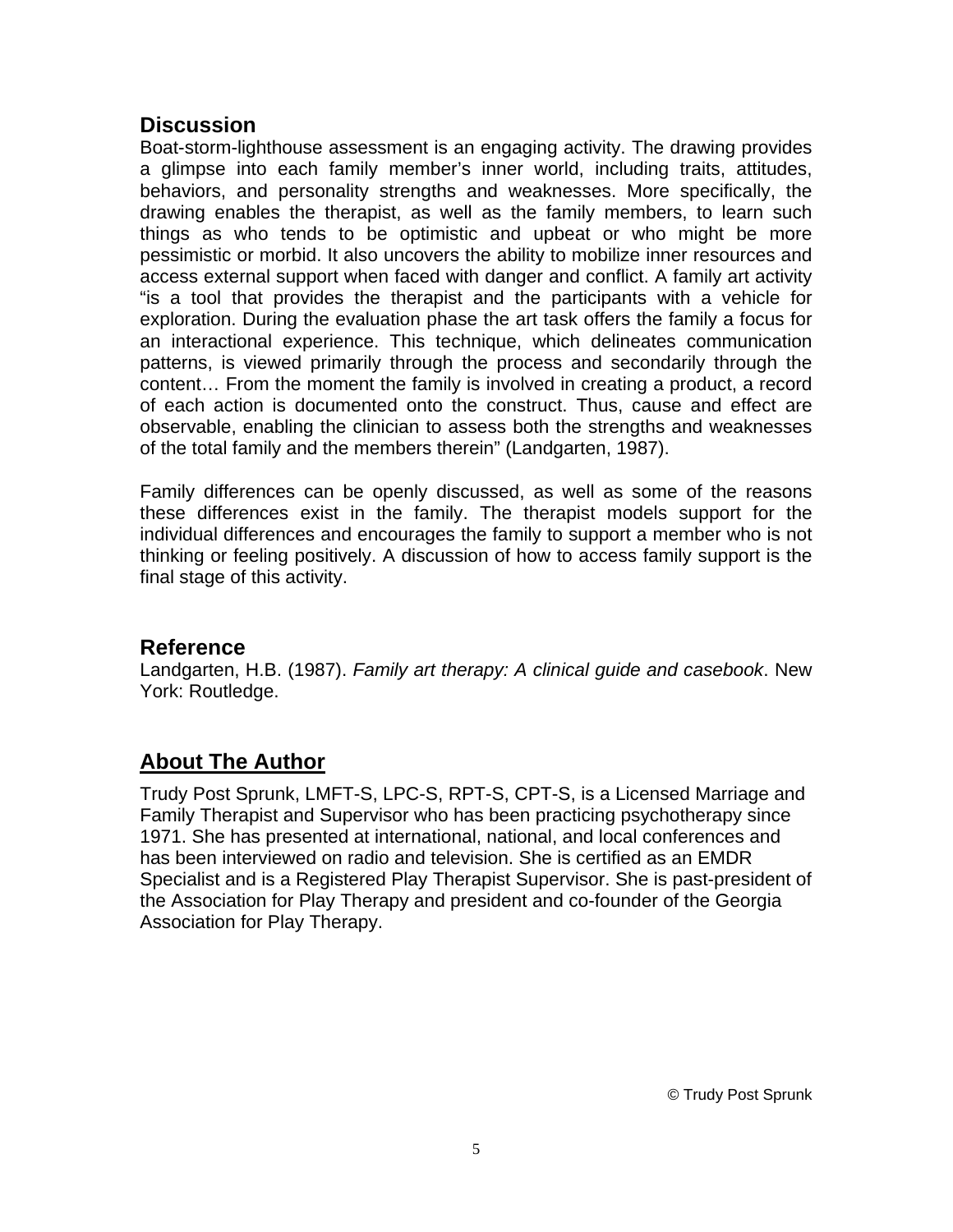# **Clay Sculpture**

Source: Sharlene Weitzman

Published in Assessment & Treatment Activities for Children, Adolescents, and Families Vol 1 Edited by Lowenstein, 2008

## **Treatment Modality**: Individual

## **Goals**

- Establish a positive and open therapeutic environment
- Verbally identify and express feelings
- Identify themes to be explored in later sessions
- Increase self-awareness

#### **Materials**

- Colored clay or playdough
- Paper
- Pencil or pen

## **Description**

Ask the child to build a sculpture that tells something about who the child is, what he/she likes, or something the child wants you to know about him/her. It is often helpful for the practitioner to make his/her own sculpture at the same time. It does not matter if it is realistic or abstract. The colors chosen will represent emotions, but do not inform the child of this until the end.

Once the sculpture is complete, ask the questions below, and write down the child's answers. Write the answers in a poetic format. The child does not yet know he/she is creating a poem so the language he/she chooses should be honored but can be embellished by using poetic license.

- What do you want to call this (title)?
- Ask what feeling each color represents and make each answer another line of the poem.
- Regardless of whether it is a person or thing, ask what it would say to it's/his/her mother, father, siblings, grandparents, best friend (or anyone else in its life). Reinforce that whatever it has to say is okay because this sculpture can say what it feels without having to worry about other people's reactions or feelings.
- What is the sculpture's favorite food?
- What/who does it like and not like? Why?
- What does it want the world to know about it?
- (Repeat title at the bottom of the poem.)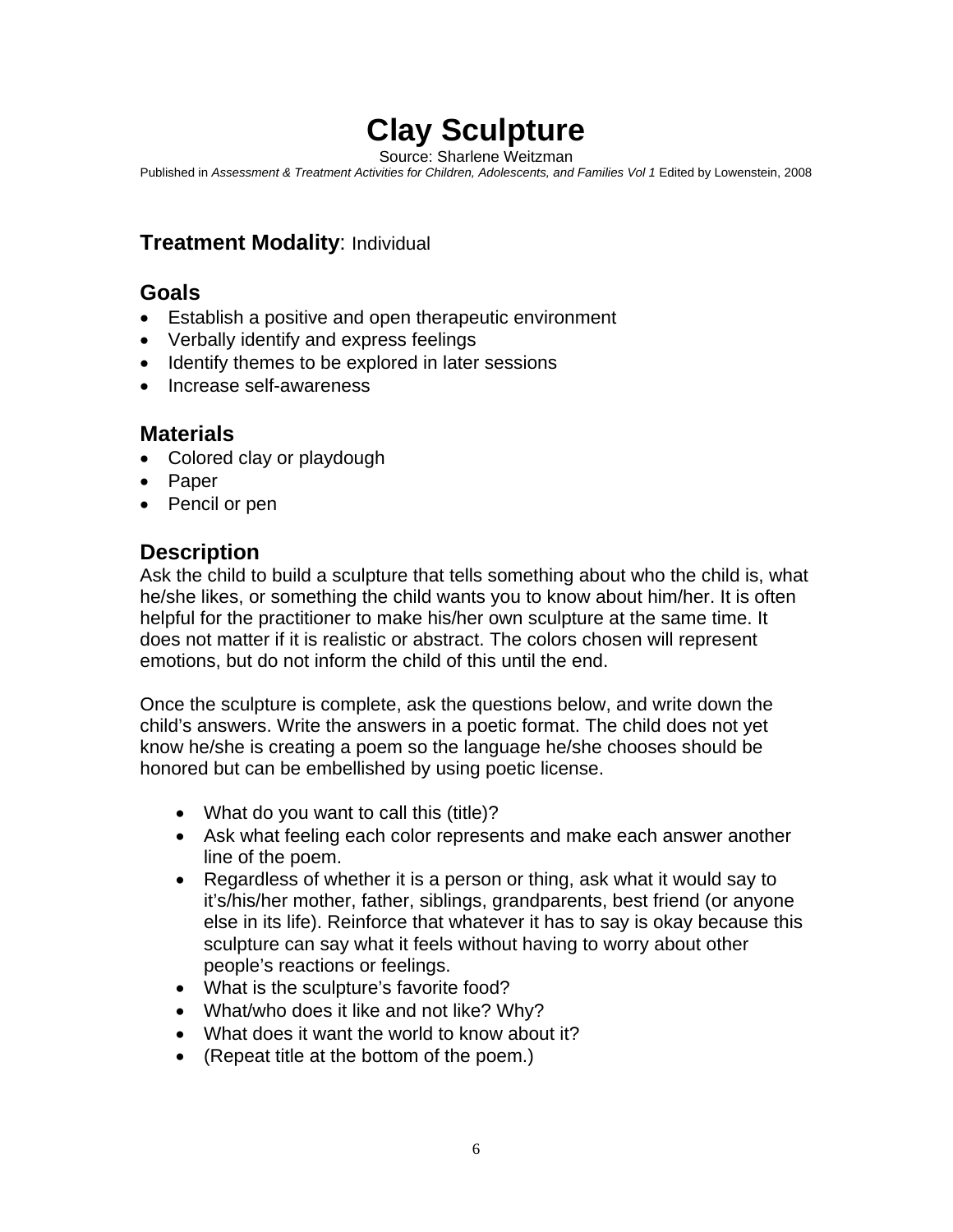Any other relevant questions that come to mind are okay to ask. Write the title at the top and repeat it at the bottom. Be creative in how the poem is visually created and only tell the child he/she has written a poem at the end of the exercise. The child will be surprised and excited that a poem was created. Read the poem back to the child and watch the delight when he/she realizes he/she has written a unique and special piece of work. The child can keep the sculpture that inspired the poem.

This exercise can be repeated in future sessions to evaluate change and progress.

## **Discussion**

Many children, especially during the initial stages of therapy, do not want to or do not know how to express their inner feelings. As well, they need time to establish a therapeutic rapport and the accompanying trust that will allow them to directly speak about their feelings. This projective exercise places the feelings onto an external object and allows children to express their feelings through that object. This creates a safe way to tell the practitioner some of the key themes that will be present in sessions. The sculpture acts as a concrete representation of children's inner feelings and allows them to utilize the creative arts as a forum for expression while also having a three-dimensional, tangible representation of their therapeutic experience.

## **Reference**

Weitzman, S. (2007). *7 essential skills to teach children.* Belleville, ON: Selfpublished.

## **About The Author**

Sharlene Weitzman, MSW, RSW, CPT-S, is a Clinical Social Worker and Certified Child Psychotherapist and Play Therapist Supervisor. Sharlene runs her private practice, Gowthorpe Weitzman Clinical Consultants, in both Belleville and Tweed, Ontario, and is a co-founder and the Executive Clinical Director of that agency. Sharlene is also the Director of Corporate and Clinical Consulting for GROWTH, a collaboration of clinical and residential treatment expertise in the areas of family dynamics, child welfare, children's mental health, and organizational relations specific to the social and human services. Sharlene is actively engaged as a member of the Board of Directors of Children's Mental Health Ontario and sits on the Evidence Based Practices Committee of that organization. Most importantly, she is a mom to three great boys, two of whom she and her spouse provide Kinship Care for.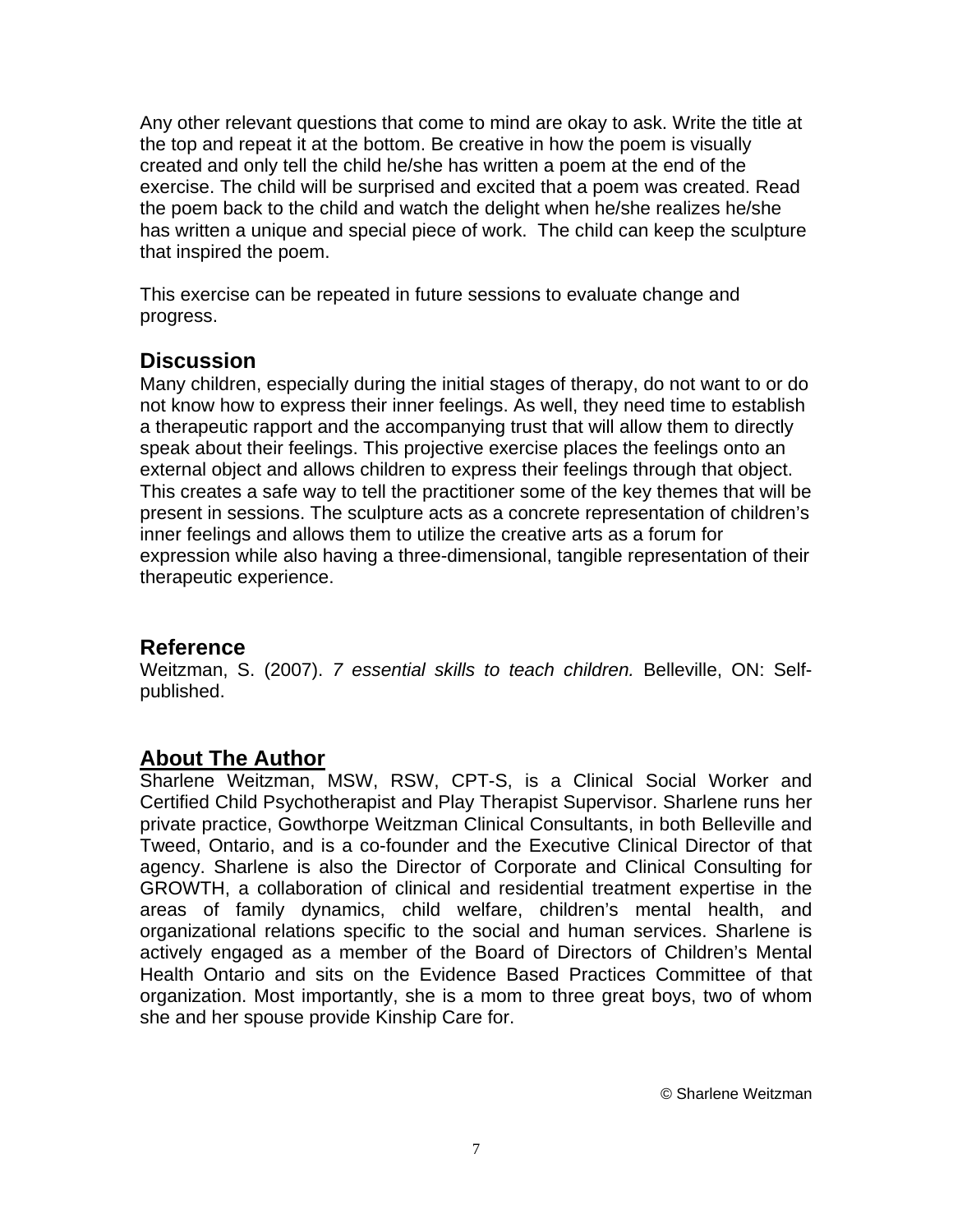# **Colored Candy Go Around**

Source: Katherine Arkell

Published in Assessment & Treatment Activities for Children, Adolescents, and Families Vol 2 Edited by Lowenstein, 2010

## **Treatment Modality:** Family, Group

## **Goals**

- Gather information about the client and family/group
- Increase open communication
- Identify areas of change or improvement to be addressed

## **Materials**

• Packs of candy with assorted colors such as SKITTLES® or jelly beans

## **Description**

Distribute 10-15 candies to each group or family member. Have each member sort their candy by color with instructions not to eat them. Ask one member to pick a color and tell how many they have (i.e., two greens). Ask them to give two responses to the following questions or make up ones more relevant for current family/group goals or issues (i.e., anger management, social skills, etc.):

| Green:  | Words to describe self                                       |
|---------|--------------------------------------------------------------|
| Purple: | Ways you have fun                                            |
| Orange: | Things you'd like to change/improve about yourself or family |
| Red     | Things you worry about                                       |
| Yellow: | Good things about your family                                |
|         |                                                              |

After one person has answered a question, have them choose the next person to answer the same question based on the number of candies that person has. The activity is complete when each person has answered all questions. If a person does not have a particular color candy, they use the number of candies the person who went before them had. Candies can only be eaten after a question is answered.

Be sure each person has the floor when speaking and there is no interrupting or side conversation. Open the floor for discussion after each person has responded to all questions. Possible discussion questions are as follows:

- What did you learn?
- Did anything surprise you?
- How will you work towards making changes/improvements?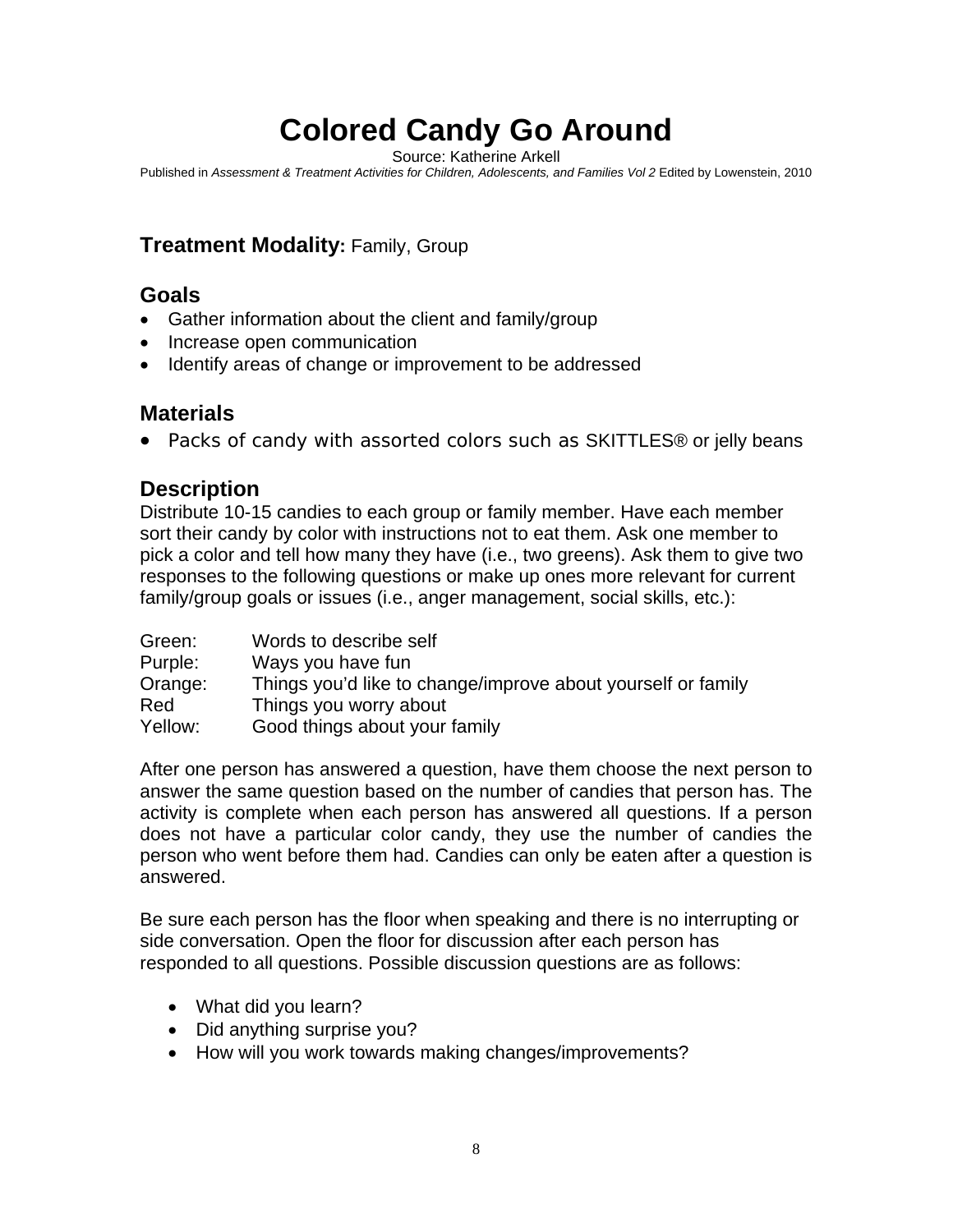## **Discussion**

This activity facilitates open communication and provides insight into individual and family dynamics. The family can be encouraged to try the activity at home with questions they generate either in session or on their own. A variation is to use colored beads or Leggo® rather than candy.

#### **About The Author**

Katherine Arkell, MSW, LCSW, RPT-S, works as an outpatient therapist at Vista Health in Bentonville, Arkansas, serving children ages 6 to18 and their families. She is a Registered Play Therapist Supervisor with the Association for Play Therapy. Her practice areas of interest include anxiety, depression, grief, and blended families.

© Katherine Arkell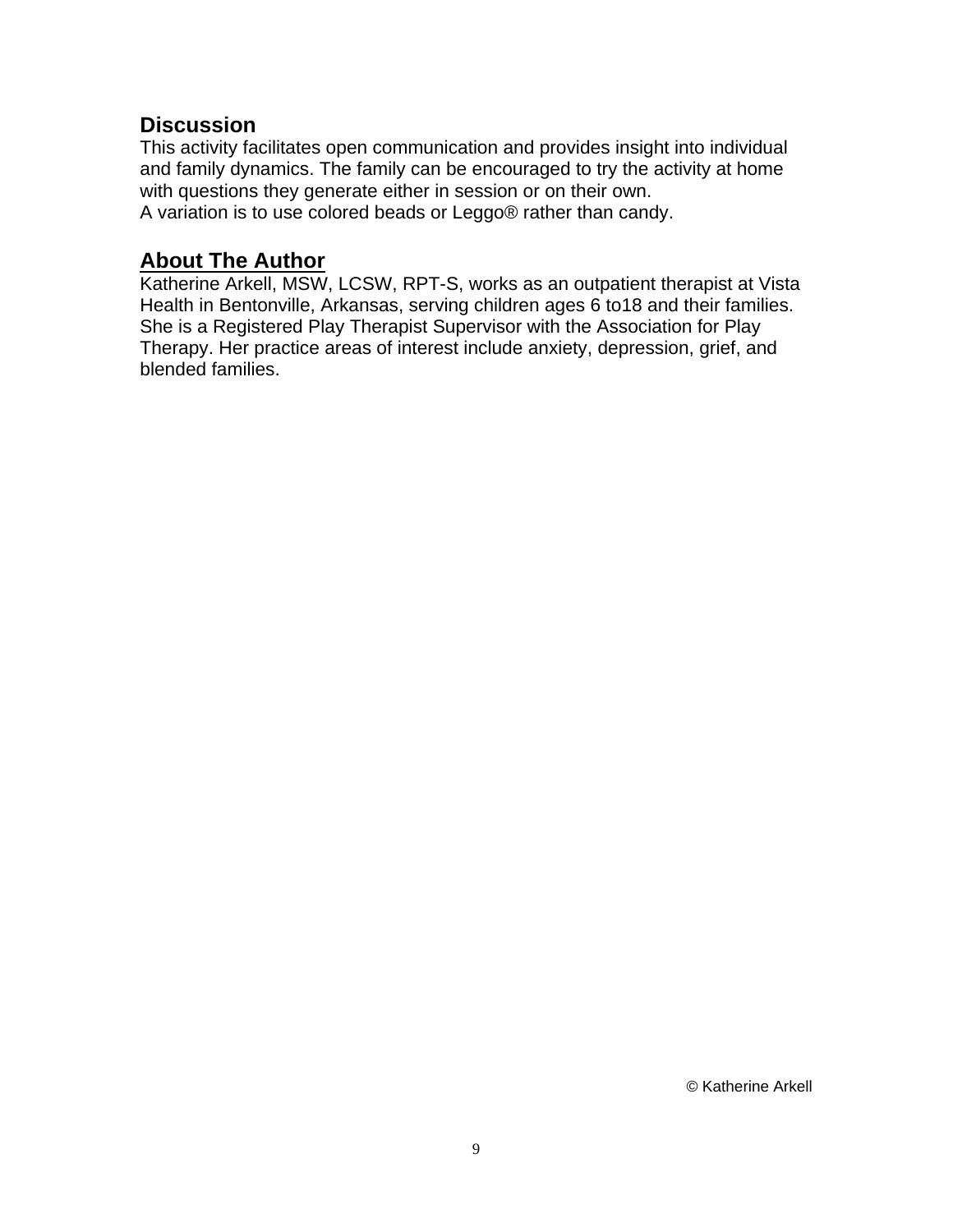# **I Am, I Think I Am, I Don't Think I Am**

Source: Susan T. Howson

Published in Assessment & Treatment Activities for Children, Adolescents, and Families Vol 1 Edited by Lowenstein, 2008

## **Treatment Modality**: Individual

## **Goals**

- Assess the child's self-esteem and world view
- Discover the positive and negative beliefs the child has of himself/herself
- Increase values vocabulary

#### **Materials**

One set of Manifest Your Magnificence Affirmation Cards for Kids (to order go to www.magnificentcreations.com or call 1-866-511-3411)

## **Description**

The practitioner has the child sort the affirmation cards into three piles: attributes that he/she knows she/he has, attributes he/she thinks he/she has, and attributes that he/she doesn't think he/she has.

The child can be engaged in a discussion around how the cards ended up in different piles. The practitioner can pose such questions as, "I am curious about the cards you put in each pile. Tell me about how you decided to put them there." "I noticed you don't think you are caring. Tell me about this." This allows the child to express how he/she views himself/herself in a safe environment and shows the practitioner which aspects of self the child identifies with and which she/he doesn't. This information can guide the practitioner in future work, by building on the child's perceived strengths and focusing on areas for personal growth.

## **Discussion**

This exercise engages the client actively and experientially in the process of selfawareness. This is a very telling exercise for the practitioner to begin to understand life from the child's perspective, to gain valuable insight into which values the child sees in himself/herself, and to gain a sense of the child's level of self-esteem.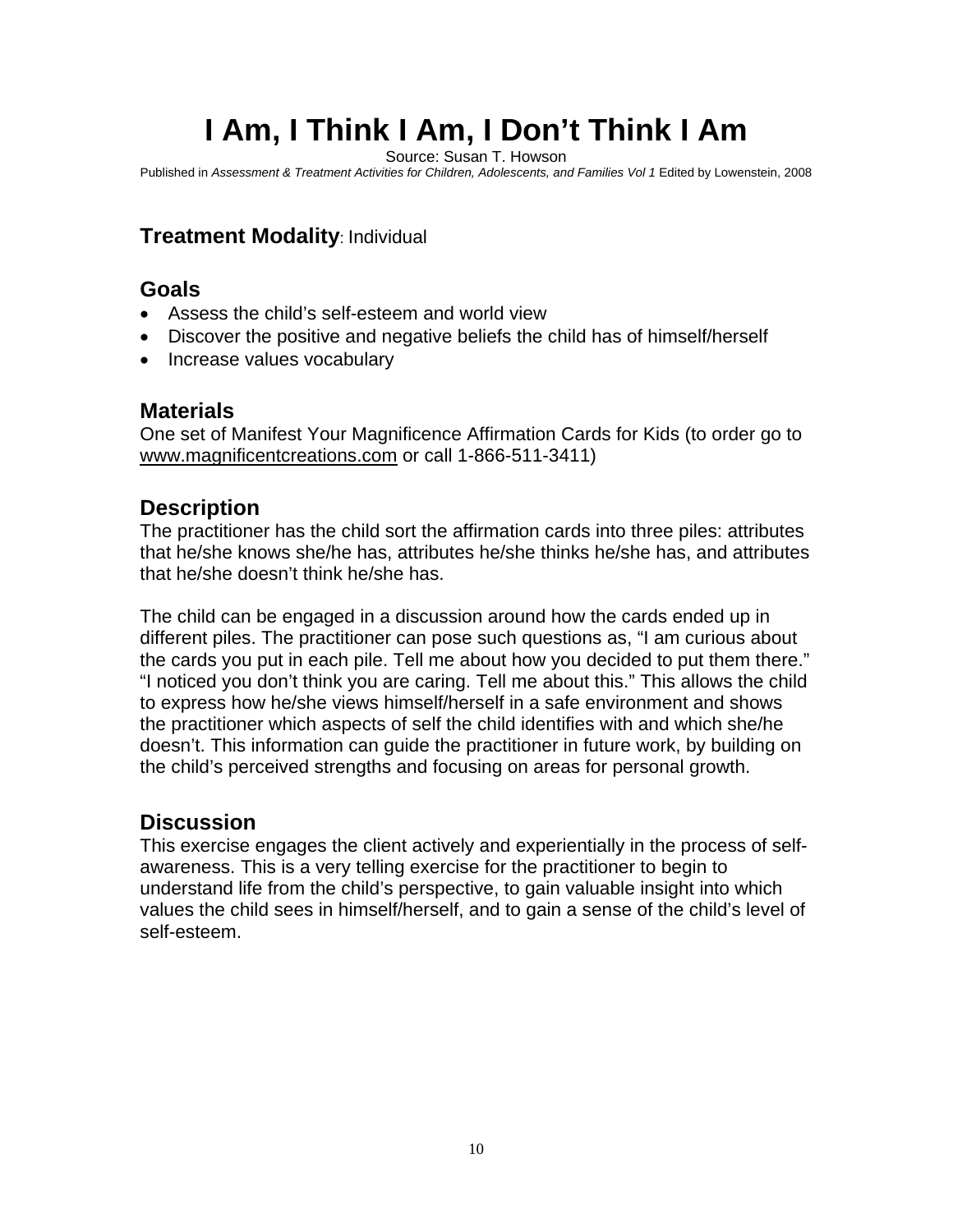## **About The Author**

Susan T. Howson, MA, CPCC, CHBC, is a Professor at Ryerson University in Toronto. She has an MA in Instruction and Special Education, is a Certified Professional Coactive Coach, and is a Certified Human Behavior Consultant. Susan is also a Family and Relationship Systems Coach, an author, a keynote speaker, and a humanitarian-award winner. She has also won the International Coaches Federation PRISM award for the development of the Kids Coaching Connection Program and was a finalist for Canadian Coach of the Year. Susan has developed products (Manifest Your Magnificence Creations) that teach positive values and self-esteem.

© Susan T. Howson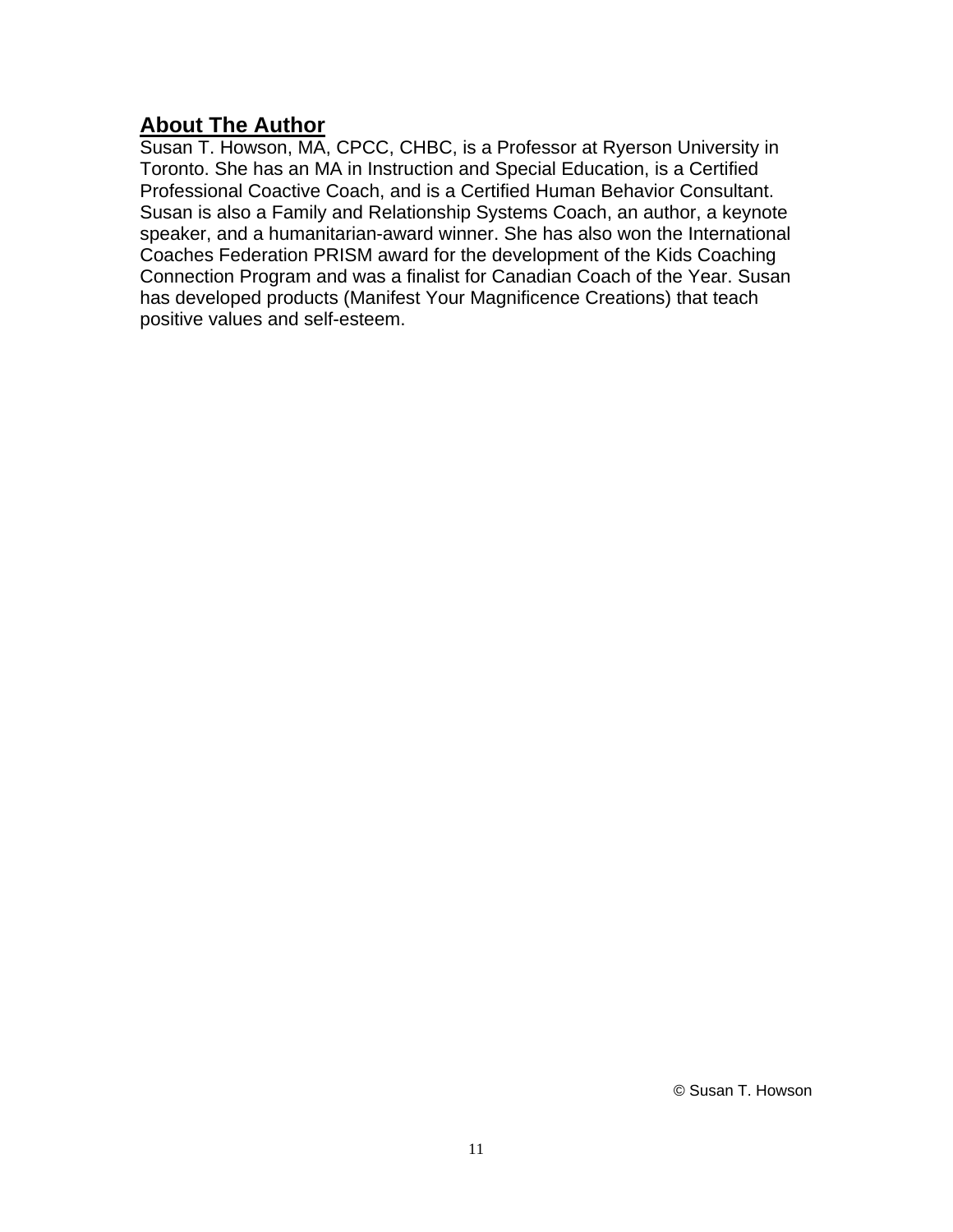# **It's My Life CD**

Source: Jodi Smith

Published in Assessment & Treatment Activities for Children, Adolescents, and Families Vol 1 Edited by Lowenstein, 2008

## **Treatment Modality**: Individual

## **Goals**

- Establish a non-threatening therapeutic environment
- Gather information about client's life and perceptions of their past

## **Materials**

- Empty plastic CD jewel case
- Paper, construction paper, markers, colored pencils

## **Advance Preparation**

Cut several pieces of paper to fit inside the jewel case.

## **Description**

Begin by exploring the client's musical taste and favorite musicians, bands, and CDs. Present the client with the empty jewel case and explain that he/she will be designing her/his own CD. This will include:

- the CD title
- a cover design
- a playlist

The CD theme can be as vague as "This CD will be about your life," or more specific, such as focusing on a specific treatment issue (i.e., anger, grief, and so on).

Clients can create fictitious song titles for their playlist or select real songs that have meaning for them, or a combination of the two.

## **Discussion**

Many teenagers are immersed in the world of music. Music lyrics often elicit strong emotions, normalizing and expressing their emotions in ways that they either cannot or do not feel safe doing. This connection to music is a great way to begin to establish a relationship with teen clients in a non-threatening manner.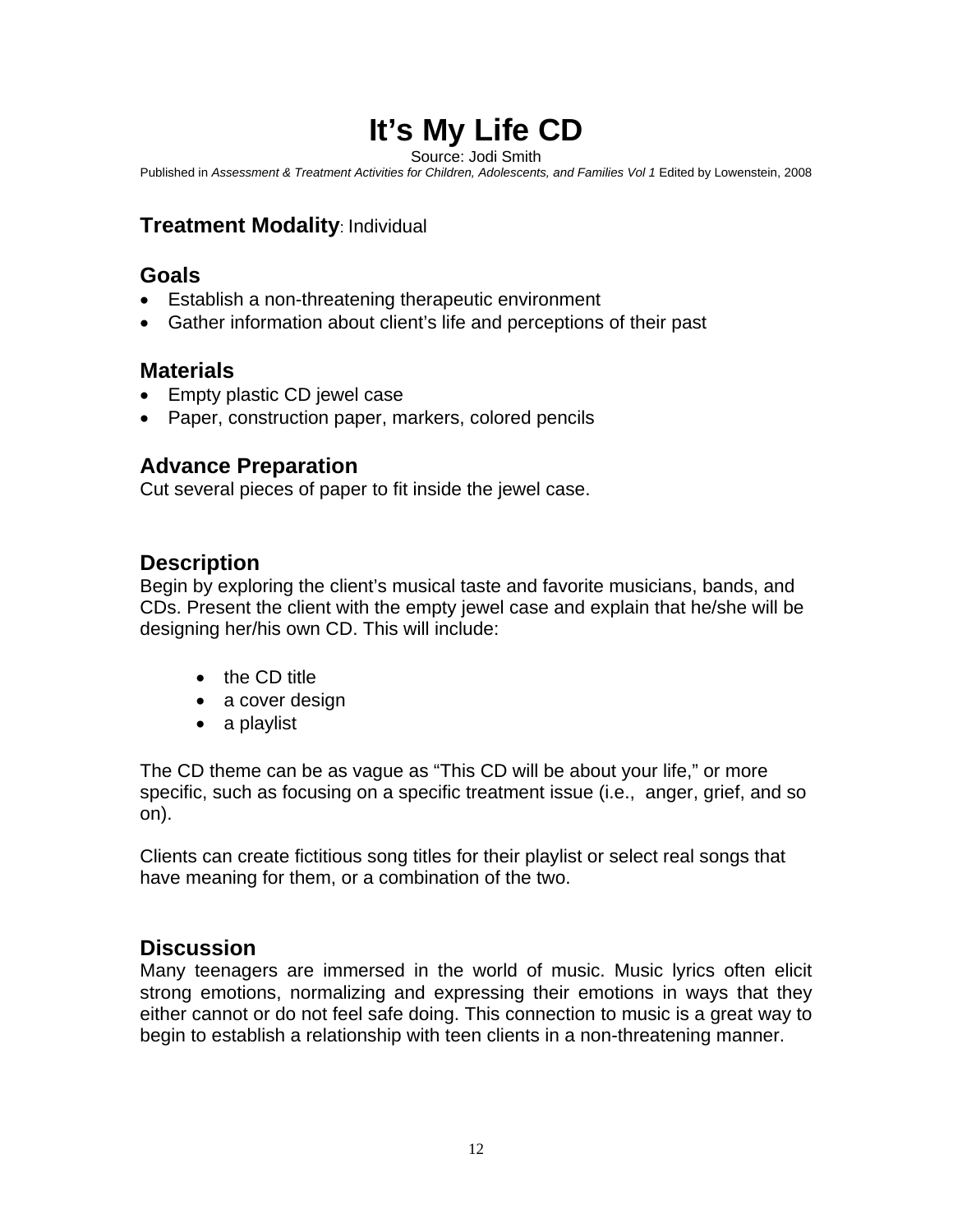The information gathered from this project can be used as a springboard for further discussions and activities. Some clients can then create lyrics to some of the songs on their playlist. The practitioner may also suggest additional CDs to work on, such as "Greatest Hits" (focusing on self-esteem) or "Volume II: My Future" (focusing on goals). The possibilities are endless.

#### **About The Author**

Jodi Smith, MSW, LCSW, RPT-S, is a Licensed Clinical Social Worker and Registered Play Therapist Supervisor specializing in using play therapy in clinical practice with children, adolescents and their families, as well as with adults. Jodi is currently the Director of Norton-Fisher Child & Family Programs for West End Family Counseling. Additionally, she maintains a private practice in Claremont, California, and is a part-time lecturer for the USC School of Social Work.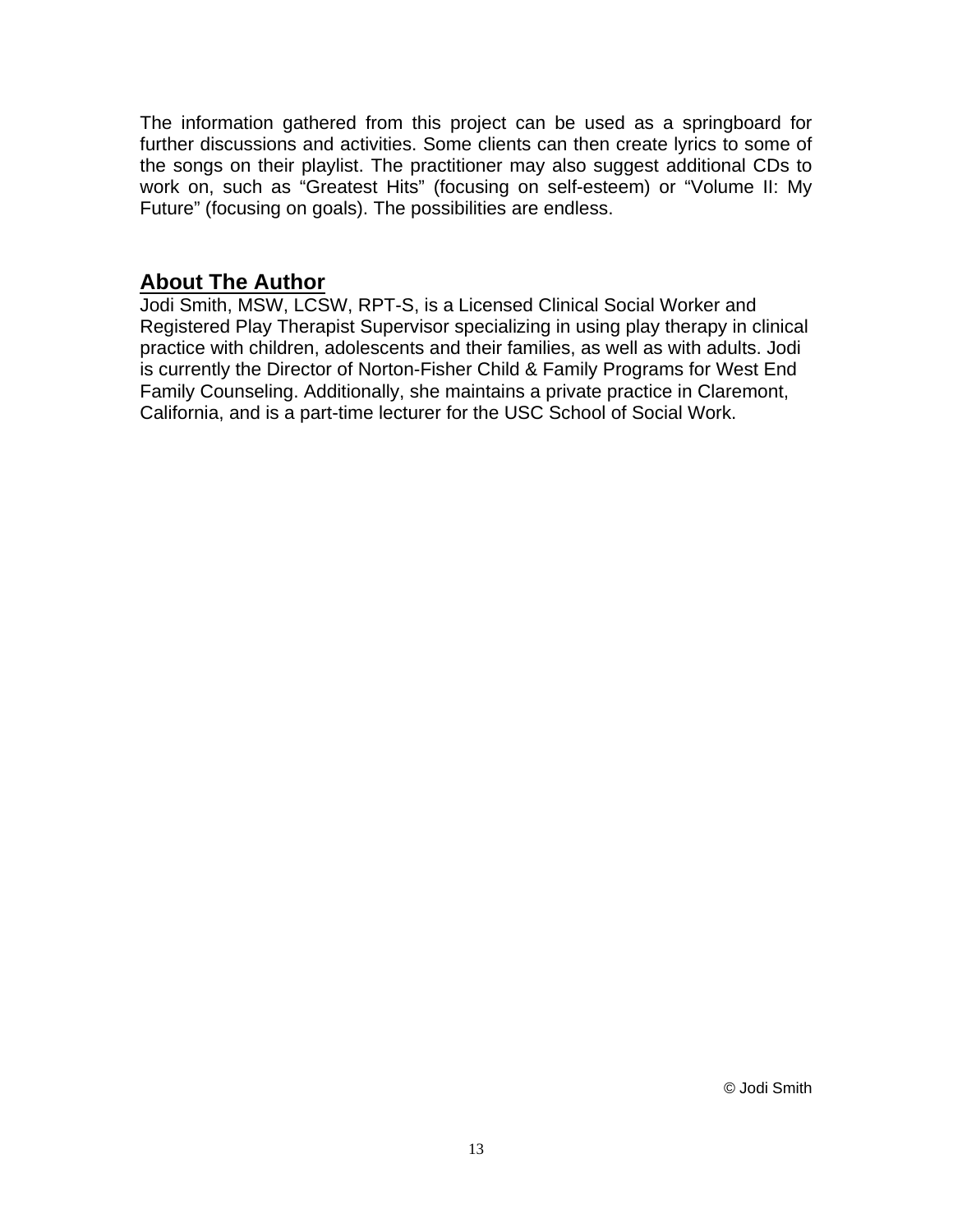# **Lifeline**

Source: Felicia Carroll and Adriana Ribas

Published in Assessment & Treatment Activities for Children, Adolescents, and Families Vol 1 Edited by Lowenstein, 2008

## **Treatment Modality:** Individual

## **Goals**

- Learn more about the child's life from the child's perspective
- Increase a child's ability to organize her/his sense of self
- Develop a child's ability to express feelings about her/his self, life events, and significant people
- Develop the child's awareness of her/his choices in creating the future

#### **Materials**

- Large piece of paper
- Markers
- Scissors
- Glue
- Magazines
- Scrap items that can be used for art

## **Description**

The practitioner invites the child to take part in an activity about her/his life. The activity involves outlining the child's life onto a piece of paper.

The first step is to give the child a large piece of paper and ask her/him to draw a horizontal line across the middle of the paper. At one end of the line, the practitioner writes down the child's date of birth. At the other end, place the projected year which the child imagines would represent the length of her/his life. For instance, a child's birth date might be 1998, making her/him 10 years old at the time of creating the lifeline and she/he might imagine living to be 85 years old. So, the year at the other end of her/his life would be 2083. The practitioner then divides the line into four segments and then into eight segments and then into sixteen segments. Each segment represents approximately 5 years of the child's life. The practitioner then draws a second line the same length as the lifeline that represents the age of the child. So it begins with the birth date and ends with age 10. This allows more space for the details of the child's life.

The child then illustrates significant life events on the lifeline by writing words, drawing pictures, creating a collage, pasting on personal photographs, and so on. The practitioner can facilitate this process by asking questions about important events, milestones, and significant people in the child's life. As the child begins to slowly recall the easy events such as birthdays, preschool, or births of siblings, other more difficult events will be remembered.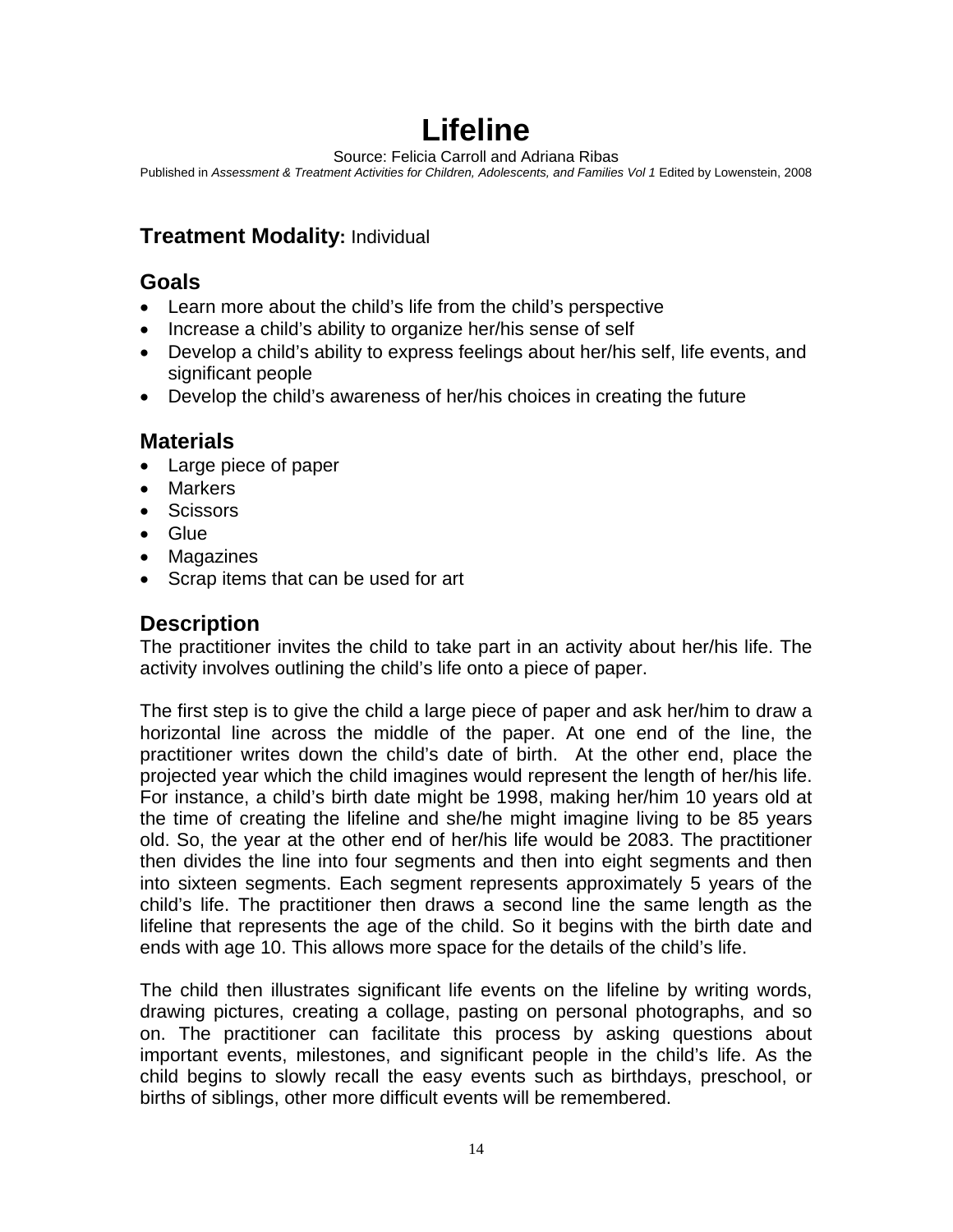The practitioner processes this activity by asking questions about events, feelings experienced, and significant people identified in the lifeline. The practitioner encourages the child to recall as much detail as the child is comfortable sharing. It is important to explore the child's perceptions and feelings about the past and integrate them into the present. For instance, "How did you feel when this happened? How do you feel now? Is there any difference?" Another helpful question to ask is, "If you had a way of changing anything that has occurred in the past to make your life better today, what would you do?"

Another facet of this activity is to look at how much of the lifeline remains. If the child is 10, for example, and the lifeline is projected at 85 years, then 75 years lie ahead. These years can be filled in with the child's fantasies, expectations and hopes — for example, going to college, writing a first novel by 30, learning to drive a car, travelling the world, getting married, taking early retirement. If the child is having difficulty envisioning her/his future, the practitioner can ask prompt questions such as, "What do you hope to be when you grow up and what kind of schooling would you need in order to do that? Do you see yourself remaining single, or getting married? Would you like to have children? Where in the world would you like to visit? When you are not working, what do you think you will want to do for fun? What one thing do you want to have in your future that money cannot buy? What do you hope will be your biggest life achievement?"

#### **Discussion**

This activity helps a child understand that her/his life is unique and that every child has a different life story. It allows a child to reflect on the processes of change and growth. It can also stimulate children to begin creating a cohesive narrative that can provide her/him with support in coping with past trauma as well as present challenges and accomplishments. Furthermore, through thinking about the events of her/his life while in contact with another person, she/he can be supported in actively imagining the possibilities for the future.

This technique was inspired by the works of Bruner (1965) and Hobday and Ollier (1998).

#### **References**

Bruner, J. S. (1965). "Man: A Course of Study." Occasional Paper No. 3. In Education Development Center, *The Social Studies Curriculum Program.* Cambridge: Social Educational Services.

Hobday, A., & K. Ollier. (1998). *Creative therapy with children and adolescents.* Atascadero: Impact Publishers.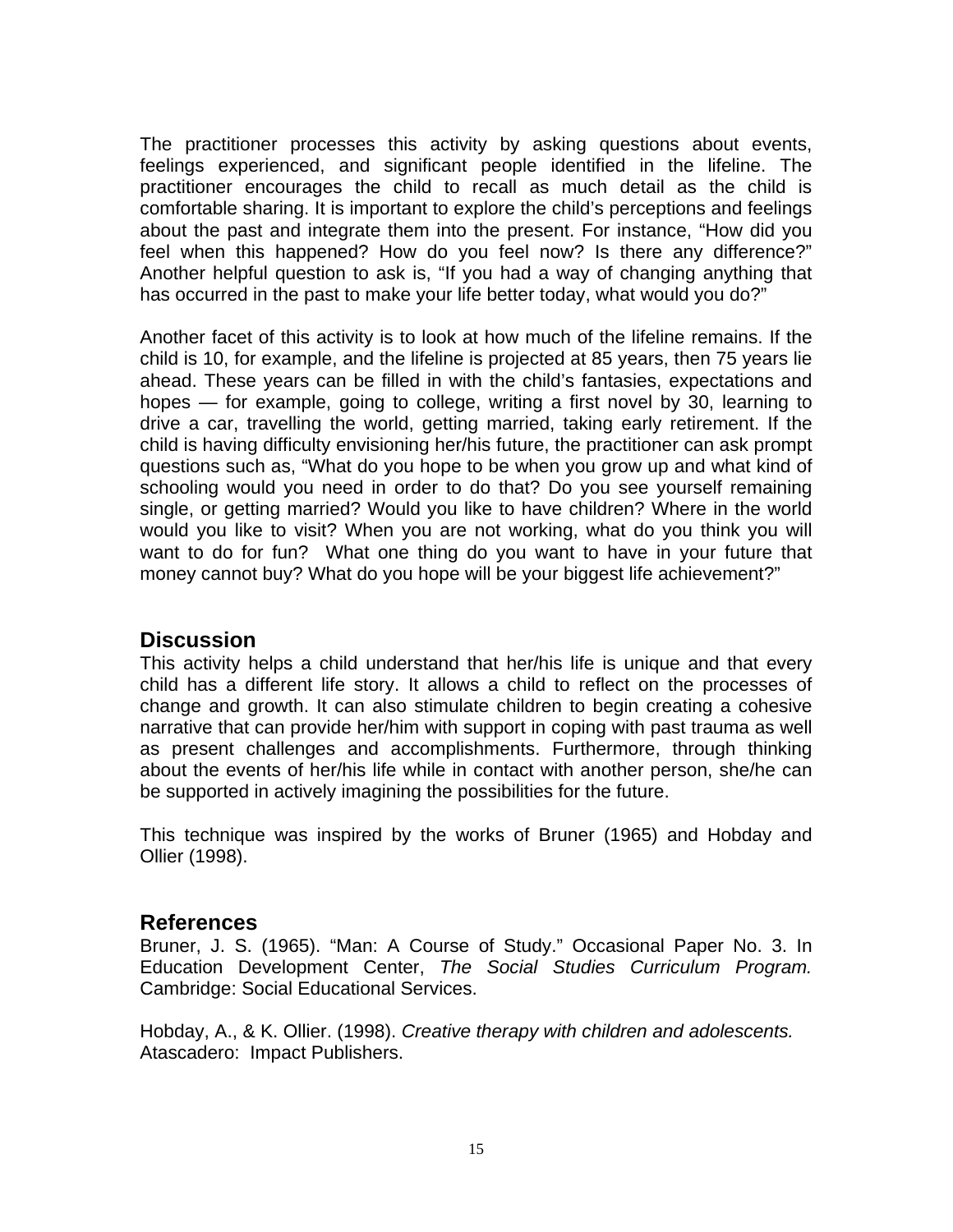## **About The Authors**

Felicia Carroll, MEd, MA, is a licensed Marriage and Family Therapist and Registered Play Therapist-Supervisor in private practice. She is the Director of the West Coast Institute of Gestalt Play Therapy in Solvang, California. She conducts training programs for mental health professionals internationally and has written chapters in books about Gestalt Therapy with children and adolescents. Felicia was a classroom teacher for twelve years before becoming a therapist.

Adriana Ribas is a Licensed Psychologist in the Regional Council of Psychology, Brazil. She is full professor at the Estacio de Sa University in Rio de Janeiro, where she earned her PhD in psychology. She works as a clinical psychologist and has written numerous publications about parenting, adult-child interaction, and infant development.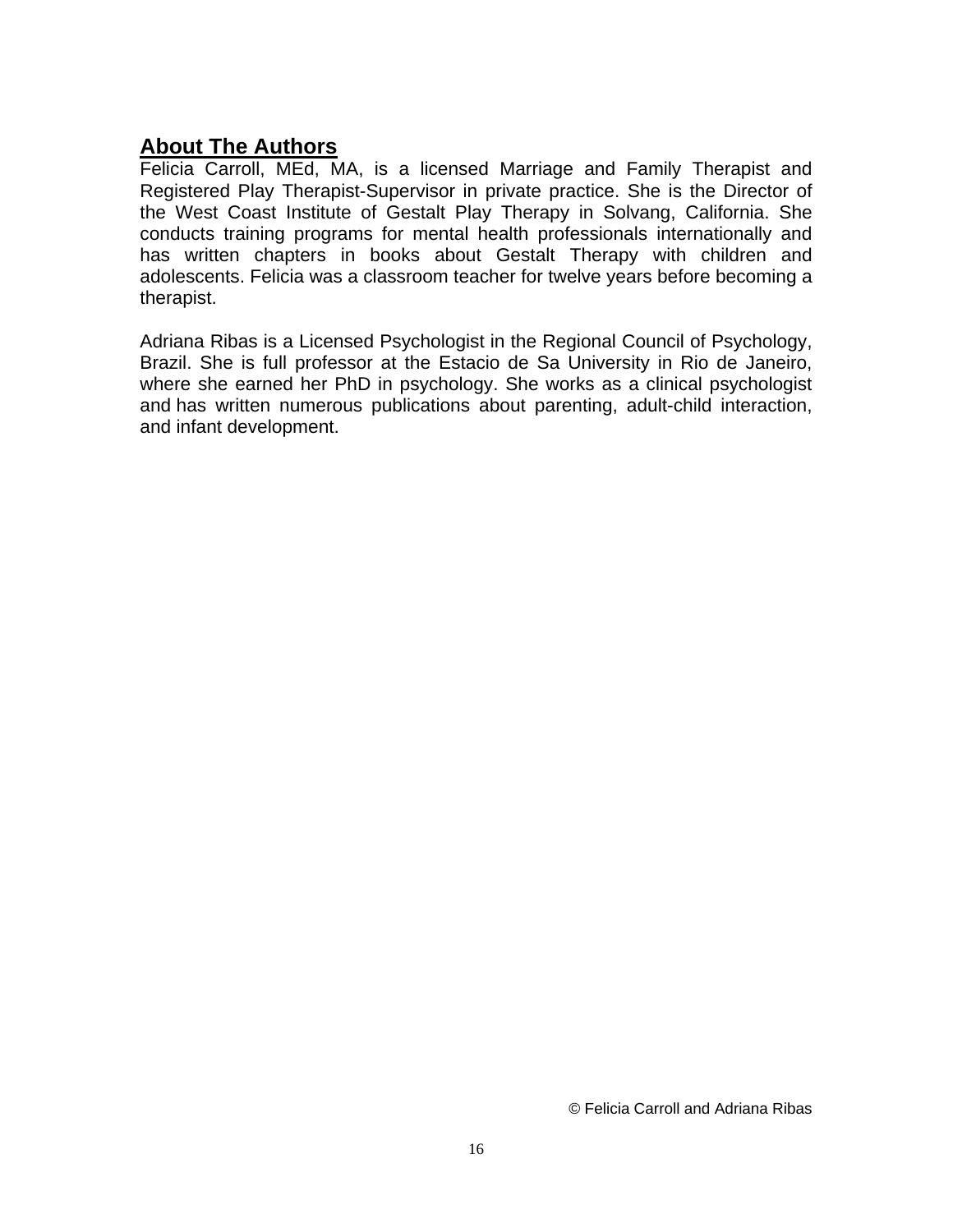# **Magic Key**

Source: David A. Crenshaw

Published in Assessment & Treatment Activities for Children, Adolescents, and Families Vol 1 Edited by Lowenstein, 2008

## **Treatment Modality:** Individual, Group

#### **Goals**

- Verbally identify key issues to address in therapy
- Increase awareness of losses, particularly unacknowledged or disenfranchised grief
- Verbally express denied or disconnected feelings about prior losses
- Expand therapeutic dialogue about the issues that matter most to the child

## **Materials**

- Paper
- Markers
- Pencil or Colored Pencils
- Crayons

#### **Description**

Read the following instructions to the child:

"Imagine that you have been given a magic key that opens one room in a huge castle. There are four floors in the castle and since the castle is huge there are many rooms on each floor, but your magic key only opens one of the many, many rooms in the castle. Pretend you go from room to room, and from floor to floor, trying your magic key in each door until you finally come to the door that your key opens. You turn the key and the lock opens. Because you have been given a magic key that only opens this door, what you see is the one thing that money can't buy that you always thought would make you happy. Pretend that you are looking into the room. What is it that you see? What is that one thing that has been missing that you think would make you happy? When you have a clear picture, please draw it as best you can."

## **Discussion**

Projective drawing and storytelling strategies along with therapeutic play and the use of symbols are central to tools used in therapy with children and adolescents (Crenshaw, 2004; 2006; 2008). "The Magic Key" (Crenshaw, 2004; Crenshaw & Mordock, 2005; Crenshaw, 2008) is a projective drawing strategy that was developed to evoke themes of loss, longing, and missing in the lives of children.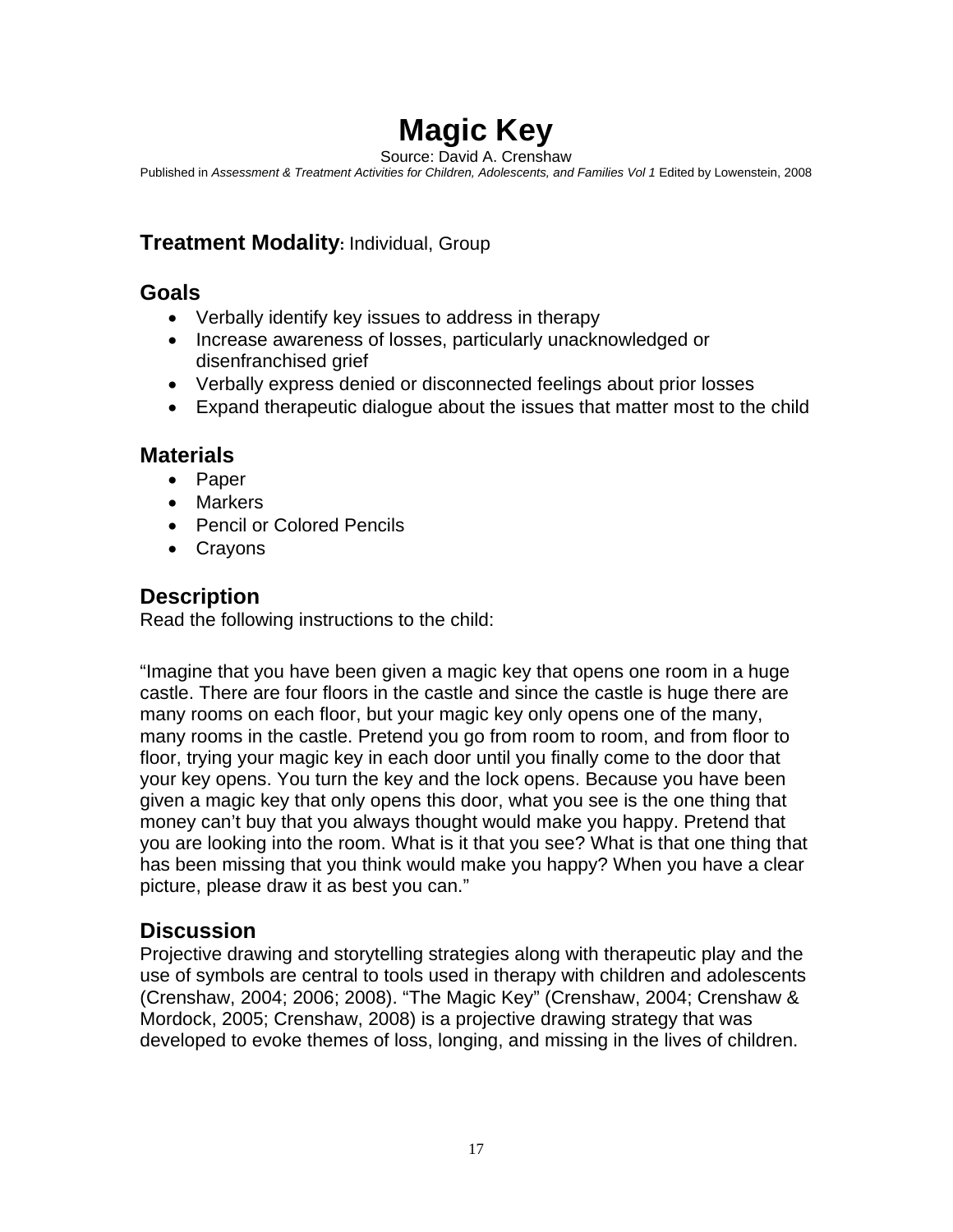In early versions of this strategy, the caveat "that money can't buy" was not included in the directions. It is not surprising in this highly consumer-oriented culture that many children drew a big-screen television or the latest video game console. Some children, however, drew a missing or deceased parent, a safe home they never experienced, or a family where the parents didn't argue. They drew a home they always longed for, one that sadly was missing in their lives. By adding the qualifier "that money can't buy," the strategy focuses the child on the essential emotional needs that have not been met or on the important losses that the child has suffered rather than on the latest electronic gadget or toy.

This projective drawing strategy is especially useful with children whose lives are replete with loss. Many severely aggressive children have suffered profound, multiple losses (Crenshaw & Garbarino, 2007; Crenshaw & Hardy, 2005; Crenshaw & Mordock, 2005). This strategy is one of the ways to access these feelings when children are disconnected from their emotions or have great difficulty verbalizing their painful affect. Issues of timing and pacing, including the readiness of the child to undertake emotionally focused work, are critical. Before using this tool readers should review "The Play Therapy Decision Grid" (Crenshaw & Mordock, 2005) and determine whether the child is appropriate for the Coping or Invitational Track of therapy. This technique should only be used with children who are judged to be ready for the Invitational Track. Children appropriately assigned to the Invitational Track will be judged as having adequate ego strengths, mature defenses, ability to manage anxiety, and the ability to tolerate and contain strong emotion without becoming overwhelmed. The child in the Invitational Track will not show signs of "spillover" from therapy sessions resulting in disruptive anxiety and behavior during or immediately following the session. The name of the Invitational Track is meant to imply that the child is invited to go as far as he/she can at any one point in time in approaching the painful affect or events that need to be faced and resolved.

Tools, such as "The Magic Key*,*" are meant to expand and enrich the therapeutic dialogue and do not constitute therapy itself. The therapy process entails much more than the application of tools such as this, but they can facilitate meaningful dialogue which can aid the healing process. Whatever drawing the child produces in response to the directions to "The Magic Key" will serve as a springboard to elicit more of the child's feelings, wishes, fears, dreams, hopes, and will create a portal of entry into the child's inner life.

#### **References**

Crenshaw, D.A. (2004). *Engaging Resistant Children in Therapy: Projective Drawing and Storytelling Strategies.* Rhinebec,: NY: Rhinebeck Child and Family Center Publications.

Crenshaw, D.A. (2006). *Evocative Strategies in Child and Adolescent Psychotherapy*. New York: Jason Aronson.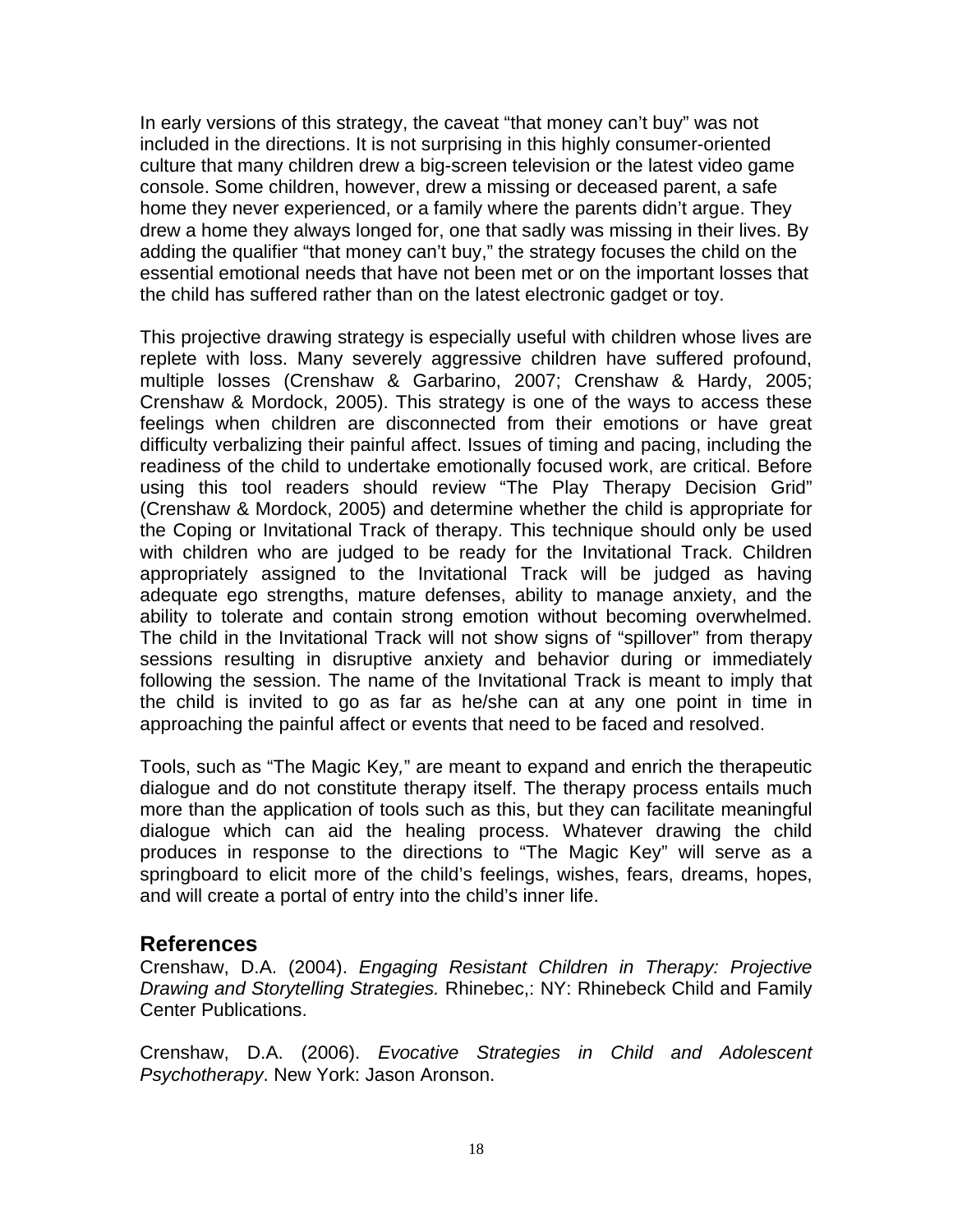Crenshaw, D.A. (2008). *Therapeutic Engagement of Children and Adolescents: Play, Symbol, Drawing, and Storytelling Strategies*. New York: Jason Aronson.

Crenshaw, D.A. & J.B. Mordock. (2005). *Handbook of Play Therapy with Aggressive Children.* New York: Jason Aronson.

Crenshaw, D.A. & J. Garbarino. (2007). "The Hidden Dimensions: Profound Sorrow and Buried Human Potential in Violent Youth." *Journal of Humanistic Psychology, 47, 160-174.* 

Crenshaw, D.A. & K.V. Hardy. (2005). "Understanding and Treating the Aggression of Traumatized Children in Out-of-Home Care." In N. Boyd-Webb, ed., *Working with Traumatized Youth in Child Welfare*, pp. 171–195. New York: Guilford.

## **About The Author**

David A. Crenshaw, PhD, ABPP, RPT-S, is a Board Certified Clinical Psychologist by the American Board of Professional Psychology and a Registered Play Therapist Supervisor by the Association for Play Therapy. Dr. Crenshaw is Founder and Director of the Rhinebeck Child and Family Center in Rhinebeck, NY, which provides training and consultation to programs and clinicians serving at-risk children. He served as Clinical Director of two residential treatment centers for children at-risk during a 30-year span. He is past president of the New York Association of Play Therapy.

© David A. Crenshaw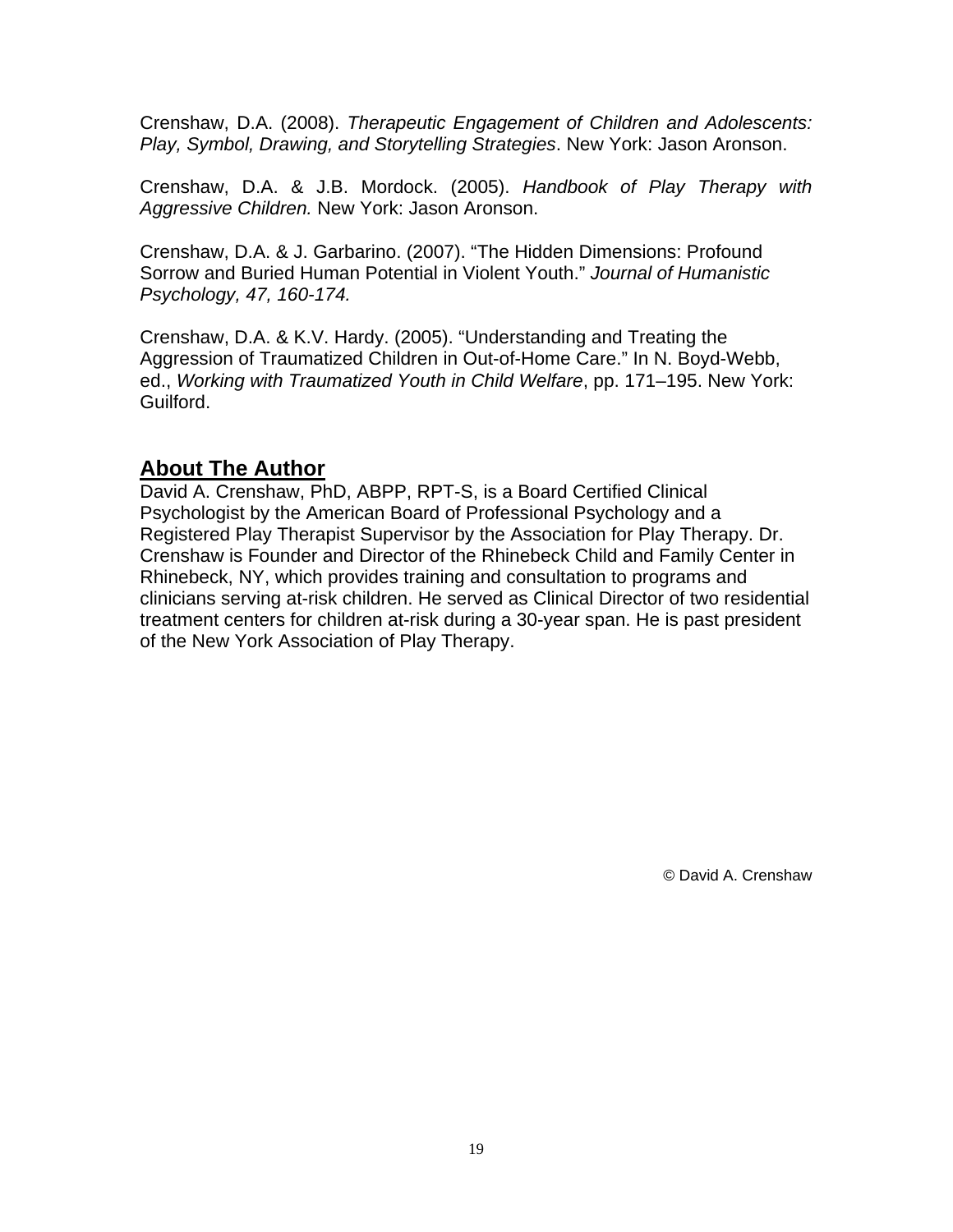# **Mirroring Activity**

Source: Evangeline Munns

Published in Assessment & Treatment Activities for Children, Adolescents, and Families Vol 1 Edited by Lowenstein, 2008

#### **Treatment Modality**: Individual, Family

#### **Goals**

- Increase attunement between two or more individuals
- Improve self-control
- Improve ability to follow directions from someone else

## **Description**

Explain the activity as follows:

"I want you to stand in front of me just right there (pointing to a spot about two feet in front of the practitioner). You are going to be my mirror. Everything I do you will try to copy, but the trick is to copy me at exactly the same time that I am doing it, so you are my mirror. I will go slowly so you have a chance to think about where I will be moving so we can do it exactly at the same time. We can't touch each other. I will lead first and then you will take a turn leading. Ready? Here we go!"

## **Discussion**

This activity is an amazingly effective one for bringing two or more individuals (if working with a family) into attunement with each other. The participants have to be fully attentive, engaged, and sensitive to each other. It also motivates the individuals to be co-operative with each other. The practitioner needs to correct the movements of the leading person if she/he is going too fast, because then the follower will only be able to imitate (be a few seconds later in copying the movements) rather than truly mirror what the leader is doing.

If the leader starts to move into difficult positions with her/his hands or body, then the practitioner may suggest, "Just keep it simple," so the follower has an easier time to truly mirror the action. The practitioner may suggest that the leader just move the hands at first.

This is an effective activity for increasing the attunement between parent and child, between siblings or peers, and has also been used in marital therapy.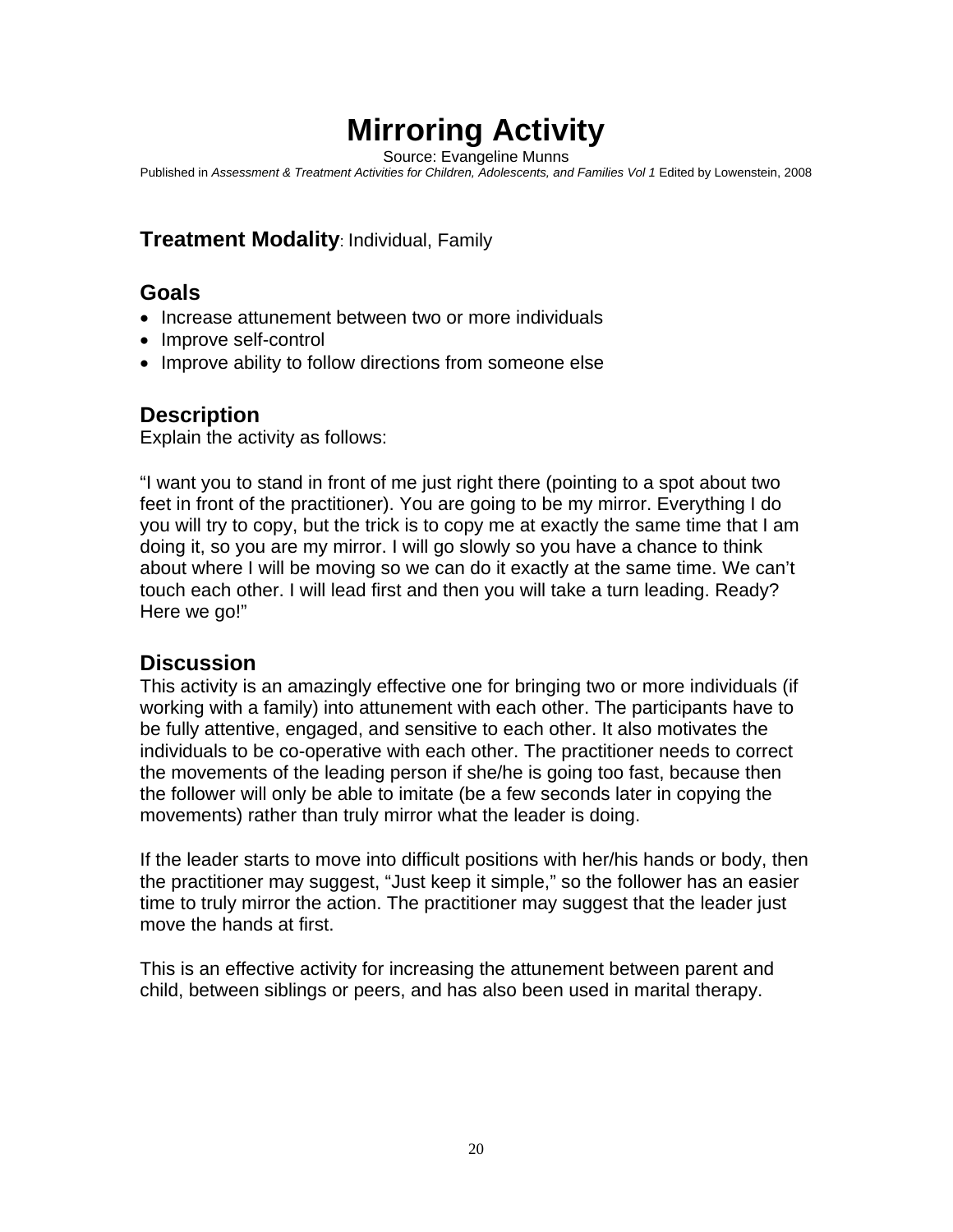## **About The Author**

Evangeline Munns, PhD, CPsych, RPT-S, is a registered clinical psychologist in King City, north of Toronto, Ontario. She has her own psychological consultant services and is a certified supervisor and trainer with the Canadian Association for Child and Play Therapy (CACPT), the American Association for Play Therapy (APT), and the Theraplay® Insititute in Chicago. She is a popular presenter nationally and internationally. Dr. Munns has authored many articles and her book *Theraplay: Innovations in Attachment Enhancing Play Therapy*, will be followed in the near future with her second book, *Applications of Family and Group Theraplay.*

© Evangeline Munns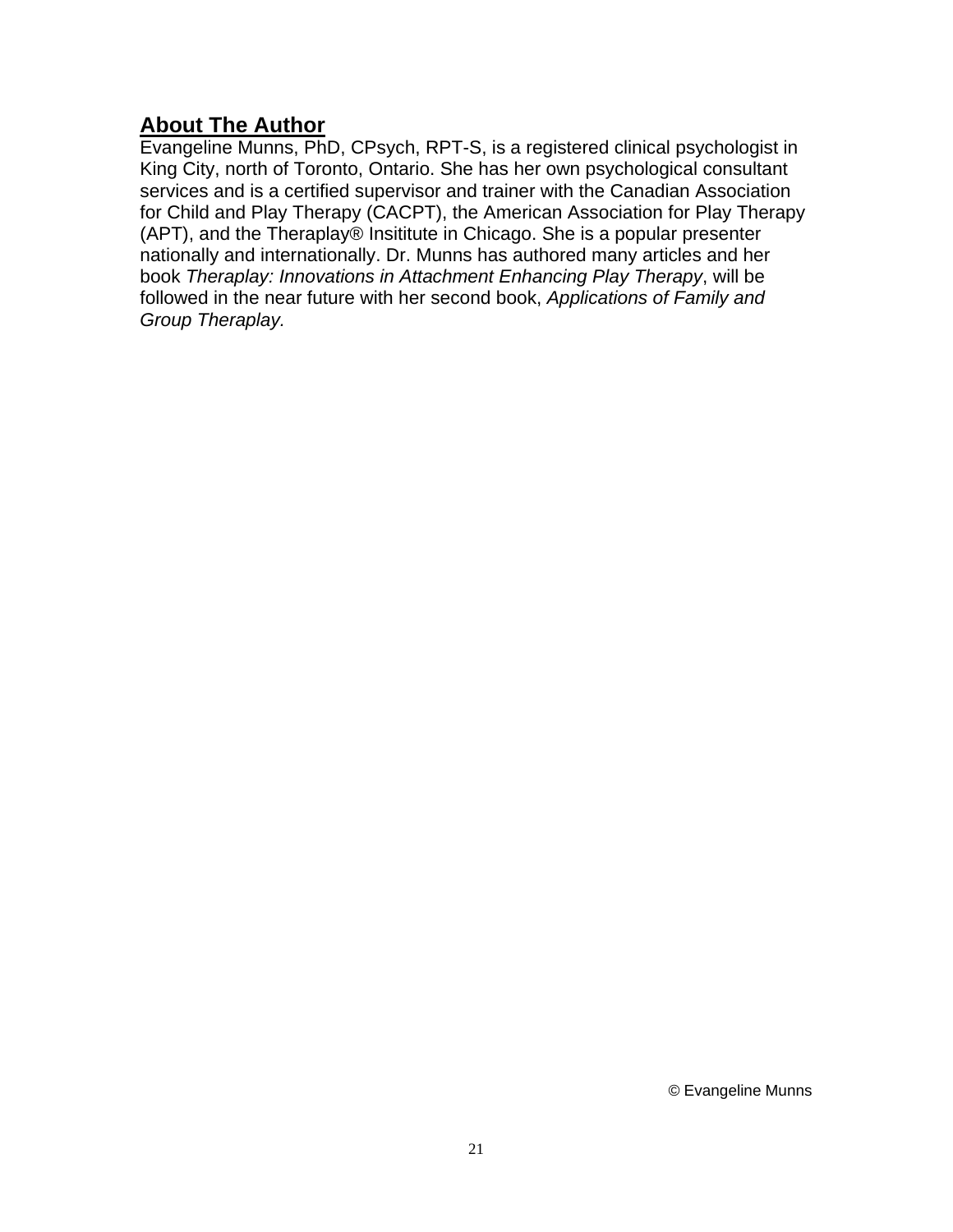# **Our Family Has a Whole World to Play With**

Source: Gisela Schubach De Domenico Published in *Creative Family Therapy Techniques* Edited by Lowenstein, 2010

## **Treatment Modality:** Family

## **Goals**

- Involve the family members in a communal, non-therapist directed activity
- Stimulate each family member's unique creativity, receptivity, and innate wisdom
- Stimulate each family member's capacity and interest to help the family grow into wellness
- Remove the focus on the identified patient

## **Materials**

- Sandtray, minimum size of 20" x 24" x3" to 5" deep, filled halfway with 60 mesh play sand
- Comprehensive collection of miniature toys, natural objects, and symbols that depict the complexities and diversity of human life experiences. These images may be stored on shelves or in individual baskets. (See De Domenico, 2004)
- Pitcher of water
- Large candle
- Matches
- Digital camera

## **Advance Preparation**

Place the sandtray with the sand on the surface of a low table in the center of the room, close to the miniatures.

Have two to six chairs of the appropriate height nearby.

## **Description**

Introduce the use of Sandtray-Worldplay as a means of allowing the family to have a communal (that is, a joint) play experience. On one hand, joint family sandtray play invites everyone to show up and bring their freely chosen, uniquely individual contribution into the world in the sand. Everyone's play characters are welcomed. On the other hand, joint family sandtray play invites everyone to dynamically receive the unique contributions of the other members of the family. Instead of ignoring or boxing off play characters contributed by the others, everyone is encouraged to get to know them and to actually interact and play with them. This supports the unfolding story of the family's play world. The family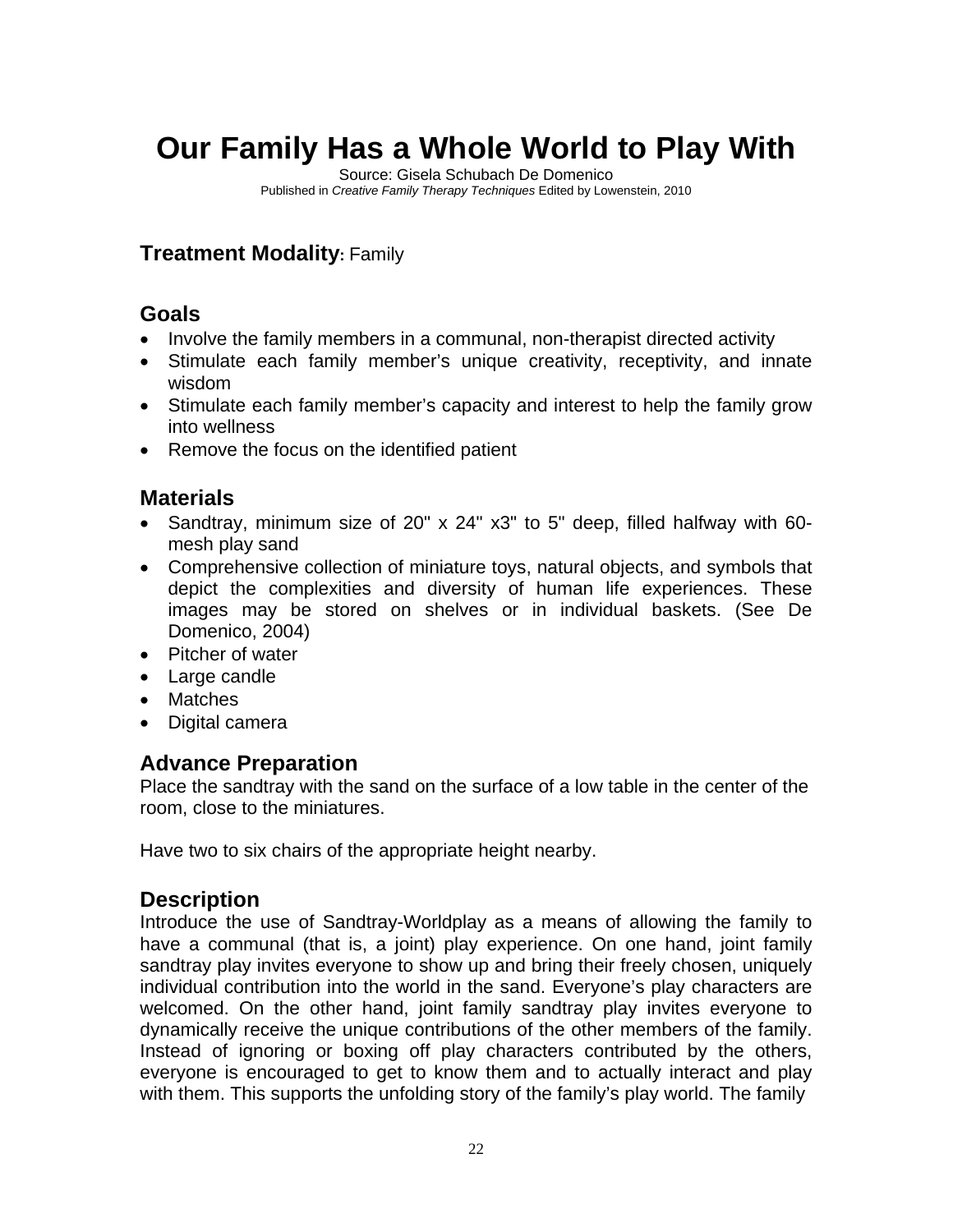is given the opportunity to relate in a natural, dynamic, interactive way in present time.

Often there is no time and place for families to play: some families get stuck in blaming one another or simply demanding a "change." Families are relational, living entities that grow and develop when they actively engage in spontaneous relational activities. During this therapeutic hour, it is important to recognize, nurture, and care for the family.

*Directives to the Family at the Beginning of the Building Cycle*: "I invite all of you to build a family world in this tray of sand: the sand may be moved, you can see the blue surface on the bottom. You may use water to mold the sand in any way you like. Here are small toys, natural objects, and images of all sorts that each one of you may use to make the family world the way you want it to be for today. When making your family world in the sandtray, each one of you chooses what/whom to bring into the world. Choose whatever 'calls you,' whether you like it or not. There is no need to know what anything means: focus on playing together. Each mountain, lake, car, animal, tree, monster, magician, and so on that you bring and place into the family world is a gift to the family world. The family world always belongs to everyone. Everyone shares equally. Everyone can play with all of the characters in the world: so you can arrange and rearrange everything as many times as you like. And yes, you can take characters out of the world any time you want to. In fact, do place the characters where you think they belong. You may talk to one another while playing or you may play in the silence. Find the way you want to play today. As all of you play together, your world will change from moment to moment until everyone has the sense that the family world is the way it needs to be for today."

*Directives at the Completion of the Building Cycle*: "Now that the family world has come to be, silently look at the world together and remember the way this world came to be.

"Let us take turns: each one of you may share the way you experience the story of what happened and what is happening in today's family world. We will first listen to everyone. Then you can share and discuss your experiences, your ideas and your feelings about the world with one another."

*Directives at the End of Playtime and Sharing Time*: "Before we leave this family world, I invite each one of you to explore what today's family world and your own inner wisdom tell you about what your family needs at this time. What does this play tell us about our goals for family play therapy?"

*Closing the Session*: As the therapist photographs the world, he/she may acknowledge the different aspects of the world that brought the family world/story to life. Repeating the teachings that each member of the family noted, the therapist then lights a candle next to the world. Everyone is encouraged to look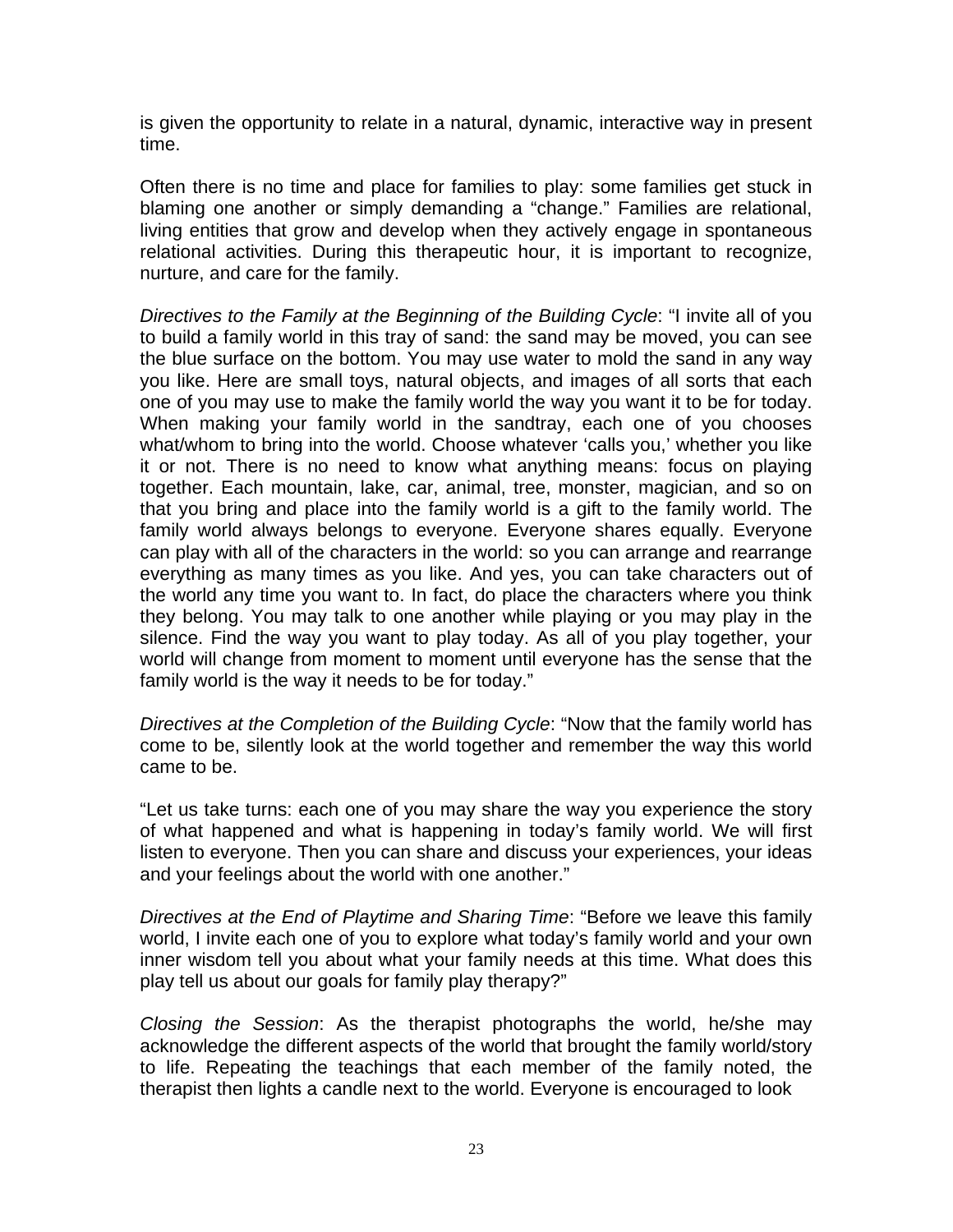once more at the family world and its teachings. The family is instructed to congratulate one another and to honor the validity of each person's experience. The lit candle invites everyone to honor the sacred/awesome aspects of the family's world.

#### **Discussion**

The free and spontaneous Sandtray-Worldplay Family Session sets the tone for the course of Dynamic Expressive Family Play Therapy. The family is acknowledged as an intelligent, creative, sensitive, action-oriented being. Therapeutic play in the sandtray stimulates the family's innate capacities to meet their collective needs for survival, nurturing, harmony, health, joy, and so on. Capacities to problem-solve and receptivity to professional counseling may significantly increase as the family explores many different possibilities of change and transformation in their communal play.

It is recommended that a non-directed Sandtray-Worldplay approach be used initially with families so that the family is bonded to their own creative problemsolving potential. This type of play session may be used at any time during the course of treatment and during the termination phases. As the family becomes more adept at playing together, each member of the family may take turns in playing with the whole family world while the others are watching. No characters are removed, no characters are added: the family plays with the existing family world! This is a wonderful way of discovering the infinite possibilities inherent in any given circumstance.

During the family session, it is helpful for the therapist to be as non-directive as possible and to support everyone's creative expression. There is no need to expect a "certain type" of world. Focus, hold, and encourage the process of playing with the possibilities. Let the family engage in their own "selfassessment." Let them get to know one another. Let them get a sense of what they are seeking and what they have to work with.

Discourage and do not reflect any blaming or judgmental statements or personal references – for example, "You always make such a mess." Instead, redirect the speaker to the world and what the characters in the world are doing, saying, feeling, and so on. Remind each member that if they want the characters doing something else, they are free to let that happen.

The therapist may ask other questions of the family at the end of the session:

1. Today, your family came and played together. This is a great accomplishment. I wonder what it was like for each one of you to be together and to play together as a family?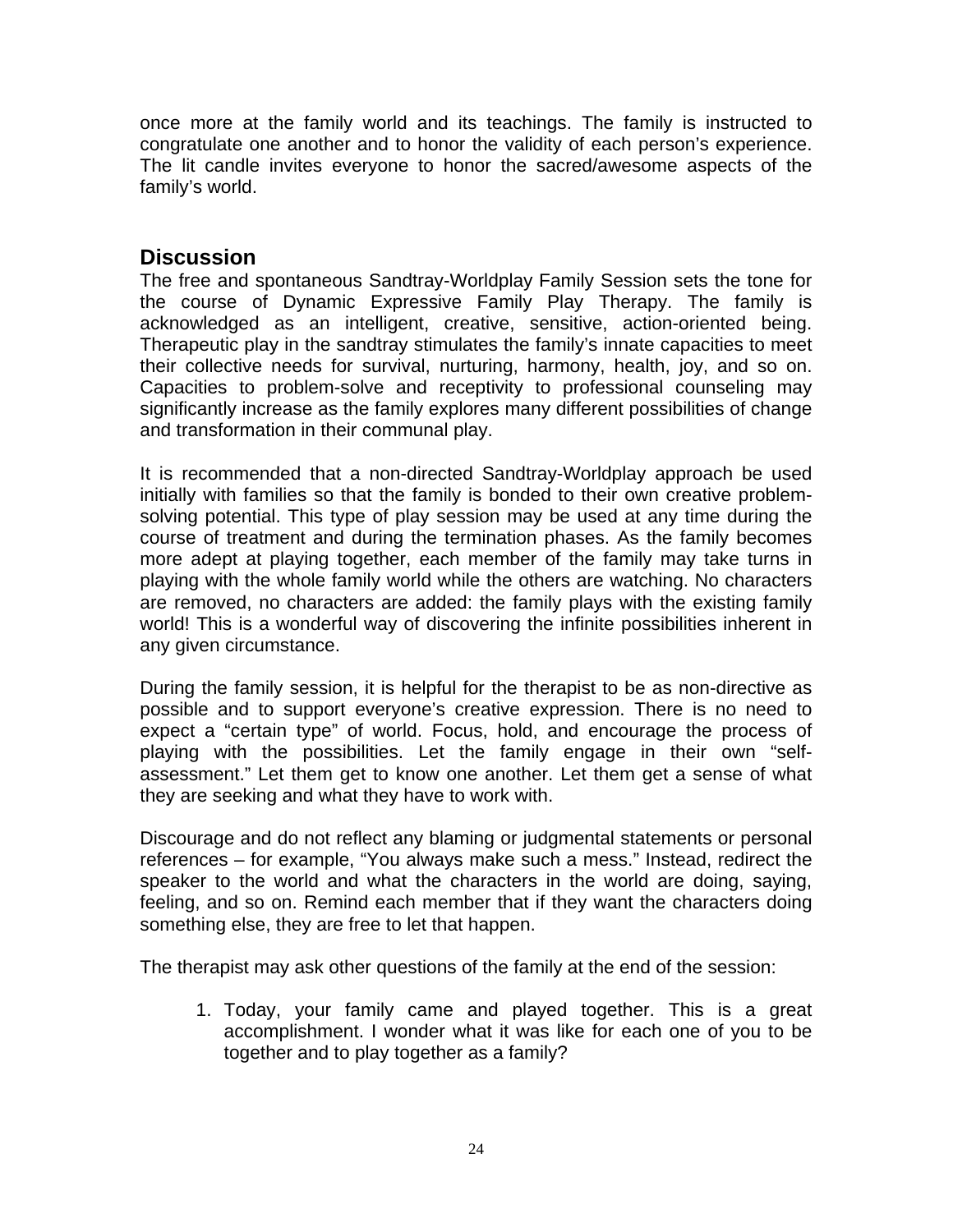- 2. Did you notice how each one of you brought special contributions to your family world today? Please reflect on what each of you contributed. You can help one another remember.
- 3. When you played together today, each one of you had an opportunity to receive the contributions from other members. Some gifts come as welcome surprises, some are difficult to receive, and some we find irritating and upsetting. Can you reflect and share how you received the play from the others?

Observe the world, the family at play and the evolving interaction, and notice and support manifestations of their

- spontaneous, experimental play the spirit of playfulness and differentiation
- ability to receive and play with others' play
- curiosity, interrelatedness, joining
- expressions of respect, affection, trust
- ability to receive another's story
- suffering and caring

When being with the family world, notice

- those beings who have the capacity to go on a "heroic quest" so that the characters in the world can meet their needs more effectively
- the presence of wisdom keepers, helpers, and learning opportunities
- the appearance of obstacles, destructive forces, and agents of change

Notice your own countertransference strivings by

- the way you are moved by the session
- the degree to which you can support each family member's play
- your need to change the world, the play, or the family's story

#### *Special Considerations and Modifications*

When the family finds it too difficult to create one world together either because someone is "too weak" to show up or because others are "too blaming," authoritarian or angry, then consider offering each member of the family their own personal sandtray. There, each one can create a world that no one else may touch or play with. Using this play process, everyone shares their own individual world with the members of the family. Family members learn to develop curiosity and empathic responsiveness to each other's experiences. Individual worlds created within family sessions give clues as to how the family can best support the individual strivings and needs of each family member. (See De Domenico [2005] for more instructions.)

Note: It is helpful when the play therapist has received Sandtray-Worldplay training experience and has participated in individual, family, and group Sandtray-Worldplay processes.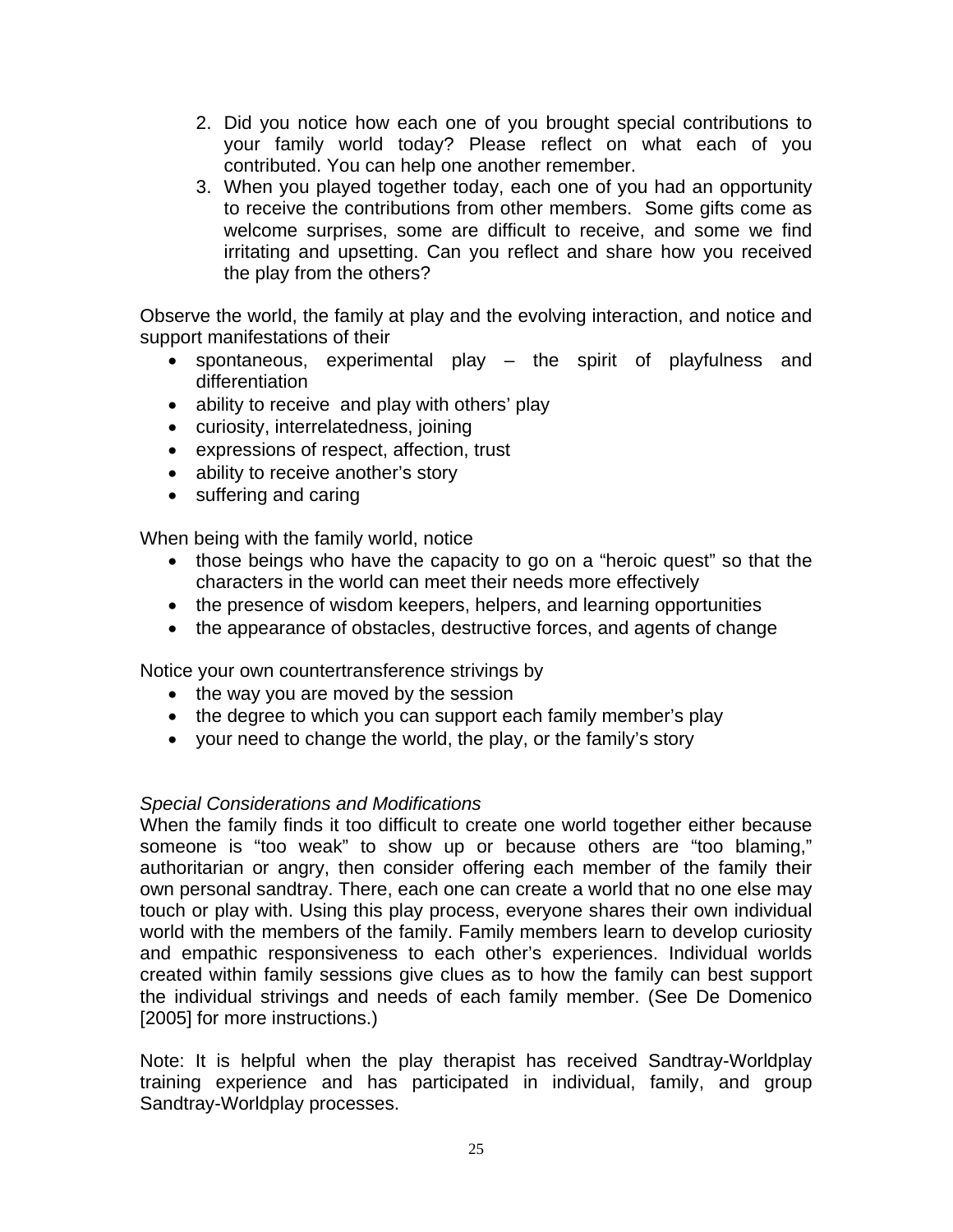#### **References**

De Domenico, G.S. (2004/1982). *Sandtray-Worldplay Therapy: Levels 1-6 training hand-outs.* Oakland, CA: Vision Quest Into Symbolic Reality.

De Domenico, G.S. (2005). *Sandtray-Worldplay: A comprehensive guide to the use of the sandtray in psychotherapeutic and transformational settings.* Oakland, CA: Vision Quest Images.

De Domenico, G.S. (2008). *Sandtray-Worldplay: An experiential home study course for individuals and groups: Volume 1.* Oakland, CA: Vision Quest Images.

## **About The Author**

Gisela Schubach De Domenico, Phd, LMFT, RPT-S, is a Licensed Marriage and Family Therapist, Family Counselor, and a Registered Play Therapist Supervisor. She developed and teaches phenomenological, process-oriented Dynamic Expressive Play Therapy, Sandtray-Worldplay and Nature-Worldplay Therapy in a 32-day Foundations Methods Course through Vision Quest Into Symbolic Reality. In private practice in Oakland, California, she offers transformational and clinical trainings, consultations, and supervision throughout the United States and Canada. She is an approved provider for the Association of Play Therapy, the National Board of Certified Counselors, and the California Board of Behavioral Sciences. Co-founder and editor for the Sandtray Network and the *Sandtray Network Journal*, she has authored numerous articles, six training manuals, and two Sandtray-Worldplay Therapy Texts.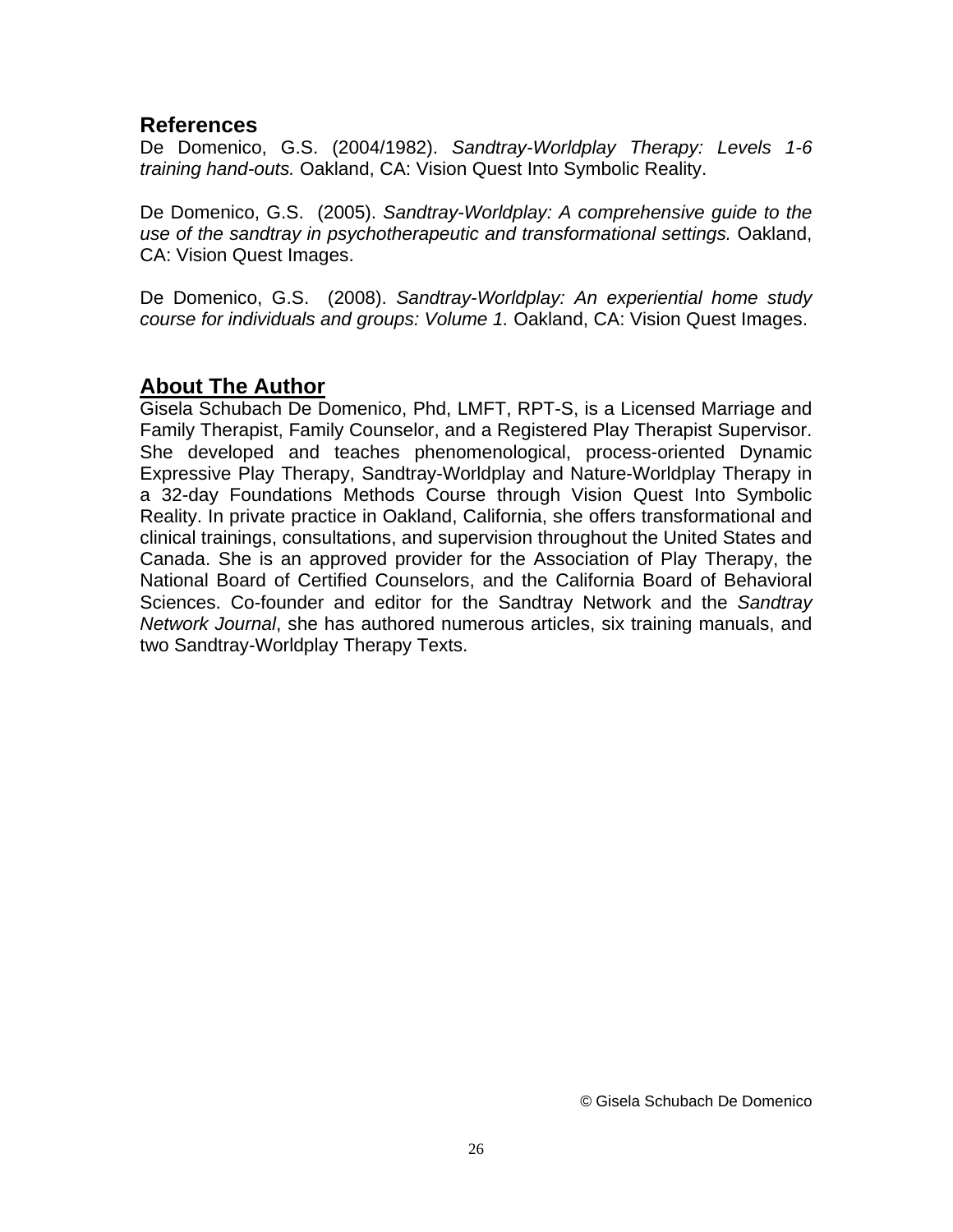# **Rappin' Family Puppet Interview**

Source: Catherine Ford Sori Published in *Creative Family Therapy Techniques* Edited by Lowenstein, 2010

## **Treatment Modality**: Family

## **Goals**

- Engage reluctant adolescents, children and families in the therapy process
- Observe and assess family dynamics (e.g., their level of enjoyment, communication, structure, and ability to organize around a task)
- Identify how the rap puppet story may reflect issues in the family

## **Materials**

- Paper
- Pen or pencil for each family member who has good writing skills

• Wide variety (at least 20 to 30) of puppets to represent animals, people, and mythical figures that are aggressive, nurturing, and timid (see Gil & Sobol [2000] for a more detailed list). (Note: if puppets are not available, inexpensive stuffed animals may be substituted, which can be found at resale shops.)

- Play microphones (optional)
- Video (or audio) recorder (optional)

## **Advance Preparation**

The puppets can be spread out on a table or carpet before the family arrives. The other materials should be close by so they are easily accessed when needed.

## **Description**

The Family Puppet Interview (FPI) was first developed by Irwin and Malloy (1974), and it involves having family members select puppets and then create stories using the puppets to act out the stories. After the story is performed Irwin and Malloy ask clients cognitive questions, such as what the title of the story might be, or what each person thinks the moral of the story is. Gil (1994) has expanded the basic FPI by "staying in the metaphor" when she processes the activity. She talks directly to the puppets and encourages the puppets to reply, or to talk something over together, or perhaps to consider trying to do something different together, all before coming out of the metaphor. Only later will she move from the metaphor to reality by asking questions about the title, moral of the story, or if the family sees any similarity between the puppets' story and their lives.

In giving instructions to clients Gil emphasizes that they are to use the puppets they have selected to *act out*—not simply narrate their stories (1994). "Rappin' the Family Puppet Interview" is a cultural and musical adaptation of Gil's use of the Family Puppet Interview, in that the family members will write their story (with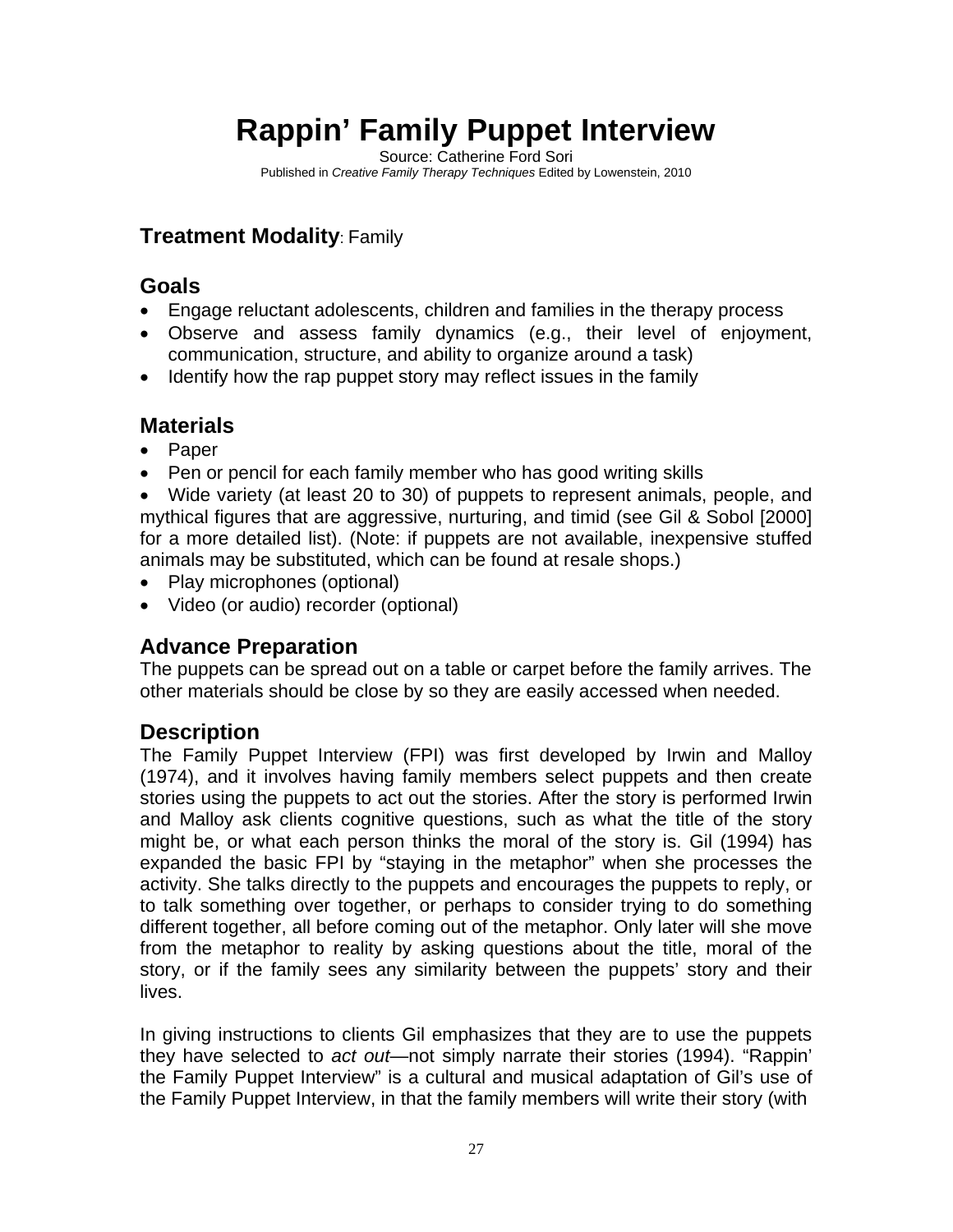a beginning, a middle and an end) as a rap, and then use their chosen puppets to perform the rap (instead of acting it out).

To introduce the activity explain to the family that you have a special activity for them to do as a family that involves puppets and rap. First ask each person to select a puppet. The therapist should stand back and observe the process of how each member chooses the puppets, making note of puppets that are selected but then discarded. After everyone has chosen their puppets the instructions are as follows:

"Now as a family you are to make up a story that has a beginning, a middle, and an end, but it cannot be a story you already know, like *Cinderella* or *Toy Story*. You are going to write your story as a Rap, practice it, and then have your puppets perform the rap for me."

It does not matter if the puppets all rap together, or if each puppet performs a part of the story and then all the puppets join in for a "chorus." It is up to the family to negotiate how they will do this. Give the family about 30 minutes to complete the task. (Note: Since this activity may take more than the session hour some families may finish their rap in the following session.)

The therapist should then disengage while the family works on the rap, either by leaving the room and observing behind a one-way mirror (if available), or by sitting quietly and unobtrusively in a corner while pretending to be engaged in another task, while really taking note of how the family organizes around the task, their level of engagement and enjoyment, how decisions are made, their patterns of communication, noting any structural issues (such as coalitions, enmeshment, disengagement, etc.), who dominates and who is left out, as well as if a leader emerges, and how the rap is written and by whom (see Gil & Sobol, 2000). These process observations are important in assessing the family.

Before the family begins the performance the therapist can ask each puppet to introduce him/herself. When the family performs the rap, the therapist should note any differences between how the activity was rehearsed and how it was performed (Gil & Sobol, 2000). The activity should first be processed by "staying in the metaphor" (Sori, 2006). For example, the clinician may ask the mother's lamb puppet what it is like to have a bumblebee for a son, or how a monkey and an octopus play together when one lives in the trees and the other lives in the ocean. Questions should be formulated that are specific to the family and the story, including how the puppets overcame adversity, worked together, and what strengths each puppet possessed. (See Gil, 1994; Gil & Sobol, 2000 for more suggestions on questions to process the FPI.)

The discussion can then focus on the following questions:

1. What was it like to write the rap and to perform it using puppets?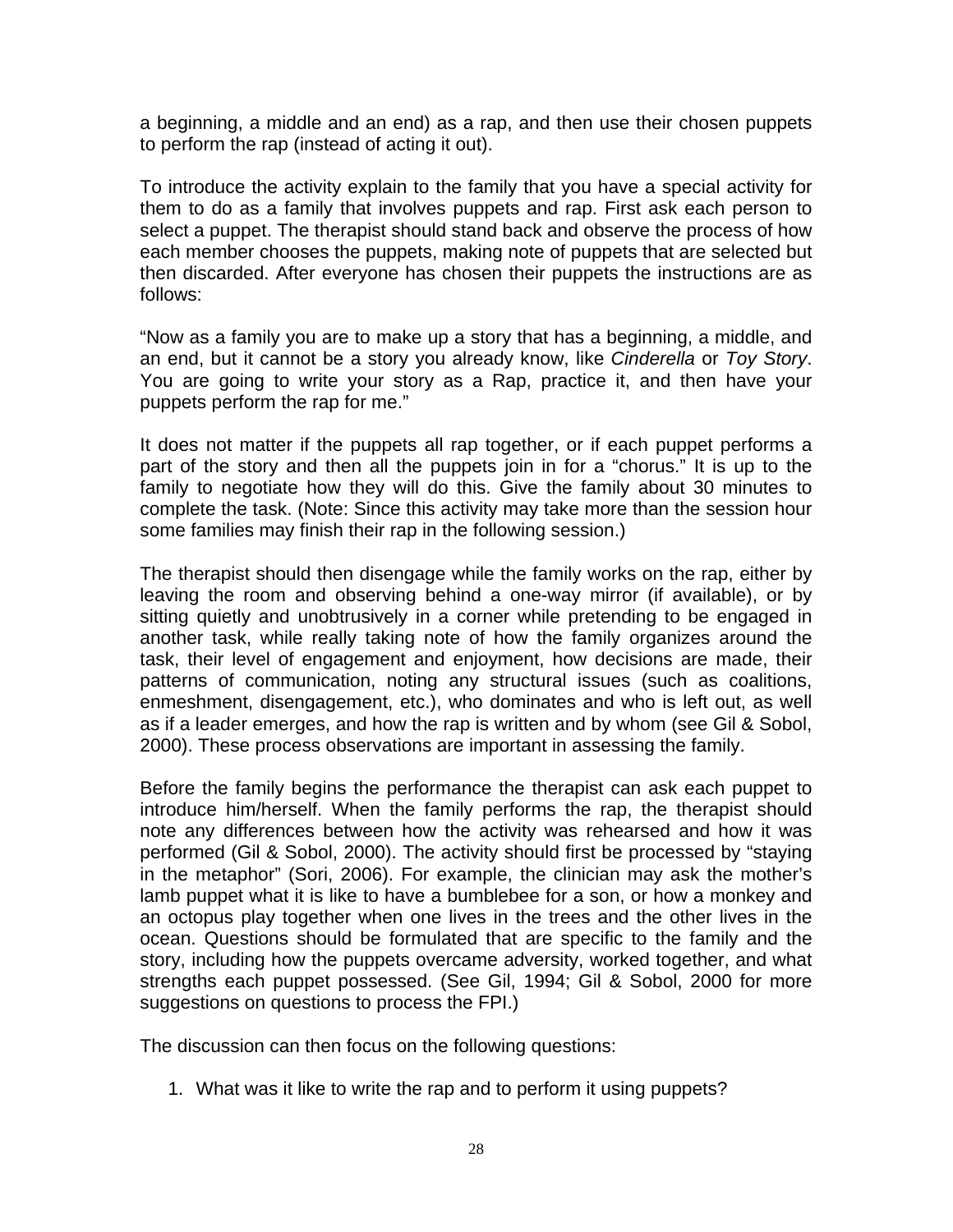- 2. What surprised you in doing this activity?
- 3. What was the best and the most difficult part about the activity?
- 4. What similarities did you notice between the activity and your own lives?

Video (or audio) tapes of the rap can be used in subsequent sessions to expand the metaphor or to address themes and issues that have emerged. Many families (especially children) enjoy seeing themselves perform, and it may take repeated viewings for the therapist to grasp all the meaning (Gil & Sobol, 2000) in the Rappin' Family Puppet Interview.

#### **Discussion**

Rap has been used in general to engage and treat adolescents and families (Sori, in press; 2008). Rap is relevant to many cultures and age groups, and is an extremely useful way to engage reluctant adolescents and children. It is also a medium that many parents relate to, and can be used to elicit the "expertise" of younger family members in writing and performing raps.

This activity is an engaging way to assess a family's ability to work together, their boundaries and structure, their communication style, and even their levels of attachment. Because this is a playful activity but is culturally relevant for many of today's parents, teens, and children, it is an excellent way to engage and empower them to be active participants in the therapy process. Using puppets and rap are ways to sidestep client's natural defensiveness or reluctance to disclose information to a therapist.

For a follow-up activity the therapist may choose to write his/her own rap, using the same puppets chosen by the family or new puppets to address issues that emerged in the previous session, or to write a better ending to the family's rap/story.

While the "Rappin' Family Puppet Interview" is an excellent activity to use in the early stages of therapy to engage and assess families, it can also be used at termination (or [w]rap up!), where the family could be asked to use the same (or new) puppets and to write a rap that reflects on their experience in therapy. The therapist can use this story to punctuate change, perhaps by creating his/her own puppet rap about the family and their hard work, their strengths, progress, and future goals (Sori, in press).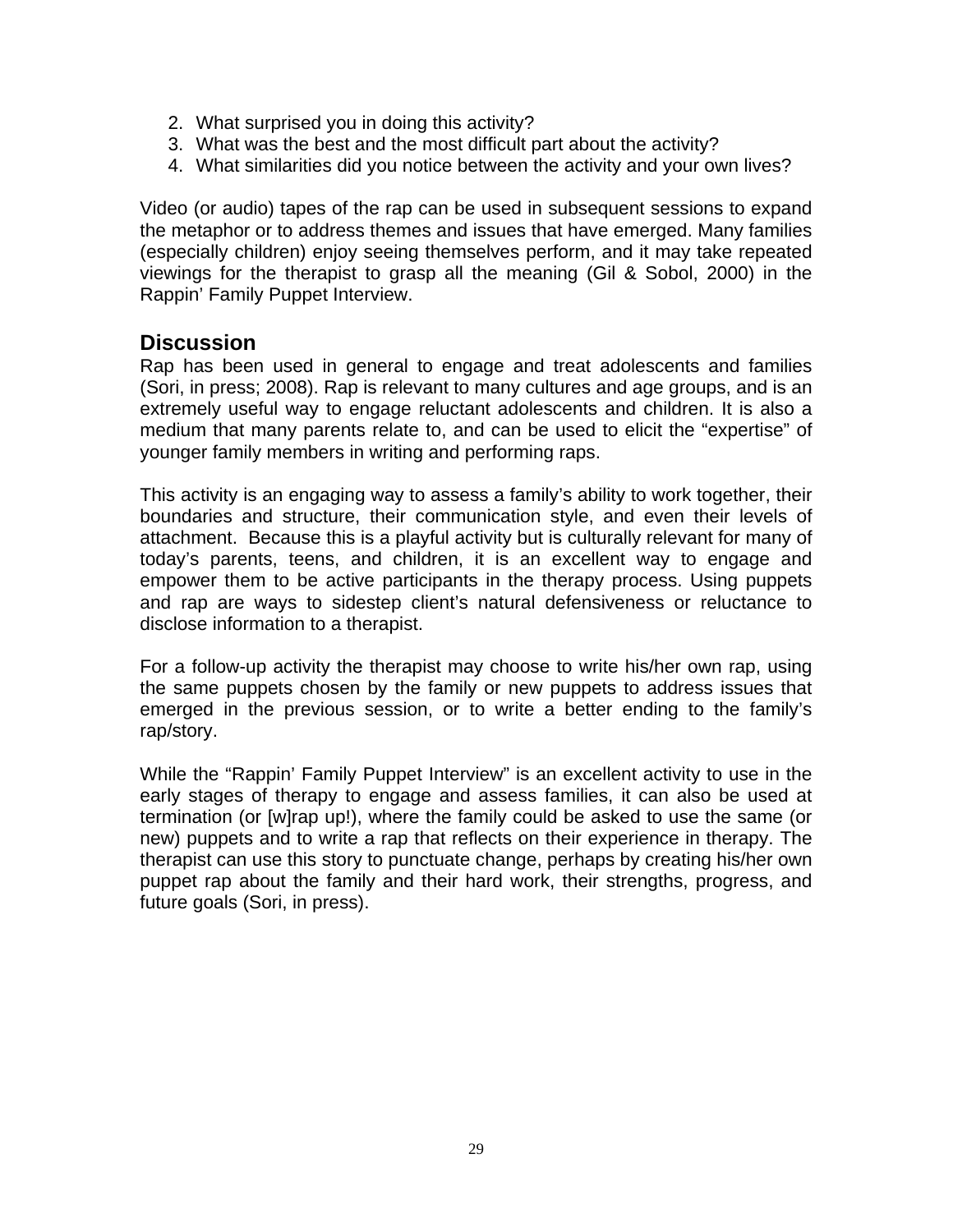#### **References**

Gil, E. (1994). *Play in family therapy*. New York: Guilford.

Gil, E., & Sobol, B. (2000). Engaging families in therapeutic play. In C.E. Bailey (Ed.), *Children in therapy: Using the family as a resource*. New York: W. W. Norton.

Irwin, E. C., & Malloy, E.S. (1975). Family puppet interviews. *Family Process, 14,*  170-191.

Sori, C.F. (in press). Using hip-hop in family therapy to build "rap"port. In H. G. Rosenthal (Ed.), *Favorite counseling and therapy homework assignment* (2nd ed.). New York: Routledge.

Sori, C.F. (2008). "Kids-rap:" Using hip-hop to promote and punctuate change. In C.F. Sori & L.L. Hecker (Eds.), *The therapist's notebook: Vol. 3. More homework, handouts, and activities for use in psychotherapy.* New York: Routledge.

Sori, C.F. (2006). Family play therapy: An interview with Eliana Gil. In C.F. Sori (Ed.), *Engaging children in family therapy: Creative approaches to integrating theory and research in clinical practice.* New York: Routledge.

#### **About The Author**

Catherine Ford Sori, PhD, LMFT, is Associate Professor and Leader of the Marriage and Family Counseling track at Governors State University, and is also Associate Faculty at the Chicago Center for Family Health (an affiliate of University of Chicago). She completed her doctorate degree at Purdue University West Lafayette in Child Development and Family Studies with a Specialization in Marriage and Family Therapy. She specializes in family systems and health care, and was Director of Children and Family Services at a cancer support center. Other special areas of interest include integrating play in family therapy, training counselors to work with children and families, child bereavement, integrating music and dance in couples and family therapy, divorce and stepfamily issues, ethics, and spirituality. She is the author/editor of 6 books, including *The Therapists' Notebook for Children and Adolescents, The Therapist's Notebook II* and *The Therapist's Notebook III* (co-edited with Dr. Lorna Hecker) and *Engaging Children in Family Therapy: Creative Approaches to Integrating Theory and Research in Clinical Practice*, as well as Volumes I and II of *The Therapist's Notebook for Integrating Spirituality* (co-edited with Dr. Karen Helmeke). She has authored numerous additional book chapters and journal articles and has presented nationally, regionally, and locally on topics such as those above. She is a licensed Marriage and Family Therapist and an approved supervisor with the American Association for Marriage and Family Therapy, a member of the Association of Play Therapy and the American Counseling Association, and serves on several journal editorial boards.

© Catherine Ford Sori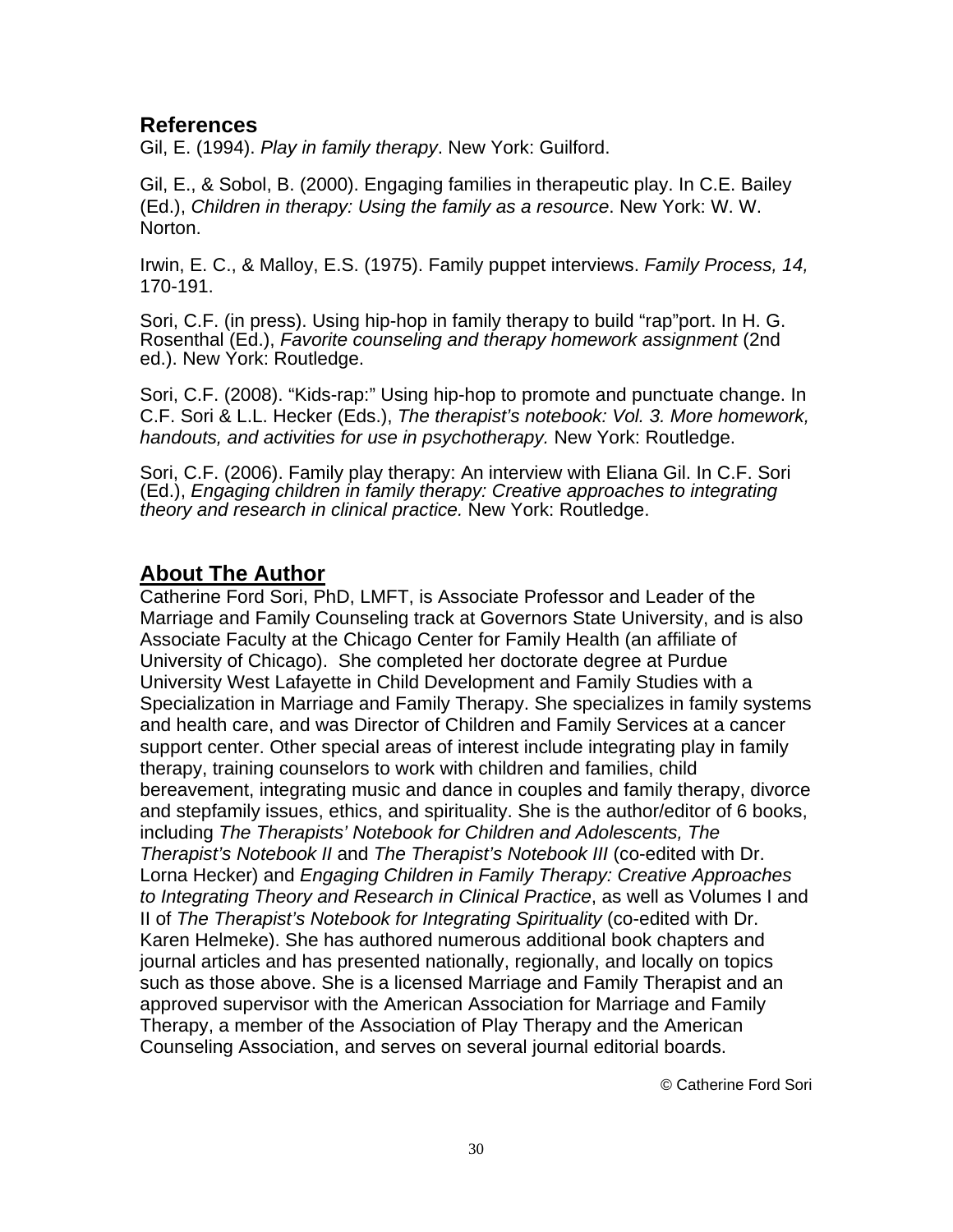# **Recipe for Success**

Source: Katherine M. Hertlein Published in *Creative Family Therapy Techniques* Edited by Lowenstein, 2010

## **Treatment Modality**: Family

#### **Goals**

- Increase self-awareness related to individual and family needs
- Identify strengths and weaknesses within the family
- Develop future goals for treatment sessions

## **Materials**

- One sheet of scrapbooking paper (any style)
- Writing instruments such as pen or marker

• Scrapbooking decorations (these decorations might be related to cooking, food, recipes, or characteristics about the family member's completing the activity)

• Supplies to create a chef's hat or an apron for each family member (optional)

## **Description**

Ask the family to collaborate on developing a recipe for success, that is, a recipe that includes the necessary ingredients for a happy, successful family. Have them include ingredients, quantities, and cooking instructions. The ingredients should not be directly related to food but rather to emotions, thoughts, sensations, and behaviors. For example, one family included portions of some ingredients such as, "love," "fun times," "trust," "respect," and "hugs."

To add to the appeal of this activity, each family member can create a chef's hat or an apron. This will help the family members have a tangible reminder of the activity and therapeutic goals.

Once the family outlines the recipe, ask process questions such as:

- 1. Describe the process of how the recipe was composed. Who contributed what elements?
- 2. What thoughts emerged as you constructed the recipe?
- 3. What feelings emerged as you constructed the recipe?
- 4. Did any of the ingredients surprise you? If so, in what ways?
- 5. Describe the process of generating the cooking instructions. What is the most important step? What is the least important or most changeable?
- 6. How was the final determination made regarding the ingredients included and the process to make the recipe?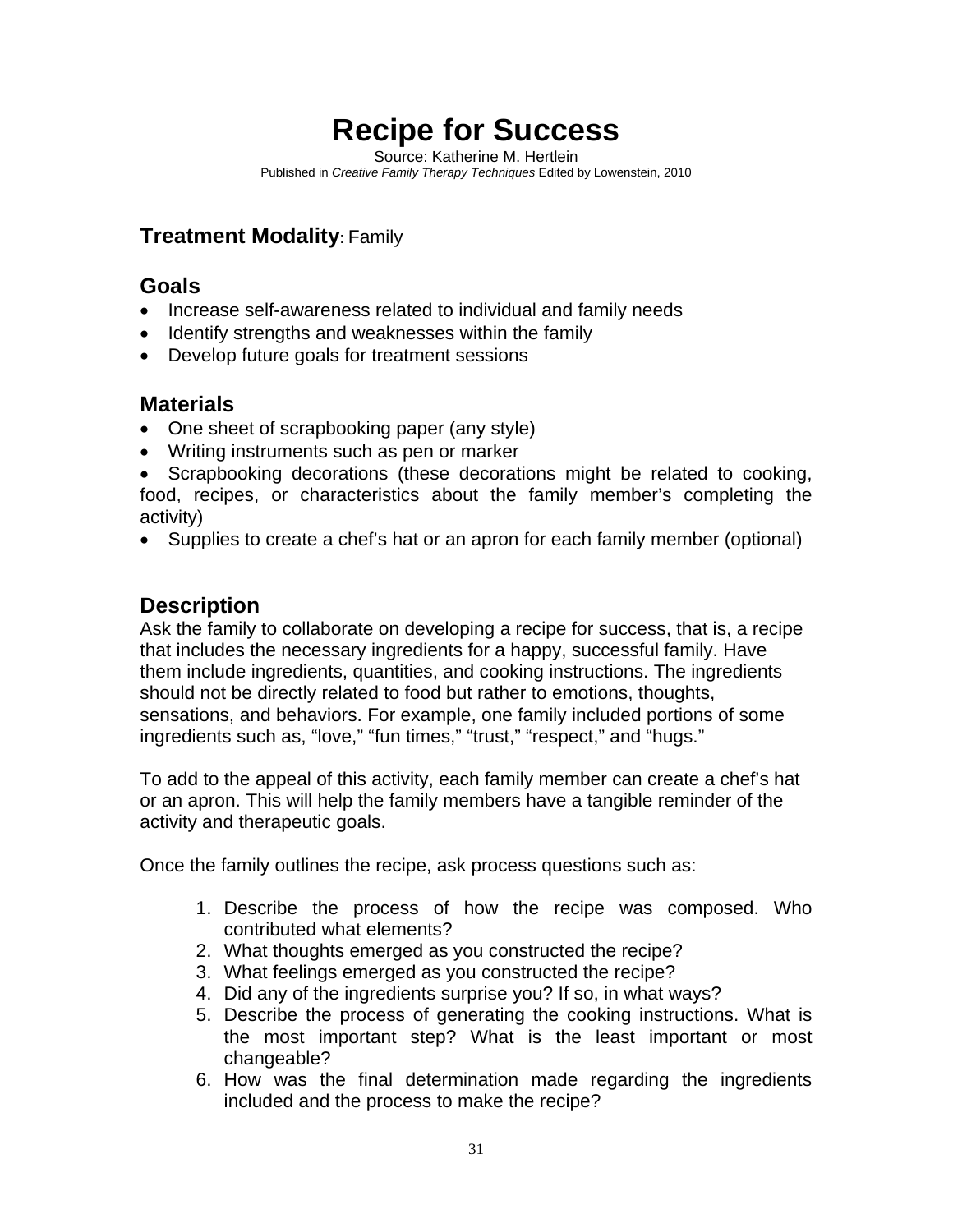- 7. What can each person in the family do/change to ensure the recipe turns out well?
- 8. What can the therapist do in his/her role as "Assistant Chef" to help bring this recipe to fruition?

Once the task is processed, ask the family to describe how they want to see their recipe. What ingredients does the family want to increase or decrease? What ingredients does the family want to add or remove completely? What would be the steps that they would like to change? Discuss what would be included in the new recipe and steps involved to complete the dish. Work with the family to construct their new recipe using the scrapbook paper and the decorations.

After completing the recipe, follow up with the remaining process questions:

- 1. Who else will know this recipe? With whom would you share it and under what circumstances?
- 2. What side dishes might go well with this recipe?
- 3. How would you know when you need to add another ingredient or alter the cooking instructions?
- 4. What needs to happen in order for you to make a change in the ingredients? In other words, how might you add more in your family life?
- 5. What tools might you need to be able to complete the recipe?

### **Discussion**

This activity assists both family and therapist in understanding how they see themselves, as well as the issues to be addressed in treatment. The scrapbook page serves as a visual reminder of the goals to be achieved in therapy. It addresses goals in treatment by presenting a way to develop a plan to achieve the goals identified in the success recipe.

This activity also addresses process issues within the family in the discussion of how the recipe was constructed. Additionally, it gives the family an opportunity to collaborate with one another on a joint activity related to reaching their goals and creates the beginnings of a positive history.

One challenge that may arise is the inability of a family to come to agreement about one recipe. Address this challenge by asking each of the family members to generate his/her own recipe as homework and bring it to session. During the session, focus on the commonalities around the recipes and develop a shared vision of what the recipe might include. The therapist might also advance the idea that the goal at the completion of treatment would be to complete one unified family recipe. The closer the family gets to being able to complete the unified recipe, the closer they are to the termination of treatment.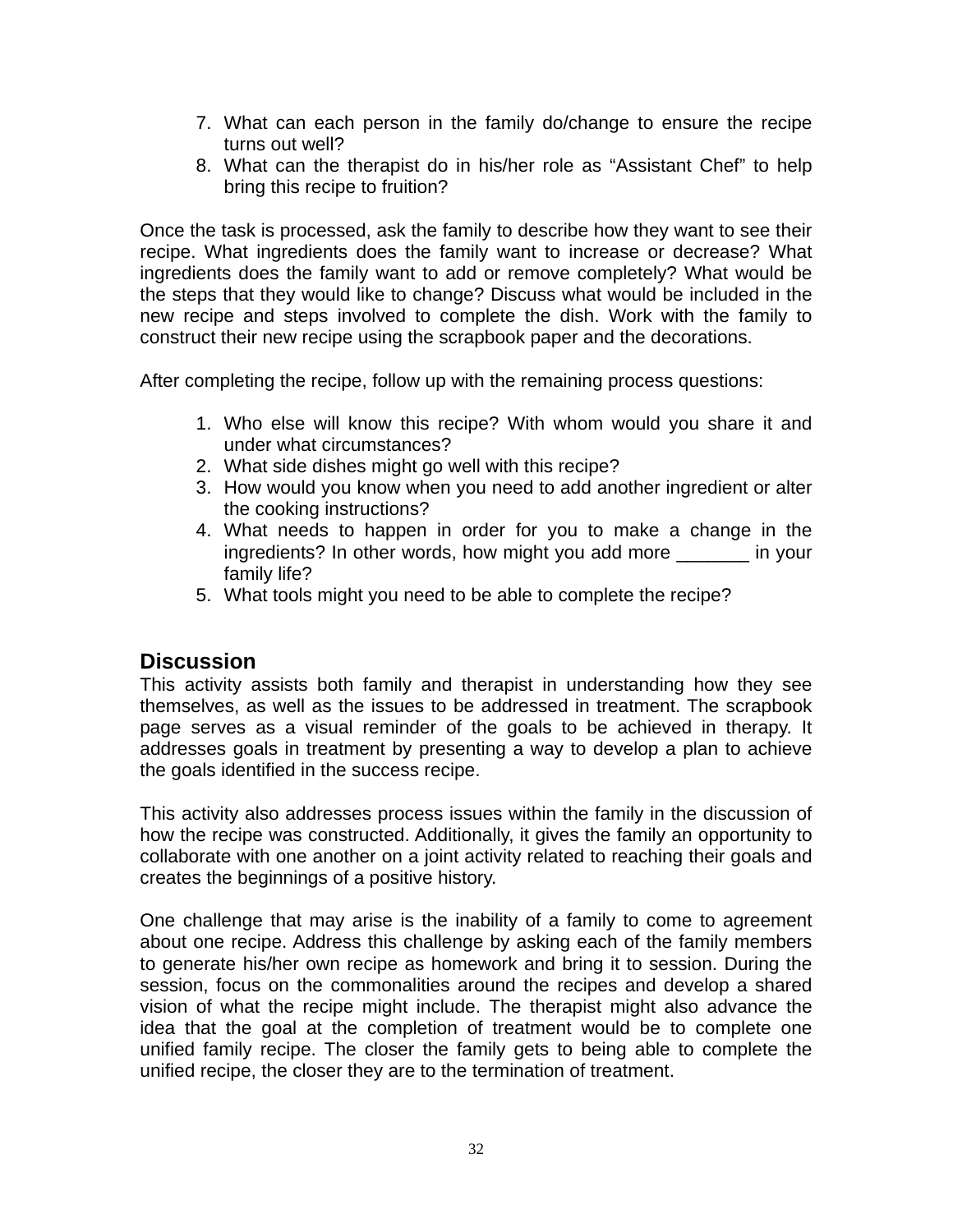### **About The Author**

Katherine M. Hertlein, PhD, LMFT, is an Associate Professor in the Department of Marriage and Family Therapy at the University of Nevada-Las Vegas. She received her Master's Degree in Marriage and Family Therapy from Purdue University Calumet and her doctorate degree in Marriage and Family Therapy from Virginia Tech. She is a member of the American Association for Marriage and Family Therapy, the Association for Play Therapy, and the America Association for Sexuality Educators, Counselors and Therapists. She formerly served as president of the Nevada Association for Play Therapy. She has published 50 articles and book chapters and five books, including *The Therapist's Notebook for Family Healthcare* and *The Couple and Family Therapist's Notebook.* 

© Katherine M. Hertlein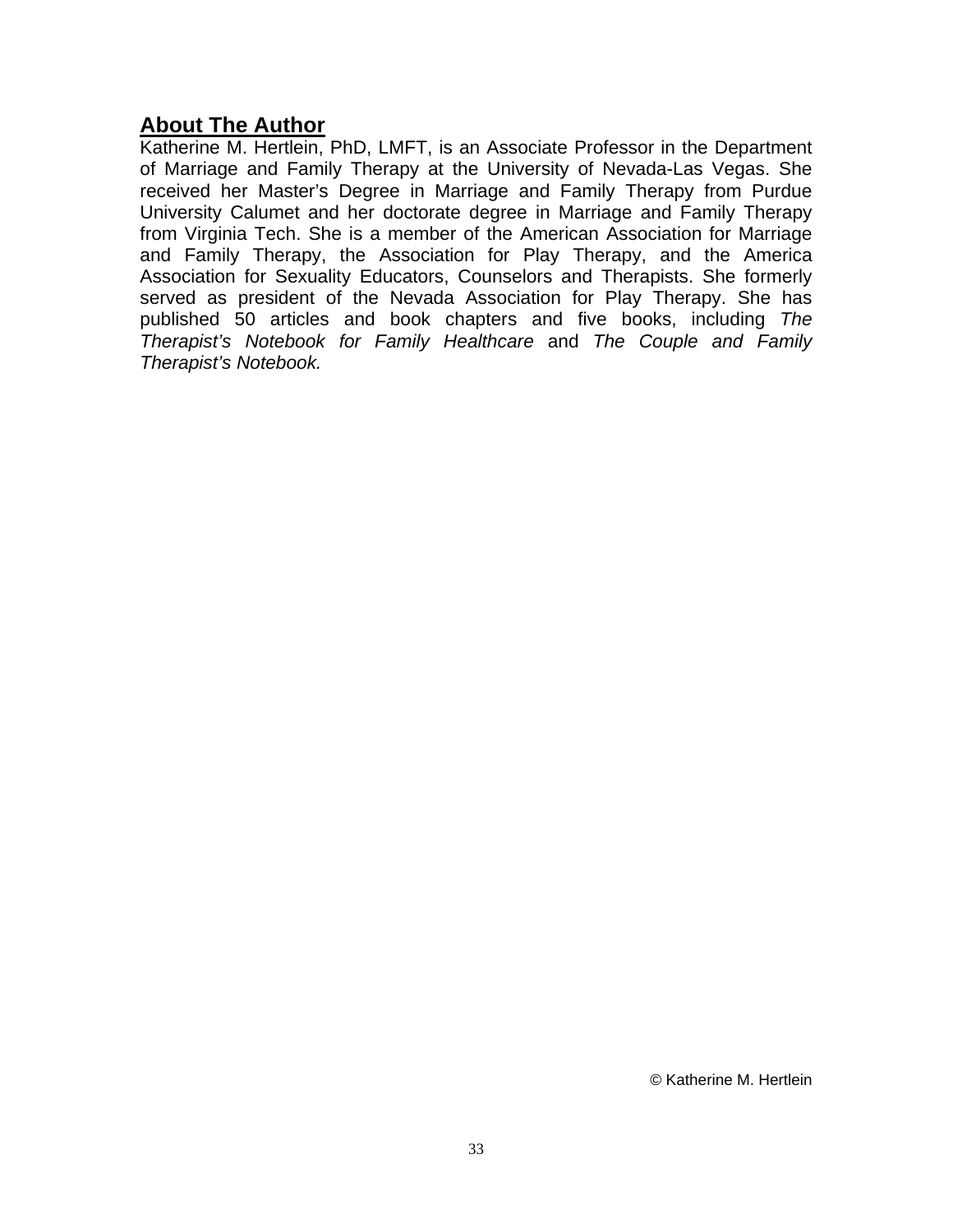# **Therapeutic Magic Tricks**

Source: Diane Frey

Published in Assessment & Treatment Activities for Children, Adolescents, and Families Vol 1 Edited by Lowenstein, 2008

# **Treatment Modality:** Individual, Group

#### **Goals**

- Establish a non-threatening therapeutic environment
- Provide insight about behavior change
- Encourage hopefulness in the client(s)
- Encourage creative problem-solving

### **Materials**

- Rubber band
- Potato
- Straw
- Drinking glass
- Water

# **Description**

Each of these three magic tricks helps the client to develop new insights into the possibilities of change. The tricks also provide the client with insights about creative problem-solving.

In the Jumping Rubber Band, the therapist tells the client that she/he can make a rubber band jump from her/his small and ring finger to the fore and middle finger. The therapist puts the rubber band over her/his small and ring finger, then folds all four finger tips under the inside of the rubber band, folding the fingers towards the palm of the hand. The rubber band automatically jumps from the two fingers it was on to the fore and middle finger.

In the Drink the Water magic trick, the therapist places a glass of water on an outstretched right hand, and asks the client to grip her/his right arm with both hands. The therapist says that, despite her/his effort to hold down the client's arm, she/he can lift the glass to her/his mouth and drink the water. As soon as the client has tightened his/her grip, the therapist reaches out with the *left* hand, lifts the glass from the right palm up to her/his mouth, and drinks the water.

In the Straw and the Potato trick, the client is given a straw and a potato and is challenged to push the straw into the potato. The client will attempt this but will not succeed. The therapist then tries. The therapist folds over one end of the straw, grips it in his/her hand, takes the other end of the straw and pushes it into the potato. The reason for the change is that air is compressed in the straw when the end of the straw is folded, therefore, the straw will penetrate the potato.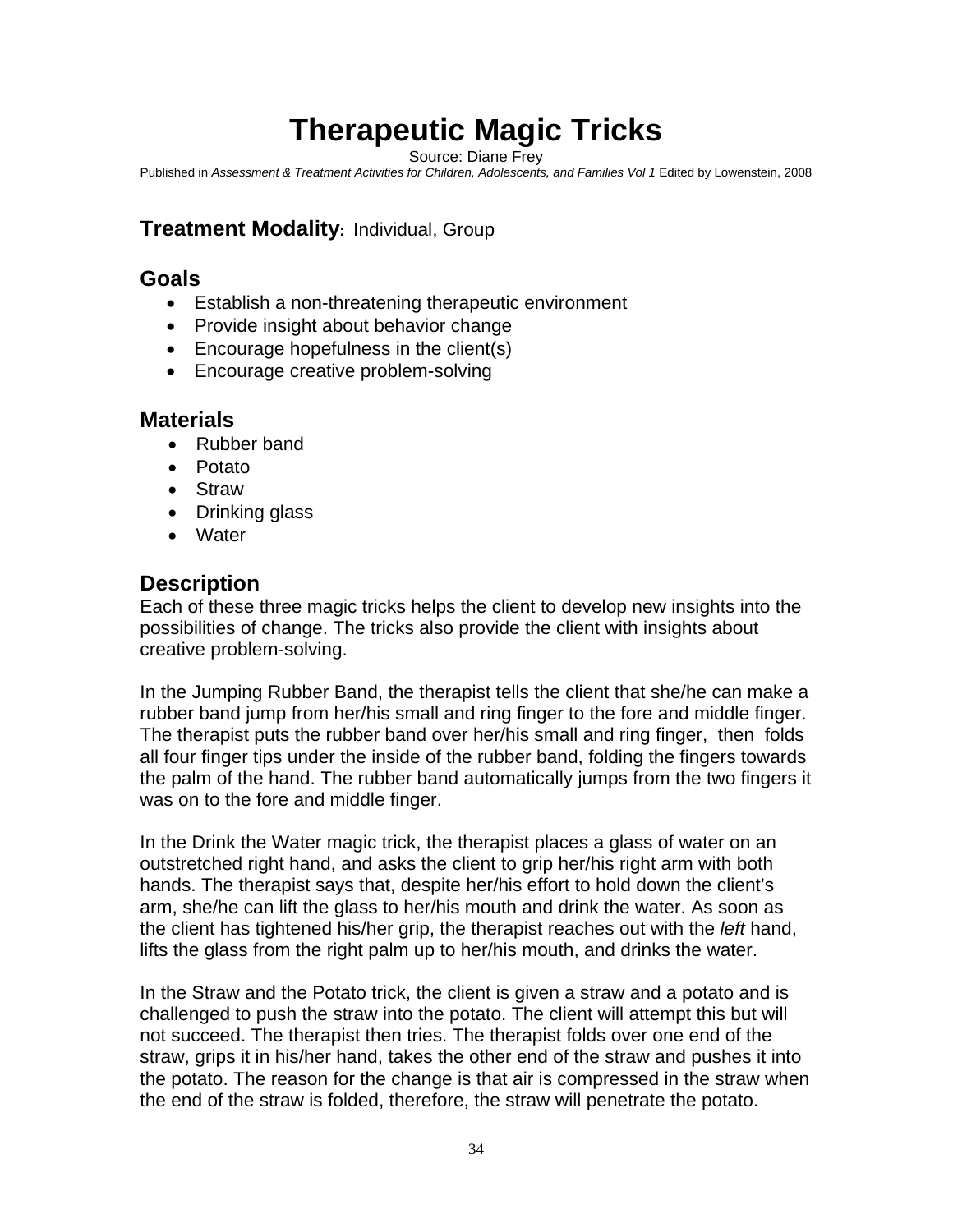### **Discussion**

Numerous clients present with resistance to counseling for various reasons. Since most people have a positive association and curiosity about magic, the technique is often very helpful in minimizing resistance, engaging the client, and establishing rapport. Even the most negative client will usually watch the therapist do a magic trick. The three tricks described here all have a theme of helping the client to understand that although she/he might think change is impossible for her/him, with additional knowledge it is possible. Although the client may feel entrenched in a behavior pattern, the therapist can help her/him to develop creative problem-solving.

In addition to these uses, other magic can be used in therapy to encourage selfexpression, teach life skills, provide reinforcement for appropriate behavior, serve as a diagnostic aid, enhance self-esteem, and infuse therapy with pleasure.

In using magic in therapy, certain guidelines need to be observed. Practitioners need to use magic that is age appropriate for the client. As contrasted to stage magic, magic in therapy involves teaching the client how to do the trick, thus empowering the client.

It is important to use magic that facilitates interaction between the practitioner and the client. Magic used in therapy should have embedded therapeutic metaphors such as the ones discussed with the above mentioned examples. Always avoid magic that has "trickiness" associated with it (i.e., false bottoms of containers, fake cards). Seek genuine straightforward magic tricks that the client can easily learn. Always use tricks that are safe for the client (i.e., no use of matches, materials that could be harmful.) Use tricks that can be done with materials easily accessible to children and/or older clients. Avoid using magic with clients who have poor reality testing or psychosis.

It is still true today what Carl Jung said many years ago, "The hands know how to solve a riddle with which the intellect struggles in vein." Assisting clients to use their hands in magic is a highly facilitative process.

### **About the Author**

Diane Frey, PhD, RPT-S, is a professor at Wright State University in Dayton, Ohio, where she also is in private practice as a licensed clinical psychologist. Dr. Frey has authored 17 books and numerous chapters in texts and curriculum materials. She is an internationally recognized speaker on such topics as play therapy, self-esteem, psychosocial emotional needs of the gifted and emotional intelligence.

© Diane Frey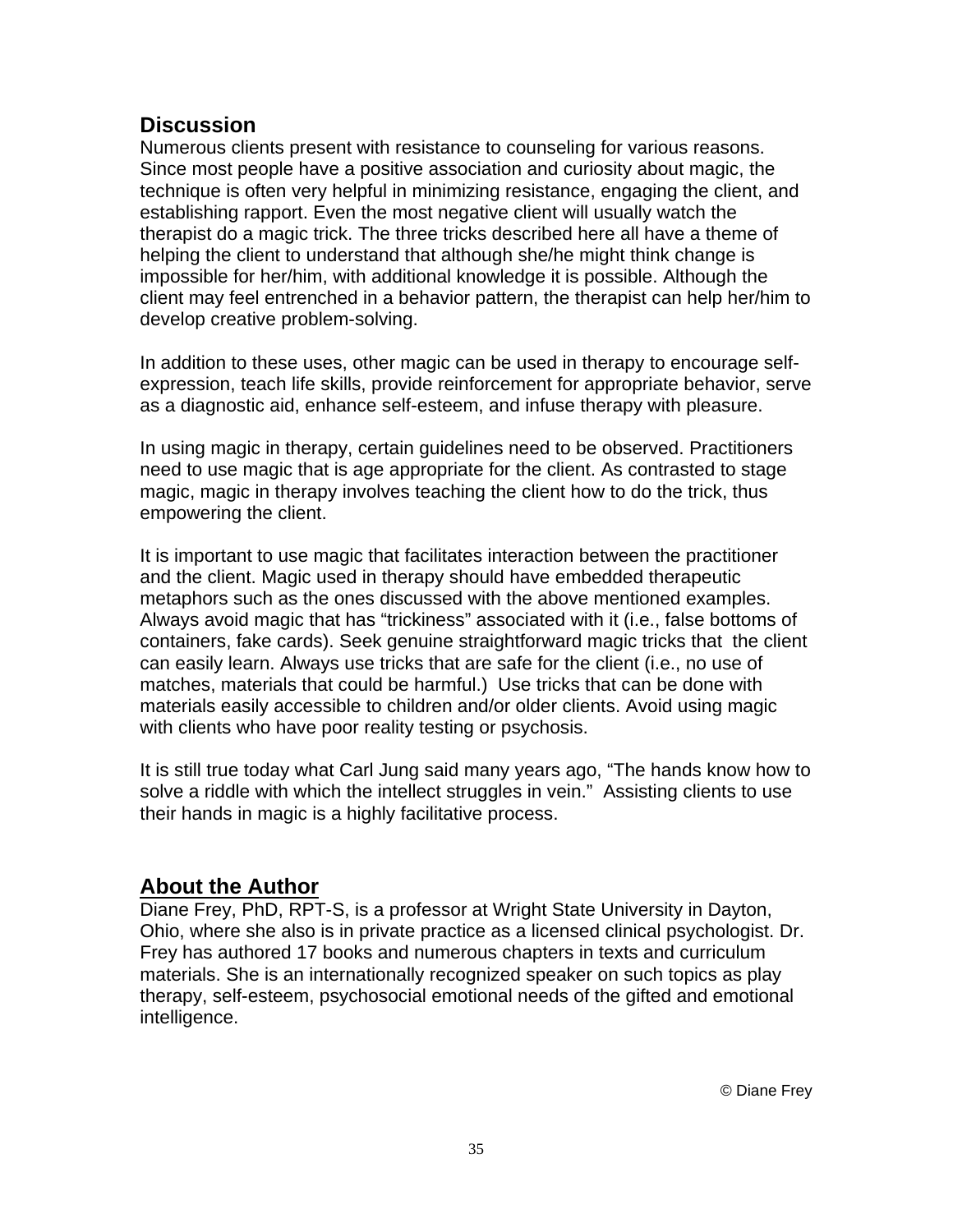# **Section Two: Treatment Interventions**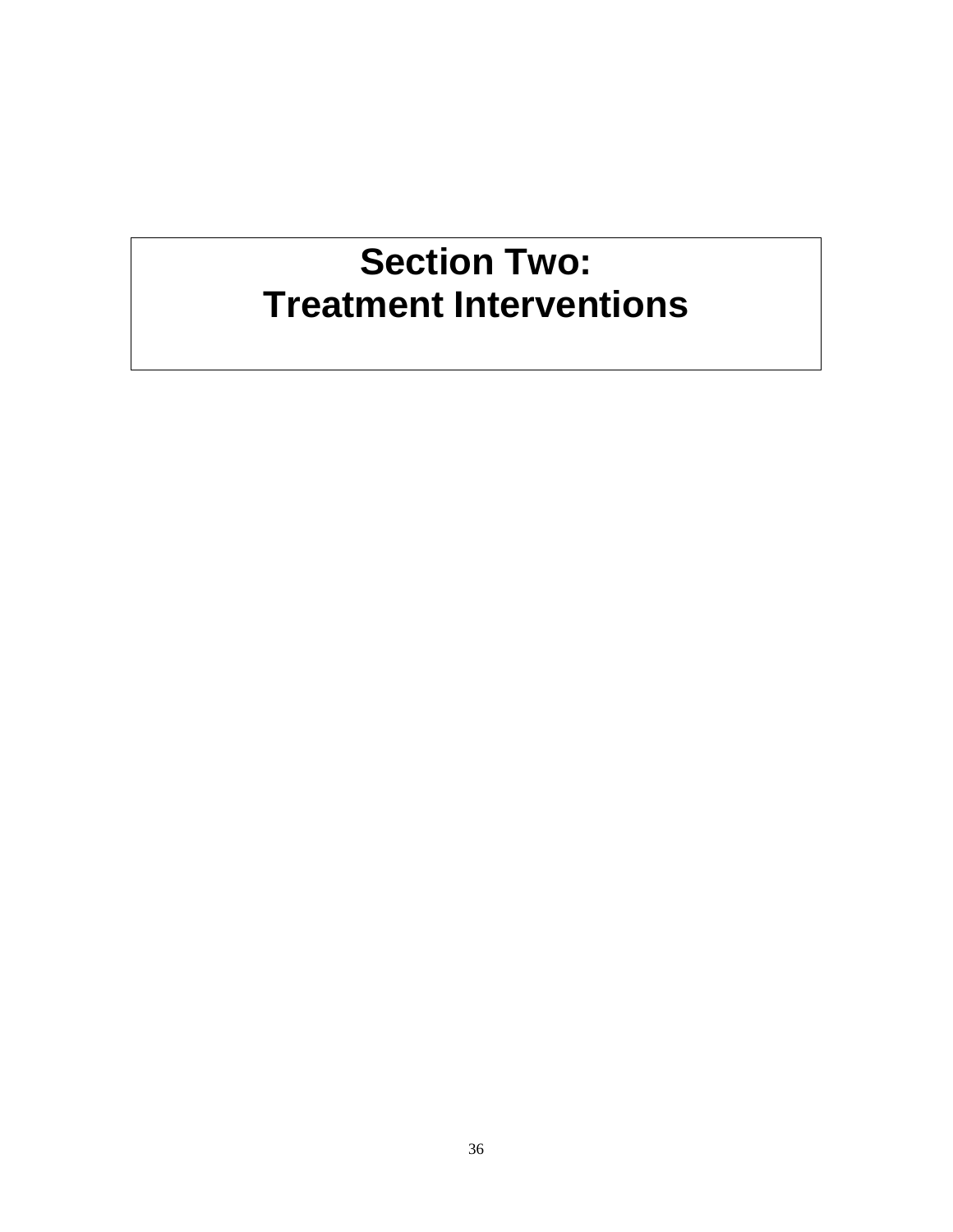# **All Tangled Up**

Source: Paris Goodyear-Brown Published in *Digging for Buried Treasure, Goodyear-Brown*

### **Treatment Modality:** Individual, Family

### **Goals**

- Identify and verbalize feelings of anxiety or worry
- Identify coping strategies that target a decrease in frequency and intensity of anxiety reactions
- Decrease the frequency, intensity, and number of worries experienced by the client

## **Materials**

- Ball of yarn
- Scissors
- Paper
- Markers
- Finger puppets of bugs

### **Description**

Begin by telling the client, "Everyone has worries and sometimes we have so many worries that they get all tangled up inside. It's hard to tell one from the other anymore. We just go around feeling worried and anxious without even knowing why. Today we are going to untangle those worries. Let's start by pulling out one thread at a time and naming it." The practitioner then gives an example of one big worry and one small worry. For example, the practitioner might say, "I get a little worried when we're out of milk, but I know we can go to the store and get some more." Then pull some yarn out from the tangled ball. Deliberately pull more yarn than is needed to represent this worry. Then say, "I worry this much about it" and hold up the length of yarn. Then say, "Actually, I don't worry quite that much about the milk, so I'm going to make it this long" and shorten the piece of yarn by a foot. Help the client to untangle at least five or six worries. Some will be small and some may seem like miles of yarn. As the child cuts each piece of yarn (the length reflecting the intensity of the worry), write the worry in magic marker on a small piece of paper and tape it on the yarn (this helps delineate one worry thread from another). Then tell the client that you are going to tie the worries up all around the room until they look like a spider web. Tie one end of the yarn to the door handle and the other to the top of a bookshelf. Let the client choose where some of the yarn lengths get tied. However, they should cross each other across the space so that the threads end up looking like a spider web.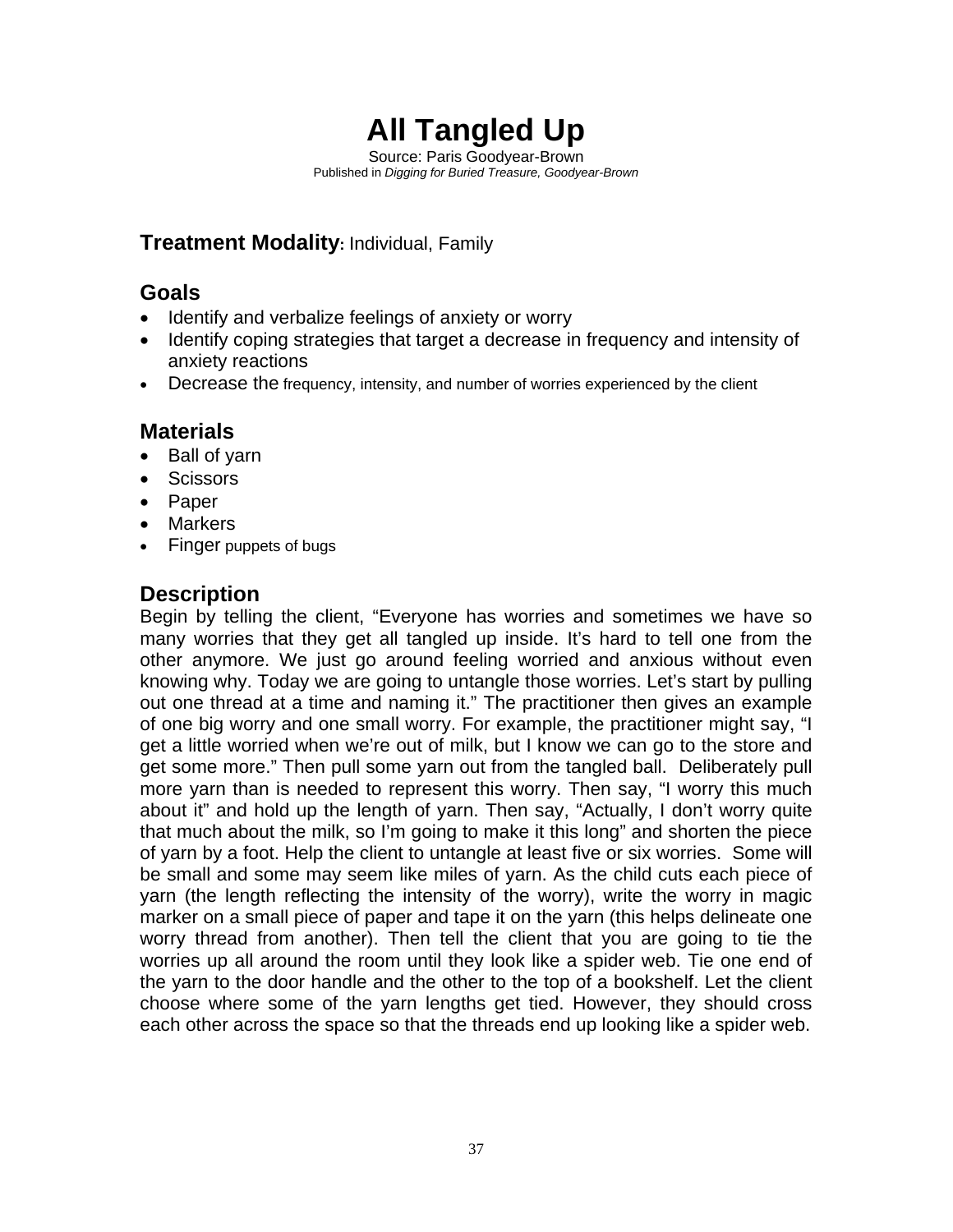It can be helpful to invite the parent/caregiver in to look at the web to see the child's worries. If a parent is invited into the session to witness the web, have the client verbalize each of the worries out loud.

Then talk about ways to cut the worries down, so that the client will not continue to get caught in their web. Strategies for dealing with anxiety are then discussed. These may include stress inoculation strategies such as deep breathing exercises, progressive muscle tension/relaxation exercises or the use of positive imagery, and thought stopping, thought replacement techniques. As the client verbalizes each strategy, he/she uses the scissors to cut down one thread of the web, until the web has disappeared.

# **Discussion**

Emotions such as anxiety are hard to articulate, even in adulthood. Our youngest clients are aided in their ability to wrestle with this intense yet nebulous emotion by externalizing it and manipulating in kinesthetically in the form of the yarn. Parents are often startled by the intricacy of the three-dimensional web that presents itself at the end of the work, but almost always the realization that their child is dealing with this complexity of worry renews their compassion and patience for the child. At the end of the session, the child takes home cut up pieces of the web. The child's job is to give a piece of yarn to the parent whenever the child is feeling anxious. The yarn serves as a non-verbal signal that the child is in distress and needs some parental intervention.

### **Reference**

Goodyear-Brown, Paris. (2002). *Digging for buried treasure: 52 prop-based play therapy interventions for treating the problems of childhood*. Nashville: Sun Dog Limited.

# **About The Author**

Paris Goodyear-Brown, MSW, LCSW, RPT-S, is a social worker and Registered Play Therapist Supervisor residing in Nashville, Tennessee. She maintains a private practice, serves as adjunct professor at Trevecca University, has a clinical appointment with the Psychiatric Nursing Program at Vanderbilt University and guest lectures with the graduate counseling programs of Peabody College. She has an international reputation as a dynamic speaker and has been awarded the Play Therapy Public Education and Promotion award by the Association of Play Therapy. She is the author of Gabby the Gecko, a bibliotherapy material aimed at helping children disclose and heal from trauma. She is the author of *Digging for Buried Treasure: 52 Prop-Based Play Therapy Interventions for Treating the Problems of Childhood* and *Digging for Buried Treasure 2: 52 More Prop-Based Play Therapy Interventions for Treating the Problems of Childhood* and co-author of an original DVD of prescriptive play therapy interventions entitled *10 Peas in a Pod*.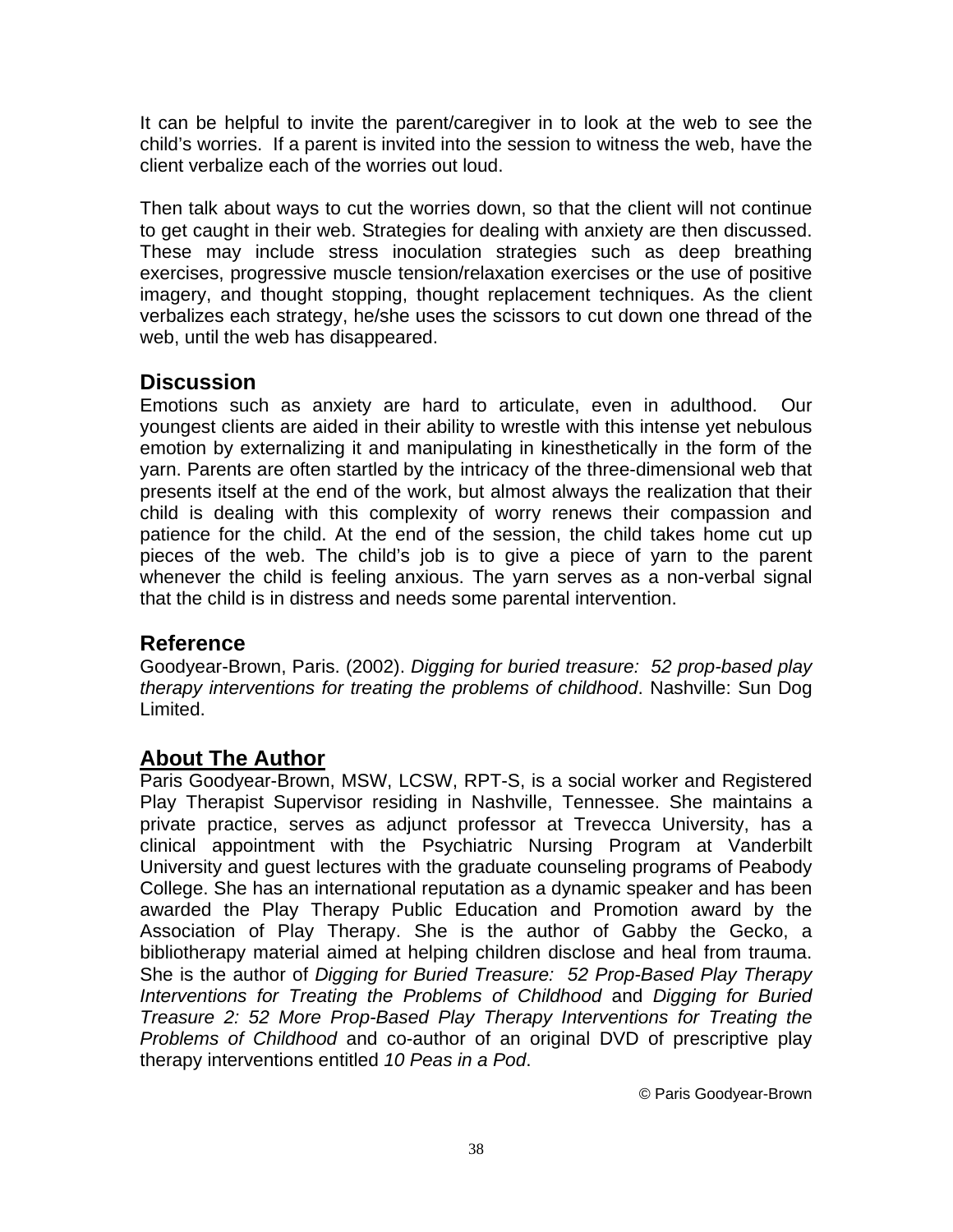# **Anger Menu**

Source: Angela M. Cavett

Published in Assessment & Treatment Activities for Children, Adolescents, and Families Vol 2 Edited by Lowenstein, 2010

## **Treatment Modality**: Individual, Group, Family

## **Goals**

- List at least eight ways to express anger
- Discuss appropriate ways to express anger
- Discuss with parents ways anger can be expressed in the home
- Reduce inappropriate expressions of anger and replace with appropriate ways of expressing anger

### **Materials**

- Menus from several local restaurants, including those that are familiar to children
- Paper
- Markers

### **Description**

Facilitate a conversation with the child about his/her favorite restaurant and favorite entree. Discuss whether he/she ever tried any other meals at the restaurant and the options he/she has or could select when going to that particular place. Discuss how, for example, it is possible that some days one might feel like having chicken nuggets and other days one might feel like a hamburger, and that different people prefer different things. Ask about what his/her parents select and comment about how different people like different food options. Ask about whether members of his/her family ever eat something different than their favorite meal. Beverages, appetizers, and desserts are all mentioned so that the child understands how many options he/she has and that a menu is used to communicate what options are available.

Indicate that a menu is a nice way to display options and that just like with meals different people may choose different ways to express anger. Continue to explain that at different times or circumstances an individual person may choose different ways to express his/her anger.

Brainstorm a list of appropriate ways to express anger. Assist the child if needed. Make a menu by folding blank paper together. On the front page, write the words Anger Menu. Open the Menu and on the inside, write Menu Options at the top of the page. Underneath, list the various expressions of anger from the brainstorm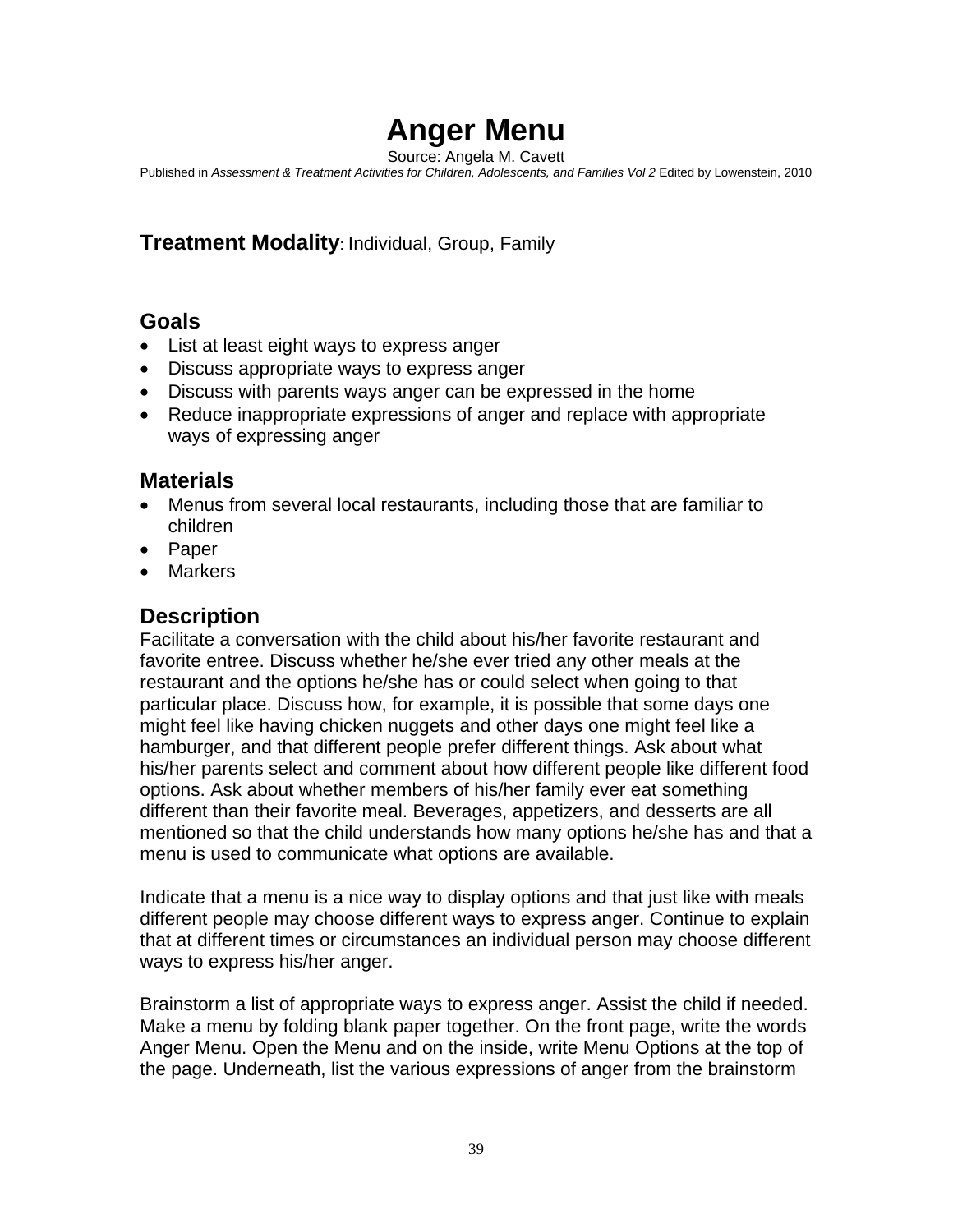list. Have the child draw a picture beside each option to serve as visual cues for each anger management technique.

After the Anger Menu has been created, talk with the child's parents about appropriate ways to express anger. Introduce the concept of the Anger Menu and encourage the child and parent to display it in the home (e.g., on the fridge) to be consulted when the child needs to find a way to express anger.

**Variation:** This activity can also be used to create Coping Skills Menus for children who display both internalizing and externalizing disorders. Several different types of coping can be incorporated, such as listening to music, talking to a trusted adult, petting a kitten, helping others, deep breathing, and progressive muscle relaxation.

## **Discussion**

This activity facilitates the identification and expression of appropriate ways to express anger. The child is encouraged to think of as many ways to express anger as he/she can and then problem-solve about whether or not each behavior will be helpful. The practitioner can offer suggestions for the child's list. The child can practice some of the options from the anger menu in the session. For example, the practitioner can provide the child with bubble wrap to pop or a pillow to hit.

With older or more verbal children, a list may be adequate. Younger children and those who tend to be visual learners will likely benefit from the drawing part of the exercise. For children who have difficulty with fine motor skills, picture symbols can be used.

### **About The Author**

Angela M. Cavett, Ph.D., LP, RPT-S, is a Child and Adolescent Psychologist in private practice in West Fargo, North Dakota. She is adjunct faculty at the University of North Dakota in the Department of Counseling Psychology. She is a Registered Play Therapist Supervisor and provides supervision and training related to child maltreatment, psychopathology, and treatment that includes play therapy.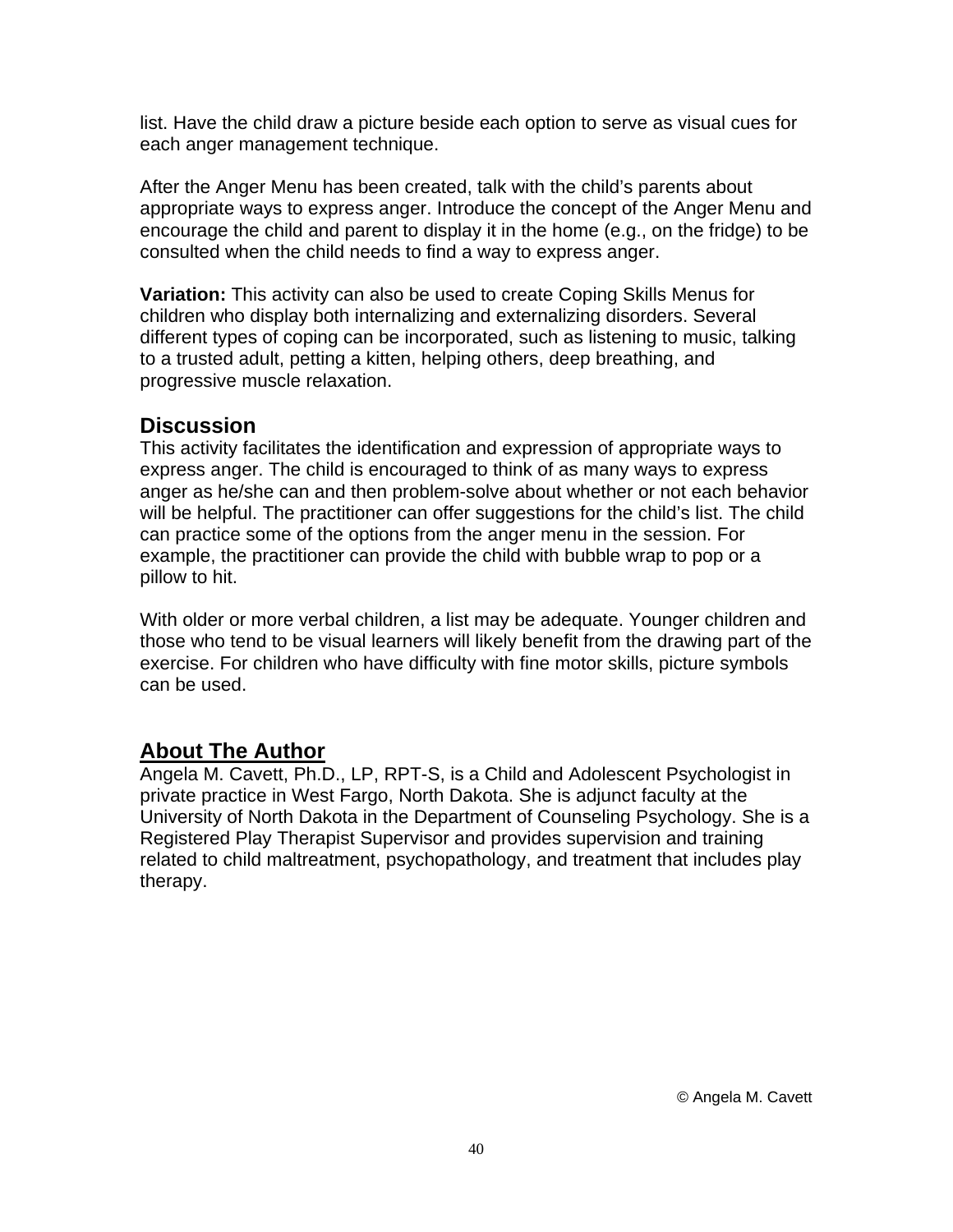# **Birthday Celebration**

Source: John W. Seymour Published in *Creative Family Therapy Techniques* Edited by Lowenstein, 2010

# **Treatment Modality:** Family

### **Goals**

- Highlight the value of the individual child in the life of the family
- Increase parents' ability to nurture their child
- Help family members renew or begin similar family traditions in their home life

# **Materials**

- Craft supplies to make birthday cards such as construction paper and markers
- White board or large piece of paper with suitable marker
- Simple refreshments (optional)
- Party hats, blow horns, etc. (optional)
- Small birthday cake with candles (suitable for the cultural background and accommodating any health concerns), matches to light the candles, knife to cut the cake, plates, napkins, and forks (optional)

# **Advance Preparation**

Set up any party games that will be incorporated into the birthday celebration.

# **Description**

This activity is divided into several segments: Planning a birthday observance in session, implementing the observance in session, and briefly identifying what the family might do to incorporate this experience at home.

#### **Planning**

Play therapy theories vary in the degree to which sessions are more therapist- or client-directed and in guiding how and when to involve family members. This activity may be adapted to reflect many of these variations. In some cases, the activity may be introduced in a spontaneous way during the course of a family play therapy session. For others, it may be incorporated into a more structured approach, being planned first with the parent(s) and then incorporated into a later play session.

However the activity begins, the therapist introduces the purpose of the activity to the family by stating the importance of family traditions in both nurturing individual family members and developing a greater sense of togetherness between family members. The introduction should include a review of the common ingredients of strong family traditions: supportive family and friends,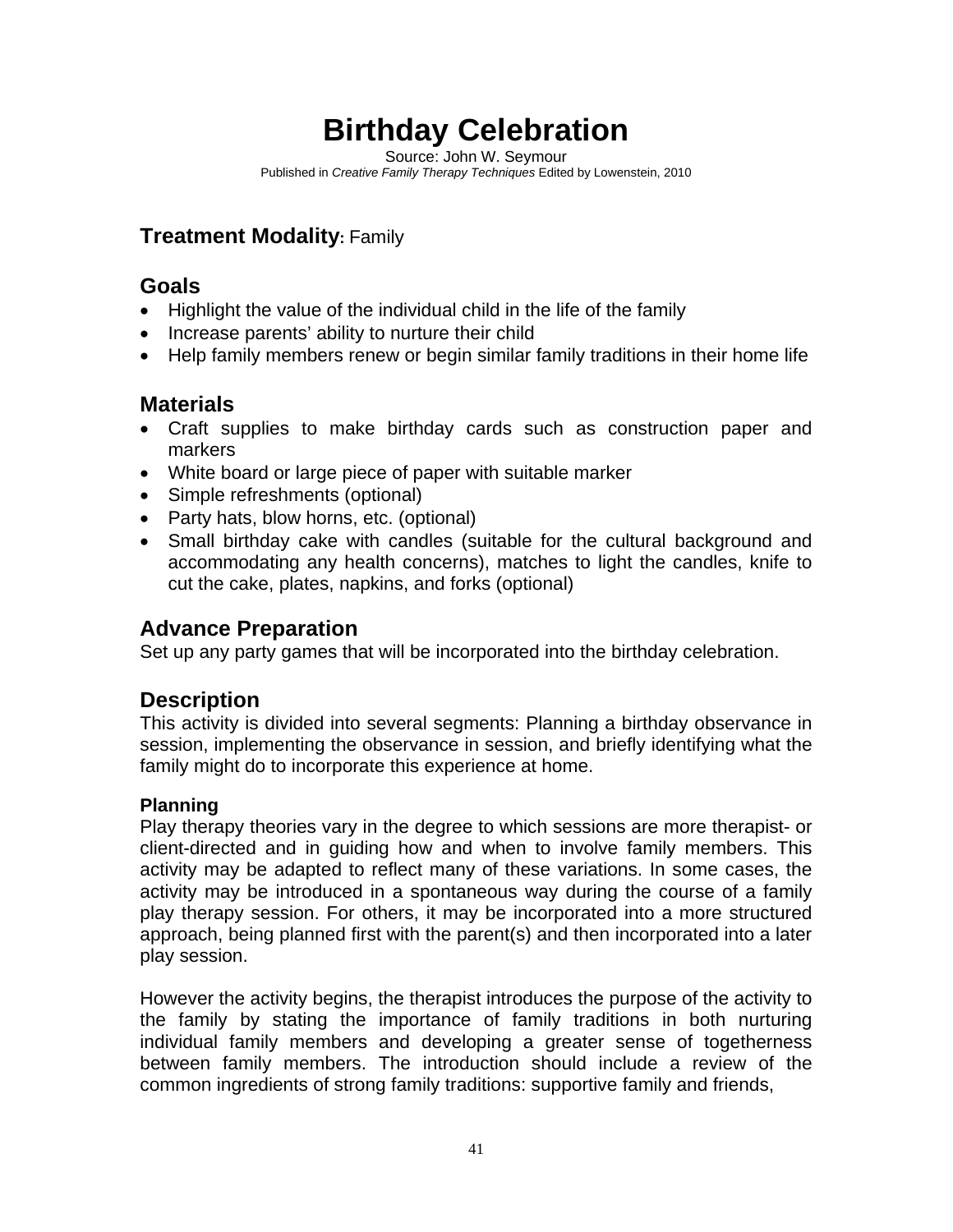recognition of personal and family strengths, and the sharing of play, refreshments, and gifts. Family members may be encouraged to give examples.

With family members in a small circle, ask them about their family birthdays: How were the parents' birthdays observed when they were children? How has this family observed birthdays? Who was invited? What activities were planned? What refreshments were served? What gifts were exchanged? If the family has a very limited history of observing birthdays, then ask them to imagine how they would like to observe a birthday.

With the white board or large piece of paper, list the four parts of a birthday observance: Inviting, Playful Activities, Refreshments, and Gifts. Ask the parents what they can do today in the session to enact a simple birthday observance for their child. Guide the discussion as follows:

*Inviting:* Who else would be invited? In a well-equipped play therapy room, puppets, dolls, or stuffed animals might be used as "stand-ins" for family members and guests not at the session. Therapeutic issues may include who is included/excluded and reasons for those choices (these can range from a simple absence to issues such as awkwardness around post-divorce multiple households, chemical use, or safety matters such as family violence).

*Playful Activities:* Help family members use available play materials and their imaginations to plan several simple party games. Simple foam-ball games can be created, or old familiar games such as "Duck, Duck, Goose" can be used. Therapeutic issues may include encouraging adults' abilities/willingness to plan and engage in nurturing play and the child's abilities/willingness to engage in play.

*Refreshments:* This can be "pretend" refreshments or simple refreshments provided by the therapist. Therapeutic issues may include affirmation of the child's or family's favorite traditional foods, tying into cultural strengths, and affirming the child's special value to the family in a rousing chorus of "Happy Birthday to You," or some other family selection.

*Gifts:* Each family member uses the available craft materials to make the child a Happy Birthday card and think about what to say to the child when the child is presented with the card. For the child observing the birthday, have him/her make a card that represents what it will mean to him/her to be his/her new age. One variation that can be very affirming is to have all family members create cards with an acrostic of the child's name, spelling out the child's name and using each letter as the first letter of a word or phrase that illustrates the child's different qualities. Therapeutic issues may include family members' abilities to put affirmations into words with the child, and the child's ability to receive the affirmations.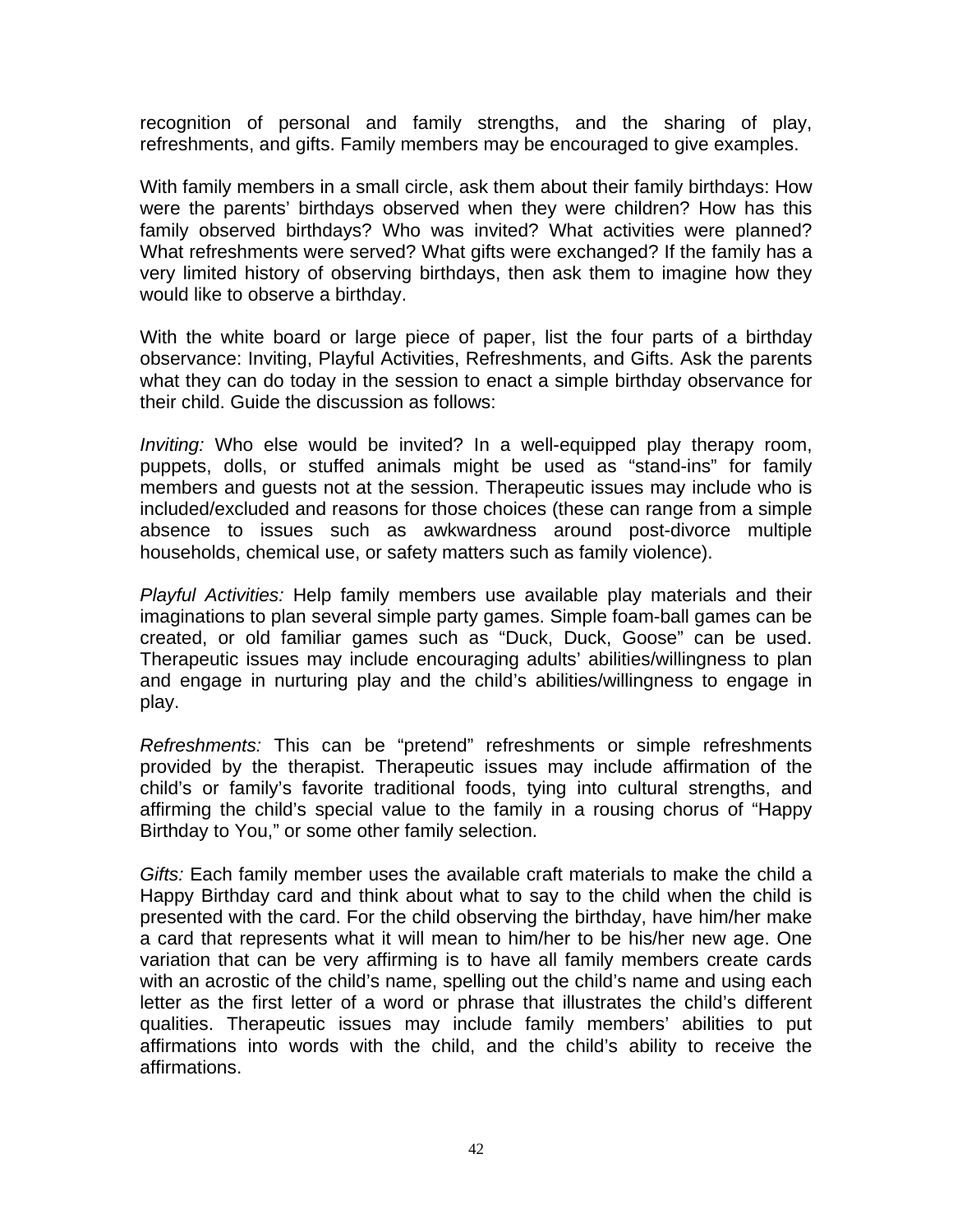#### **Implementation**

As family members finalize their plans for each of the four parts, the therapist or a family member can fill in the outline on the white board or planning paper. The therapist then encourages the family to implement the plan in session, providing only the encouragement needed to facilitate the observance, and noting therapeutic issues for addressing at the end of the session or in a future session.

#### **Transferring from the Session to Home Life**

When the observance is completed, the therapist has the family return to a discussion circle. Family members are encouraged to report on their experience and observations. Discussion questions can include:

- 1. What was the birthday celebration like for you?
- 2. What did you like?
- 3. What was uncomfortable?

Next, discuss the parts of the birthday celebration the family wishes to incorporate into their home life. Ask the family to consider the important ingredients needed to provide a positive and nurturing birthday celebration at home. Additionally, ask the family how they might incorporate their own family and cultural traditions to make these observances at home more meaningful.

This simple activity can provide the opportunity for a positive nurturing experience in session as well as the stimulus for families being more intentional in providing nurturing experiences in their family life.

#### **Discussion**

Many families observe children's birthdays as a part of their family tradition. Birthdays highlight the individual child's value to the family and provide an opportunity to surround the child with supportive family and friends. While there are cultural variations, birthdays include inviting people to attend, time for play and socializing, refreshments, and an exchange of gifts. These very simple steps reflect a much deeper pattern shared with important family rituals of many kinds (Doherty, 1999; Imber-Black & Roberts, 1998; Imber-Black, Roberts, & Whiting, 2003). These family traditions are how families affirm and sustain the connections between family members, providing reinforcement for attachment bonds as children get older.

Unless there is some specific cultural or religious prohibition for the family, including a birthday observance into family therapy can be a meaningful event for both the child and participating family members. Some families may have had a rich but now neglected tradition of observing birthdays, due to the stresses of change and family transitions such as death or divorce or due to disruption caused by the family coping with a house fire or some natural disaster such as a tornado or hurricane. Other families may have a history of less involvement and attention to the life and nurturing of family members, with a previous lack of interest in beginning or sustaining meaningful family traditions.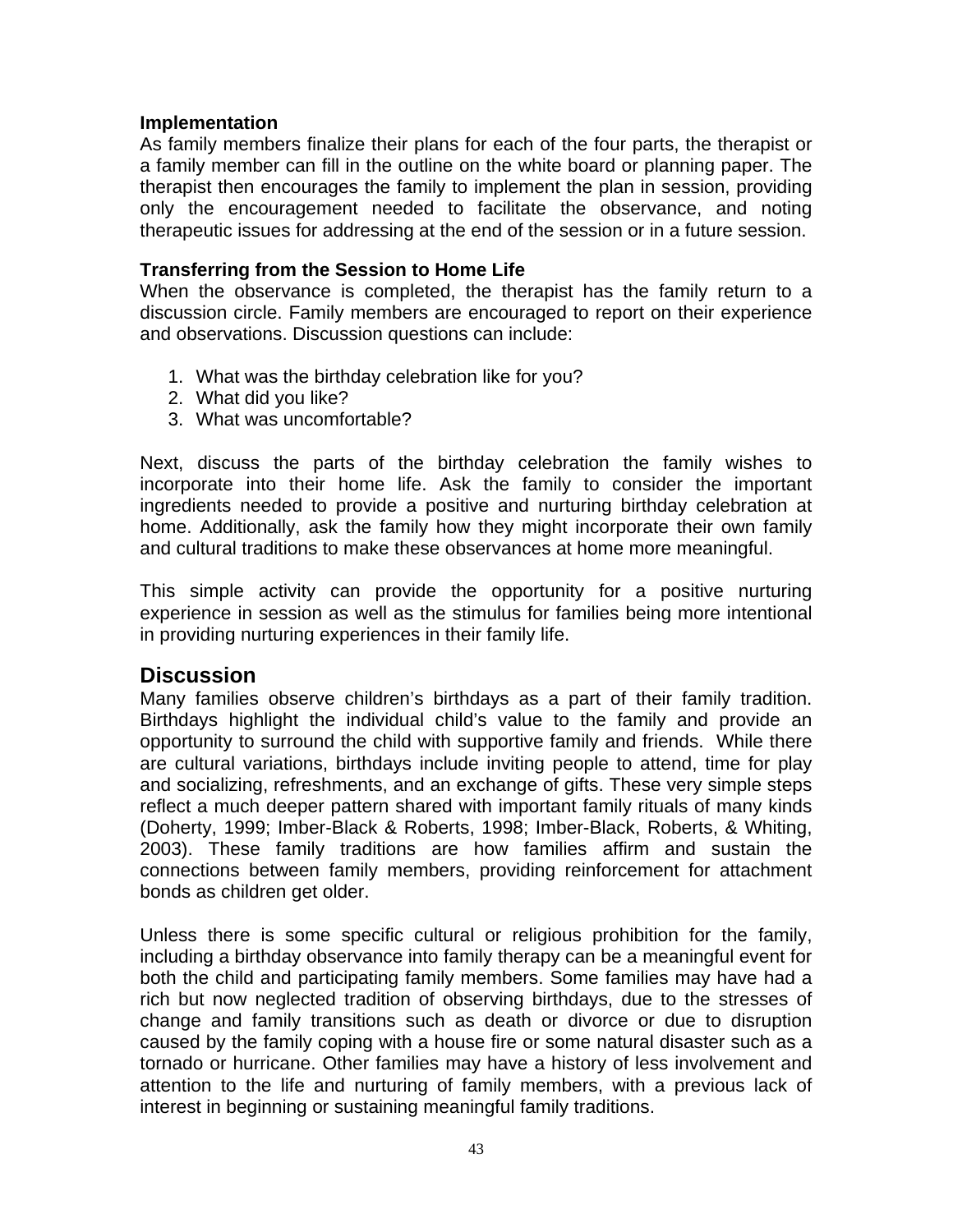Birthday observances in family therapy can be a time of healing for birthdays missed, as well as the starting point for families to renew or begin a meaningful tradition that can enrich the life of the child and family. While this activity suggests a basic outline and materials, therapists are encouraged to adapt the activity to their treatment approach, the family's culture and existing traditions, and availability of materials and setting. For additional suggestions for developing family traditions for birthdays and other family events, see Cox (2003).

#### **References**

*Cox, M. (2003). The book of new family traditions: How to create great rituals for holidays and everyday. Philadelphia: Running Press.*

*Doherty, W.J. (1999). The intentional family: Simple rituals to strengthen family ties. New York: Harper Paperbacks.*

*Imber-Black, E., & Roberts, J. (1998). Rituals for our times: Celebrating, healing, and changing our lives and relationships. New York: Jason Aronson.*

*Imber-Black, E., Roberts, J., & Whiting, R.A. (Eds.) (2003). Rituals in families and family therapy (2nd ed.). New York: W.W. Norton.*

## **About The Author**

John W. Seymour, PhD, LMFT, RPT-S, is an Associate Professor in Counseling at Minnesota State University, Mankato. He has been a family therapist and play therapist since 1978. He is a Registered Play Therapist-Supervisor with the Association for Play Therapy and an Approved Supervisor with the American Association of Marriage and Family Therapists. Prior to teaching graduate family therapy and play therapy courses at the University, he worked in a variety of settings, including hospital, agency, and residential treatment.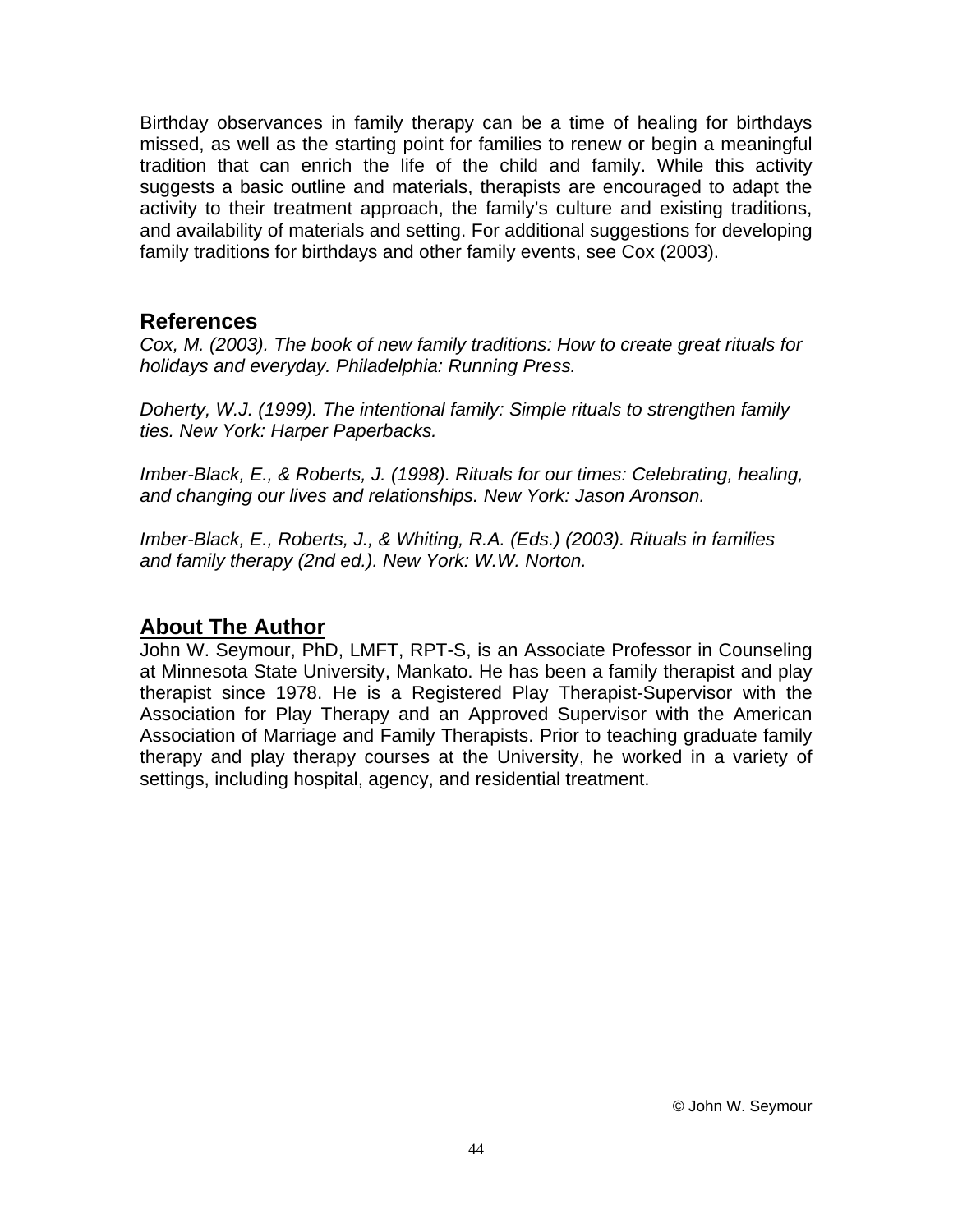# **Clay Apples**

Source: Rinda Blom

Published in Assessment & Treatment Activities for Children, Adolescents, and Families Vol 2 Edited by Lowenstein, 2010

## **Treatment Modality**: Individual

## **Goals**

- Increase identification and expression of five different feeling states
- Improve skills for dealing with the expression of emotions in others and validating them
- Improve understanding that people may react with different emotions in the same situation
- Implement appropriate strategies for expressing emotions

## **Materials**

- Five different colors of clay
- Five different animal puppets, for example, a dog, wolf, rabbit, bird, and bear
- Paper plates with a picture of each of the puppet animals on them
- Crayons

# **Description**

Discuss the following basic emotions with the child: happy, sad, scared, angry, and surprised. Give examples for each of these emotions. Emphasize the fact that other people also experience these emotions. Provide the child with five different colours of clay and ask him/her to pick a colour for each emotion. The therapist should then ask the child to sculpt five clay apples with each colour.

Explain that a story will be read in which the characters will display different emotions. Provide the child with the animal paper plates. Ask him/her to pick a clay apple and put it on the correct plate each time a character in the story experiences a specific emotion. The clay apple must be the colour that the child has picked for a specific emotion: for example, a green apple when the bear is sad, if green was picked for sadness, or a red apple when the wolf is angry, if red was picked for anger.

The practitioner can tell any story in which the five emotions are displayed at least three times. It is important to take note that although the characters in the story will act out a specific emotion, such as anger or fear, the emotion is not labelled by the practitioner. The child will therefore have the opportunity to label the different emotions through observing the verbal and non-verbal behaviour of the puppets.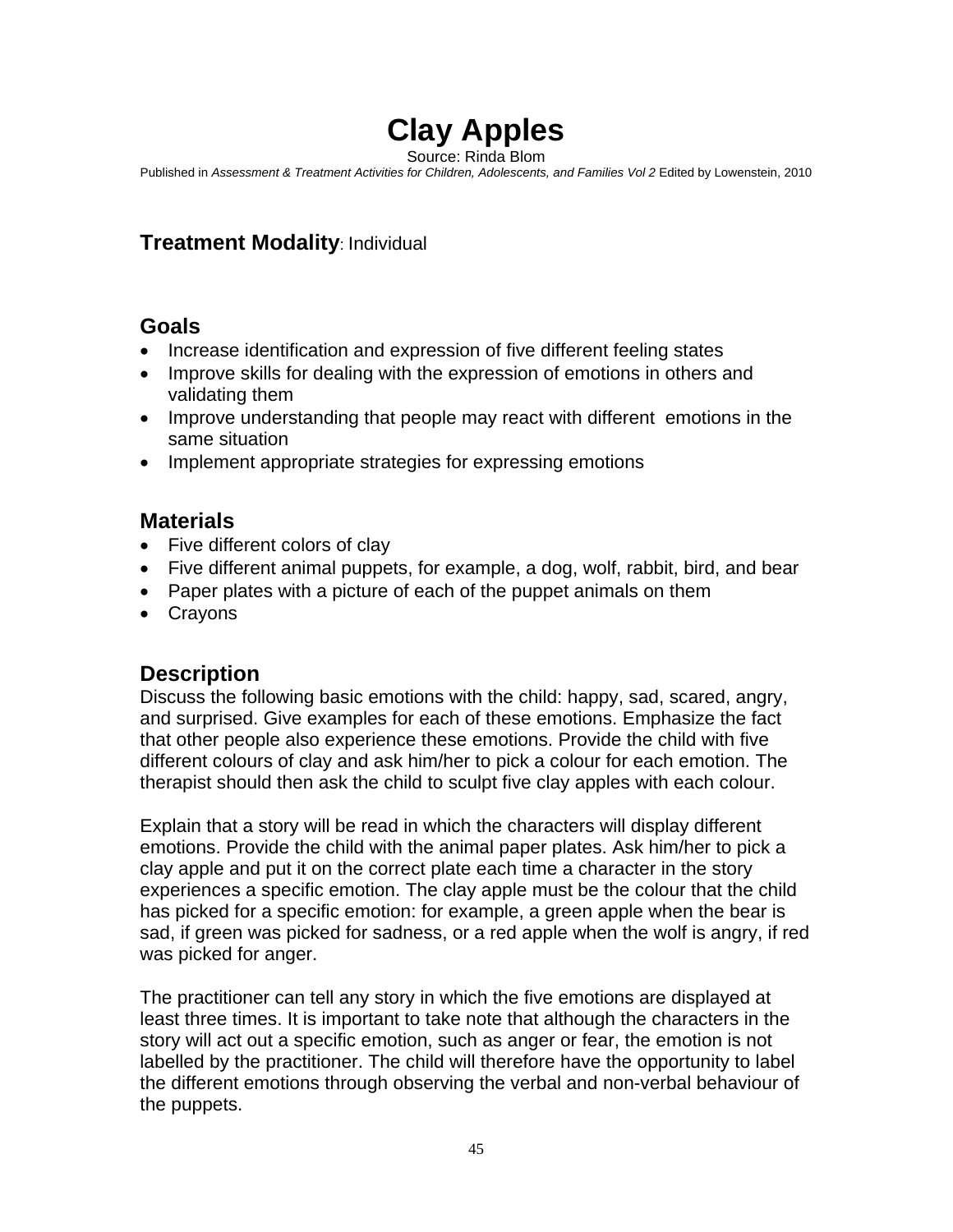After completion of the story, the child can explain why he/she has picked specific colour apples for specific emotions. Questions can then be asked on how he/she could respond to each character in the story, as well as what could be said to make them feel better, if applicable. If a child tells a specific character that his emotion is wrong, or that he should feel differently, the practitioner can discuss a more appropriate response and explain that emotions are never wrong, although they can be managed in a more positive way.

#### **Discussion**

Empathy is the basis of all social skills. Children with emotional problems often have trouble identifying emotions in themselves. They also do not have the skills to respond appropriately to emotions in others. Through this activity, children's awareness of emotions in others is enhanced. They also learn how to make use of verbal as well as non-verbal clues in identifying emotions in others.

Children with a low emotional intelligence may have difficulty labeling emotions. These children will first need more simple activities in identifying emotions and acquiring an emotional feelings vocabulary before engaging in this activity. The practitioner must therefore consider the child's level of self-awareness before this activity.

# **About The Author**

Rinda Blom, Ph.D., is a Registered Social Worker in South Africa and has extensive experience in the field of play therapy and emotional intelligence. She has advanced international training in play therapy and emotional intelligence, and has been training professionals such as social workers, psychologists, and occupational therapists in South Africa for many years. She is author of the book *The Handbook of Gestalt Play Therapy: Practical Guidelines for Child Therapists,* which was published in London, England, in 2006. She maintains a private practice in which she focuses on play therapy with children with emotional problems. In her Ph.D., she focused on the development of a play therapy program for enhancing children's emotional intelligence.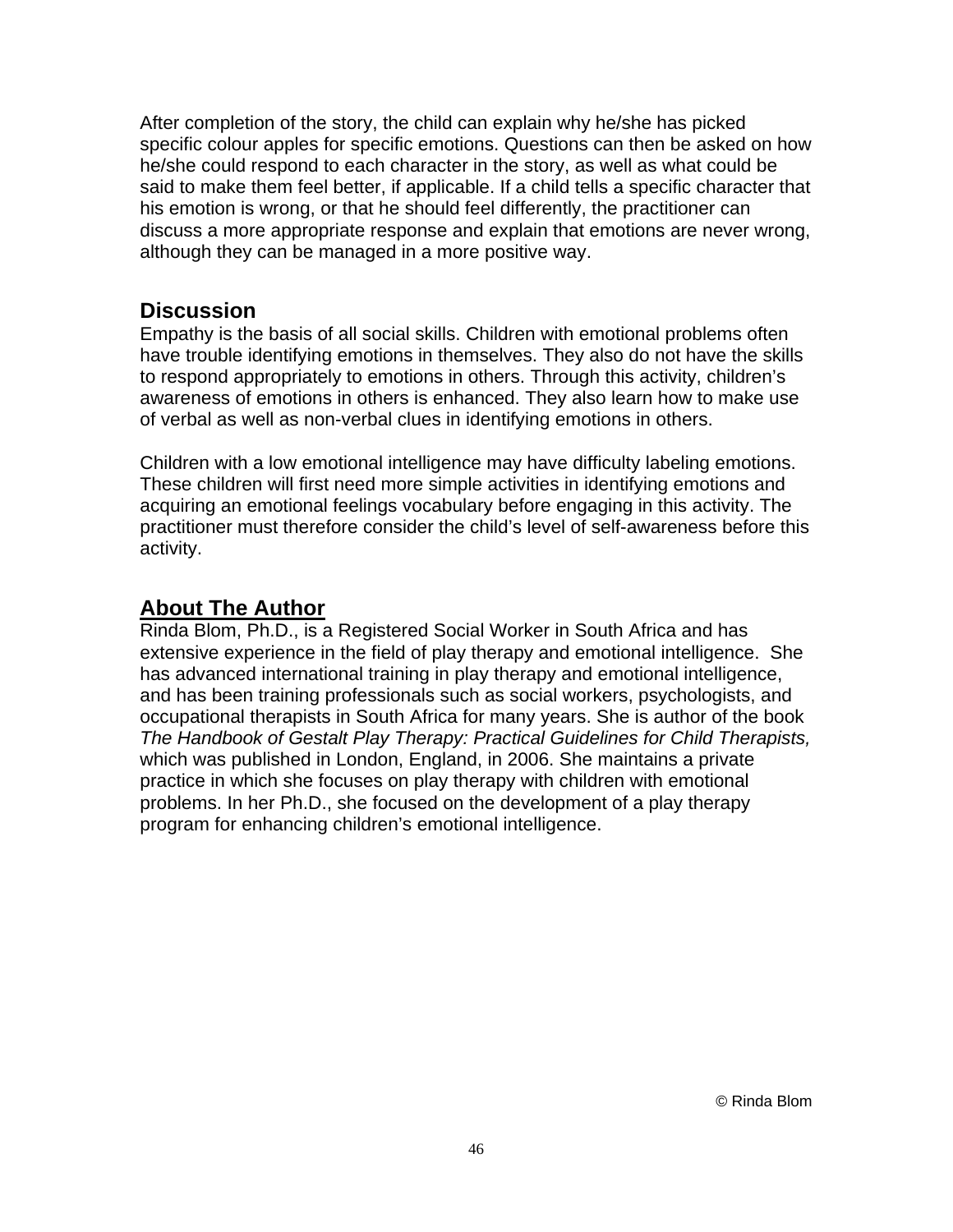# **Dream-enacting with a Family**

Source: Deborah Armstrong Hickey Published in *Creative Family Therapy Techniques* Edited by Lowenstein, 2010

# **Treatment Modality:** Family

#### **Goals**

- Help family members be empathic and attuned with the child who directs this activity
- Increase family members ability to follow the lead of the child who directs this activity
- Increase the child's ability to vocally tell family members what he/she wants from them

### **Materials**

- Yarn or masking tape
- Dramatic play materials such as scarves, swords, objects that make sounds, including musical instruments, and playhouses (optional)
- Craft supplies to make masks, costumes, and scenery (optional)

## **Advance Preparation**

Place yarn or masking tape around a large area where the "dream reenactment" will take place.

# **Description**

Note: This activity requires at least 90 minutes and can be completed in one long session or over two sessions.

Explain to the family that our dreams involve an experience in which we can solve problems more easily, express who we are from the heart, and do anything we want to do, even if it is very scary or different than what we would normally do. Then ask the child to direct a play about a dream that he/she has had, and let the child know that he/she can change the dream if they want to. If the child agrees, the parents and other members of the family are instructed that the child is the director and that they are to follow the child's directions and pretty much do, say, and feel whatever the child directs them to do.

The steps of the activity are as follows:

1. The child identifies the title of his/her dream then describes two or three feelings that he/she had in the dream and who and what (things) were noticed in the dream. He/she then describes the dream as if it were happening "right now" while the therapist transcribes the telling.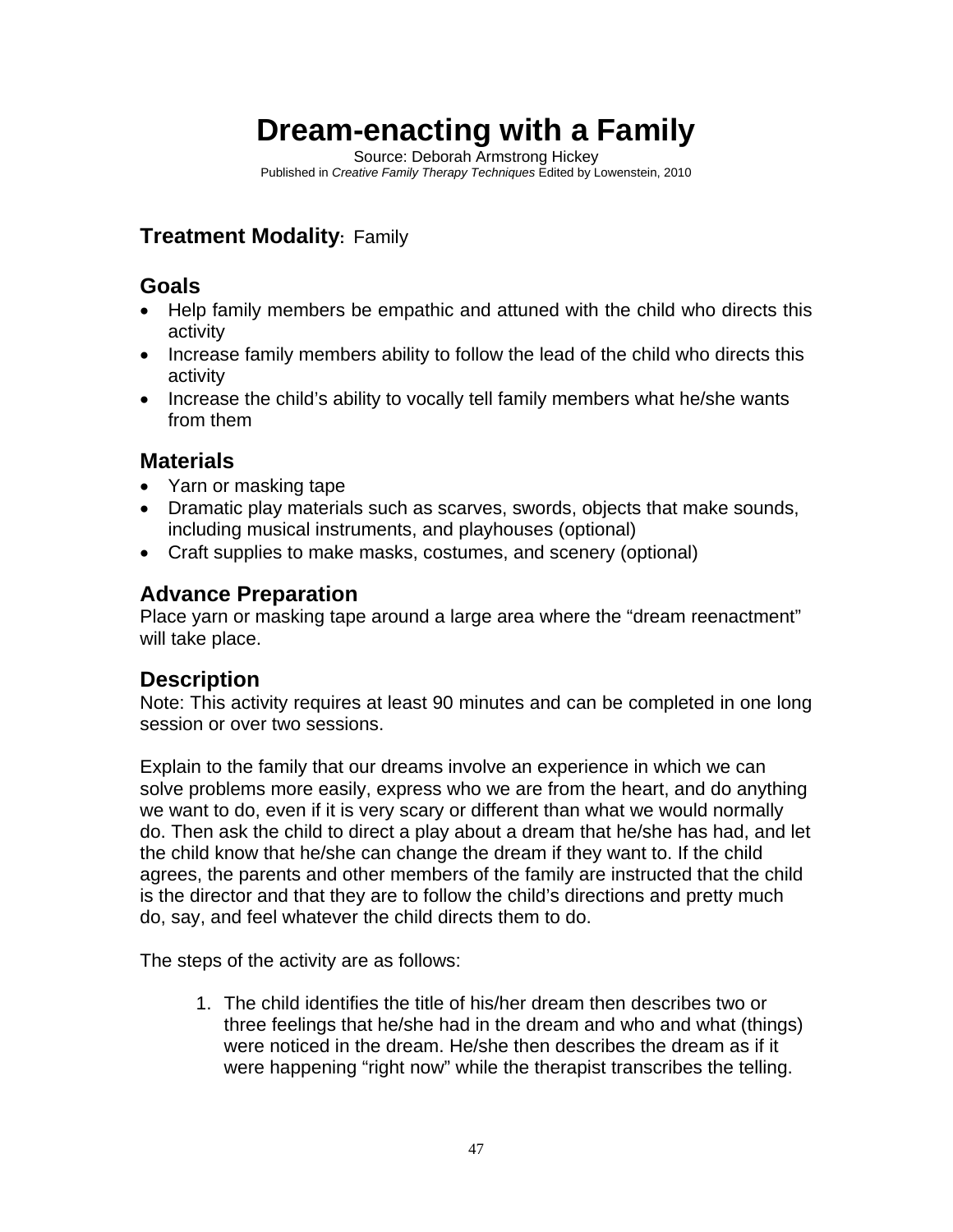- 2. The family is instructed not to ask questions, interpret, or say anything while the child is telling the dream, when he/she has finished, or at anytime afterward.
- 3. The child will then decide who will play whom in the dream; this includes choosing someone to play him/herself since he/she will be the director and not one of the actors, as well as choosing individuals to play the objects or things that might be important.
- 4. The necessary props and the room will be prepared, including placing a yarn or masking tape around the space where the "dream reenactment" will take place.
- 5. The child will direct everyone to do, say, and feel what he/she wants them to do in each part of the dream that is reenacted (usually children's dreams are short enough to do the entire dream, but sometimes choosing one or two parts is sufficient). The dream may be enacted once, twice, or even three times until the child is satisfied with how it is done.
- 6. The child can change the dream's ending to a more preferable one if he/she wants to do that.
- 7. Family members are instructed to do, say, and feel exactly what the child directs them to do without any questions.

After the dream reenactment is completed, the family comes outside the "dream space" and the process is discussed. The following questions can guide the discussion:

(To the child/director):

- 1. What was this like for you?
- 2. What did you like best?
- 3. Was there anything you did not like or wish was different?
- 4. What are some of the feelings that you had while directing the enactment?

(To the family members/actors):

- 1. What was this like for you?
- 2. What did you like best?
- 3. Was there anything you did not like or wish was different?
- 4. What are some of the feelings that you had while playing the characters or objects in the enactment?

Ensure that the family does not discuss or interpret the dream itself.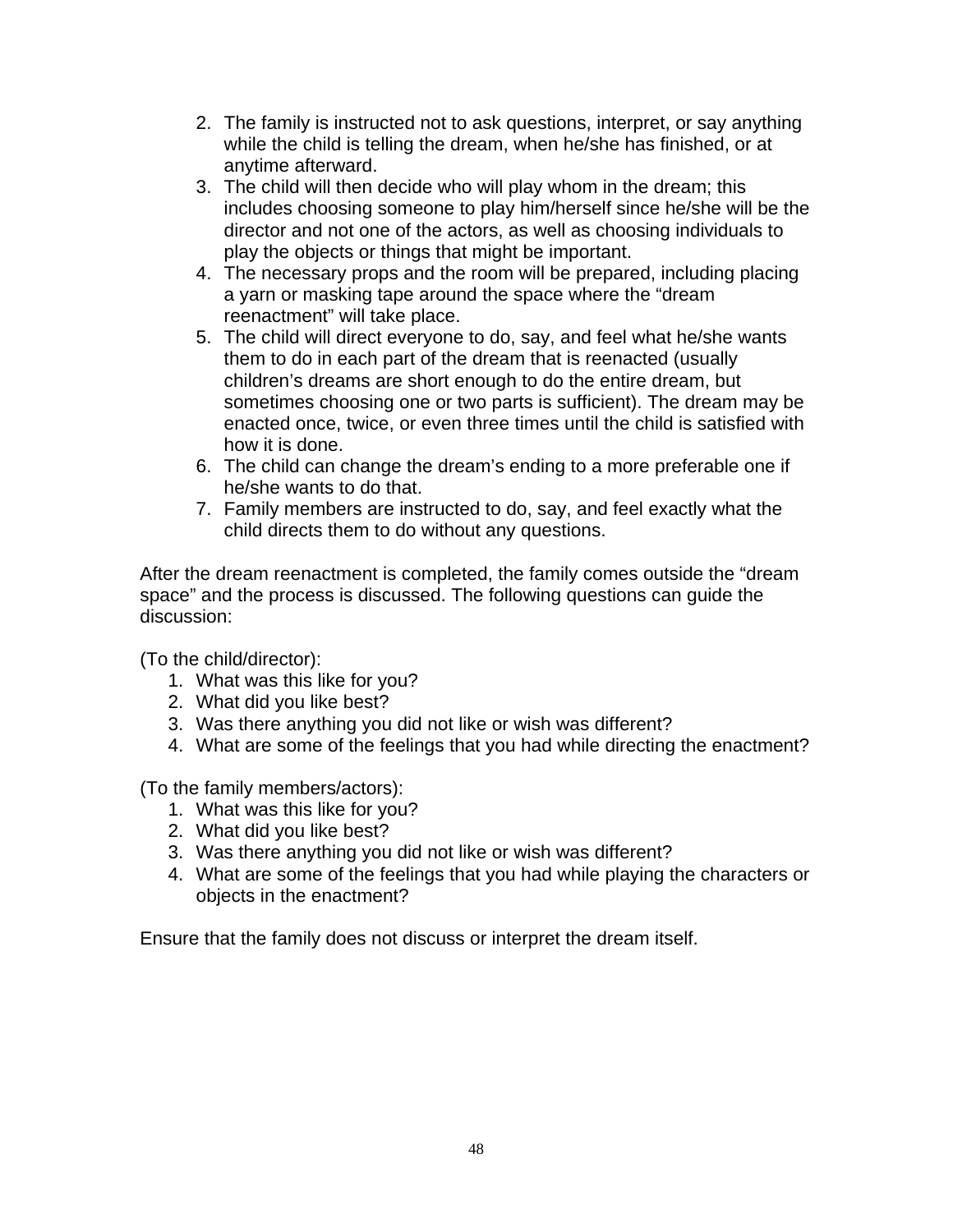### **Discussion**

Dreaming holds certain characteristics that allow creativity, authenticity, and emotionally charged issues to enter into our consciousness. Children, particularly those who are younger, experience dreams that are frightening more often than other groups, and dreams are a reliable source for discovering what is in their minds and hearts. This activity is designed for families where the parents are experiencing challenges empathizing and feeling attuned with their child. For a short period of time, and with the therapist present, a little of what lies deep in the heart of the child can be explored. The parents not only discover more about what lies within the child's heart but also experience what it is like to be there, dwell there, and what feelings their child may be experiencing.

For the child, it is an opportunity to direct his/her parents as they embody and experience some of what lies inside of him/her. It also gives the child a chance to reenact a dream that might be scary or frustrating. As a director/observer, the child gets to see something of what lies inside of him/her from the outside (i.e., outside looking in), and this may help him/her to gain mastery and control over the material as well.

Dreams are highly personal and this activity should only be used when the therapist is confident that the parents and family members will hold this dream in confidence and respect how very personal and tender the material may be to the child. If the child has sustained a trauma and is dreaming about it, caution and discernment should be used, though the activity is not absolutely contraindicated because of this possibility.

Therapists who engage families in this activity are best prepared when they have engaged in some dreamwork of their own and have referred to the ethical guidelines of the International Association for the Study of Dreams. This exercise is not for the purpose of interpreting or analyzing dreams and, in fact, this should be avoided during this activity.

This activity rests comfortably within the landscape of experiential family therapy, as informed by Satir and Baldwin (1983). It is also consistent with the theory and practices of filial family therapy (1969). Experiential family therapy seeks to promote awareness and self-expression and unlock deeper levels of connection and communication between family members. These deep levels of communication, accompanied by the freedom to be oneself and openly relate to others, are considered to be the foundations of well-being. Filial family therapy engages parents in the role of treatment providers by using non-directive play therapy principles. It has been found to effectively reduce symptoms in children and increase parents' empathy with what their children are feeling.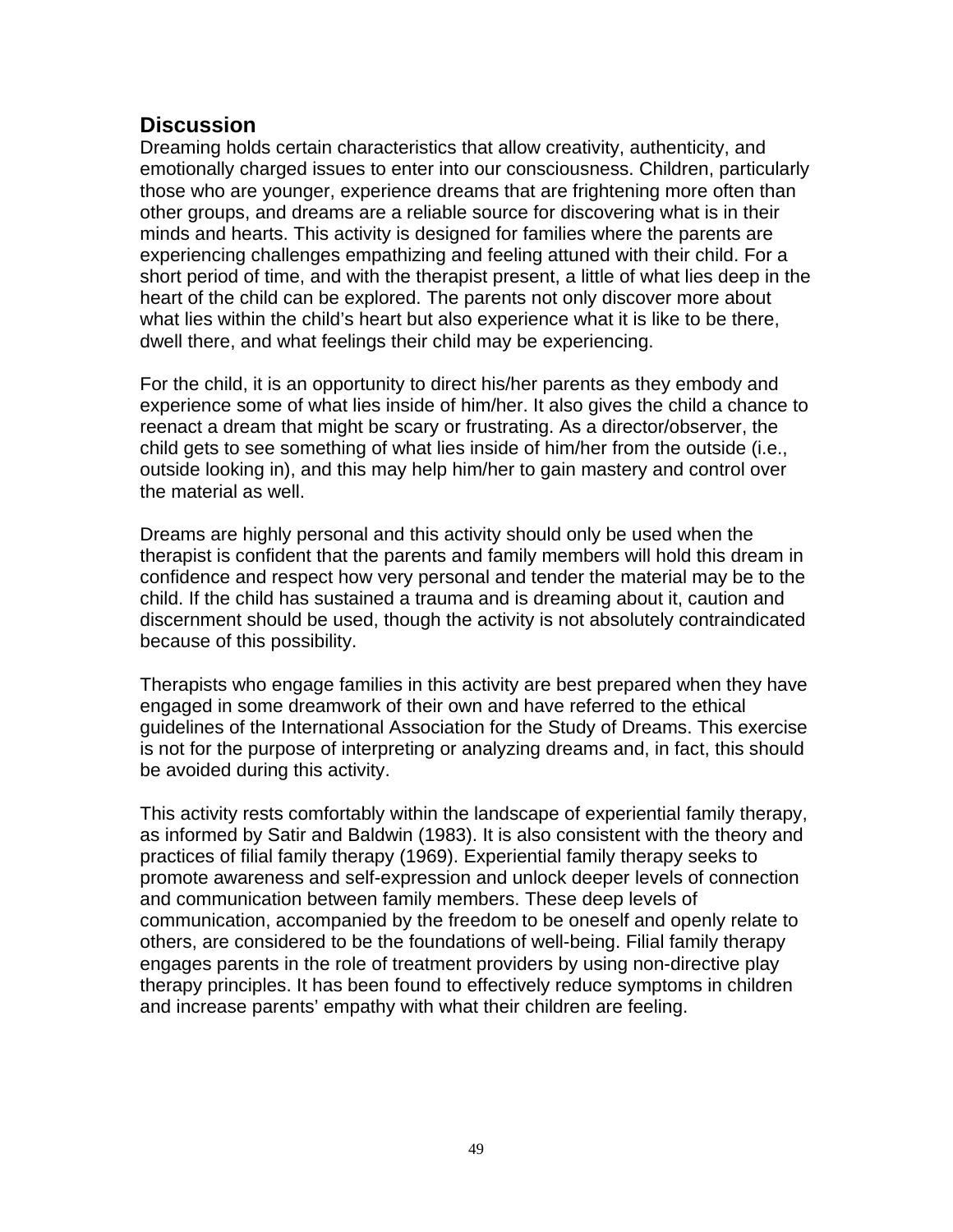#### **References**

Bleandonu, G. (2006). *What do children dream?* London: Free Association Press.

Foulkes, D. (1999). *Children's dreaming and the development of consciousness.*  Cambridge, MA: Harvard University Press.

Guerney Jr., B.G. (1969). Filial therapy: Description and rationale. In B.G. Guerney Jr. (Ed.), *Psycho-therapeutic agents: New roles for nonprofessionals, parents and teachers*. New York: Holt, Rinehart and Winston.

International Association for the Study of Dreams.*http://www.asdreams.org/*

Satir, V., & Baldwin, M. (1983).*Satir step by step: A guide to creating change in families*. Palo Alto, CA: Science and Behavior Books.

Siegel, A., & Bulkeley, K. (1998). *Dreamcatching: Every parent's guide to exploring and understanding children's dreams and nightmares.* New York: Three Rivers Press.

# **About The Author**

Deborah Armstrong Hickey, PhD, LMFT, RPT-S, has been licensed as a Marriage and Family Therapist specializing in expressive and play therapies for over 30 years. She has conducted research on dreams, has been a board member with the International Association for the Study of Dreams, and has been working with her own dreams for over 40 years. She is a core faculty member with Capella University in the Marriage and Family Therapy Counselor Education Program and maintains a private practice, The Mindgarden, in Greenville, South Carolina.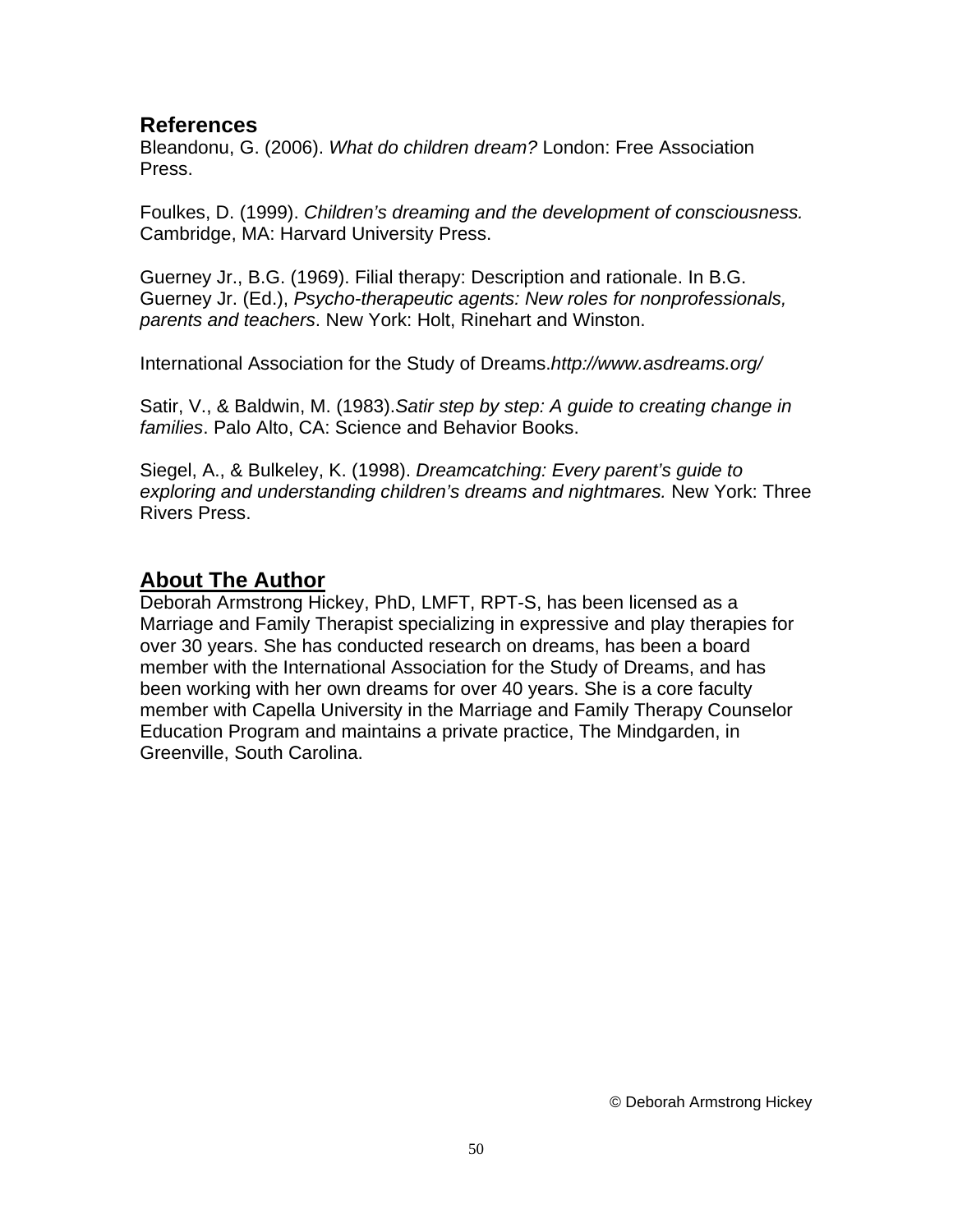# **Exploding Balloons**

Source: Lauren Snailham Published in *Creative Family Therapy Techniques* Edited by Lowenstein, 2010

# **Treatment Modality**: Individual, Group, Family

# **Goals**

- Learn, practice, and implement appropriate strategies for expressing anger
- Identify how holding anger inside can lead to problems

# **Materials**

- Balloons (two for each participant and therapist)
- Large sheet of paper
- Tape
- Marker
- Safety glasses

# **Advance Preparation**

Tape the sheet of paper to a wall.

## **Description**

Provide each participant with a balloon. (It is also advised to have each participant put on a pair of safety glasses to avoid injury when the balloons explode.) Then ask them to think about a time when they felt angry. (Tell them they are to think about the angry situation but they are *not* to talk about their angry feelings at this point.) Ask them to blow the angry feeling into their balloons. Have them think about another time when they felt angry and ask them to blow *that* angry feeling into their balloons. This is repeated using a variety of situations that they can think of as they each continue blowing into their balloons.

Eventually the balloons will explode. Invite the participants to say why they think the balloons exploded. Ask:

- 1. What happens when you hold onto angry feelings for too long?
- 2. How does it make you act?

Give each participant a second balloon and ask them to again think about a time when they felt angry and to start to blow the angry feelings into their balloons. Once the balloons have been filled a bit with air, have the participants stop and talk about their angry feelings. As they talk about their anger, have them release the air from the balloons a little at a time. Once this is done, ask the participants what is different about what they are doing this time. The therapist can help them see that if the balloon is filled with air that is then released, it will not explode.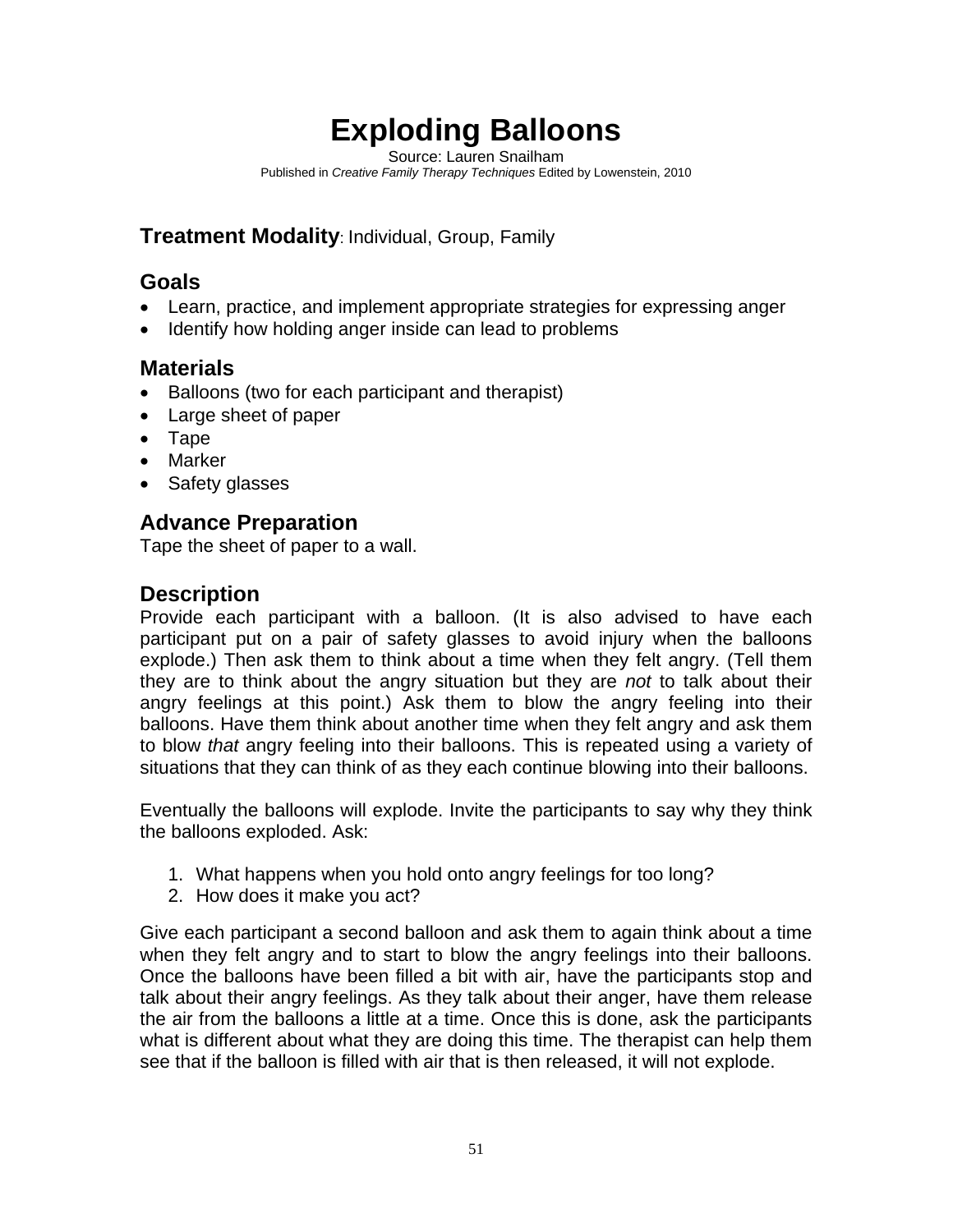Ask the participants what they can do to stop themselves from exploding when they feel angry. Write these coping strategies on the sheet of paper. If they are having difficulty thinking of ideas, offer suggestions such as the following:

- 1. Talk to someone about your feelings.
- 2. Slowly count backwards from 10.
- 3. Breathe in and out slowly until your body becomes relaxed.
- 4. Think about a happy memory.
- 5. Visualize a stop sign.

Once the list has been generated, have the participants vote on their favorite coping strategy. Have the participants practice the strategy in the session to ensure they do it well. Then have the participants use this strategy at home.

As an optional ending activity, read the book *The Angry Feeling* (*Snailham, 2008).*

Follow up in the next session. Ask the participants the following questions:

- 1. Can you tell me about a time since the last session when you used the coping strategy to stop yourself from exploding when you felt angry?
- 2. Were there any explosions and, if so, what stopped you from using the coping strategy?
- 3. What other strategy from the list would you like to try?
- 4. What can you do to prevent further explosions in the future?

### **Discussion**

Many clients struggle to express their anger in appropriate ways. Some clients externalize their anger by becoming verbally or physically aggressive, while others internalize by withdrawing or isolating themselves. Neither of these coping styles is a healthy one. This technique provides an engaging way to help clients understand the dangers of bottling up anger and how it can lead to destructive behavior or being left helpless and broken. They are further given the chance to see how useful it is to release anger as it starts to grow and how much better they (or the balloon) are able to cope.

This activity provides the client with a variety of anger management techniques that they can use at home and elsewhere. These skills can be used on a daily basis and will leave them feeling empowered and successful.

### **Reference**

*Snailham, L. (2008). The angry feeling.* Kwa-Zulu Natal, South Africa: Self-Published.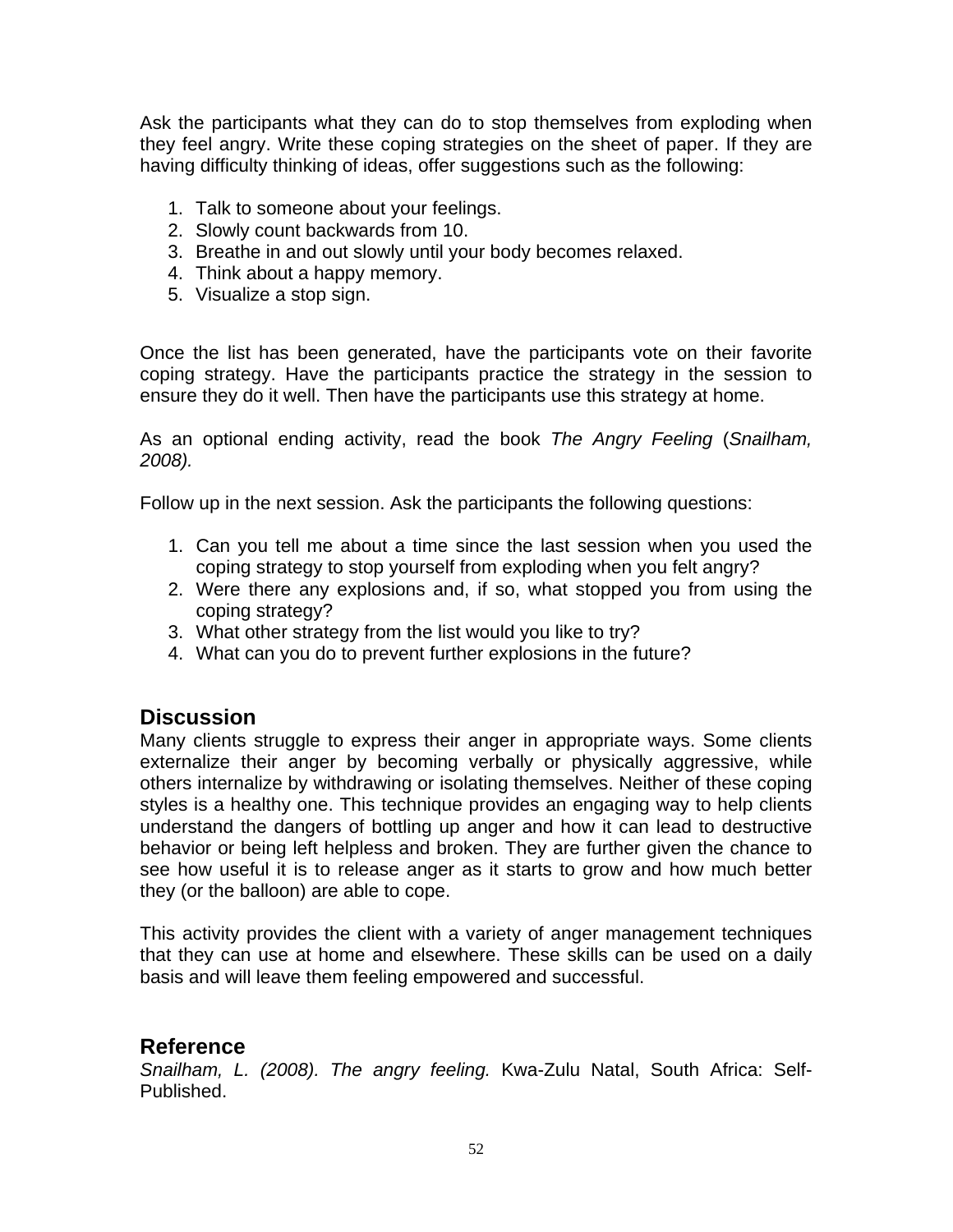### **About The Author**

Lauren Snailham, MA Clinical Psychology, is a Clinical Psychologist in private practice in Durban, Kwa-Zulu Natal, South Africa. She provides assessment and treatment services to children, adolescents, and adults with a variety of psychological difficulties. She incorporates play therapy, psychotherapy, and parenting interventions in her clinical work. She has authored a set of therapeutic story books that focus on issues such as feelings, bullying, abuse, divorce, trauma, anxiety, anger, alcohol abuse, and loss. These books are used by therapists, parents, and teachers.

© Lauren Snailham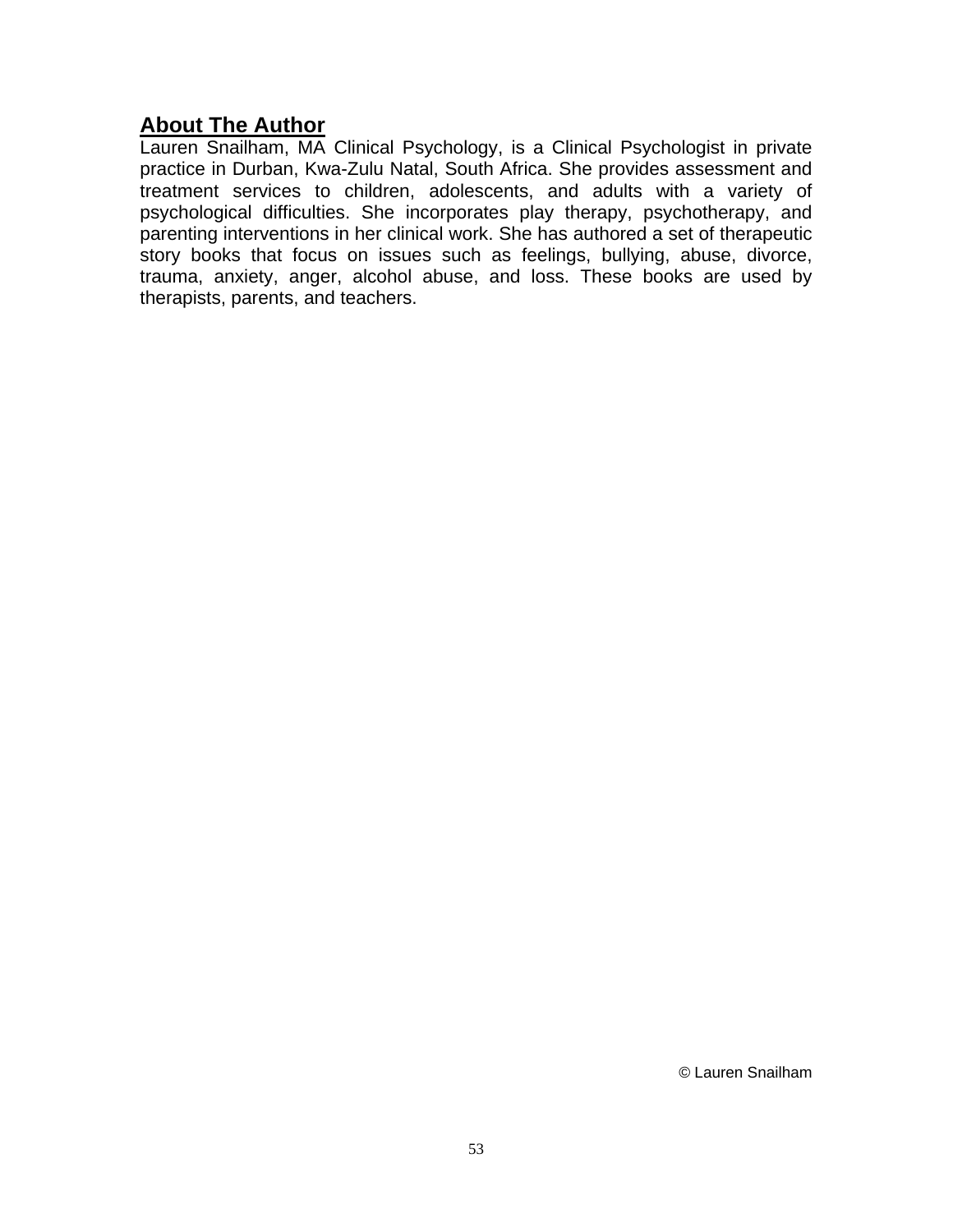# **Family Orchestra**

Source: Ken Gardner and Lorri Yasenik Published in *Creative Family Therapy Techniques* Edited by Lowenstein, 2010

## **Treatment Modality:** Family

### **Goals**

- Increase non-verbal communication among family members
- Increase parent attunement
- Identify aspects of parent sensitivity and responsiveness to children's emotional needs/states

#### **Materials**

- Toy drum or percussion instrument (hand drum or tambourine)
- Eight index cards
- One die

## **Advance Preparation**

Each index card should have the word "change" written on the front and a simple picture that shows the type of body percussion on the back of the card. Under the picture, the type of body percussion should be identified with words (see list below). The following eight forms of body percussion are used initially. More types can be included to add variety or increase the level of challenge.

Card #1: "Hand Clapping" Card #2: "Foot Stomping" Card #3: "Hand rubbing" Card #4: "Cheek Popping" Card #5: "Tongue Clicking" Card #6: "Toe Tapping" Card #7: "Shoulder Pats" Card #8: "Whoo Whoo" (making sounds with your mouth like an owl)

# **Description**

Prepare the parent to lead this activity by reviewing the family instructions (see below). The therapist should first demonstrate the eight types of body percussion and ask the parent to consider how he/she might "animate" or vary each type of body percussion to meet the developmental capacities of their children. (For families with very young children, consider using only four types of body percussion.) Emphasize that the parent may choose to extend or shorten rhythms, increase or decrease the volume or loudness, and speed up or slow down a rhythm to keep everyone involved.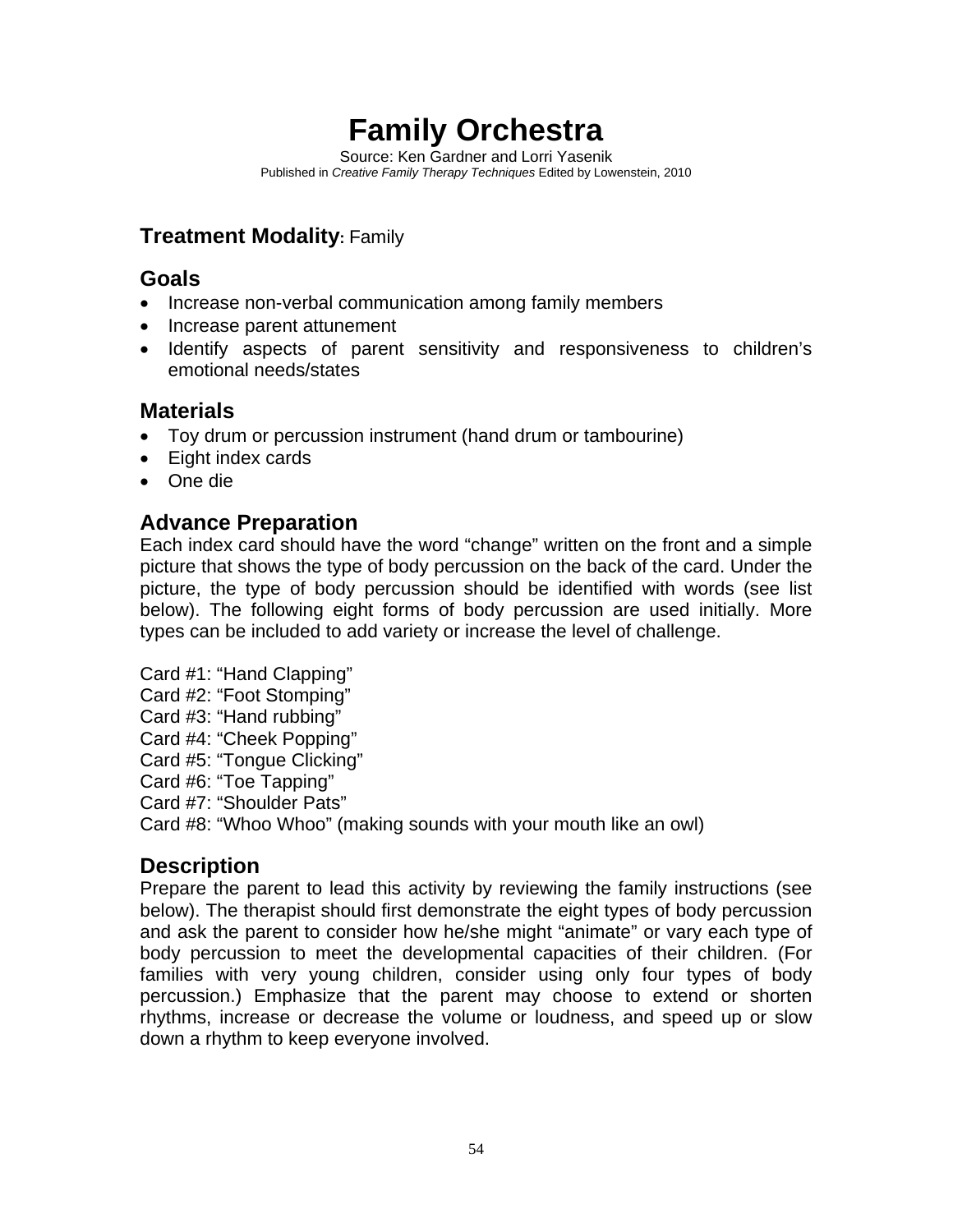Ask the parent to read aloud the following family instructions:

"We are first going to learn to make special sounds with different parts of our body. After we practice these sounds, we will learn to make short pieces of music that go along with the beat of this drum. To become a family orchestra, we need to copy the rhythm or beat played on the drum. The person with the drum is the leader or the conductor; whoever has the drum gets to start a new beat or rhythm and the rest of us have to follow along closely."

#### Step #1:

"Let's look at the types of percussion sounds we get to make with our mouths or bodies. Everyone take a card and we will go around and demonstrate what kind of sound the card asks us to make."

#### Step #2:

"Now we are going to place all the cards back in the middle and mix them up."

#### Step #3:

"I am now going to pass around the drum, and everyone can have a short turn making a rhythm on the drum. I am going to start. I want you to notice if I am drumming loud or softly. Also notice if I am drumming slow, medium, or fast."

#### Step #4:

"Ok now that we have practiced, we will start to play together so we become an orchestra with different body percussion sounds. We will roll the dice, and whoever has the highest number gets to be the conductor or leader and will begin with one rhythm on the drum. The person sitting to the right of the leader gets to pick up a 'change card' from the middle and copy the rhythm with the type of body percussion that is shown on the card. Once they match the rhythm, they turn to the person on their right and pass the rhythm on to the next person. When the rhythm is passed to you please keep playing it until it goes all the way back to the leader. Everyone stops playing when the rhythm or beat returns to the leader."

#### Step #5:

"We had a chance to go around once. Now, we will pass the drum to the next person on the right of the first leader. That person gets to start a new beat or rhythm and pass it on to the person on their right. That person needs to pick up a new change card, and copy the new rhythm. The rest of us will have to copy the leader's beat or rhythm with the new body percussion sound."

This sequence continues until all family members have a chance to be the conductor.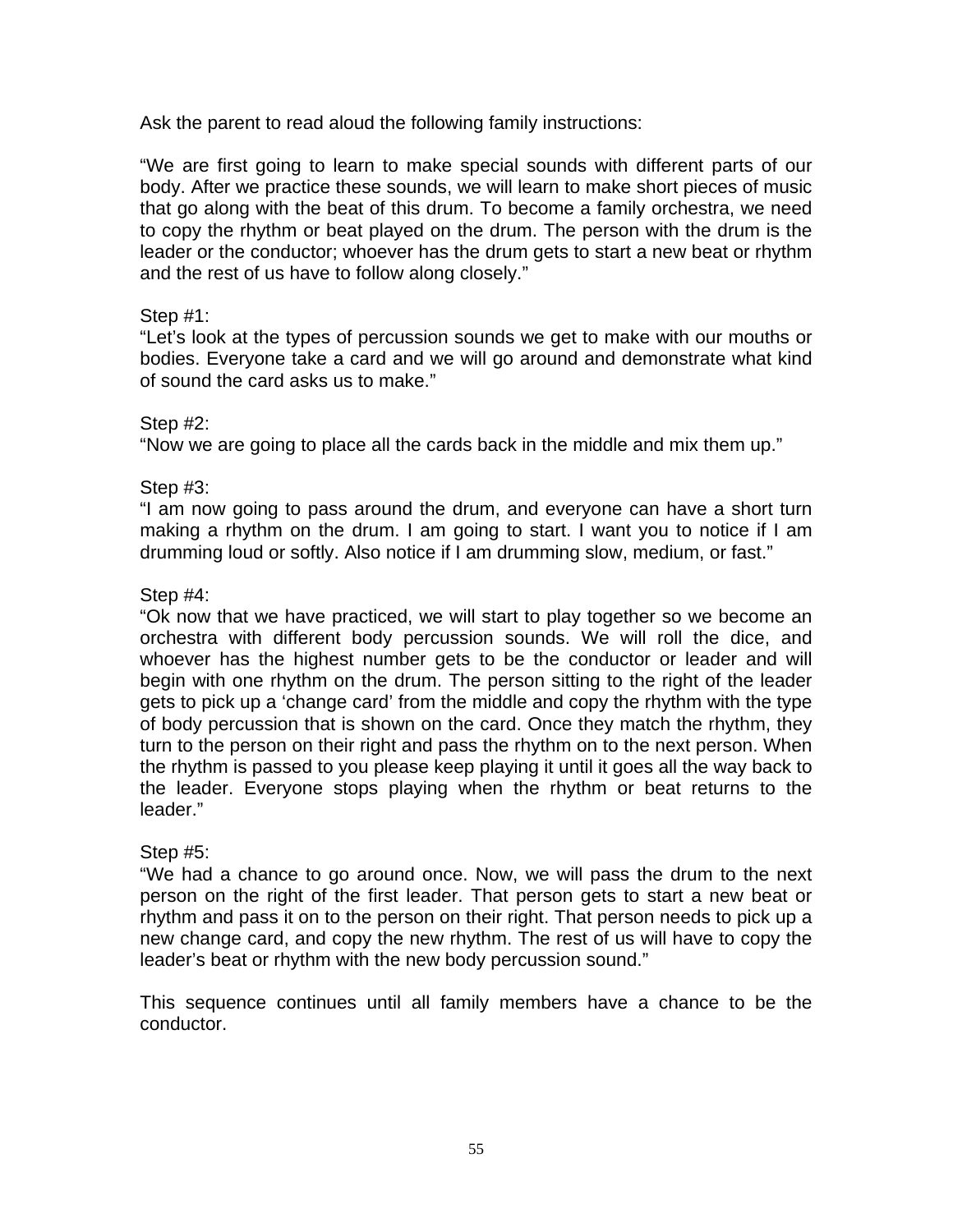Step #6:

"For the final round, we are going to mix up all of the change cards in the middle. One person will begin with a new drum beat and when it gets passed your way you pick one change card and match the rhythm with the body percussion sound for your card. Each person will pick a different card as we go around. Let's see what kind of orchestra sound we get now."

After the final round, facilitate discussion by asking the following questions:

- 1. What was the most fun part about the family orchestra?
- 2. What was it like to be the leader or conductor?
- 3. What change card did you like the best? Why?
- 4. If you could make a family beat or rhythm that represents your family, what would it sound like?
- 5. If you could add another instrument, which one would you pick? Who would be good at playing this instrument in your family orchestra?
- 6. When in your daily family life might you need to speed up or slow down your pace or rhythm?
- 7. How can you tell if others are in sync with you?

# **Discussion**

This activity amplifies attunement behaviors as the parent, as well as other family members, must mirror and replay the actions of each other. It offers a rich opportunity to examine parent sensitivity and attunement, because the parent may need to support certain children or modify certain rhythms so that each child has an opportunity to participate meaningfully.

The process questions at the end of the orchestra game are designed to facilitate discussion among family members and provide a means for the parent to recognize individual contributions. The therapist also has an opportunity to comment on the ability of the family to "play" together. The therapist, in observing and tracking the process, should be prepared to comment on how family members watched, followed, or supported each other during the activity.

The therapist needs to be prepared to amplify or expand upon feelings and highlight for the parent ways in which the family's interactions communicate needs for recognition, comfort, safety, support, or reassurance.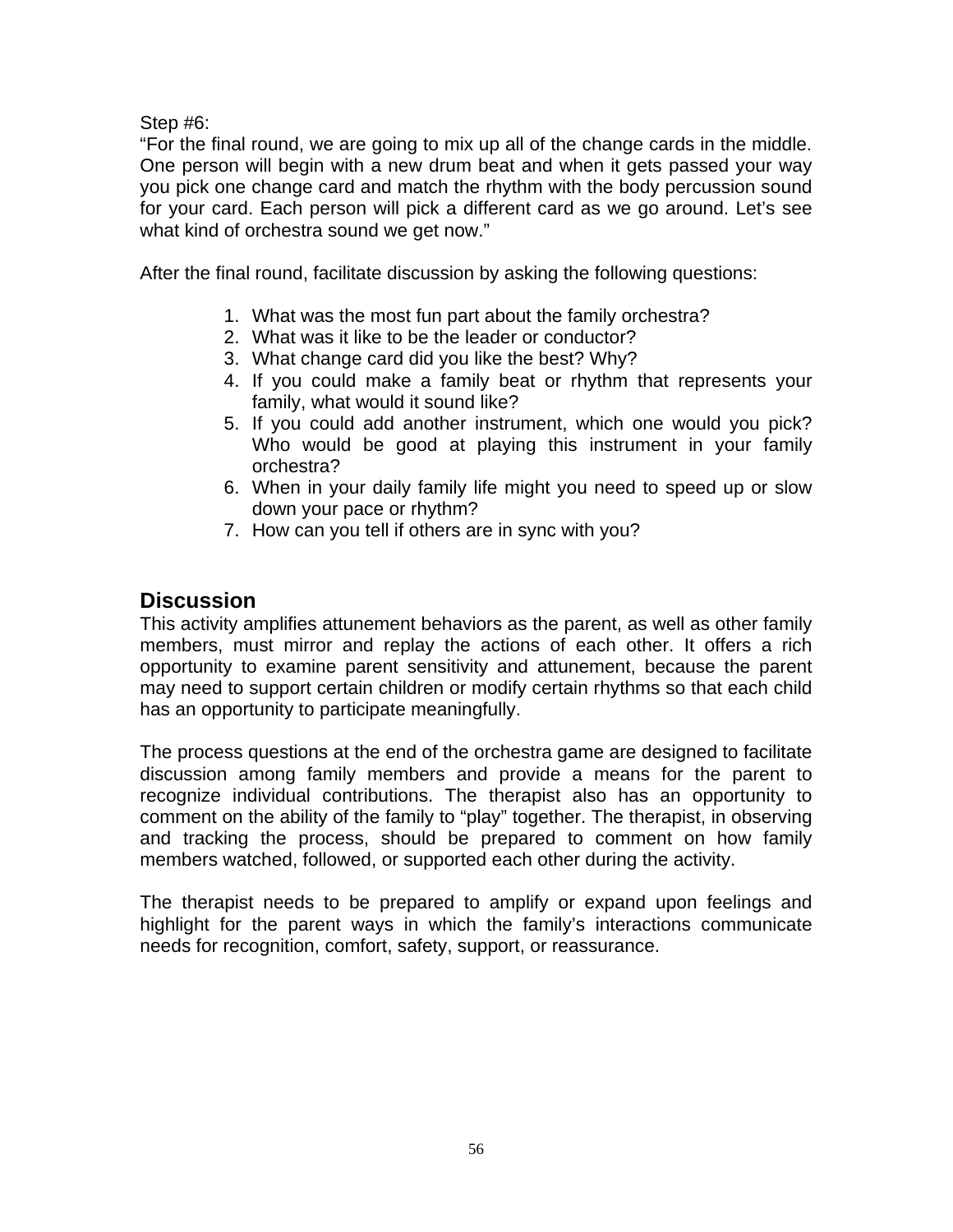### **About The Authors**

Lorri Yasenik, MSW, RFM, CPT-S, RPT-S, and Ken Gardner, M.Sc., R.Psych, CPT-S, are the Co-Directors of the Rocky Mountain Play Therapy Institute. The Institute is an internationally recognized professional training program dedicated to offering relevant and experiential learning opportunities in child and play therapy. Lorri is a Certified/Registered Play Therapy Supervisor, a Clinical Social Worker, and a Registered Family Mediator who has been working with children and families in the areas of treatment of trauma, high conflict separation and divorce, and a range of situational and developmental issues during the course of her therapy career. Ken is a Clinical Psychologist and Certified Play Therapy Supervisor who specializes in the areas of learning/adjustment, children with development challenges, and achievement motivation. Lorri and Ken have extensive experience as consultants and trainers and regularly teach for college and university programs in the areas of play therapy, mediation, assessment, and counseling. They are the authors of the book, *Play Therapy Dimensions Model: A Decision Making Guide for Therapists.* 

© Lorri Yasenik & Ken Gardner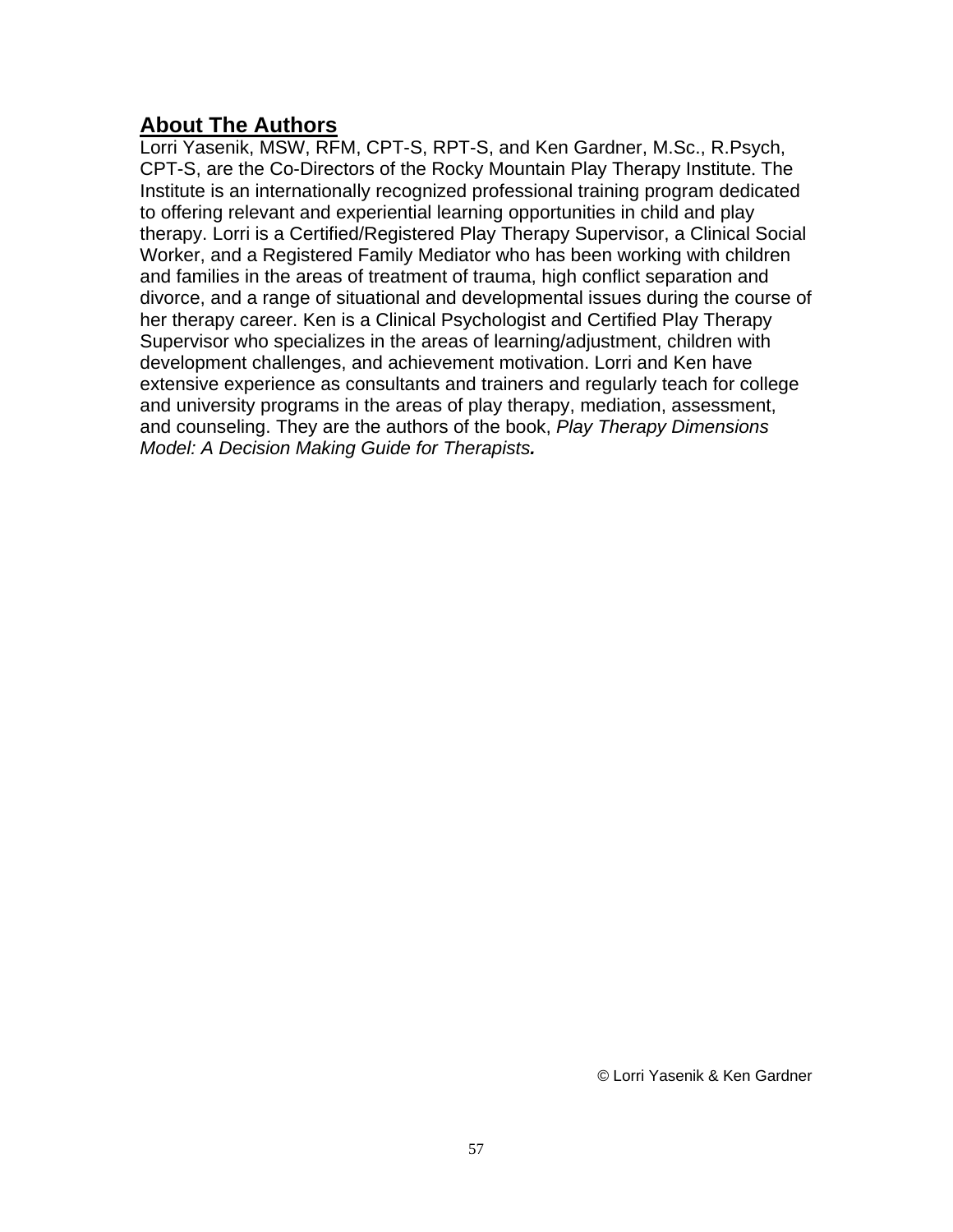# **Feel Good File**

Source: Kelly Walker

Published in Assessment & Treatment Activities for Children, Adolescents, and Families Vol 3 Edited by Lowenstein, 2011

## **Treatment Modality:** Individual, Group, Family

### **Goals**

- Increase self-awareness
- Practice mindfully paying attention to self
- Promote positive self-talk through verbalizations of positive self-qualities
- Improve self-esteem by identifying and expressing positive qualities about oneself

#### **Materials**

- Manila file folder
- Markers
- Craft supplies such as glitter, scrapbooking papers, glue, stickers (optional)
- Paper
- Pen or pencil

## **Description**

Introduce the intervention by stating, "This will be a simple but effective activity to combat negative thinking and to create a storage place for positive, loving words to challenge those negative thoughts you have about yourself."

Have the client write his/her name followed by Feel Good File on the manila file folder, for example: "Lisa's Feel Good File." If desired, the client can use the craft supplies to create a positive and uplifting design on the front of the manila file folder.

Next, have the client write ten of his/her positive qualities on a piece of paper. Have the client place this in the file.

Then have the client make a list of three people who he/she can approach and ask to write a letter of affirmation that includes a list of five positive things about him/her. Provide examples of potential people if the client needs assistance, such as parents, siblings, friends, teachers, and extended family. Assign this task as homework to bring to the next session. If the session permits, this task could be completed as a family therapy activity where the client could invite family members to make this list during the session.

As the letters of affirmation are collected, they should be placed in the Feel Good File. Also, prior to the next session, the client should put into his/her file the letters, cards, and emails received from others that are complimentary in any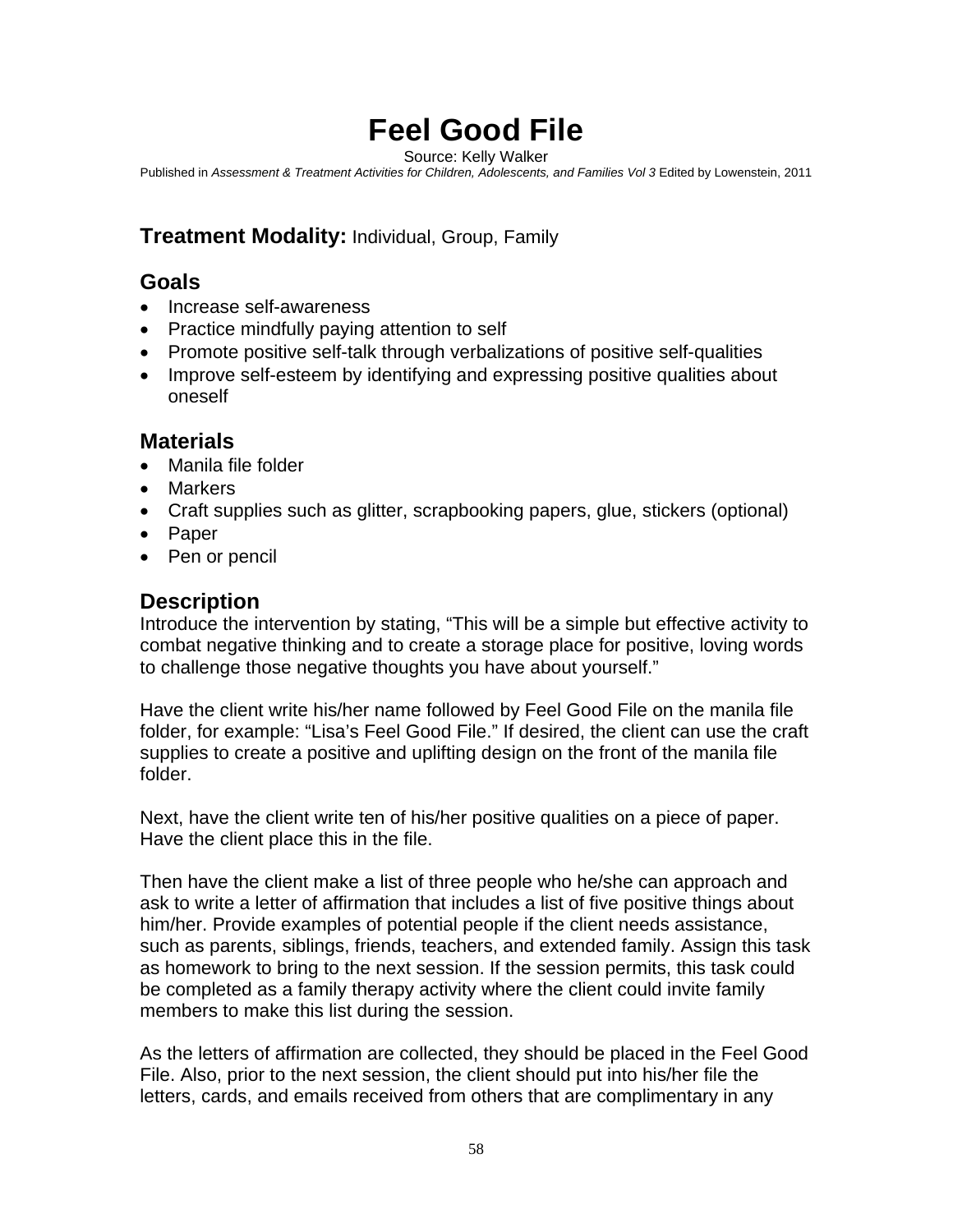way. The client could also think back to past conversations or recall times when people recognized his/her talents and assets or expressed appreciation for him/her and then write those experiences on paper and place them in the file.

The practitioner should introduce the concept of mindfulness by reviewing the contents of the file with the client mindfully. Mindfulness involves consciously bringing awareness to the here-and-now experience with openness, curiosity, and flexibility. Zinn defines mindfulness as "paying attention in a particular way: on purpose, in the present moment, and non-judgmentally" (www.actmindfully.com.au/mindfulness).

The practitioner should remind the client to be mindful of how he/she feels, what his/her thoughts are and if he/she experiences any physical sensations while looking at or reading the contents of her/his file. If the client becomes aware of any negative thought, feeling, or sensation have the client acknowledge it and then release it. The practitioner can encourage the client to do this by imagining the thought floating away on a cloud. More specifically, the practitioner could have the client imagine that his/her thoughts are like clouds in the sky and he/she can see them floating above. As the client continues to breathe deeply, he/she visualizes the negative thoughts slowly floating away until the sky is completely clear. As the thoughts float away, the client should feel his/her mind becoming more and more blank as the thoughts drift away.

Encourage the client to look through his/her Feel Good File at least once a week and/or when he/she becomes aware that negative self-talk is occurring. When the client looks at the file and challenges the negative thoughts, he/she can practice the mindfulness technique of acknowledging and releasing.

The client can also be encouraged to become a "Feel Good Hoarder" and to add additional positives to his/her folder.

### **Discussion**

This activity provides clients with the opportunity to identify and focus on their strengths. Some clients may be resistant to identifying their strengths or having other people do so. The practitioner may need to provide some examples or use props to facilitate the exercise, such as Magnificent Cards (available at www.magnificentcreations.com).

This technique is particularly powerful because the practitioner can introduce the concepts of noticing negative thoughts through mindfulness and challenging them (by showing evidence to the contrary). The practitioner can encourage the client to "pay attention in a particular way, on purpose, in the present moment, and non-judgmentally release them" (www.actmindfully.com.au/mindfulness).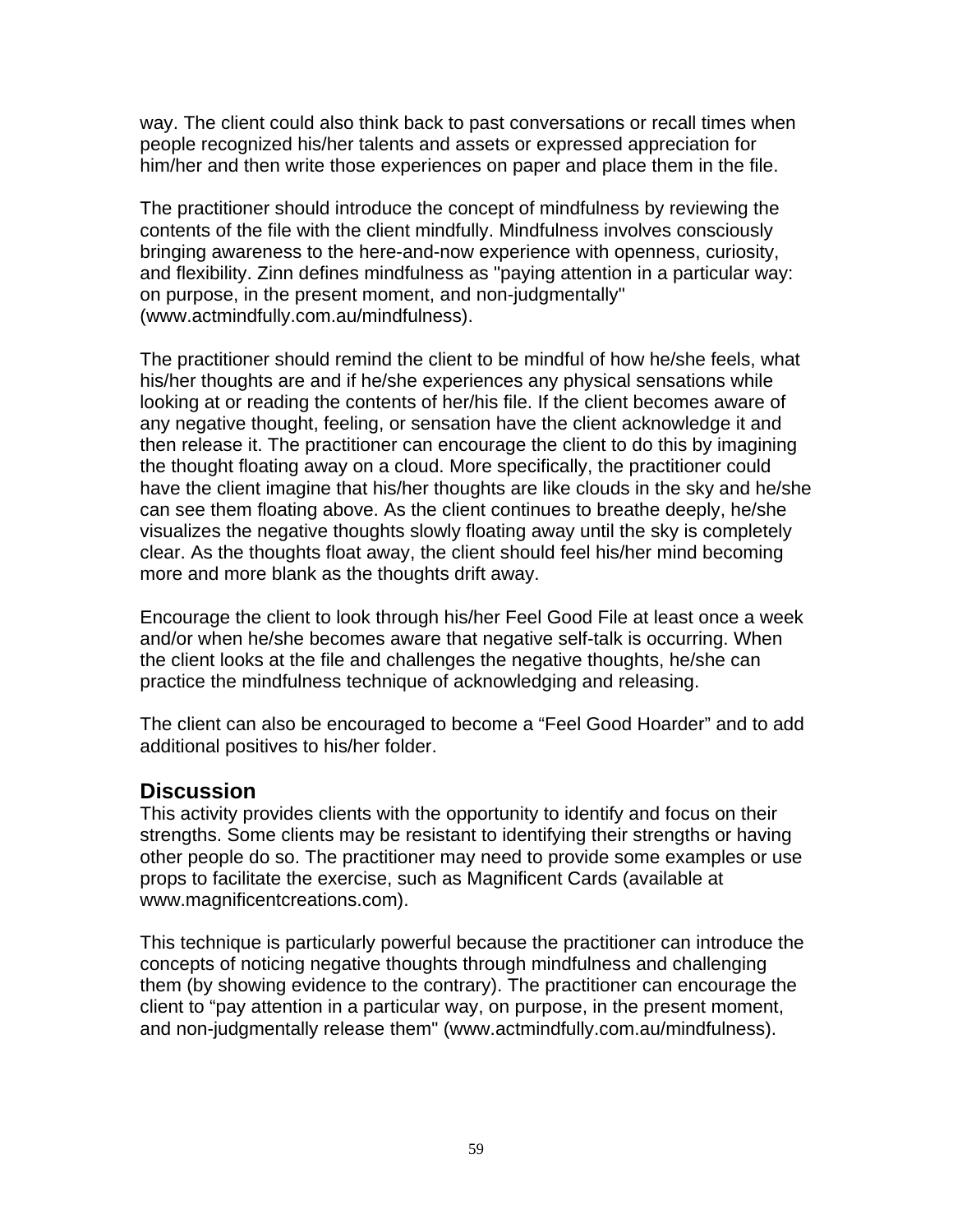The practitioner could also use the cognitive-behavioral therapy technique of "thought stopping" instead of mindfulness if this is a technique he/she is more familiar with.

#### **Reference**

Actmindfully. "Mindfulness." Accessed February, 15, 2010, http://www.actmindfully.com.au/mindfulness.

# **About The Author**

Kelly Walker, BSocSc, Graduate Diploma (Child and Adolescent Counseling), MACA, is a Youth Counselor in Melbourne, Australia. She provides generalist counseling to clients aged twelve to twenty-five and provides specialist counseling to parents. Her practice areas of interest include play, art and expressive therapies, and the impact of trauma on children.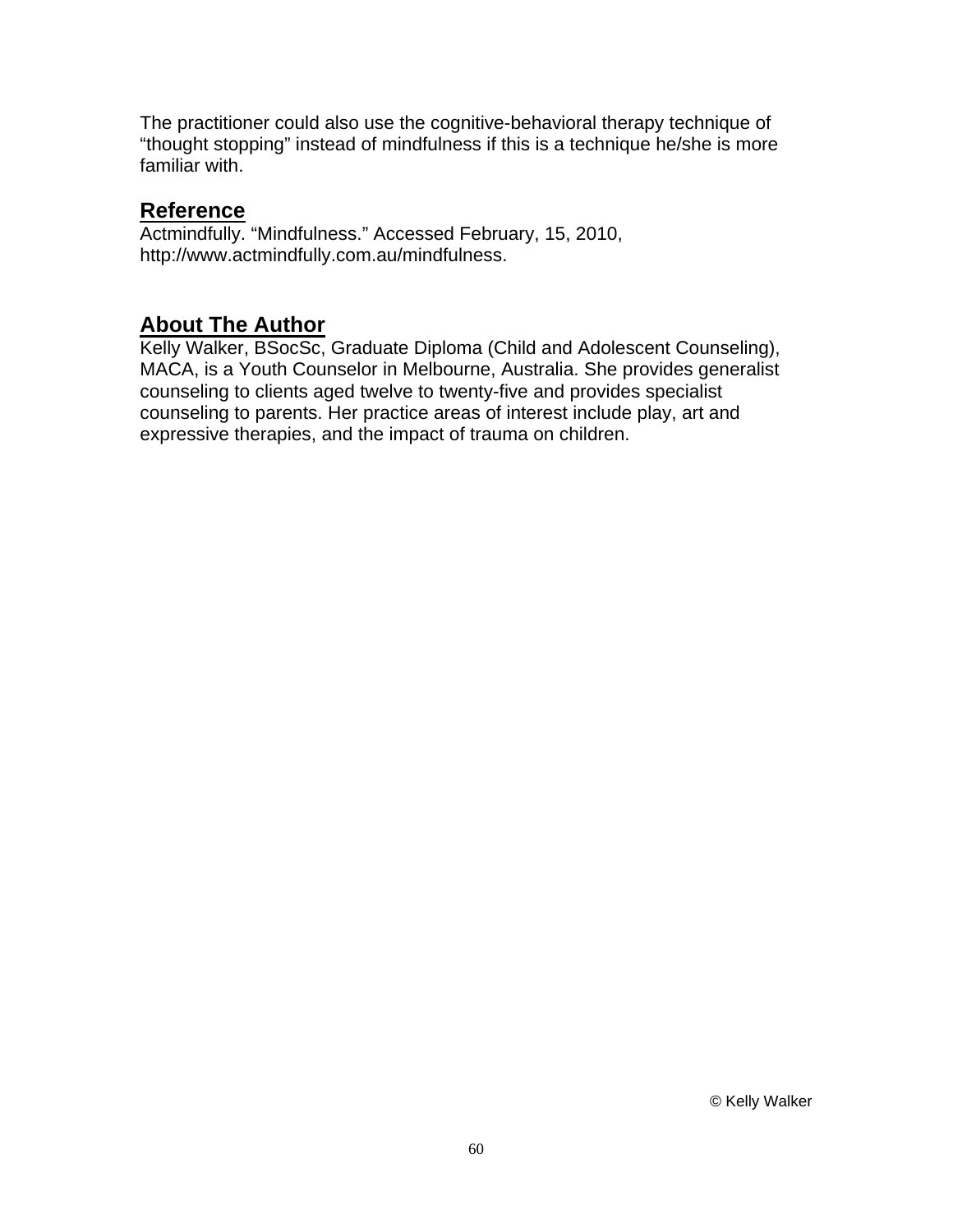# **Feelings Hide and Seek**

Source: Sueann Kenney-Noziska Published in *Techniques, Techniques, Techniques* by Noziska, 2008

### **Treatment Modality:** Individual, Family

#### **Goals**

- Provide a safe environment for clients to verbalize and discuss their feelings
- Increase open communication regarding various emotional states
- Strengthen family relationships through direct communication

#### **Materials**

- Index cards with various feelings written on them
- Tape
- Prizes such as stickers or small individually wrapped candies (optional)

## **Advance Preparation**

Prior to the session, write various feeling words on index cards such as happy, sad, angry, scared, jealous, guilty, brave, excited, etc. For durability, cards can be printed on card stock and laminated. If prizes or candies are being included in the game, then a smiley face can be drawn on several of the cards.

Using tape, the index cards are hidden around the room at varying levels of difficulty. For younger clients, the cards will be hidden in obvious places. For older clients, the cards can be hidden in more secretive places.

### **Description**

This technique is a therapeutic version of the popular childhood game hide-andseek. However, instead of people hiding, the therapist has hidden cards with various feeling words on them.

The therapist explains that in many situations, people ignore their feelings and keep them hidden instead of dealing with them. Even though this may seem effective, "hidden" feelings still exist and continue to bother the person until the feelings are brought out into the open and addressed.

In this game, feelings start out hidden and, through the course of hide-and-seek, are found and discussed. During the intervention, players take turns finding the hidden feeling cards and processing a time they experienced the feeling written on the card.

If the optional cards with smiley face are used, players who find one of these cards discuss a feeling of their choice and then receive a prize such as a sticker or a small candy.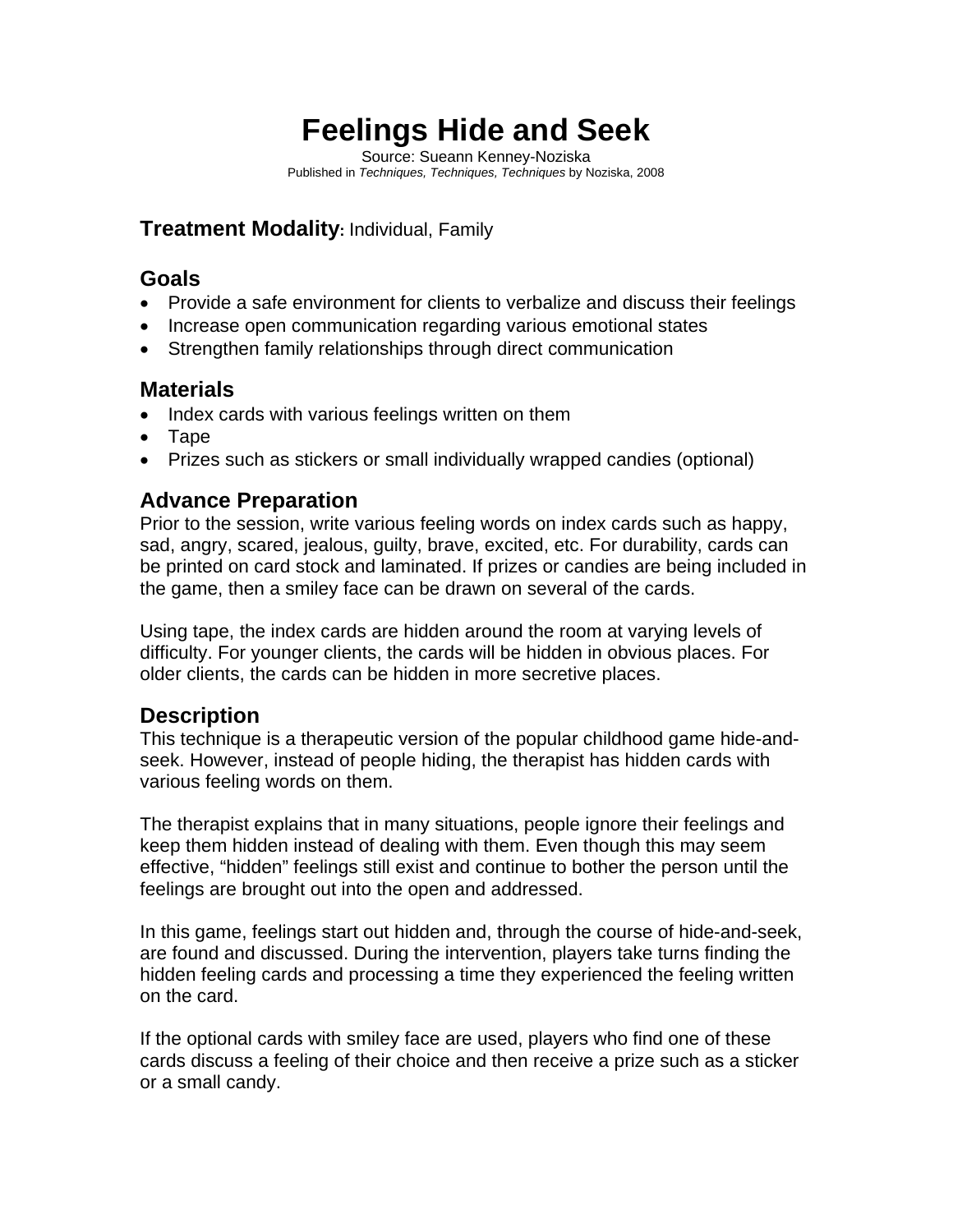At the end of the game, process the activity by asking the following questions:

- 1. What was the easiest feeling to discuss?
- 2. What was the hardest feeling to discuss?
- 3. Is it better to hide or talk about your feelings and why?
- 4. Who is the easiest person in the family for you to talk to about your feelings and why?
- 5. Who is the hardest person for you to talk to about your feelings and why?
- 6. How do you think your family can make communication about feelings better or easier?
- 7. What did you learn from this game?

#### **Discussion**

This intervention targets communication by providing an opportunity for the clients to directly identify, communicate, and process their emotions. Some clients lack the language to communicate about emotions. This activity helps build and expand the client's emotional vocabulary and fosters an environment conducive to healthy emotional expression. For clients who avoid discussing distressing emotions, this technique can facilitate emotional expression of "hidden" feelings.

As feelings are chosen for the intervention, the therapist can prescriptively select emotions according to the client's presenting problem, issues, or treatment goals. The emotions identified and processed can be common emotions to support communication around feelings in general or geared toward a specific topic such as divorce, death, or abuse.

As stated in the "Description" section, cards with a smiley face can be hidden along with the feeling cards. Players who find one of these cards select a treat, sticker, or other small prize and discuss a feeling of their choice. Although this is an optional element, the prospect of "winning" something during the course of the activity may lower defenses and incorporates an additional component of playfulness to the technique.

Throughout the activity, normalize and validate the emotions discussed by the clients. As an additional component, coping skills to manage emotional distress can be identified and discussed.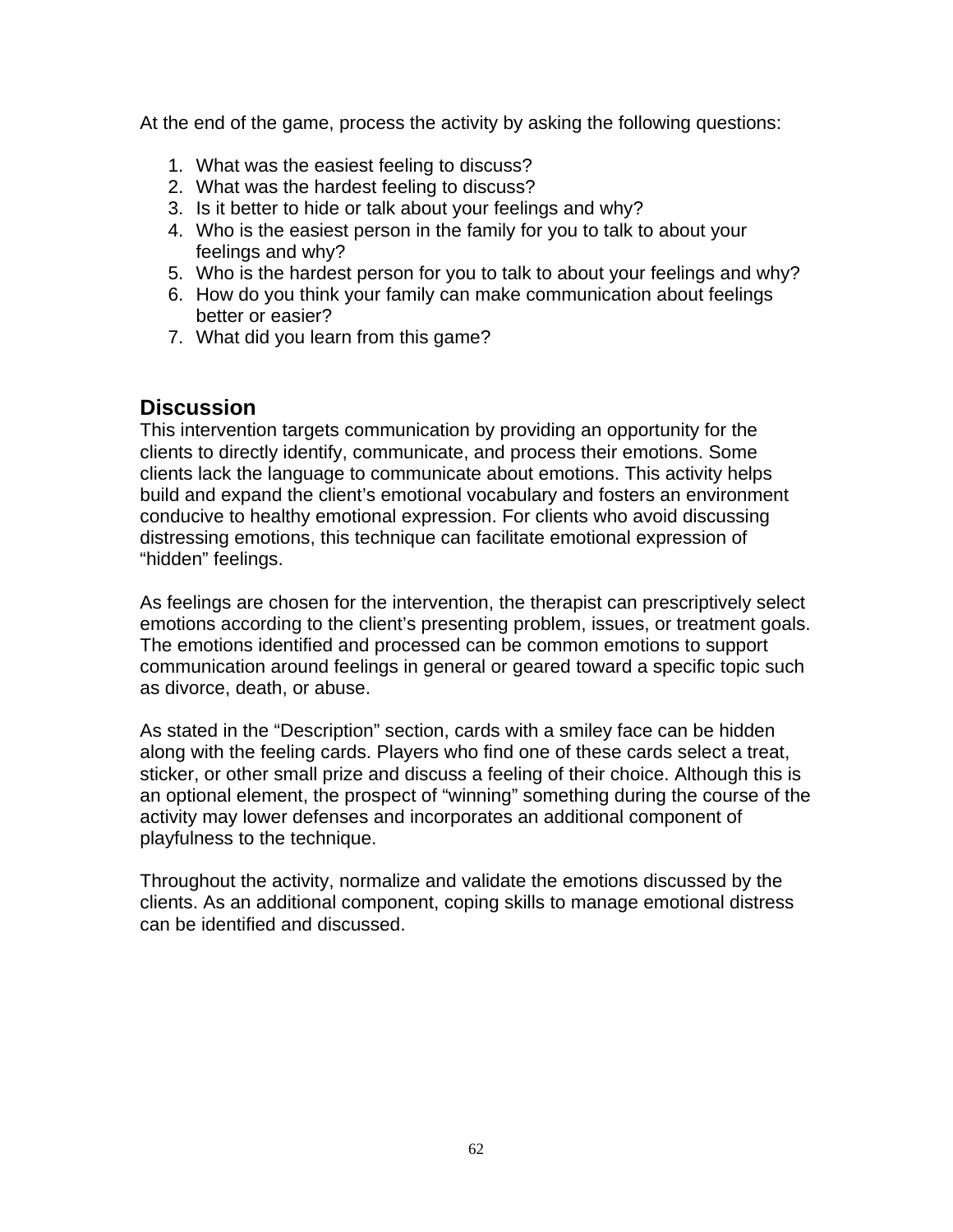# **About The Author**

Sueann Kenney-Noziska, MSW, LISW, RPT-S, is a Licensed Independent Social Worker and Registered Play Therapist Supervisor specializing in using play therapy in clinical practice with children, adolescents, and families. She is an accomplished author, instructor of play therapy, guest lecturer, and internationally recognized speaker who has trained thousands of professionals. She is founder and President of Play Therapy Corner, Inc., is actively involved in the play therapy community, and is author of the book *Techniques-Techniques-Techniques: Play-Based Activities for Children, Adolescents, and Families.* 

© Sueann Kenney-Noziska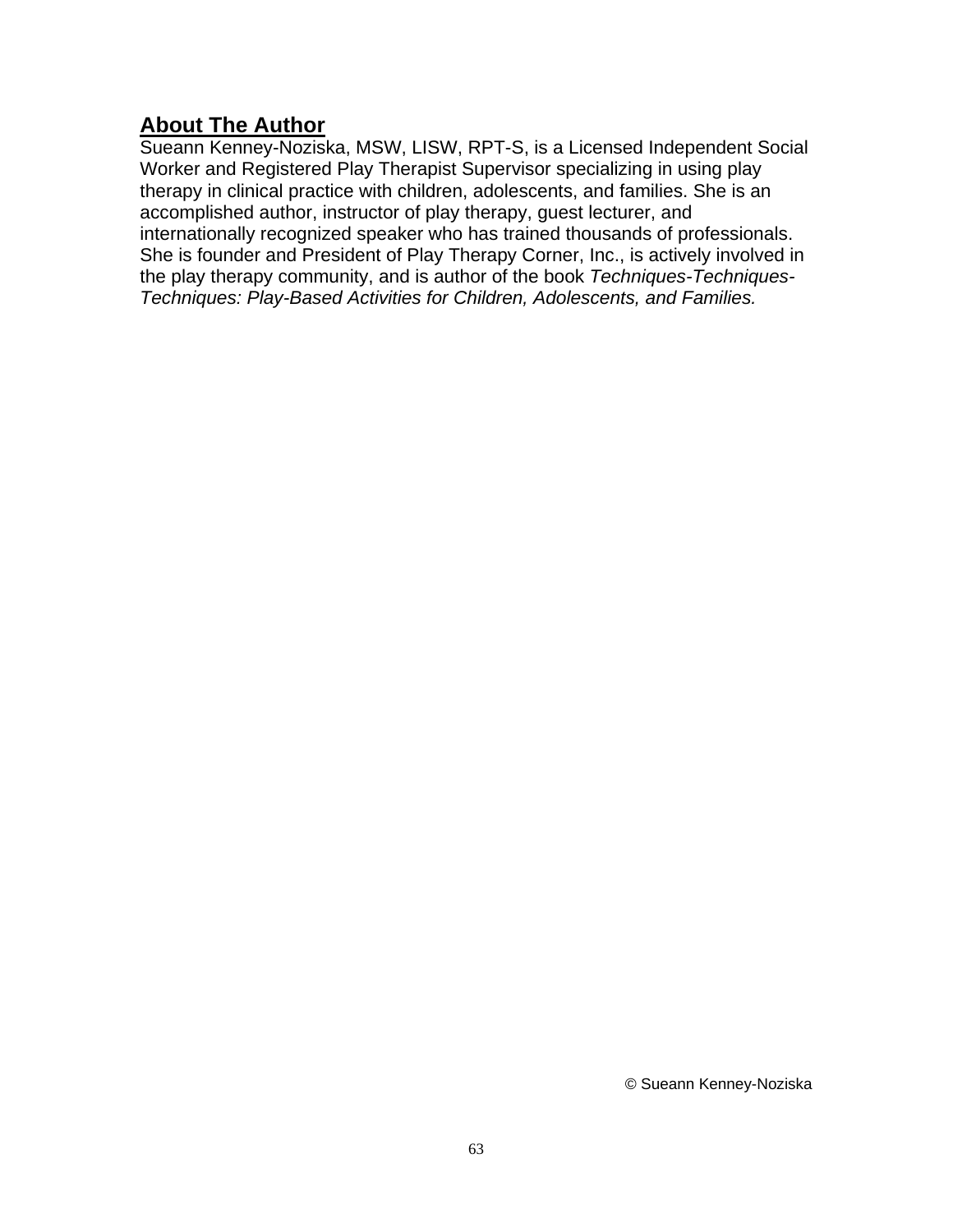# **Feelings Ring Toss**

Source: Pam Dyson

Published in Assessment & Treatment Activities for Children, Adolescents, and Families Vol 3 Edited by Lowenstein, 2011

### **Treatment Modality:** Individual, Group, Family

#### **Goals**

- Increase feelings vocabulary
- Increase the ability to identify and express four feelings

### **Materials**

- Four plastic bottles (soda bottles are preferred as water bottles are often made from recycled plastic and are not as durable)
- Rice, sand, or beans
- Clear packaging tape
- Two each of four different feeling faces (included)
- Four rings (made from two yards of clear tubing or four paper plates)
- Glue sticks
- Colored paper
- Markers or crayons
- Scissors

### **Advance Preparation**

Rinse and dry bottles and remove labels. Use a funnel to pour rice, sand, or beans into the bottles, adding just enough to weight the bottoms so they will not tip. Place the lid on the bottle and secure it with tape so clients cannot open and empty the contents.

The feeling faces (Happy, Sad, Mad, and Scared) can be copied onto colored paper or colored with markers or crayons. Cut out the feeling faces. Tape two feeling faces to each bottle.

The rings can be made from clear piping purchased from a hardware store. Cut the piping into 18-inch lengths and connect the ends with clear packaging tape. Paper plates with the center cut out could also serve as rings.

### **Description**

The game is played by setting the bottles in an open area and placing a length of tape several feet away. While standing on the taped line, the client takes the four rings, one at a time, and tries to toss them around the bottles. When the client gets a ring around a bottle, he/she calls out the name of the feeling face on that bottle. That feeling is then processed and discussed. For example, the practitioner can say, "Share a time when you had that feeling." "What would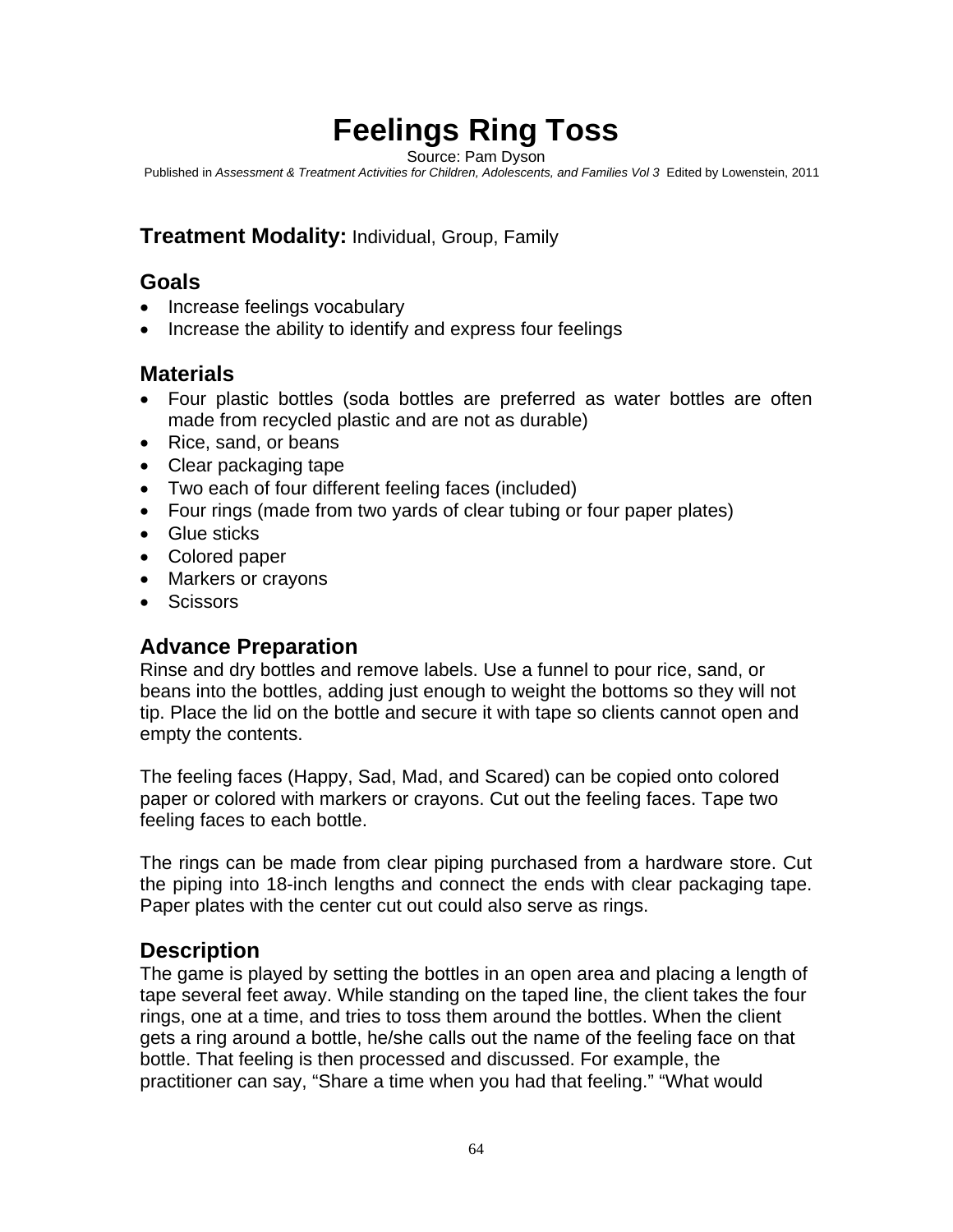make a kid feel scared?" "Show me what your face looks like when you're feeling mad."

### **Discussion**

Identifying and discussing feelings can be difficult for some children. This game is a fun and non-threatening way for practitioners to engage a child who may be resistant to discussing emotions.

If the practitioner observes a child avoiding ringing a specific bottle, the practitioner can explore whether or not that feeling might be disturbing to the child.

This game can be tailored to fit specific presenting problems. For example, "What is something that makes you sad about your parents getting a divorce?"

This game can be used in group or family therapy with players taking turns identifying the feeling faces on the bottles.

#### **About The Author**

Pam Dyson, MA, LPC, RPT, is a Child Development Expert, Parenting Coach, Licensed Professional Counselor, Nationally Certified Counselor, and Registered Play Therapist with a private practice in St. Louis, Missouri. She is an Adjunct Professor in the Professional Counseling Program at Lindenwood University, serves as a mental health consultant, and facilitates workshops. She is also the Founder and Director of the St. Louis Center for Play Therapy Training.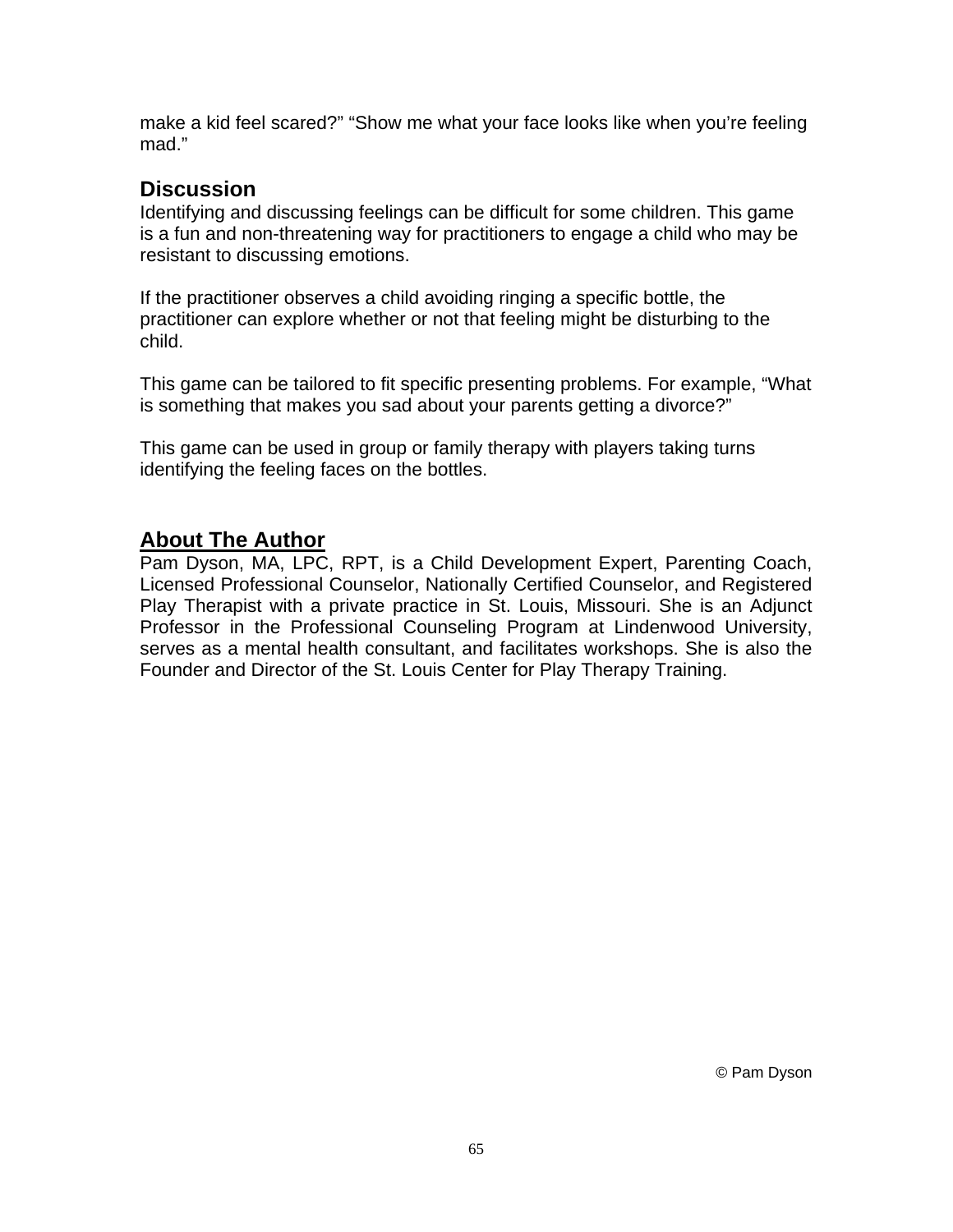

© Pam Dyson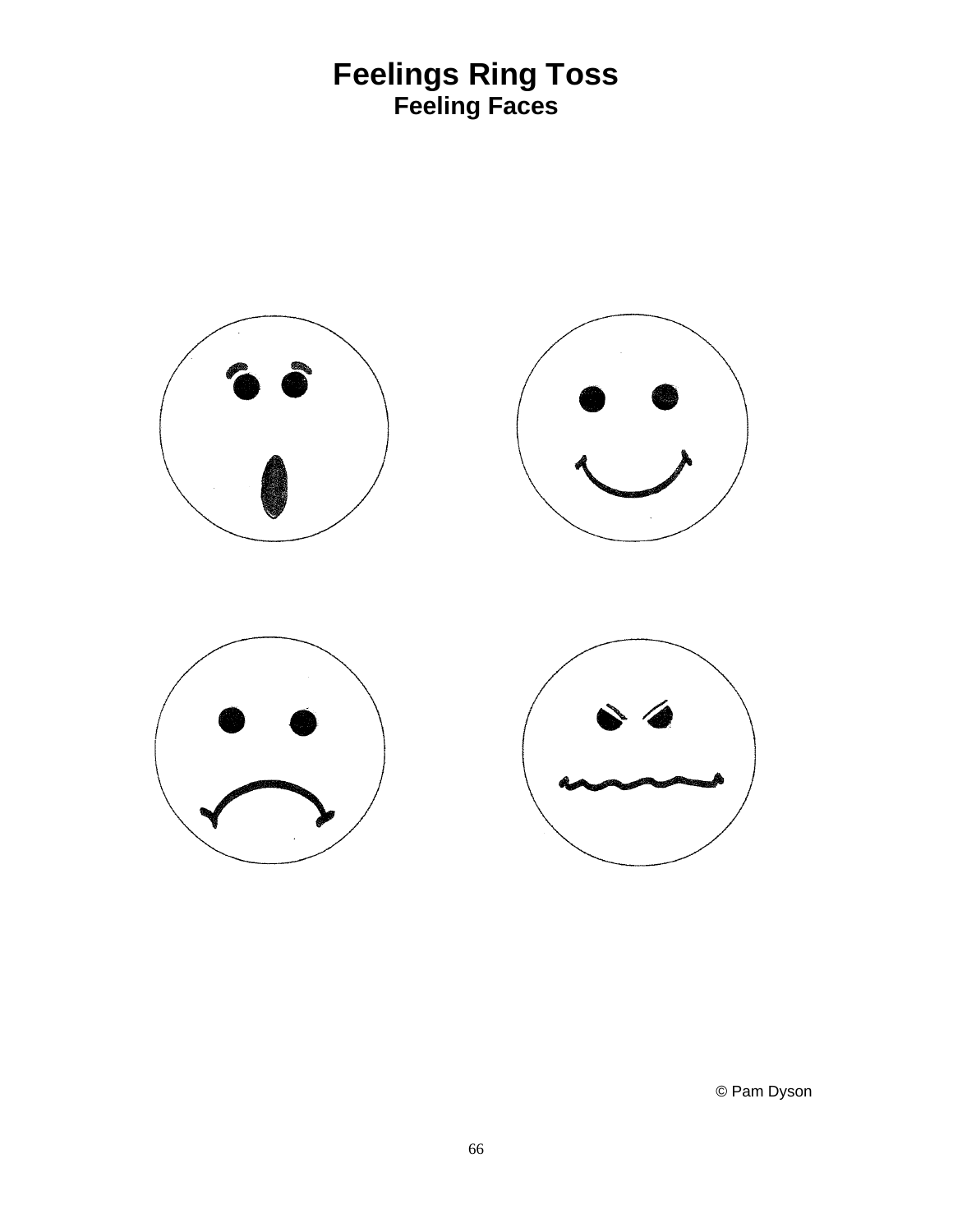# **Land of No Rules**

Source: Theresa Fraser Published in *Creative Family Therapy Techniques* Edited by Lowenstein, 2010

# **Treatment Modality:** Family

# **Goals**

- Assess dynamics and interactions within the family, particularly rules, roles, and hierarchy
- Establish and enforce appropriate rules within the family
- Encourage parents to increase their understanding of their children's worldviews
- Increase family members' ability to communicate their needs

# **Materials**

- Every Family Is a Kingdom Questionnaire (included)
- Paper
- Pencils
- Markers
- Camera

# **Additional Materials for the Sandtray Version**

- Sandtray half-filled with sand
- Variety of miniature objects or figurines representing different categories such as people (various ages, races, abilities, and occupations), animals (pets, farm, and wild), vehicles, plants and things from nature (rocks and shells), furniture/household objects, buildings and fantasy figures. Make sure there is a King and Queen figurine.

# **Description**

Note: This activity requires at least two sessions.

Complete the Every Family Is a Kingdom Questionnaire with the family. If the sandtray version is being used, the family can respond to the questions verbally, as well as illustrate their responses by creating a picture in the sand using the miniatures provided.

In the following session, divide the family into two dyads. (The children should be teamed up with the parent whose relationship can benefit from one-to-one time. The dyad portion of the activity also ensures that quiet children have the opportunity to express their feelings and views. If there is only one parent, then have the whole family work together rather than dividing the family.)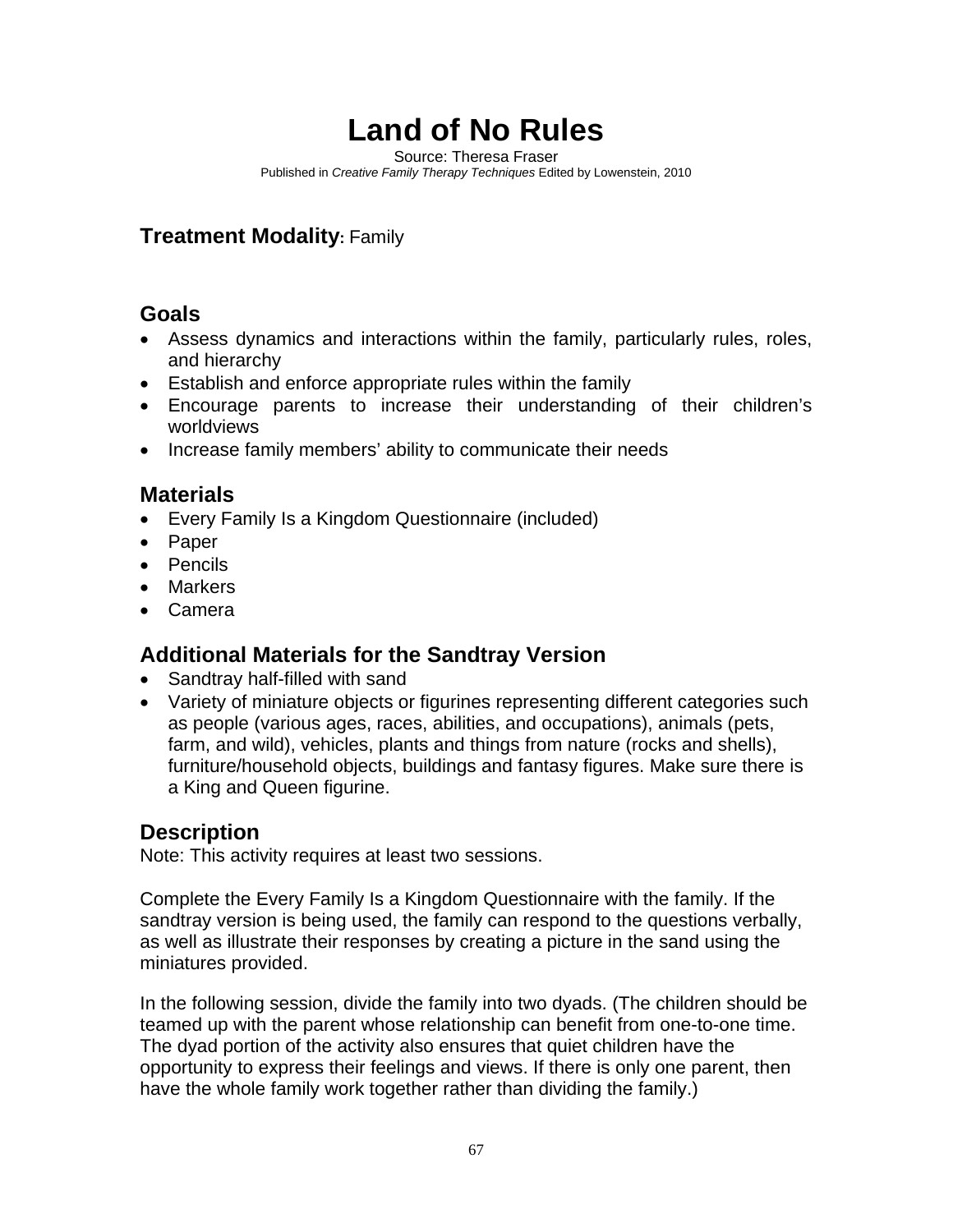The family is asked to imagine a Land of No Rules. Each dyad is instructed to draw a picture together (or create a scene in the sandtray) that illustrates their Land of No Rules. Each dyad can decide how, what, when, and where the Land of No Rules operates. This picture can be a positive description of how the Land of No Rules is viewed or it can be a negative description. This is up to each small group of family members. Next, each dyad creates a story about their Land of No Rules. The parent in each dyad is asked to write down the story that is created. This is especially important for dyads where children have difficulty honoring the authority of their parents. (The therapist needs to be clear about this small group leadership role when explaining the directions.) Then the dyads come together to share their pictures and stories.

If the small groups do not bring up the negative possibilities of what happens in places where there are no rules, the therapist can ask questions such as:

- 1. What is it like in this Land of No Rules?
- 2. How safe do the children and adults feel if everyone around them does whatever they want?
- 3. What happens when nobody is in charge?
- 4. What problems arise when there are no rules?
- 5. How do parents feel when they may not know where their children are or what they are doing?

A discussion should follow about what the general rules need to be so that all the citizens in this land benefit equally. The family can create a new story or end their former stories with this new unifying information.

The final part of this session is when the family identifies the rules that are appropriate in their home. One of the parents can list these rules on a sheet of paper.

The family is then invited to create a new drawing (or picture in the sand) illustrating The Land of Important Rules. That is, this drawing illustrates the rules that need to be in place at home for the safety and well-being of all family members and describes who sets and enforces them, the consequences when rules are broken, and so on.

Take a photograph of the mural or the sandtray for the family (as well as for the clinical record).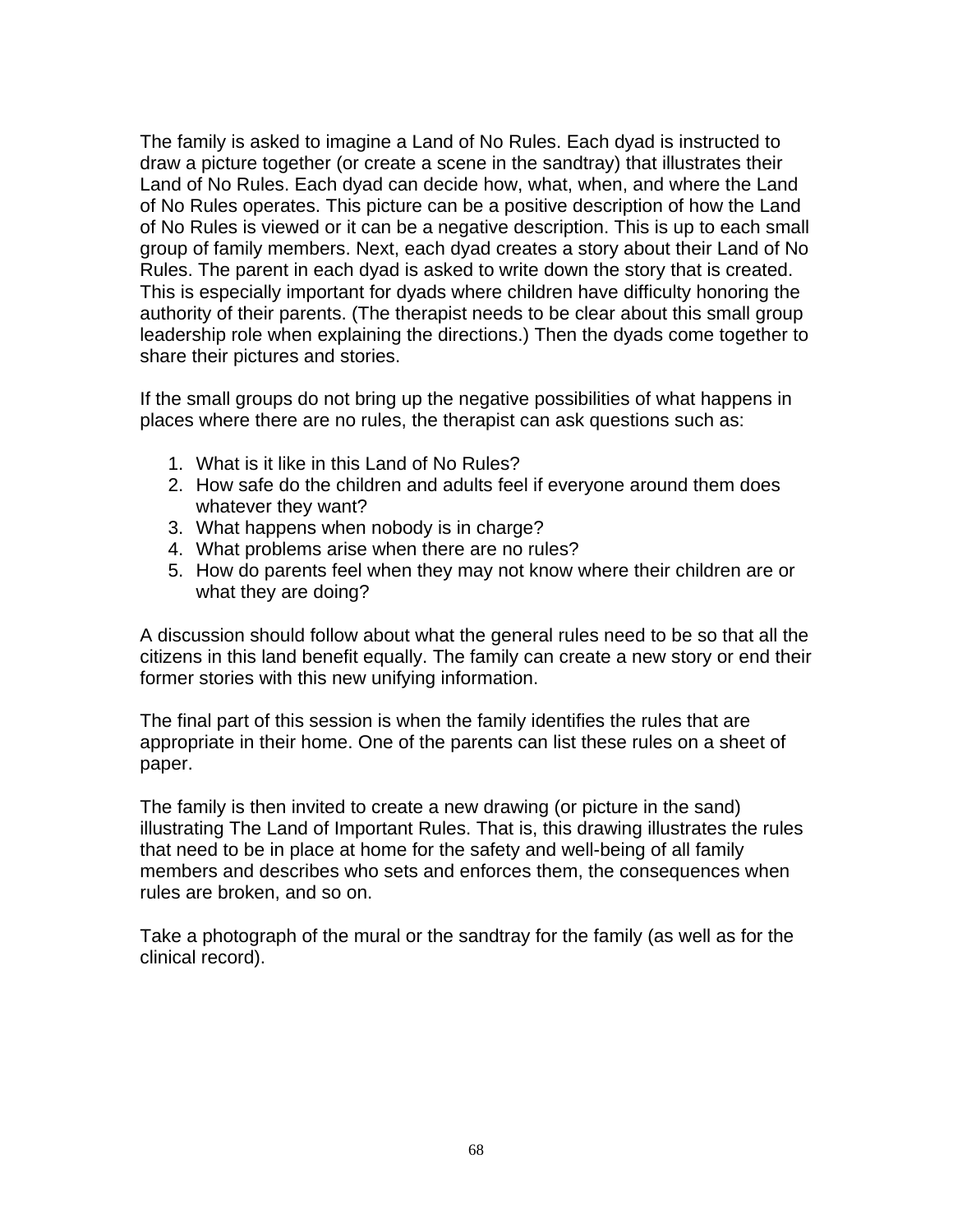### **Discussion**

This activity is appropriate with a family who is struggling with rules and roles. It is also helpful for a family for whom one of the treatment goals is to support a healthy parent–child relationship, particularly when there may be ongoing conflict between the parent/child dyad.

Through storytelling and drawing (or sandtray), family members gain a better understanding of each other's views of the family, the rules and need for structure, and individual feelings of safety. Often, these approaches provide a way to externalize this discussion in a way that provides more clarity to the entire family about individual family members' views and experiences. As Harvey (2008) contends, "A basic assumption is that families have the creative ability to address their conflicts in a naturalistic manner and that they can and do use play in their ongoing day-to-day life to both problem solve and resolve their basic emotional conflicts."

When using the sandtray as a method of expression, De Domenico (1995) suggests that one method a therapist can use is to "assign a topic, an experience or an interaction to be worked on during the session."

The dyad portion of the activity can enhance the parent–child relationship. Additionally, the dyad experience provides a venue for the quiet child to voice his/her ideas that are then repeated when the activity is presented to the larger group. Problem-solving and communication among family members is also enhanced through this activity. Combs and Freedman (1998) write, "We interact with family members one at a time, inviting the others present to serve as an audience,'' which, they argue, ''makes family relationships more visible'' by helping members ''hear instead of defend." That said, "family functioning cannot be fully understood by simply understanding each of the individual family members or subgroups" (Miller et al., 2000). Hence, it is important that the whole family comes together to create the alternative Land of Important Rules as an ending to this experience.

#### **References**

Combs, G., & Freedman, J. (1998).Tellings and retellings. *Journal of Marital and Family Therapy*, *24*, 405–408.

DeDomenico, G.S. (1995). *Sandtray-worldplay*™*: A comprehensive guide to the use of sandtray in psychotherapeutic and transformational settings*. Oakland, CA: Vision Quest Images.

Harvey, S. (2008). An initial look at the outcomes for dynamic play therapy.*International Journal of Play Therapy*, *17*(2), 86–101.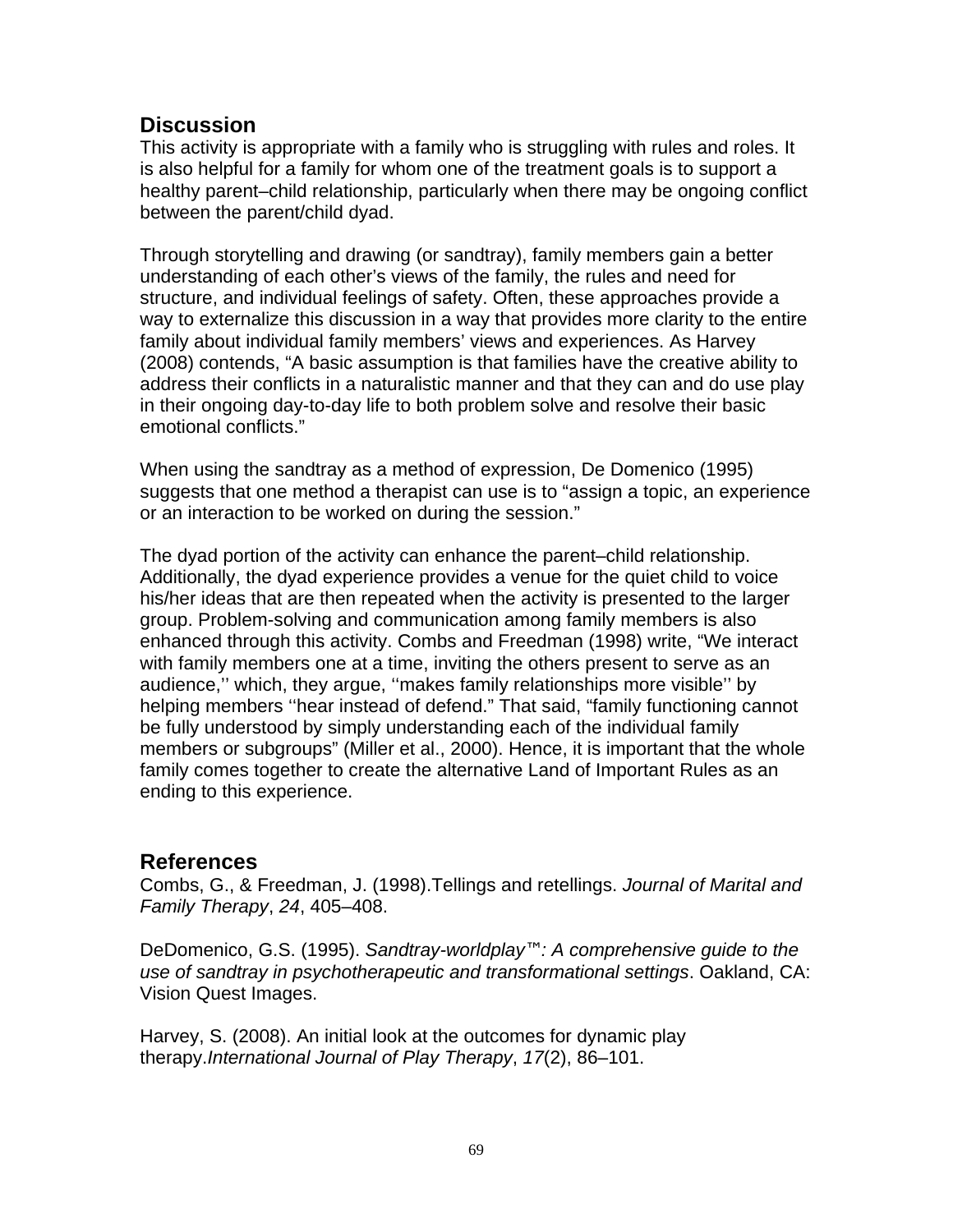Miller, I., Ryan, C., Keitner, G., Bishop, D., & Epstein, N. (2000). The McMaster approach to families: Theory, assessment, treatment and research. *Journal of Family Therapy*, *22(2),* 168. Retrieved June 7, 2010 from Academic Search Premier database.

#### **About The Author**

Theresa Fraser, MA, CYW, CPT, works with children, youth, and families. She is a founding Clinician/Manager of Clinical Services at a Children's Mental Health Agency. In 2009 she published the book *Billy Had to Move* to help children deal with the foster care experience. She has provided workshops internationally to foster care providers about the challenges of daily service provision for children who have experienced trauma and attachment disruptions. She is a part-time instructor at Humber and Mohawk Colleges. She is a Certified Play Therapist and the President of the Canadian Association for Child and Play Therapy.

© Theresa Fraser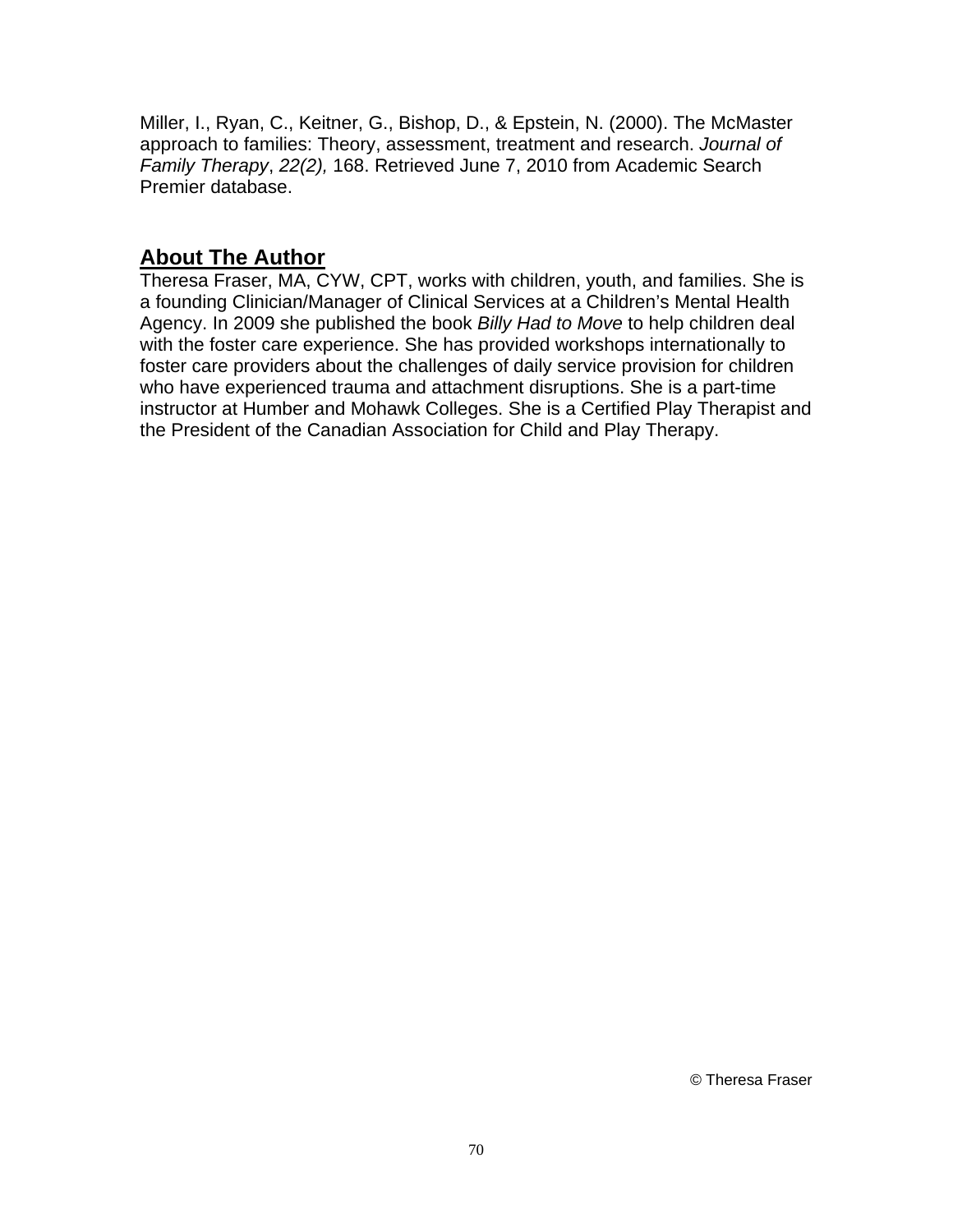## **Every Family Is a Kingdom Questionnaire**

## **Each family is like a Kingdom. Answer the following questions about the Kingdom in which you currently live.**

- 1. Who are the citizens of this Kingdom?
- 2. Who are the King and/or Queen of this Kingdom? (This individual usually makes the final decisions about matters of importance. This individual also creates plans in advance to address the future needs of the citizens.) How do you know that this individual is the King or the Queen?
- 3. What are the laws of the land? How does this Kingdom maintain the laws of the land?
- 4. What are the consequences or punishments imposed when citizens break the law?
- 5. Who helps to make sure that all the citizens have shelter, food, clothes, ways to play, and so on? Is there always enough food for all citizens? What happens in the Kingdom if some citizens do not want to share food with other citizens?
- 6. Are there any dangers in this Kingdom? If so, what are the dangers? Are the citizens protected from this danger and, if yes, how are they protected – do they protect themselves or are there others who are in charge of protecting the citizens?
- 7. How do citizens contribute to making this Kingdom a happy and safe place to live? Who shares their gifts willingly with other citizens? Who helps to keep the peace? Is there a troublemaker in the Kingdom? Is there a joker in the Kingdom? What other roles do citizens take on?
- 8. What three words best describe this Kingdom?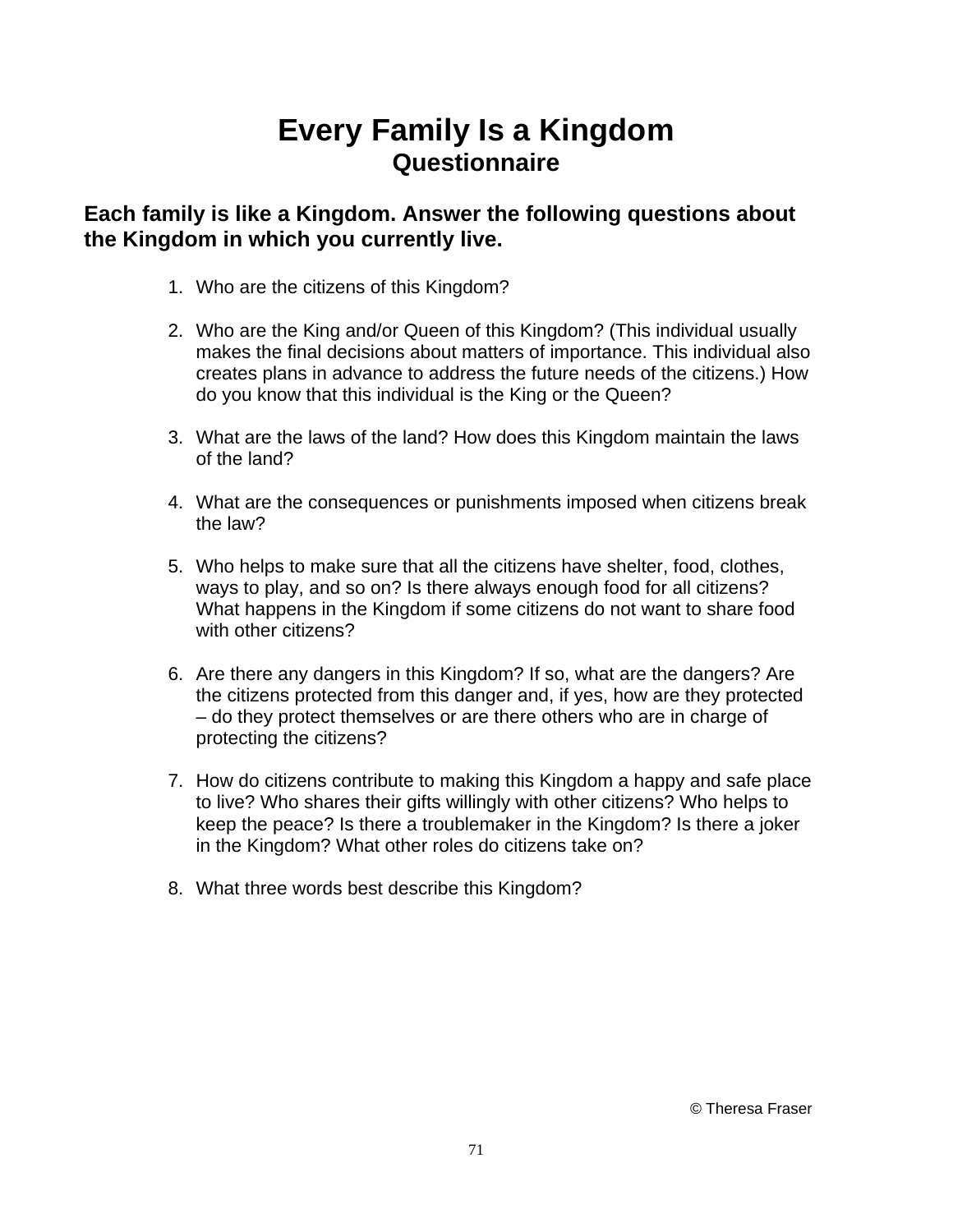## **Love Yourself**

Source: Lisa Voortman

Published in Assessment & Treatment Activities for Children, Adolescents and Families Vol 3 Edited by Lowenstein, 2011

## **Treatment Modality:** Individual, Group, Family

### **Goals**

- Improve self-esteem by identifying and expressing positive qualities about oneself
- Increase positive interaction among group/family members

## **Materials**

- Photos of the child (current and past)
- Glue
- Scissors
- Scrapbook embellishments
- Mini-scrapbook or blank-paged book
- Markers
- CD player
- CD (e.g., *Teaching Peace* by Red Grammar)

## **Description**

Play a song from the *Teaching Peace* CD by Red Grammar, such as "I Think You're Wonderful." Discuss how it feels to hear this type of song. Talk about how it feels when someone says that they think you are wonderful.

Instruct the client to glue his/her photo onto a sheet of paper or onto a scrapbook cover and to decorate the page. Depending on the age of the client, assist him/her to write what he/she loves about him/herself. Some clients benefit from prompts such as:

- 1. Write three things you love best about yourself.
- 2. Write three things you think others love best about you.
- 3. Write about your proudest moments.

If this activity is being used in a group or family session, model and encourage others to make statements to affirm the positive traits of each participant.

Pro-social behaviors are also encouraged as the group members must share the glue and scissors during the activity.

#### **Discussion**

Turning a photograph into a work of art can help clients feel valuable and special. Hearing positive messages from peers can build friendships and teach children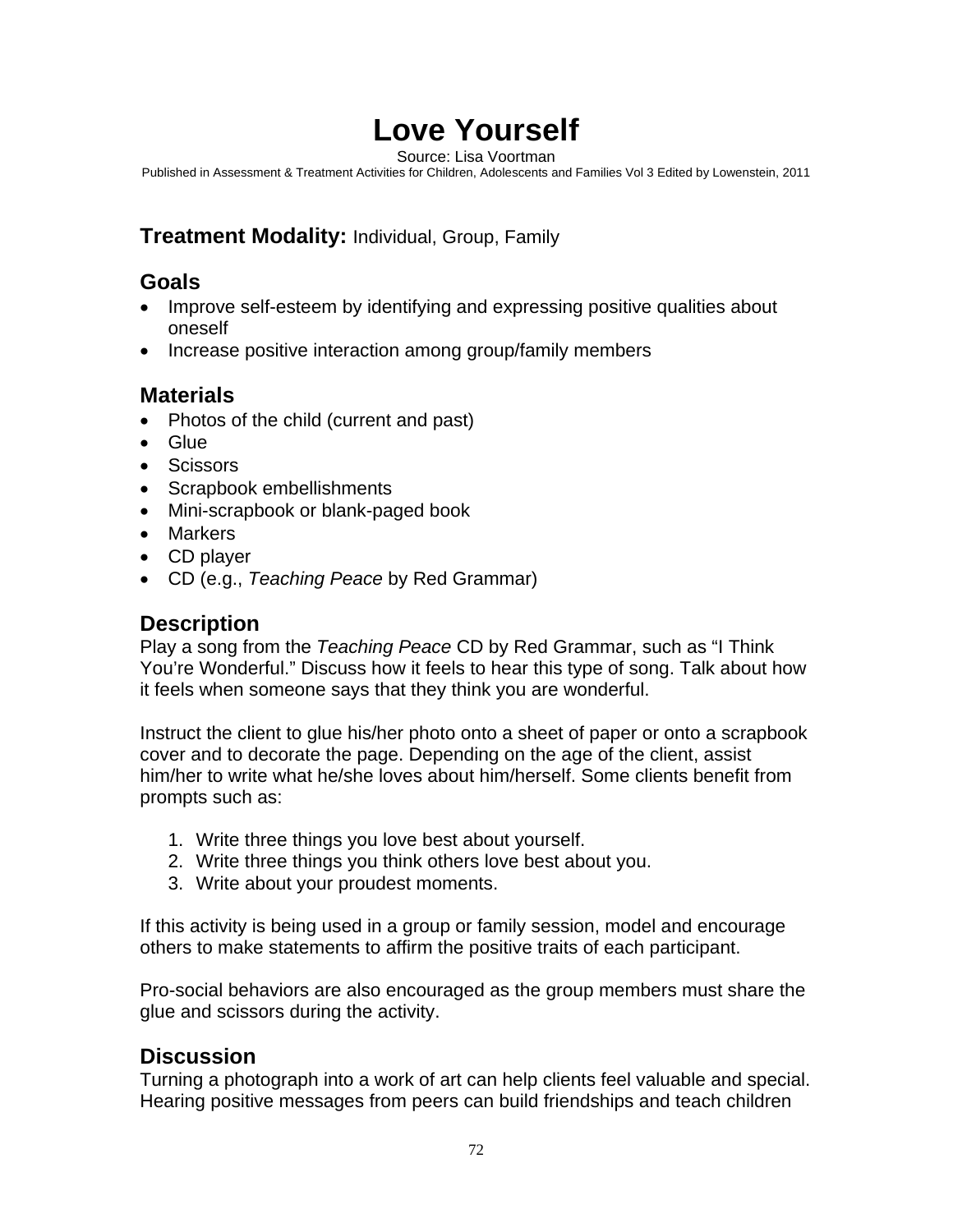the value of kind and caring statements.

This activity facilitates the modeling of good social skills and creates the opportunity to use these newly acquired skills.

### **About The Author**

Lisa Voortman, DipEd, DSBO, is a teacher and counselor specializing in play therapy. She studied counseling at the South African College of Applied Psychology and trained at the Centre for Play Therapy. She maintains a private practice and works for a number of non-governmental organizations in South Africa. She has worked with children with special needs and at a school for children who are hearing impaired. She is currently working at a school for children who cannot be mainstreamed due to unresolved social and psychological issues.

© Lisa Voortman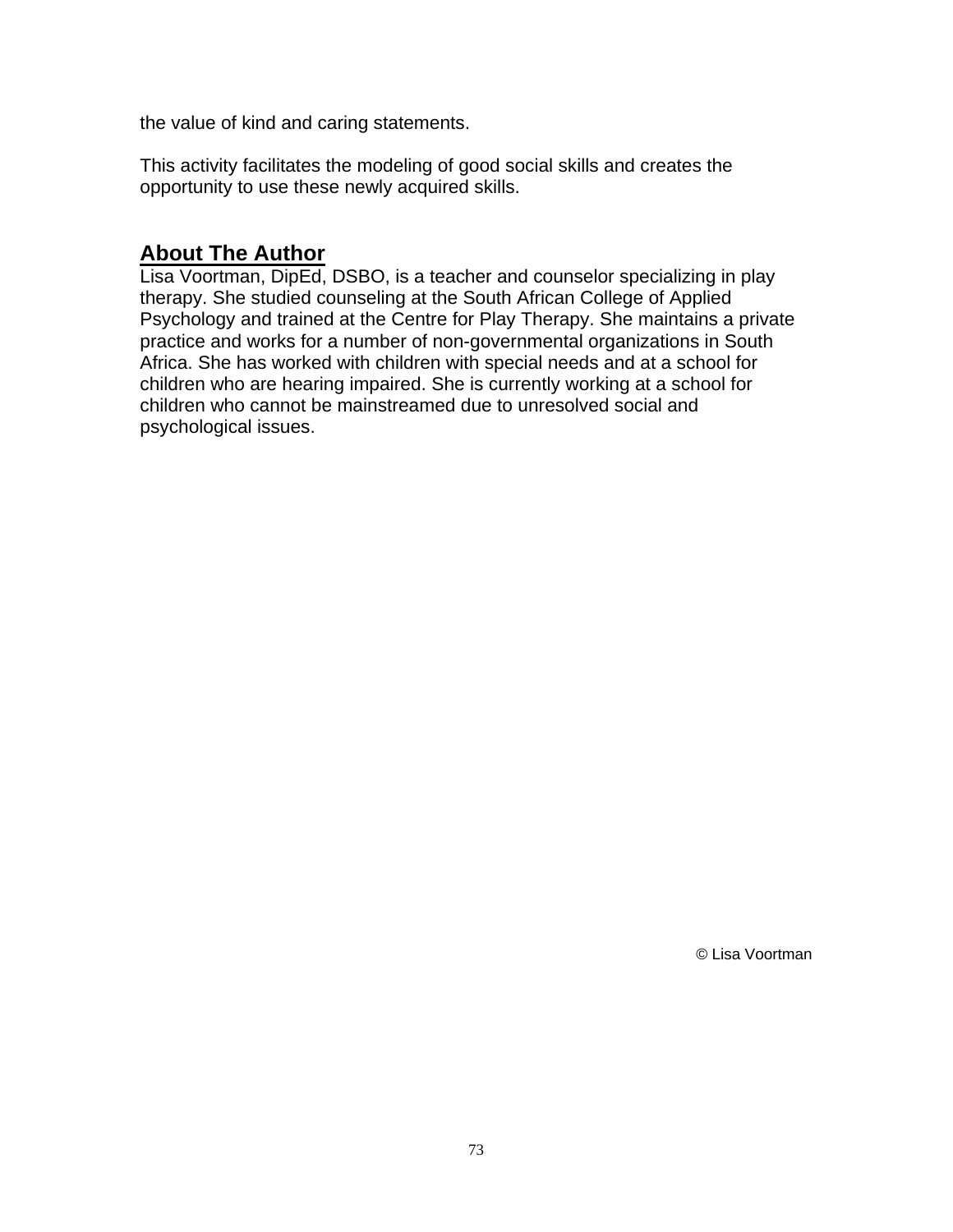## **Magic Carpet Ride**

Source: Liana Lowenstein

Published in *Creative Interventions for Troubled Children and Youth* by Lowenstein, 1999

## **Treatment Modality:** Group

#### **Goals**

- Increase socially appropriate behavior with peers
- Participate in peer group activities in a cooperative manner

## **Materials**

- Small carpet or towel large enough for all group members to sit on
- Stickers
- Crayons
- Large piece of paper
- Puzzle
- Jar of bubbles
- Plastic tea set
- Juice and cookies

## **Description**

The group leader enthusiastically tells the children they are going on a magic carpet ride! The leader states that this is a very special journey, and that they will be making four stops. Tell the children that at each stop, there is a task they need to complete. Once the task is completed, they will get a sticker.

Everyone in the group sits on the carpet before setting off on their journey. (The leader should be theatrical and make various comments to help the children make believe they are truly going on a magic carpet ride!)

At the first stop, "The Land of Sharing," the children must color a picture, using the crayons and paper provided. The children must share the crayons, making sure that each group member gets to use each of the crayons for their picture. Once the task is completed, the leader gives each child a sticker. The group then piles onto the magic carpet, and they set off again.

The second stop is "The Land of Waiting Your Turn." Here, the leader passes the bubbles around the group and each child has a turn to blow bubbles. Once all the children have demonstrated the ability to wait their turn for the bubbles, they get another sticker.

The group sits on the carpet again, and they set off for the third stop, "The Land of Working Together." Here the group must work cooperatively to put the puzzle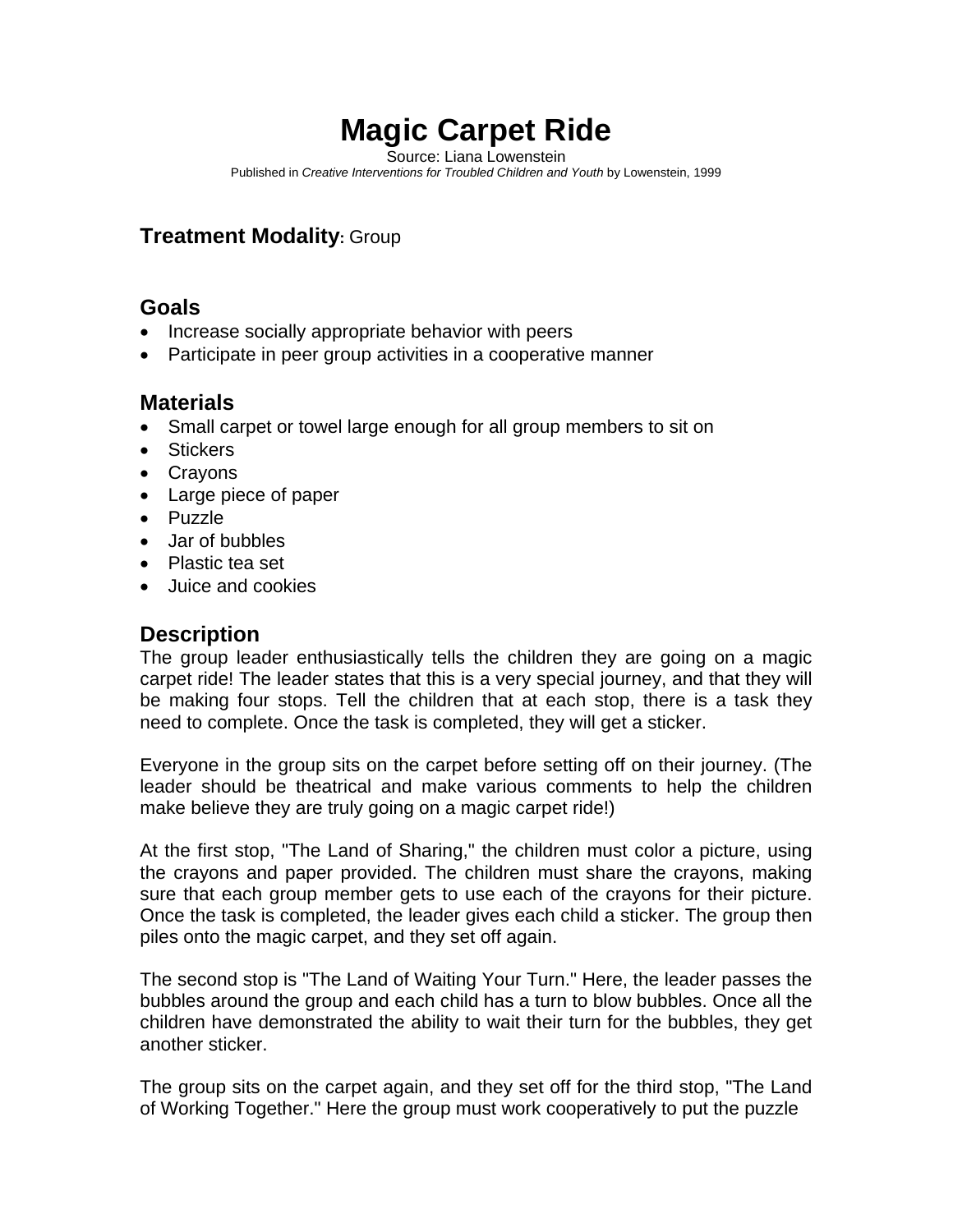together. If the group is not working cooperatively, the leader takes the puzzle apart, and has them start over again. The leader can offer suggestions to facilitate group cooperation. Once the puzzle is completed, the leader gives each child another sticker.

The group then travels to the final destination, "The Land of Being Polite." The group has a tea party using the plastic tea set, juice, and cookies. The leader tells the children they must politely say, "Hello, how are you?" "Please pass the cookies," and "Thank you for the tea." Once the tea party is over, the leader gives each child their last sticker, and the group makes its return journey.

Once the children are "home," the group discusses what was learned at each stop on the magic carpet ride.

#### **Discussion**

This activity uses imaginative play to help young children strengthen their interpersonal skills. Children will enjoy the magic carpet ride and the journey to the various "lands." Awarding stickers for appropriate social interaction reinforces their positive behavior. The practitioner can make this activity more appealing by incorporating props, costumes, and music for the magic carpet ride.

#### **About The Author**

Liana Lowenstein, MSW, RSW, CPT-S, is a social worker and Certified Play Therapy Supervisor in Toronto. She maintains a private practice, provides clinical supervision and consultation to mental health professionals, and lectures internationally on child and play therapy. She has authored numerous publications, including the books *Paper Dolls and Paper Airplanes: Therapeutic Exercises for Sexually Traumatized Children*, *Creative Interventions for Troubled Children and Youth*, *Creative Interventions for Bereaved Children*, *Creative Interventions for Children of Divorce*, *Assessment and Treatment Activities for Children, Adolescents, and Families: Practitioners Share Their Most Effective Techniques* (Volumes One and Two) *and Creative Family Therapy Techniques: Play, Art, and Expressive Activities to Engage Children in Family Sessions.*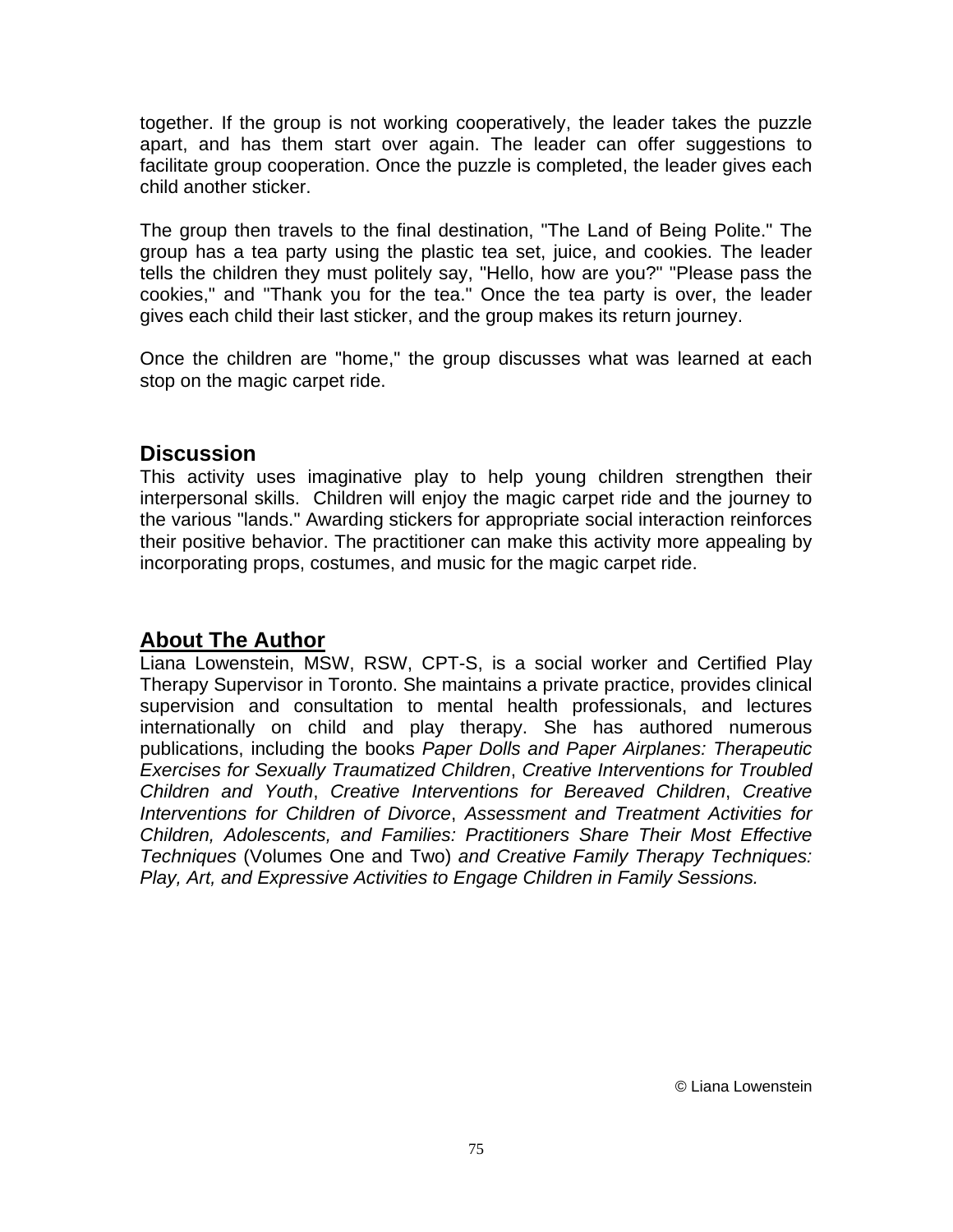# **Mancala Feeling Stones**

Source: Tammi Van Hollander

Published in Assessment & Treatment Activities for Children, Adolescents and Families Vol 3 Edited by Lowenstein, 2011

## **Treatment Modality**: Individual, Family

### **Goals**

- Increase feelings vocabulary
- Expand therapeutic dialogue about the issues that matter most to the client

## **Materials**

• Mancala Game

## **Description**

Have the child sort the colors of stones into piles. The child identifies a feeling with each stone color. For example, they may choose red to be angry. The child picks up the red stone and says, "I'm angry when my mother yells at me." The practitioner then says, "Can you put the number of stones in the hole for how angry you get when this happens?" The child may put three or four stones in the hole. Sticking with the angry feelings the practitioner can ask of a time when they were just a little angry and one stone would represent their anger or a time when they were so angry that all the red stones would be used. A child who is really really excited for their birthday party may fill the hole with yellow stones. A child who was frustrated with their homework but not super frustrated may put three stones in the hole. They decide.

## **Discussion**

Mancala is said to be one of the oldest games in the world dating back to 1400BC. Most children enjoy this game and find it quite empowering and calming. *The technique provides a safe way for children to express and gauge their feelings.* 

The activity can also be used in parent-child sessions. For example, the child may put one stone in the hole for a situation where the parent thought the child was very angry. The practitioner can then ask the parent how many stones they thought it looked like when they witnessed the event. The different perspectives can then be discussed and each member's feelings validated.

## **About the Author**

Tammi Van Hollander, LCSW, RPT, is a licensed clinical social worker and Registered Play Therapist who has worked with children and families since 1990. She has presented numerous workshops throughout the nation on play therapy and sand tray therapy to teachers, parents, students and clinicians. She currently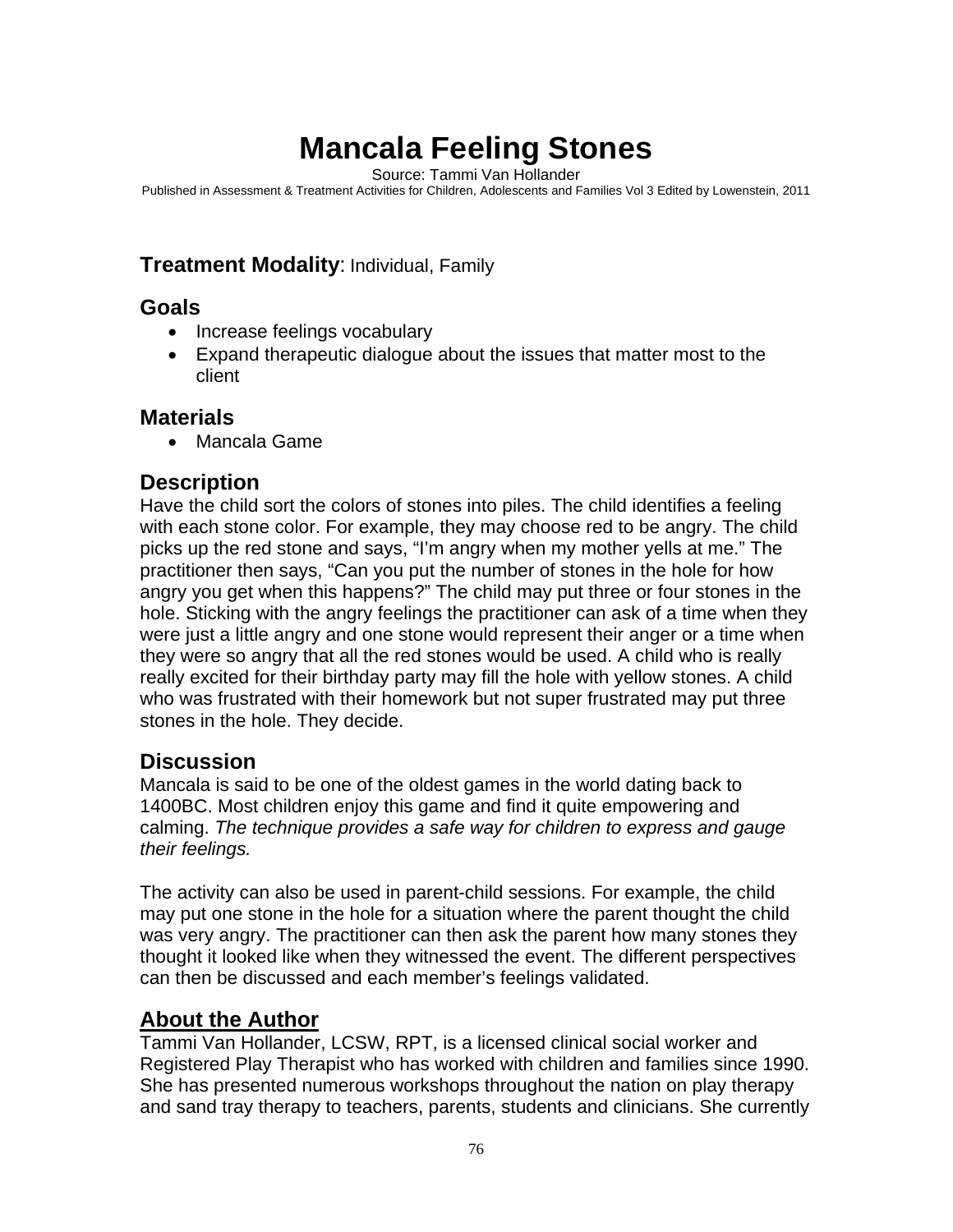practices at the Center for Psychological Services in Ardmore, Pennsylvania, specializing in young children, trauma, anxiety, ADHD and sensory processing disorder.

© Tammi Van Hollander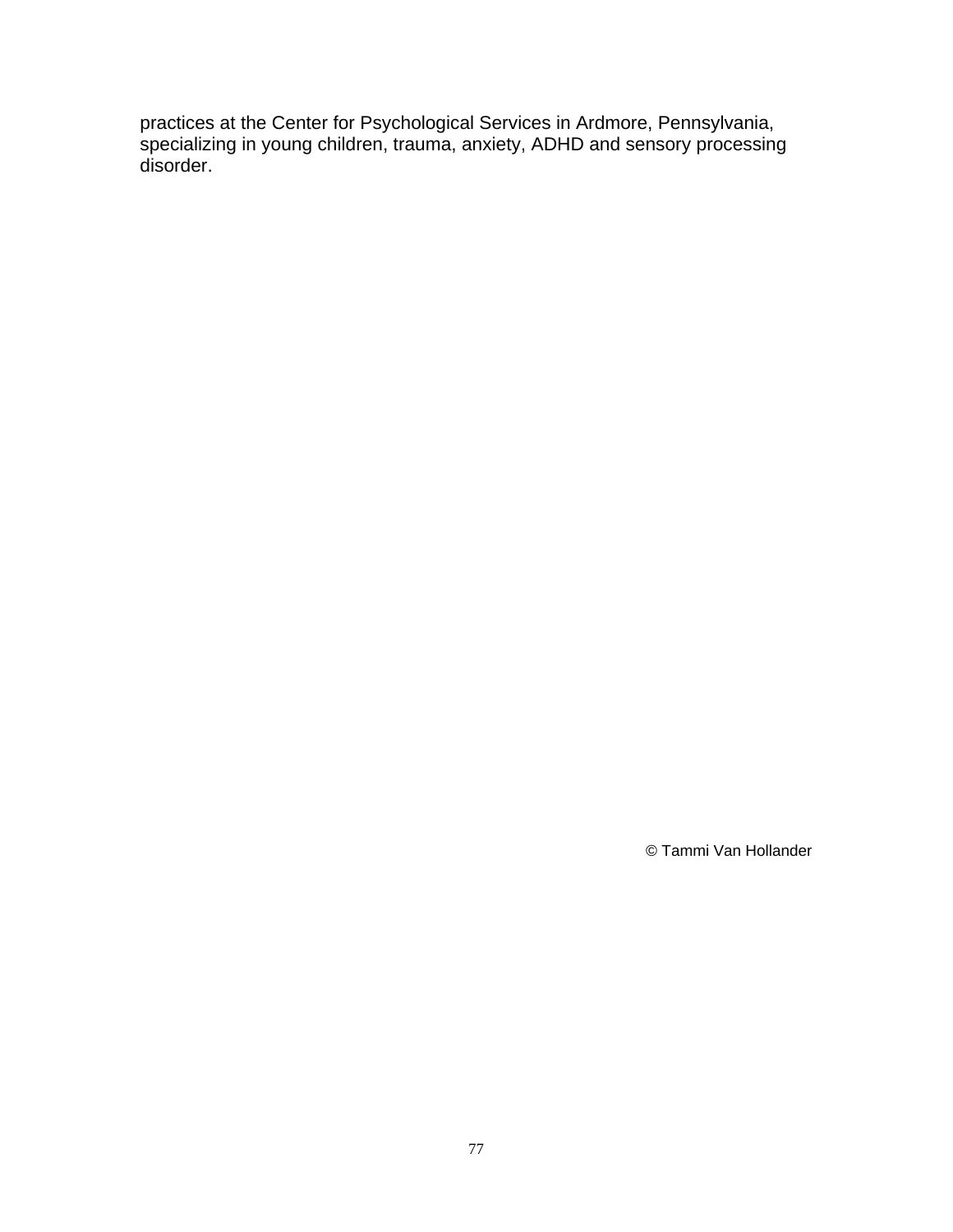## **Mr. Opposite Man/Miss Opposite Lady**

Source: Steve Harvey Published in *Creative Family Therapy Techniques* Edited by Lowenstein, 2010

## **Treatment Modality:** Family

### **Goals**

- Reduce the child's oppositional behavior
- Increase communication about difficult behaviours and parent–child conflict
- Develop an activity to address ongoing negative interactions more productively

### **Materials**

- Large piece of paper
- Tape
- Marker
- Play props that can encourage imagination in several ways (e.g., large scarves, stretchy bands, costume hats, large pillows)

## **Advance Preparation**

Tape the paper to the wall and use it to create a score sheet.

## **Description**

This activity is designed for children in their mid-primary years whose oppositional behaviours cause difficulties with their parents. At least initially, the game is played by one parent and the child in a dyad. However, other family members can take on roles such as Scorekeeper or Judge. The activity is presented in a competitive format in which the parent and child are trying to win by earning more points.

The roles for this game are verbally presented to the family and cast prior to start. The roles include:

- 1. Mr. Opposite Man (for boys) or Miss Opposite Lady (for girls)
- 2. Challenger
- 3. Score Keeper
- 4. Judge
- 5. Game Master (The therapist)

The game starts as the child takes on the role of Mr. Opposite Man (or Miss Opposite Lady) and the parent takes on the role of Challenger. The competition proceeds as the parent presents the child with a command such as "stand up." The child responds by trying to perform an action that is the opposite of what is being asked. For example, the child might sit down.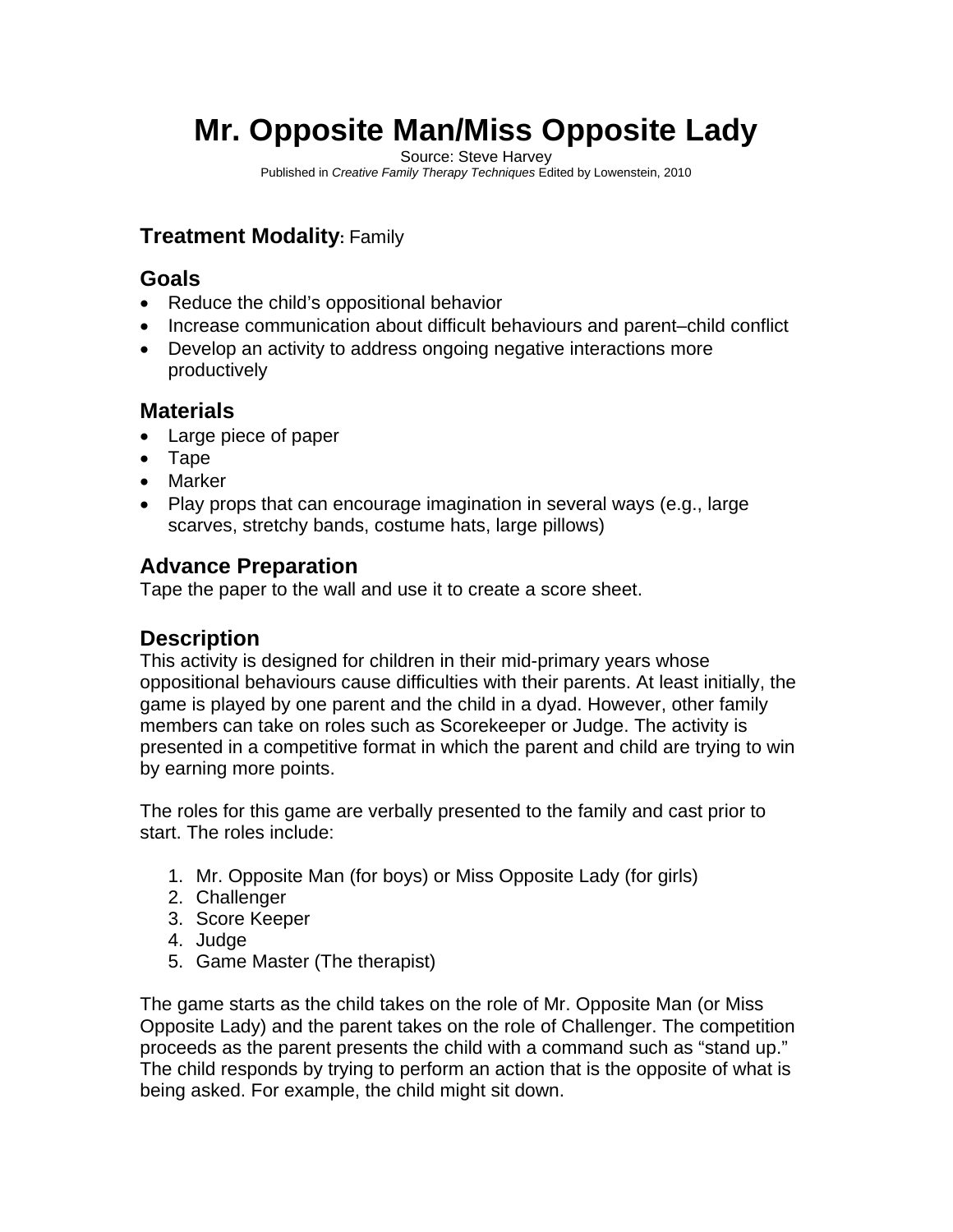If the Judge agrees that the child has performed the opposite of the command, the child earns a point. However, the parent earns a point if the child is judged to complete an action that has the intention of the command. In this case, the parent would get the point if the child actually did stand up.

The roles are reversed after a pre-determined number of turns (e.g., five turns). The number can vary to increase the game's complexity. The Score Keeper keeps track of each of the players winning points using the scoreboard taped to the wall.

As the players learn to play the game with more confidence, the therapist, as the Game Master, encourages the players to use more complexity and creativity in their challenges as well as their responses. For example, challenges can include multiple requests such as "walk backward, screaming, with your eyes closed." An opposite response to this could be running forward through the room, miming the scream, while keeping eyes open. The therapist is free to coach the parent and the child to express actions creatively.

As the players become still more practiced, the game's complexity can be increased even more by adding challenges that have no clear opposite response and the Judge is faced with making more subjective choices about who the winner is.

Complexity can be added with the use of props. For example, the challenger might ask Mr. Opposite Man to hide in the pillows or become a wizard. These challenges offer a more dramatic form of action such that the opposite response would have to involve using the props to enact "not hiding" – perhaps by building a house with the pillows to come out of or using the scarves to become a witch rather than a wizard.

#### **Discussion**

Parents and children can develop communication patterns that decrease their ability to solve their emotionally related problems. Such patterns usually include negative comments and reactions to each other. In this situation, both the parent as well as the child become responsive to each other's expressed frustration and anger rather than engage in any reasonable problem solving or understanding of the conflict. This can be particularly true when parents confront their child's opposition. Unfortunately, in these situations, the parent and child create a patterned way of interacting that produces negative feelings that prevent more productive communications from occurring. In short, no one "wins" and each member of the interaction is left feeling helpless. Unfortunately, such interactions are often repeated and can affect the family in a negative way.

This game is set up to make use of these repeated patterns by asking that both parent and child turn their interactions into a playful game. The competitive yet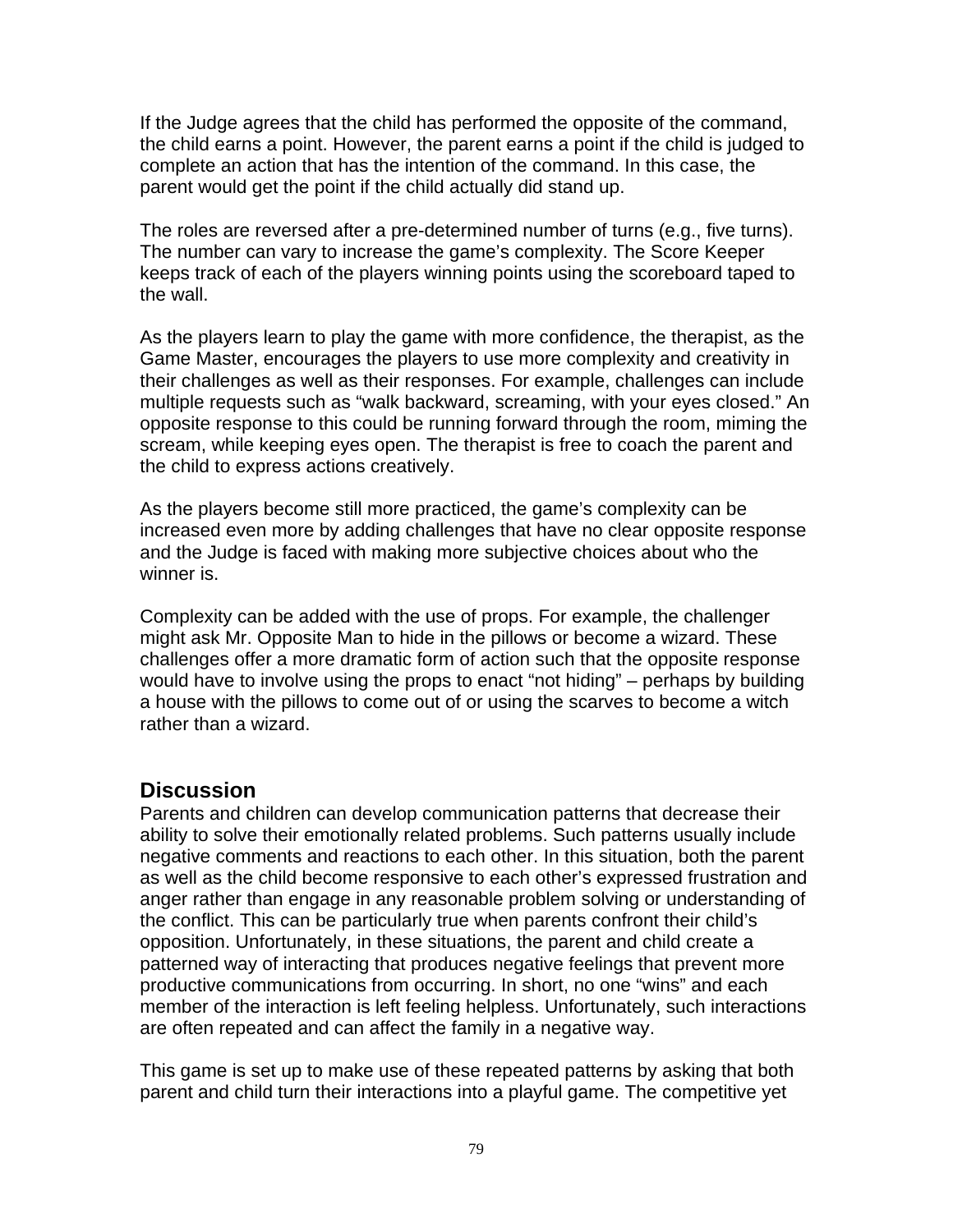playful element is used to produce more positive feelings between the parent and the child.

The resulting game performances can lead to an experience of shared playfulness and can be very helpful in changing the way a child's opposition has been approached in the family. This game is meant to be used within a wider family intervention. Such interventions have been presented more fully elsewhere (Harvey 2003, 2006).

#### **References**

Harvey, S.A. (2003). Dynamic play therapy with an adoptive family struggling with issues of grief, loss, and adjustment. In D. Wiener & L. Oxford (Eds.), *Action therapy with families and groups*. Washington, DC: American Psychological Association Books.

Harvey, S.A. (2006). Dynamic play therapy. In C.E. Schaefer & H. Kaduson (Eds.), *Contemporary play therapy.* New York: Guilford.

#### **About The Author**

Steve Harvey, PhD, RPT-S, BC-DMT, is a Licensed Psychologist in the United States and is registered as a Psychologist with clinical and educational scopes of practice in New Zealand. He is a Registered Play Therapist Supervisor and a Board Certified Dance Movement Therapist. He is currently the Consultant Psychologist for the Child and Adolescent Mental Health Service for the Taranaki District Health Board in New Plymouth, New Zealand. He helped pioneer the use of Play Therapy approaches with families and has written several professional chapters and articles in the field published in *The International Journal of Play Therapy, Contemporary Play Therapy*, *Play Diagnosis and Assessment*, and *Blending Play Therapy with Cognitive Behavioral Therapy: Evidence-Based and other Effective Treatment Techniques*. He has presented and consulted extensively internationally on topics related to the use of family play in the evaluation and treatment of attachment and psychological trauma in children.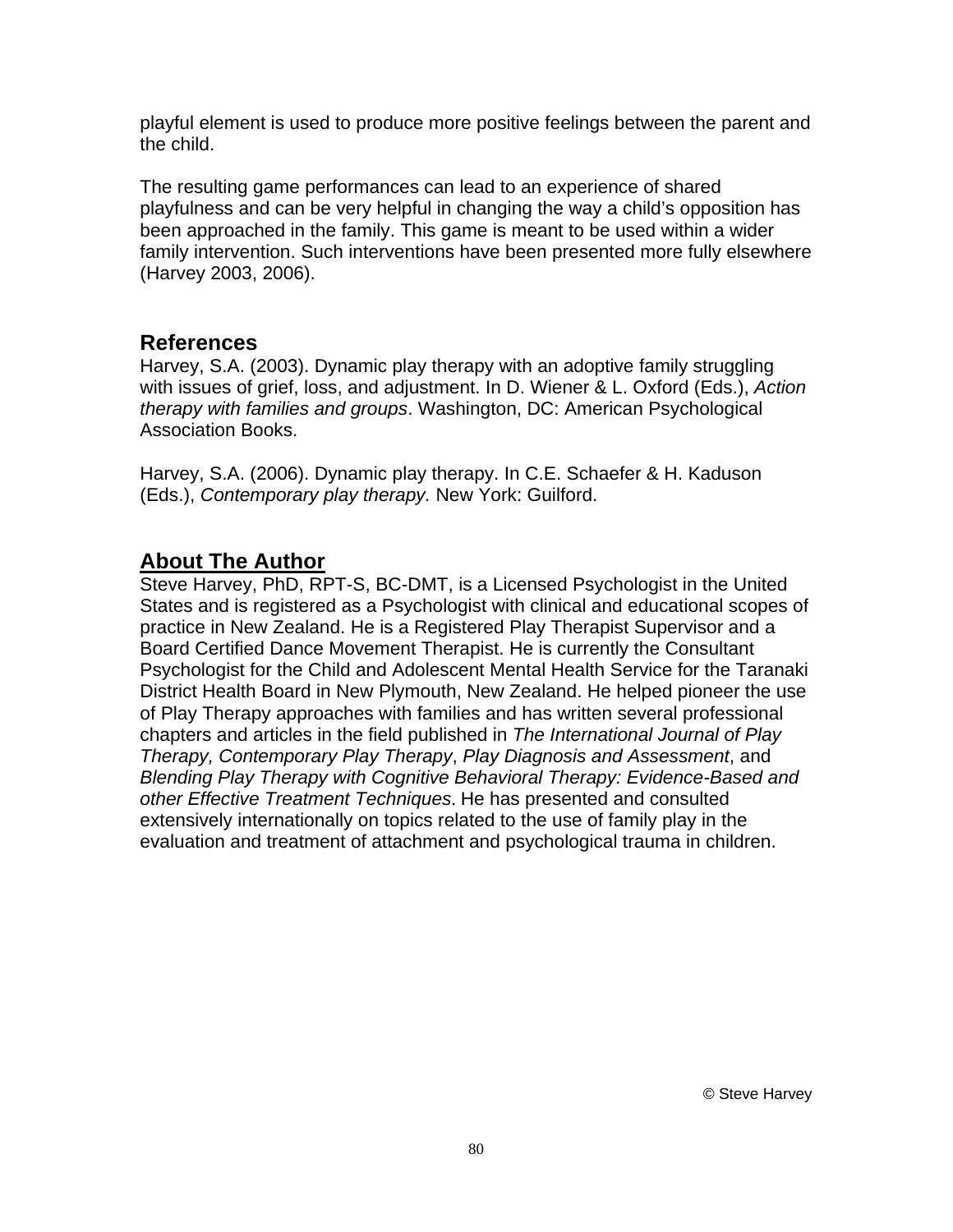## **My Story**

Sources: Rajeswari Natrajan-Tyagi and Nilufer Kafescioglu Published in *Creative Family Therapy Techniques* Edited by Lowenstein, 2010

## **Treatment Modality:** Family

#### **Goals**

- Increase the rate of pleasurable exchanges between family members through the process of co-creating stories
- Parents to provide their child with positive, nurturing messages

## **Materials**

- Folders
- Labels
- Colored paper
- Markers
- Decorative craft items
- Hole punching machine
- Story outline (included)

### **Description**

Note: This activity is for parents and one child.

Introduce the activity by stating to the child, "Do you like stories? Today you are going to write a story about yourself and your family."

Provide the child with the supplies needed to create his/her story and allow him/her to select one folder, a label, and several pieces of colored paper. Parents can use the suggested story outline to guide their child in creating his/her story. Encourage parents to co-create the stories with their child and suggest alternative interpretations to any narrative that may be disempowering the child. For example, if the child describes a bad day he/she had as he/she was teased by friends for falling off the swing, the parent can try to strengthen an alternative plot where the child handled the teasing in an appropriate way. Parents can also be encouraged to identify and label their child's feelings and emotions and validate them. This in turn can help the child cope with problems and empower him/her to use alternative problem-solving skills.

During this activity, the therapist can observe how parents interact with their child and identify problematic interaction patterns. The therapist can also prompt the parents to provide positive, nurturing messages to their child during the storycreation phase of the activity.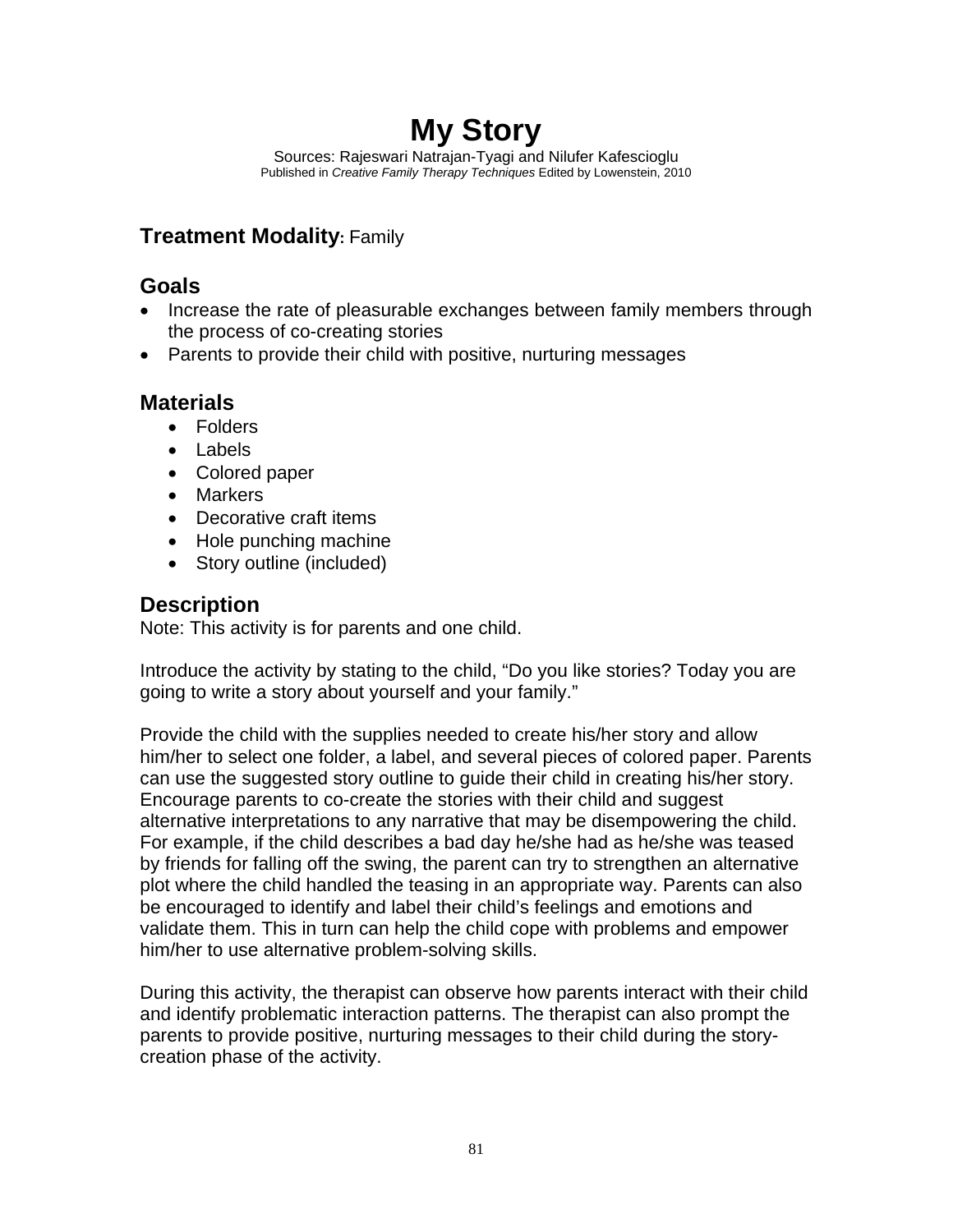Depending on the developmental stage of the child, parents can help their child write the story on colored paper and pick out a name for the story. Encourage parents to let their child decorate and illustrate the pages that are finished. These pages can then be filed in the folder. Explain to the family that this storybook can be a never-ending storybook and new chapters can be added continuously.

It is important to stress to the parents that the activity is designed to encourage positive parent–child interaction and that their interaction is more important than completing the task of creating the folder.

Encourage parents to make it a ritual to read this story aloud to their child periodically.

#### **Discussion**

Stories shape the meaning of people's lives (Freeman, Epston, & Lobovits, 1997). The literature suggests that stories about oneself and about the family boost the parent–child connection and children's self-esteem (Dilallo, 2006; Shellenbarger, 2005). This activity provides an opportunity for parents and children to co-construct a story about the child and his/her family. Through this process, the parent–child relationship is enhanced. Additionally, parents can suggest alternative plots to their children that can empower them and give a different perspective if their childrens' stories about themselves are problemsaturated (Freeman, Epston, & Lobovits, 1997).

#### **References**

Dilallo, M.E. (2006). The family represented: Mother-and-father-child coconstructed narratives about families. Dissertation Abstracts International, 66, 10-B.

Freeman, J., Epston, D., & Lobovits, D. (1997). *Playful approaches to serious problems*. New York: W.W. Norton.

*Schellenbarger, S. (2005). The power of myth: The benefits of sharing family stories of hard times. Wall Street Journal.*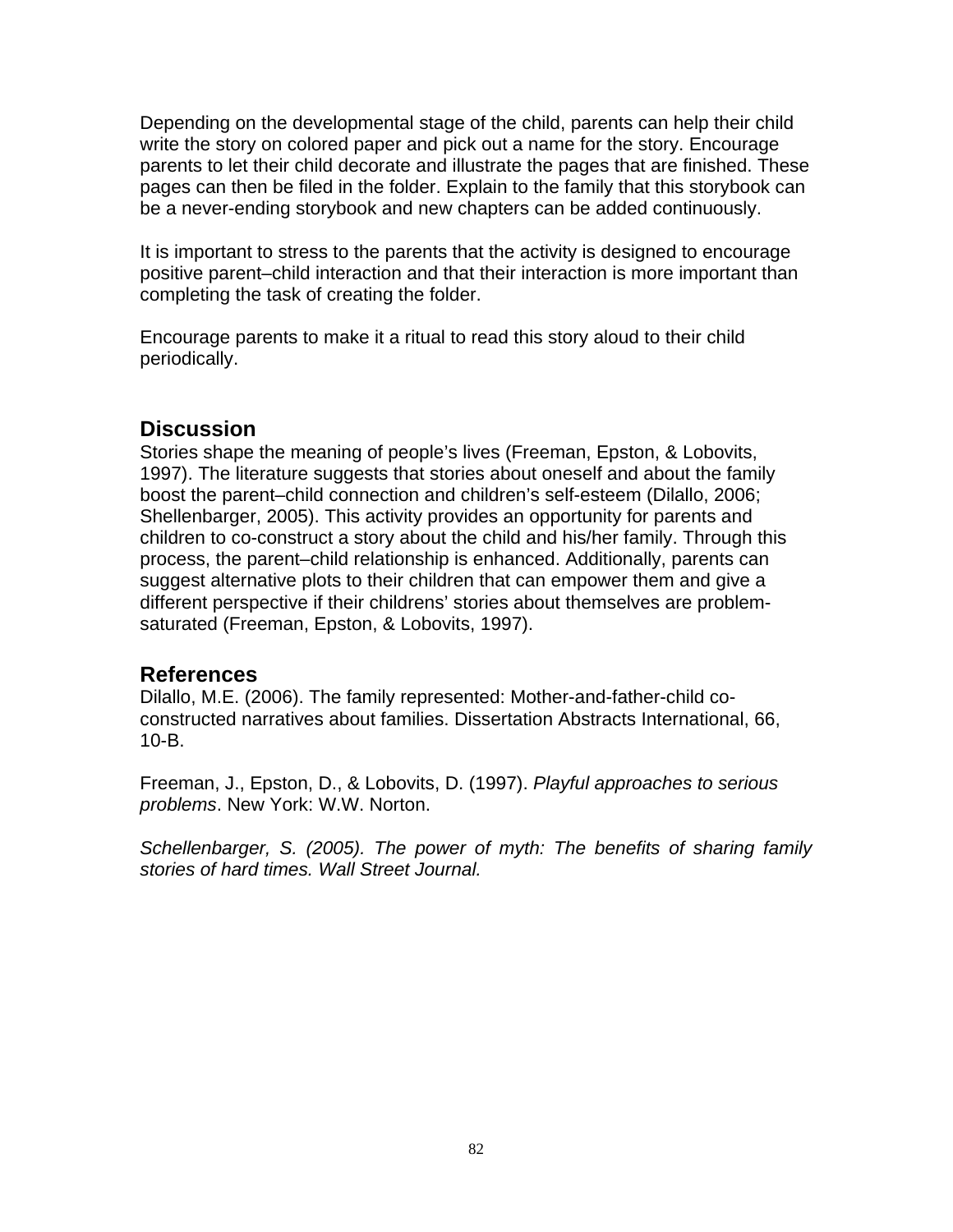#### **About The Authors**

Rajeswari Natrajan-Tyagi, PhD, is an Assistant Professor in the Marriage and Family Therapy Program at Alliant International University in Irvine, California. She has her master's degree in Social Work from Madras School of Social Work in Chennai, India, and a master's and doctoral degree in Marriage and Family Therapy from Purdue University, Indiana. Her clinical interests are working with culturally diverse populations and with children. Her research interests are in the areas of immigration, cross-cultural training, systemic training, self-of-therapist issues, cultural competency, and qualitative process research methodologies. She has authored several publications and has presented at local, national, and international conferences.

Nilufer Kafescioglu, PhD, is an Assistant Professor of Psychology at Dogus University in Istanbul, Turkey. She received her bachelor degree in Psychology at Ege University in Turkey, her master's degree in Clinical Psychology at the University of Indianapolis, and her doctoral degree in Marriage and Family Therapy at Purdue University, Indiana. She has been providing psychotherapy to children, families, and couples in diverse settings. She has authored publications on topics such as violence prevention programs, cross-cultural research on attachment theory, multicultural supervision, and couples coping with chronic illness. She has presented at numerous local, national, and international conferences.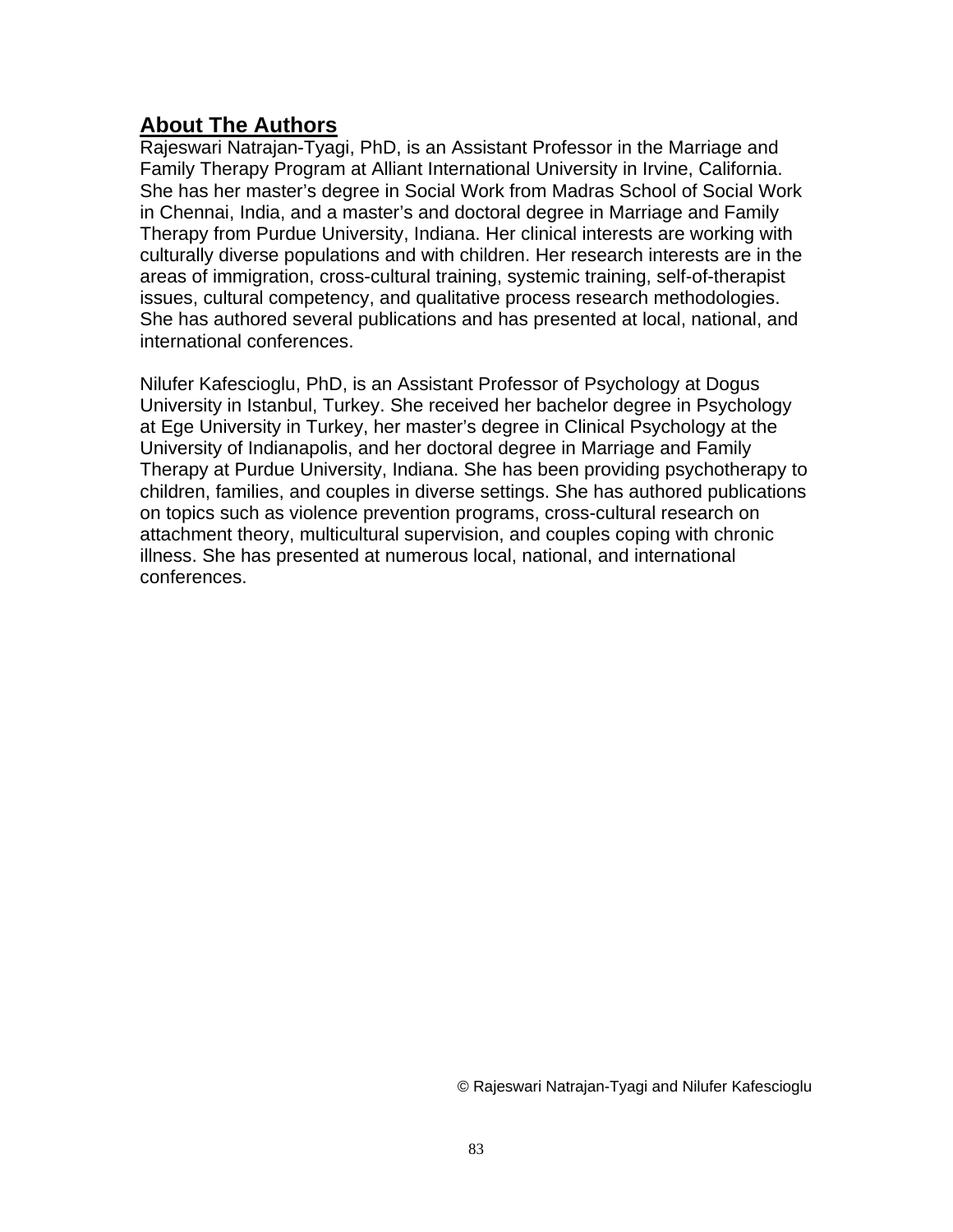## **My Story Sample Outline**

#### **Chapter 1: About Me**

- 1. My name and age:
- 2. What I look like:
- 3. What I like to do the most:
- 4. Some of my favorite foods:
- 5. To fall asleep I like to…
- 6. When I feel bad I like to…
- 7. I am especially good at…
- 8. What mom/dad like best about me:

#### **Chapter 2: My Family**

- 1. People in my family:
- 2. When I am with mom I like to…
- 3. When I am with dad I like to…
- 4. With my brothers and sisters I like to…
- 5. With my grandparents I like to…
- 6. My best times with my family have been when we…

#### **Chapter 3: The Day I Was Born**

- 1. Date, time, and place I was born:
- 2. How mom/dad felt when they held me for the very first time:
- 3. How I got my name:

#### **Chapter 4: When I was a Baby**

- 1. What I was like as a baby
- 2. First words
- 3. Foods I loved, foods I hated
- 4. Some of mom and dad's favorite memories of me as a baby

## **Chapter 5: My Favorite Day Ever**

**Chapter 6: One of My Worst Days Ever** 

**Chapter 7: Our Best Time as a Family** 

#### **Chapter 8: My Proudest Moment**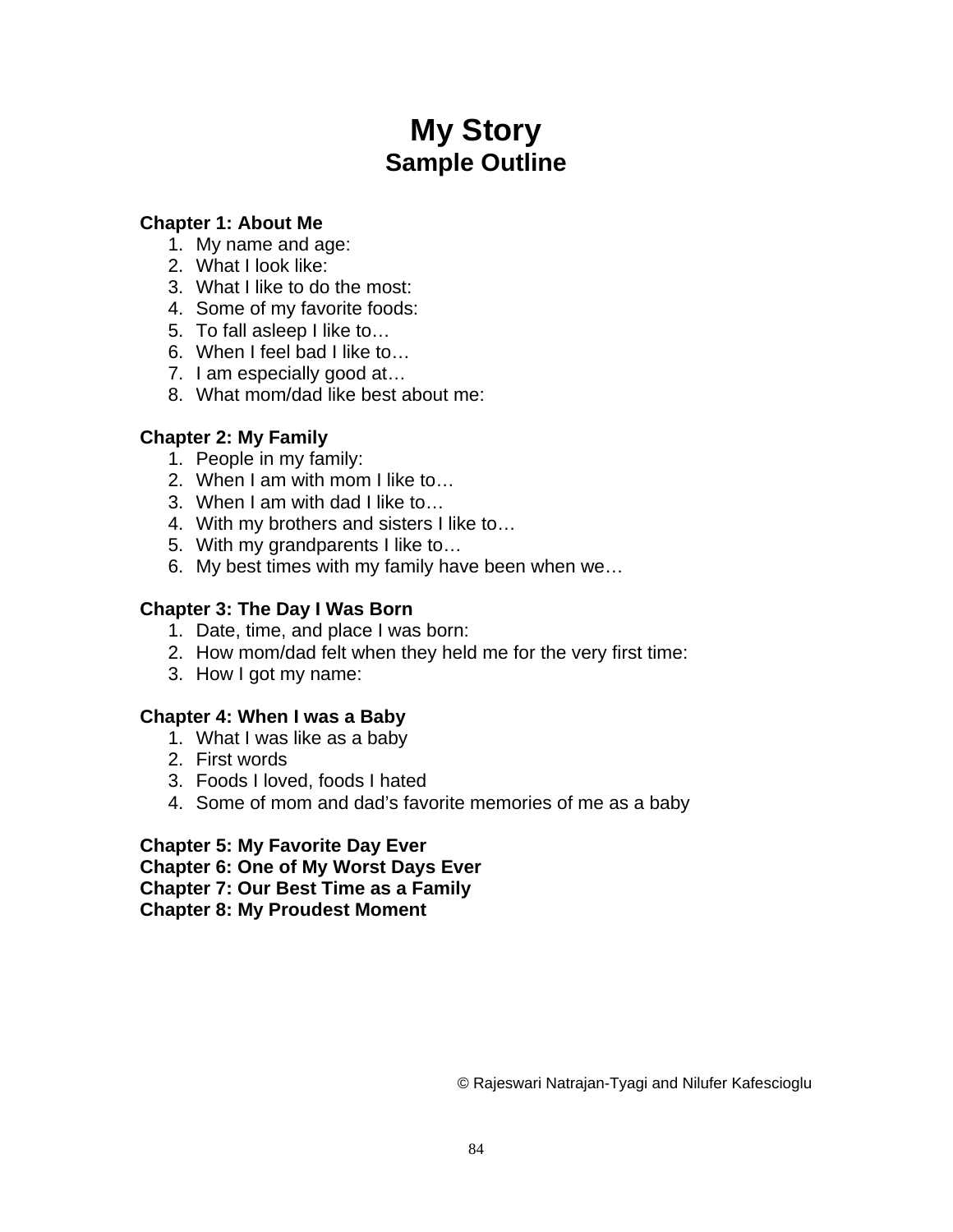## **Paparazzi**

Source: Donicka Budd

Published in Assessment & Treatment Activities for Children, Adolescents, and Families Vol 1 Edited by Lowenstein, 2008

#### **Treatment Modality:** Individual, Group

#### **Goals**

- Identify personal strengths and challenges
- Identify personal values
- Create a personal story using pictures
- Explore the significance of people and objects in the client's life

#### **Materials**

- Disposable camera
- Scrapbook
- Pens
- Markers
- Stickers

#### **Description**

Note: This activity will require two sessions to complete.

Introduce the concept of "phototherapy" (using cameras to tell a story). Give the client a disposable camera and encourage her/him to take pictures of meaningful people, places, and other points of interest in her/his life. Like the celebrities in Hollywood where the paparazzi take pictures of them, their homes, families, where they shop, eat and so forth, the client will act as her/his own paparazzi by taking pictures of the many different aspects that make up her/his life.

Encourage the client to include the following themes: strengths, support people, hobbies, home, school, etc. Remind the client that as the "paparazzi," she/he is to capture all elements of her/his life. Develop the film before the next session.

At the next session, give the client a scrapbook to put the photos in, along with stickers, stencils, rubber stamps and other decorative supplies to enhance the scrapbook. The client will create a "tabloid magazine" using the scrapbook to hold the photos. The photos are to have captions or short descriptions to describe what they are about. Encourage the client to leave the first page blank as this will serve as the cover page. After all of the pictures have been pasted in and the captions created, encourage the client to look through the pages and then create a cover and a title for the scrapbook that captures the essence of her/his life.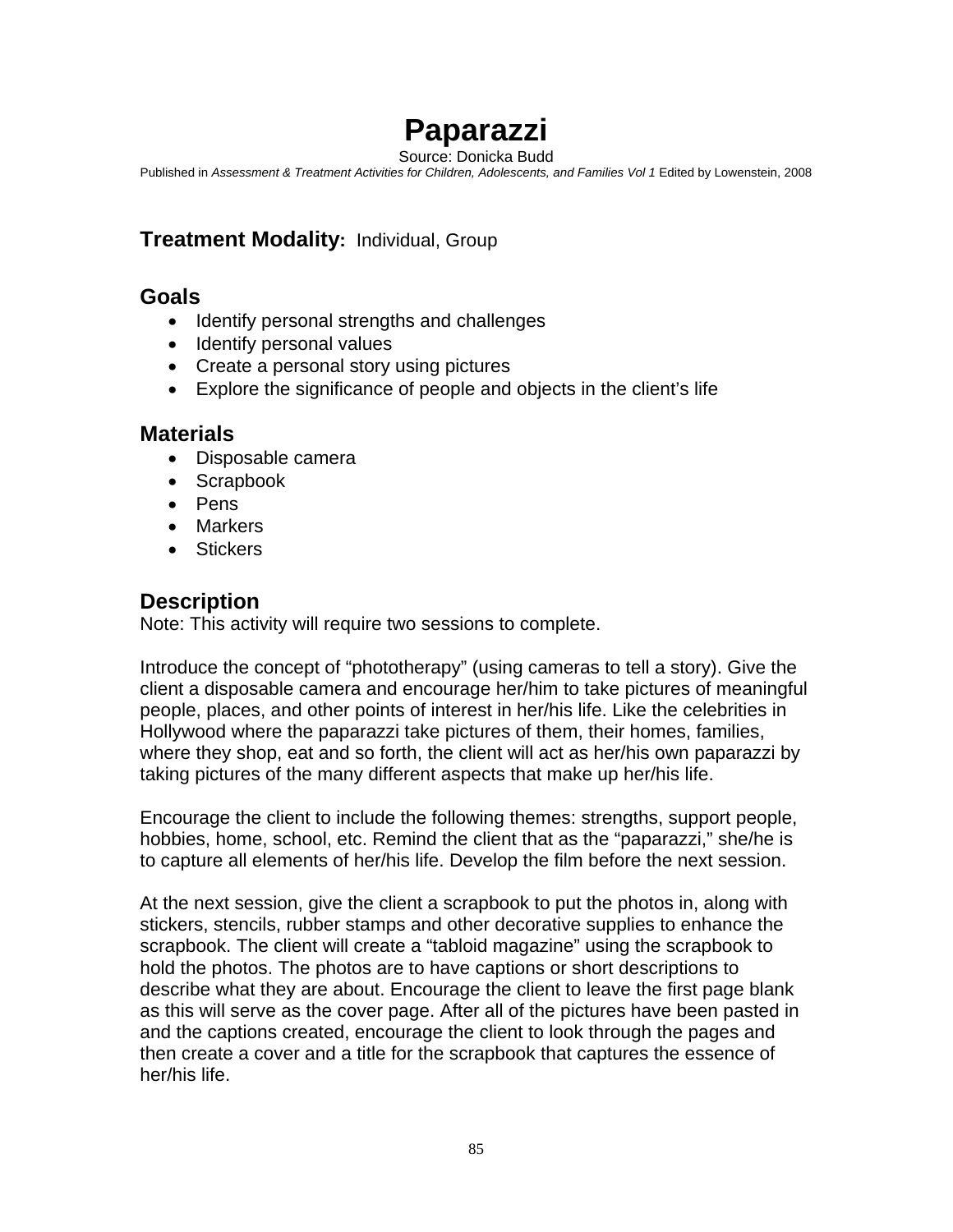Encourage the client to reflect upon the themes that are represented in the photographs. Ask how his/her strengths and challenges are revealed in the photos, or what values are represented. What does the client notice is missing (if anything)? What seems to influence a large part of his/her life?

#### **Discussion**

A client who presents with social and emotional challenges may lack insight and understanding about the impact people and events have on his/her life. This activity helps the client to portray his/her world through visual, concrete images, and enables her/him to share thoughts while associating meaning to events and people in her/his life.

#### **Reference**

Budd, D. *Empowering adolescents to realize their potential: Innovative activities to engage the 'I don't know, I don't care' responsive youth through expressive arts and play.* 

## **About The Author**

Donicka Budd, CYW, is a certified Child and Youth Worker with ten years of experience working with vulnerable children, youth, and families. She works as a Family Support Counselor in a children's mental health agency and has led several workshops in the Toronto area. Her innovative, playful style is illustrative of her work with her clients. She is the author of *Empowering Adolescents to Realize Their Potential: Innovative Activities to Engage the "I Don't Know, I Don't Care" Responsive Youth through Expressive Arts and Play* and creator of her own line of therapeutic games.

© Donicka Budd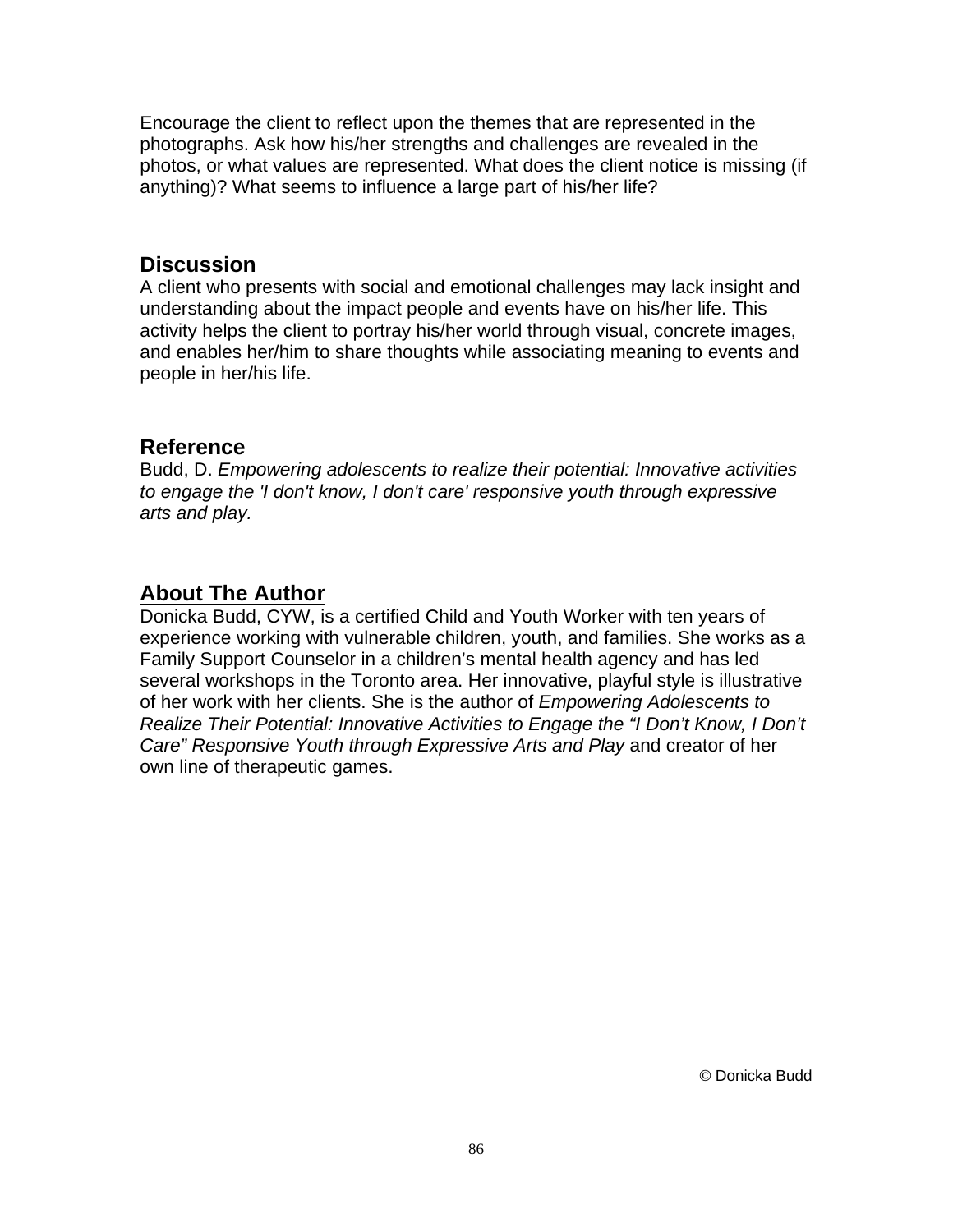# **Popsicle Stick Stack**

Source: Brijin Gardner

Published in Assessment & Treatment Activities for Children, Adolescents, and Families Vol 2 Edited by Lowenstein, 2010

#### **Treatment Modality:** Group, Family

#### **Goals**

- Provide challenge and structure to assess group/family function
- Evaluate and improve client's ability to work collaboratively
- Increase positive verbalizations toward group/family members

## **Materials**

- 30–50 popsicle sticks
- Coffee mug
- Smaller drinking glass

#### **Description**

Popsicle sticks are divided evenly among participants. The coffee mug is set in the center of the group with participants seated in a circle. The practitioner introduces the game and gives the following instructions:

- 1. As a group, the challenge is to balance all the popsicle sticks on top of this coffee mug.
- 2. You will take turns placing one popsicle stick at a time until all popsicle sticks are placed.
- 3. You may only touch your own popsicle sticks you cannot touch or move another's stick.
- 4. The first time we play there is no talking, directing others, grunting, or noise making.
- 5. If a popsicle stick falls off the mug, the game starts over.
- 6. Before we attempt the activity again, we will process as a group what happened.

#### **Discussion**

This activity can provide practitioners with a wealth of information regarding group/family process and individual functioning in a potentially stressful situation. The game has specific rules that require the group/family to work together to ensure a successful outcome. Always take into consideration the fine motor functions and abilities of the clients. When it seems appropriate, the practitioner can insert an additional rule that players are free to talk, but are only allowed to say positive statements that give encouragement. A brainstorm of positive comments is completed and written on a dry erase board for reference. If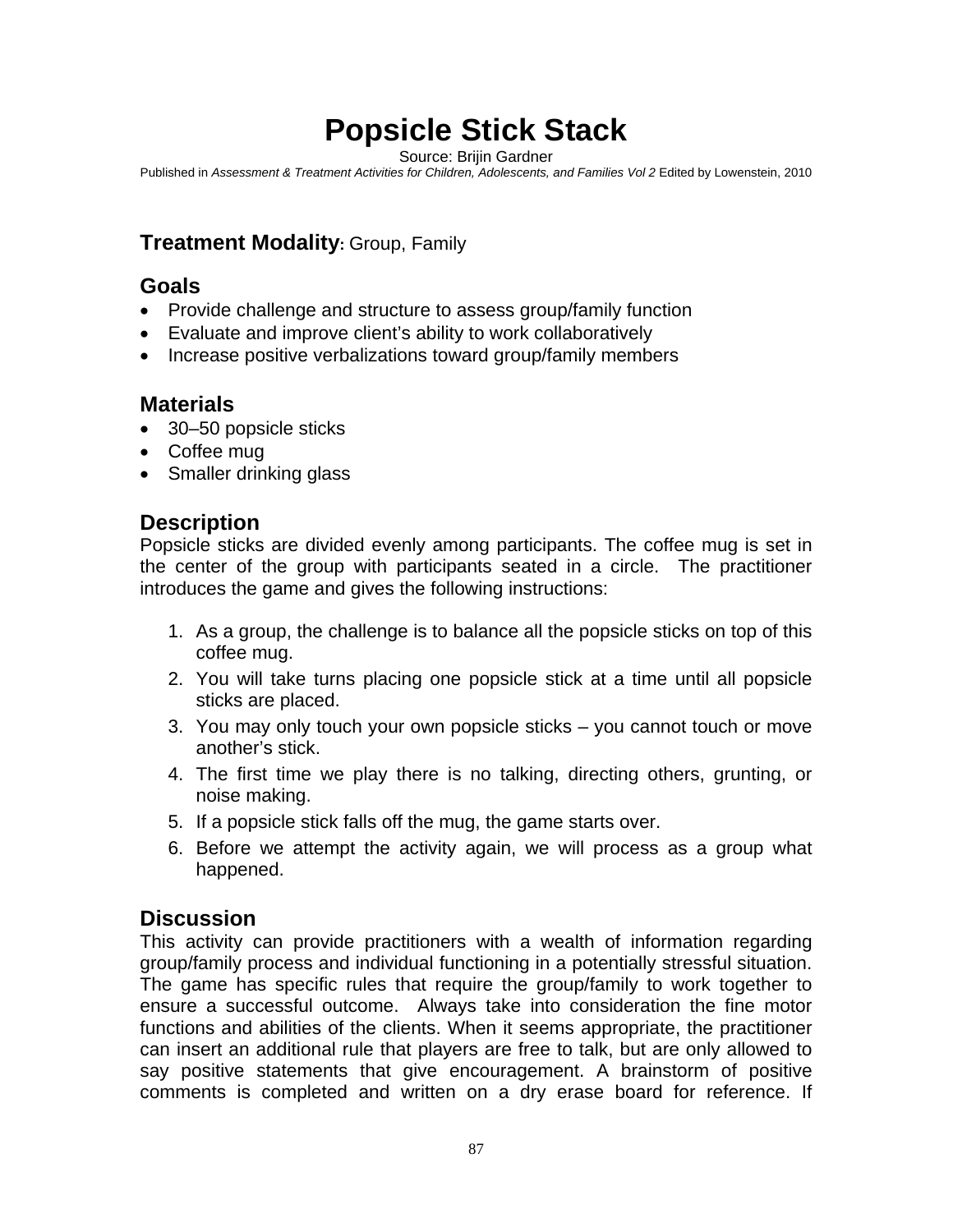someone directs, bosses, or says a negative comment to another member, the process will start over. However, if the group successfully places all their popsicle sticks on top of the coffee mug without any of them falling off, increase the challenge by having the group try to place the popsicle sticks on a smaller glass.

If the group/family successfully completes the task on the first attempt, process questions could include: What was it like to do this right the first time? Did you think the group could do it? Did you ever feel like telling someone in the group what to do? Was it easy or hard to stop yourself from talking? How did it feel to complete this game without mistakes? What was it like not to talk? How do you feel about your team? What helped make this successful?

If popsicle sticks fall off the mug and the group must begin again, take a moment to process what happened with the following questions: What can the group do to make it work better the next time? Is anyone upset about how this turned out? How did the group feel when the popsicle stick fell? If intentionally sabotaged, ask how the group feels about that. What needs to happen next time to make this work?

Other process questions include: What was it like to work in silence versus working when your peers/family members could give encouragement to you? What made this game hard? What made this game easy?

A group/family may play this game several times before they figure out how to stack the popsicle sticks without any falling. This can be a good opportunity to discuss not giving up and how there is more than one way to achieve a goal.

#### **About The Author**

Brijin Gardner, LSCSW, LCSW, RPT-S, is a clinical social worker practicing in the Kansas City area. She maintains a private practice and contracts with public schools specializing with BD and ED populations. She provides trainings in play therapy and clinical supervision. She has presented at the Association for Play Therapy Conferences and the International Theraplay® Conference. She has authored articles and book chapters relating to her work with groups, adolescents, and Theraplay® applications.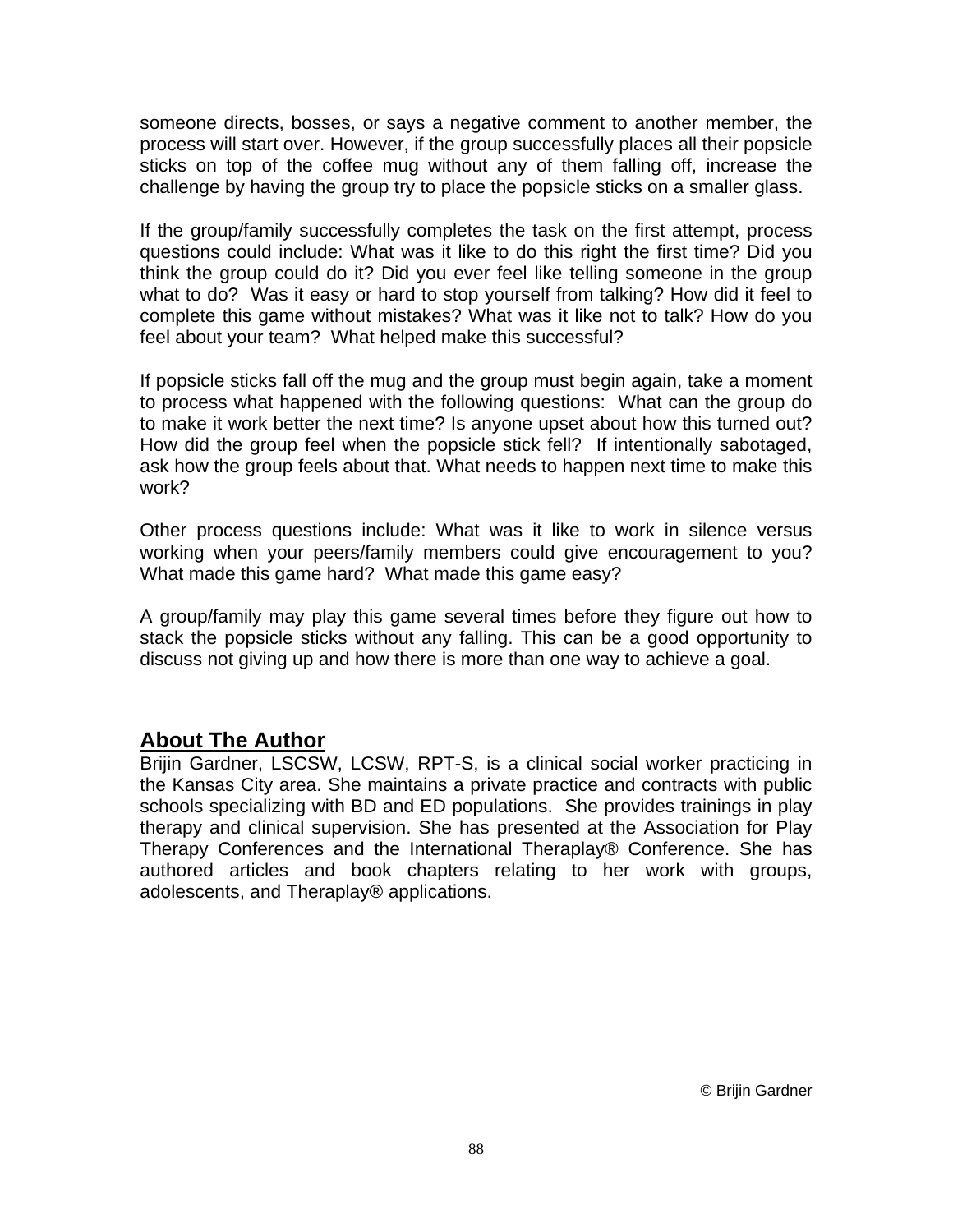## **Positive Postings**

Source: Jacqueline Melissa Swank

Published in Assessment & Treatment Activities for Children, Adolescents, and Families Vol 2 Edited by Lowenstein, 2010

#### **Treatment Modality**: Individual, Group, Family

#### **Goals**

- Improve self-esteem by identifying and expressing positive qualities about oneself through writing/drawing and verbalization
- Promote positive interactions with others through a discussion about one's positive qualities with the practitioner or other group members, family members, etc.
- Promote positive self-talk through verbalization of positive self-qualities

#### **Materials**

- Construction paper
- Crayons/markers, colored pencils
- Post-it® Notes/sticky notes, or different shapes of paper and tape

#### **Description**

The practitioner may choose to begin the activity by reading a book about selfesteem. Then the practitioner asks the client to draw an outline of her/his body (or a pre-drawn outline can be available for the client). When providing a predrawn outline, the client can still personalize the outline by drawing onto it her/his face or other personal features. Then the practitioner asks the client to think about positive qualities about her/himself and write each one on a Post-it® Note. When the client is finished, the practitioner has the client read them aloud and then stick them to her/his outline. The practitioner may also give "positive notes" to the client or have family members, teachers, etc. involved in this process give her/him positive notes.

When the activity is completed, the practitioner processes the experience with the client. The practitioner may say, "You really worked hard on this activity. I wonder how you feel about making positive postings. Think about a time when you thought negative things about yourself or felt angry, frustrated, or disappointed with yourself. How could your 'positive postings' help you?"

#### **Variation**

This activity can be modified for a group or family session. Members can give compliments on sticky notes to each other.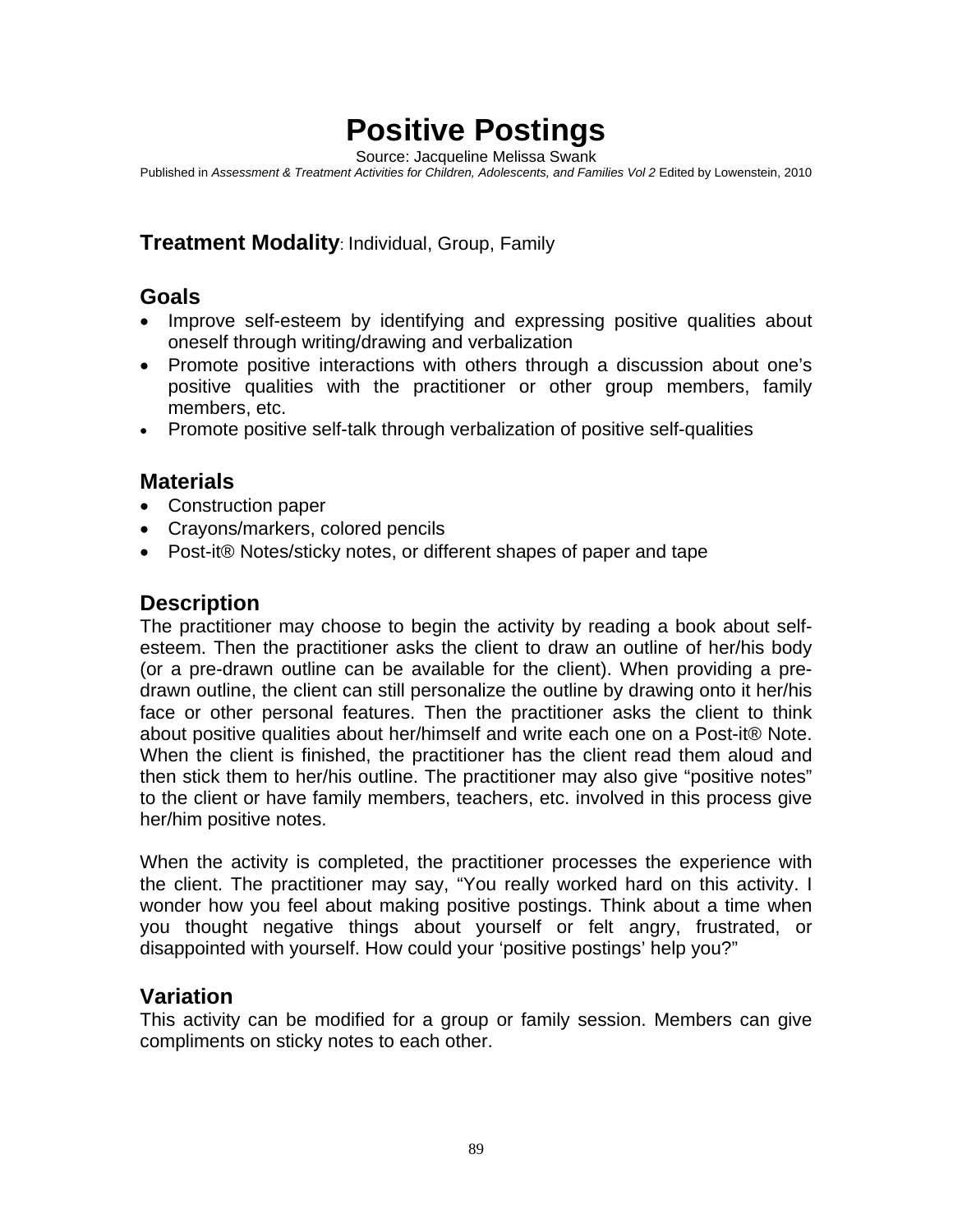#### **Discussion**

This activity provides clients with the opportunity to focus on their strengths, instead of focusing on the problem areas. This is especially useful with families or groups that constantly focus on each others' negative qualities. Young clients enjoy using the "sticky" notes and the practitioner can help them write or draw on the notes if needed. Clients can place the positive notes in a special place to look at when they are having a difficult time thinking about positive qualities about themselves.

Some clients may have difficulty identifying positive qualities about themselves. The practitioner may need to provide some examples to help these clients get started with the activity. Additionally, the practitioner can use this hesitation to facilitate a discussion about how the clients view themselves. Furthermore, the practitioner may want to begin with a small body outline and switch to a larger outline if several qualities are identified by the clients.

#### **About The Author**

Jacqueline M. Swank, LCSW, RPT, is a doctoral student in Counselor Education at the University of Central Florida in Orlando and works part-time at a psychiatric hospital for children and adolescents in Daytona Beach, Florida. She has worked in a variety of therapeutic settings with children and adolescents and their families, including residential, inpatient, partial hospitalization, and outpatient settings. She has written about innovative techniques and presented nationally and internationally at conferences.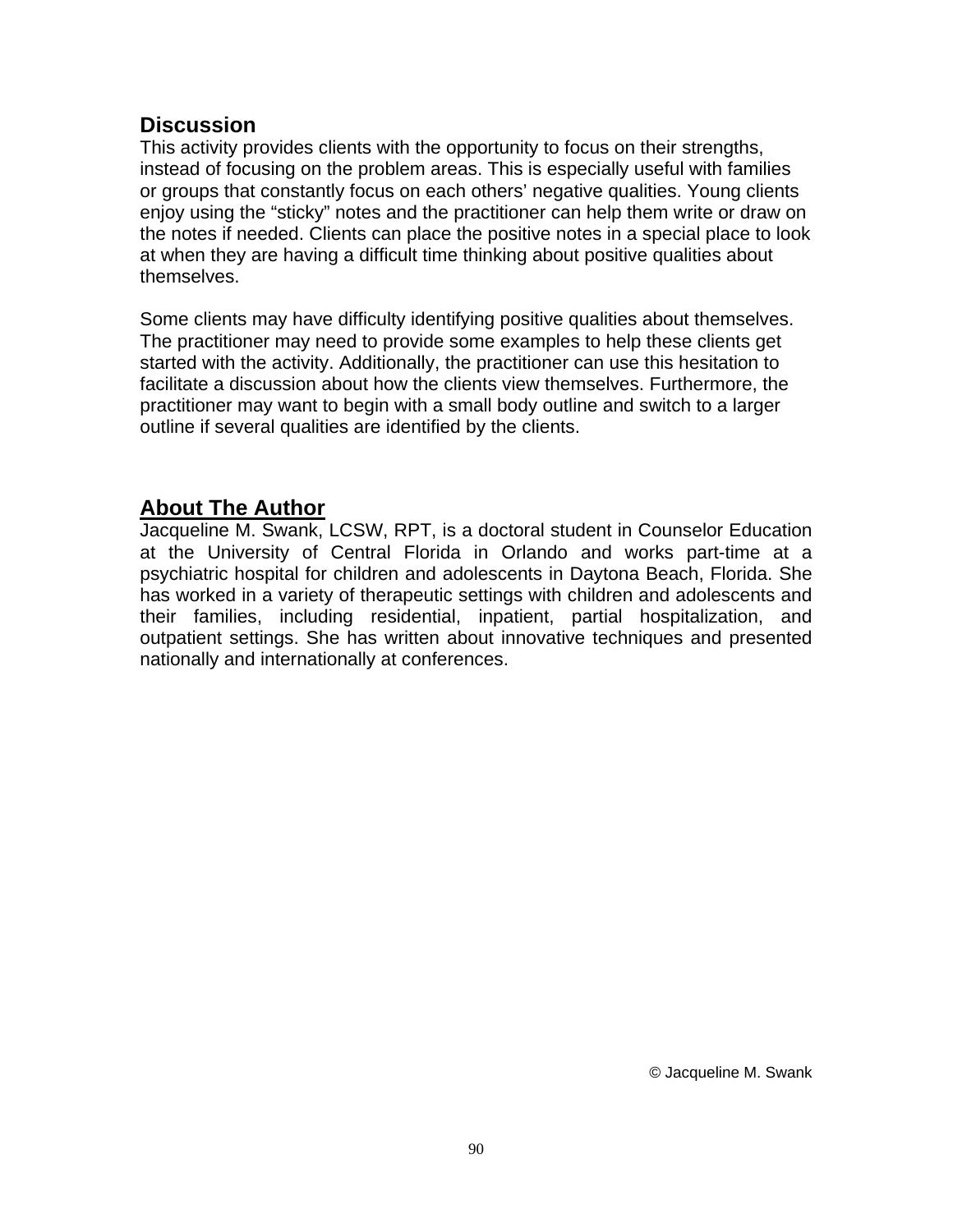## **Red Light, Green Light…A New Light**

Source: Angela Siu Published in *Creative Family Therapy Techniques* Edited by Lowenstein, 2010

### **Treatment Modality:** Group, Family

#### **Goals**

- Increase feelings vocabulary
- Increase awareness of visual cues in relation to expression of feelings
- Increase open communication

## **Materials**

• Masking tape

### **Advance Preparation**

A large space is needed for this activity. Create a starting line at one end of the room by marking a line on the floor with masking tape (about 20 feet away from the stop light).

## **Description**

The present intervention is a modified version of the traditional game "Red Light, Green Light." The therapist provides an explanation of the game as follows:

The therapist plays the "stop light" and the group or family members try to touch his or her back. The group or family members take their positions at their starting lines. The stop light (therapist) faces away from the group or family members and says "green light." At this point, the group or family members have to move toward the stoplight. At any point, the stop light may say "red light!" and turn around to face the group or family members. If any of the group or family members are caught moving after this has occurred, they are out. Play resumes when the stop light turns back around and says "green light." The stop light wins if all the group or family members are out before anyone is able to touch him/her. Otherwise, the first player to touch the stop light wins the game and earns the right to be the stop light for the next round of the game. Players are cautioned not to run or walk too fast because, when the stop light says red light, it will be difficult to stop.

A modified version is then played as follows: The therapist shouts out a "feeling" word when he/she faces away from the group or family. The members must demonstrate nonverbally (with facial expressions and body gestures) the meaning of these words. For example, when the word "happy" is called out, the members are expected to demonstrate actions such as showing a smiling face, arms in the air, and so on. After counting from one to three, the therapist turns around facing the group or family. He/she will then comment on the gestures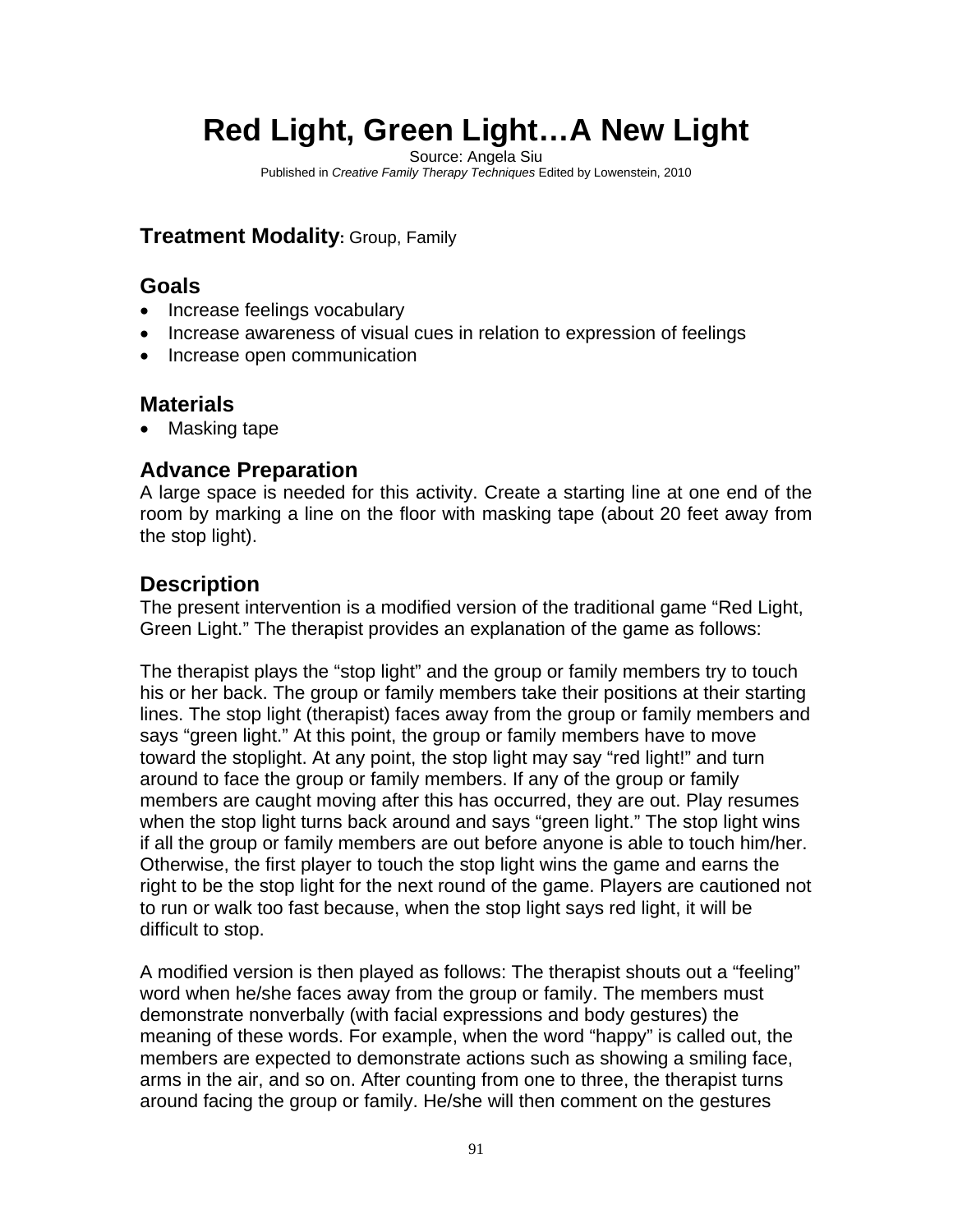each one is showing. Each group or family member can then tell of a time when they experienced that particular feeling. Any player who does not demonstrate or talk about the given feeling is sent back to the starting point. The game continues with the group or family members walking closer and closer to the therapist. The winner is the first person who reaches the therapist and touches his/her back.

After several rounds of the game have been played, process the activity by asking questions such as:

- 1. What did you enjoy most about the game?
- 2. Which feeling was the hardest to demonstrate or talk about?
- 3. What were some special things you noticed about other members while you were playing the game?

#### **Discussion**

Difficulties in emotional expression may be a driving force for clients entering therapy. This modified version of "Red Light, Green Light" facilitates the healthy expression of feelings.

If used in family therapy, game encourages playful interaction among family members. Through the use of game play, the family is provided with an opportunity to "laugh and enjoy time together. Generating this laughter may prove to be the most therapeutic aspect of our work with families" (Revell, 1997).

The game can also be used as an assessment tool to evaluate the client's ability to allow emotional expression as well as their capacity to enjoy playing together.

#### **Reference**

Revell, B. (1997). Using play and art therapy to work with families. In B. Bedard-Bidwell (Ed.), *Hand in hand: A practical application of art and play therapy*. London, ON: Thames River Publishing.

## **About The Author**

Angela Siu, PhD, RegPsychol. (Clin.), CPsyAssoc, CPT, CTT, has experience conducting assessments of and counseling for children and families in Hong Kong and Canada. She is currently working as an Assistant Professor in the Department of Educational Psychology at the Chinese University of Hong Kong. Her research areas include children with special needs, social and emotional needs among children, and creative arts therapies.

© Angela Siu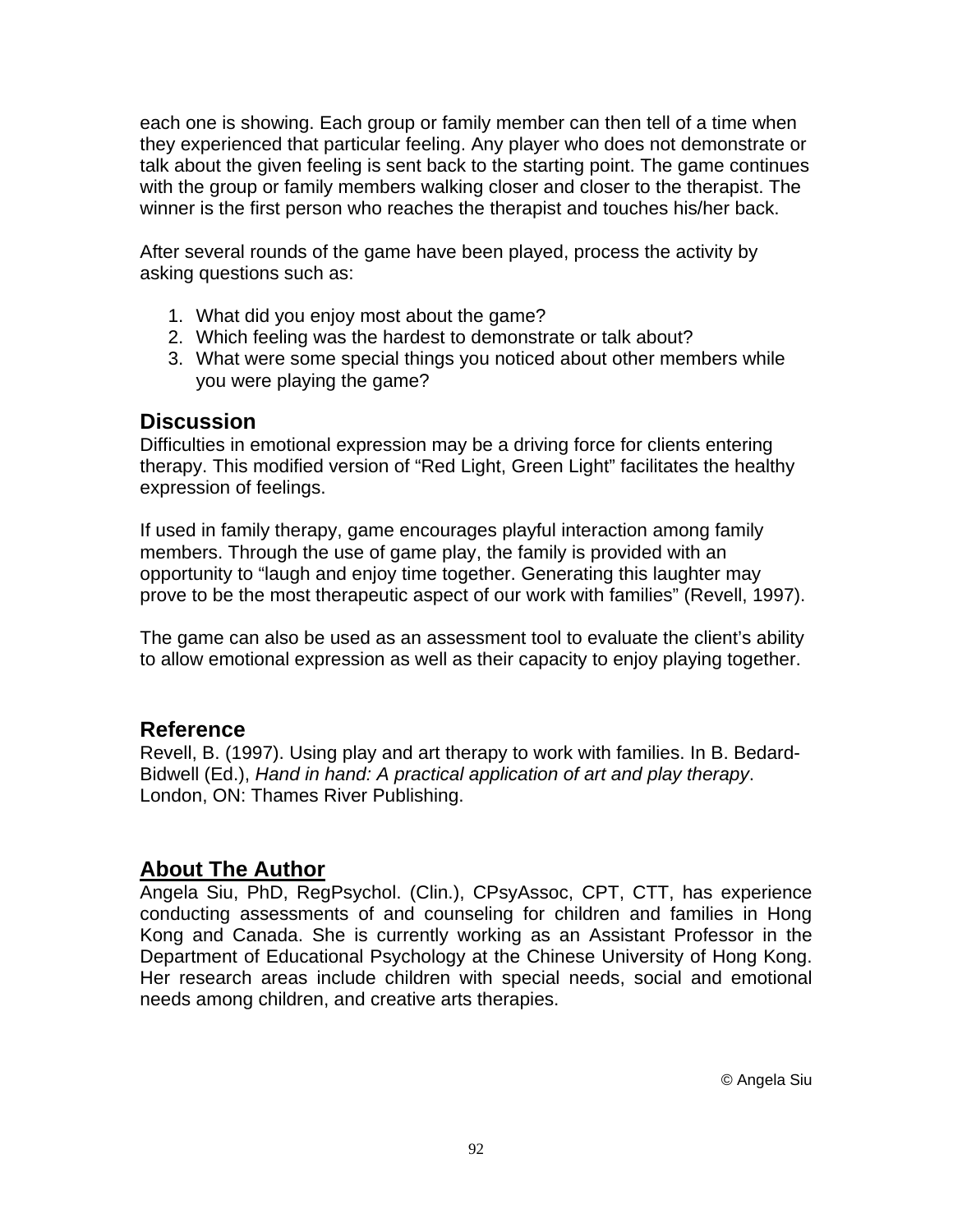## **Silence Ball**

Source: Shlomo Ariel Published in *Creative Family Therapy Techniques* Edited by Lowenstein, 2010

## **Treatment Modality:** Family

#### **Goals**

- Increase sensitivity to body language and non-verbal cues among family members
- Increase family members' ability to decipher and produce non-verbal messages
- Develop appropriate physical boundaries within the family
- Learn and practice self control

### **Materials**

- Spongy rubber ball the size of a small basketball
- Objects that can mark goal posts and demarcate goal areas such as chairs or pillows
- Masking tape
- Large sheet of paper and marker or blackboard with chalk or a whiteboard with appropriate markers
- Toy video camera\*
- Relatively large doll representing a man or a woman\*
- Toy microphone\*
- Visor hat and a brimmed hat\*

\*These items can be purchased or an appropriate substitute will do, for example, a pen as a toy microphone, a cellular phone as a video camera, a big pillow as a man or a woman, and other kinds of hats.

#### **Advance Preparation**

This game can be played by a family of at least four members. If there are more than four, an even number of members will be divided into two teams and the odd man out will be the referee. Otherwise the therapist can serve as the referee.

The game can be played in a space that is five square yards in size (45 square feet) or in a large room.

Create two goal posts at the two opposite ends of the room, using objects such as chairs, pillows, etc. Create a center line across the middle of the floor using masking tape.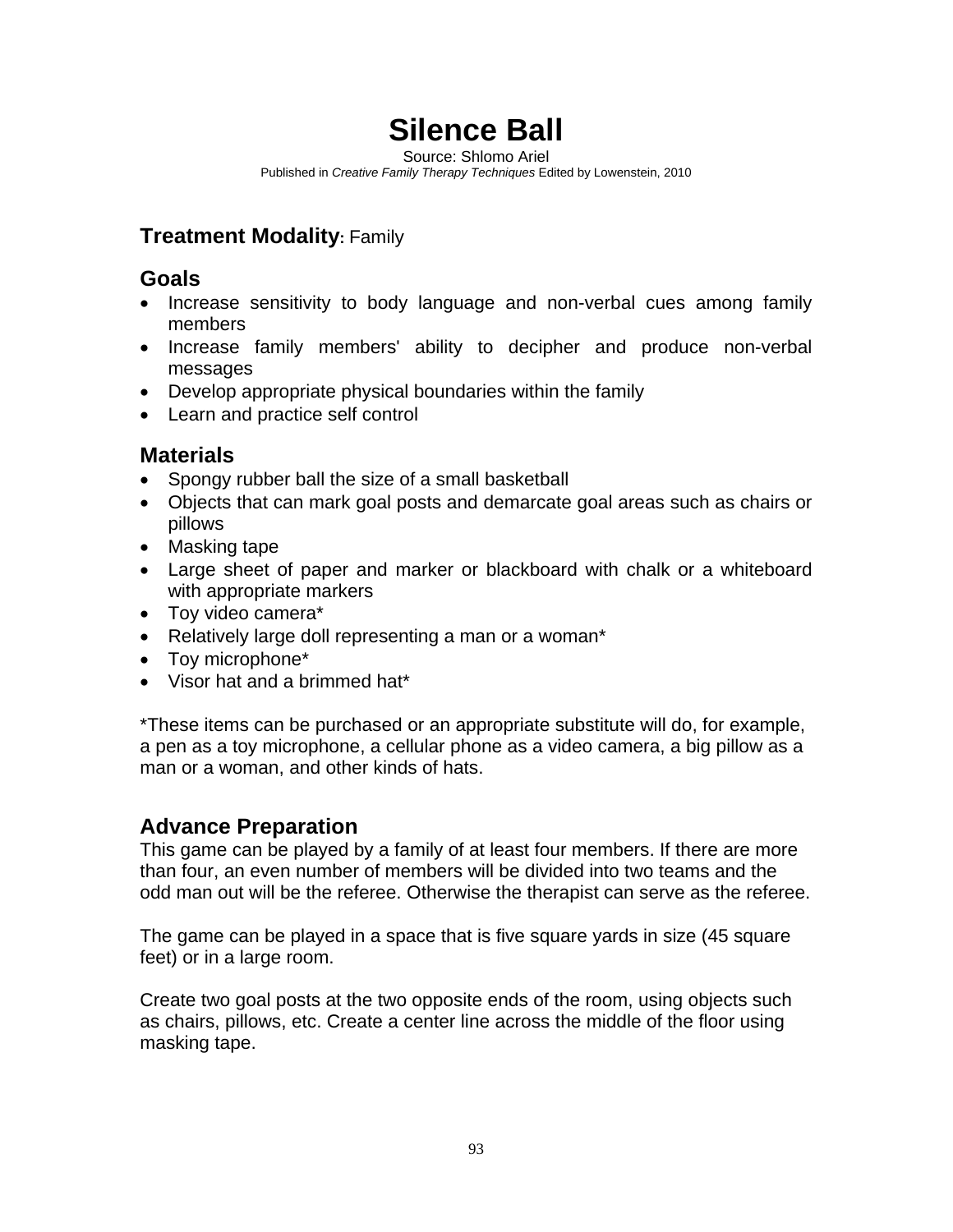#### **Description**

Divide the family into two teams, for example, father and daughter vs. mother and son or mother, daughter and older son vs. father and two younger sons. If there are three or more members in each team, one member can serve as the goal keeper. The teams may be reshuffled after several rounds.

Each team will be placed in its own half of the "field." The referee will stand by the center line, holding the ball.

Draw a chart with team membership and the names of the players on the sheet of paper, blackboard or whiteboard.

Explain to the family that they are going to play a special version of team handball, which will help them communicate and understand one another without words and treat one another with sensitivity and respect. The rules are explained as follows:

"The duration of the game is 10 minutes. Each team attempts to score as many goals as possible. Each goal scored earns two points for the team that scored the goal. One can cross the center line and approach but not enter the goal area of the other team. The ball can be handed over or thrown over to a member of one's own team. One can walk or run with the ball in his/her hands. The ball will be transmitted from one player's hands to another player's hands only. No kicking the ball and no throwing the ball on purpose at another player's body. The ball can be caught by the rival team while in the air but it cannot be forced out of a player's hands. If the ball falls on the floor, it can be picked up by the player who reaches it first. Touching any part of the body of a member of your own team or of the other team is considered an offence. Uttering a word or producing any other sound (laughing, shouting, sighing, groaning) during play time is also considered an offence. An offence will cost the offender's team a loss of two points. Only the referee has the right to determine whether an offence has been committed or not. The referee is allowed to speak during the play, but can only say words that are relevant to his/her function as a referee. The referee has the right to stop the game for a while by declaring: "Stop playing!" Any player is allowed to ask for a short time out in order to ask a question or make a comment by showing an agreed-upon hand gesture. A record of goals scored and points deducted due to offences will be kept by the therapist, written on the sheet of paper (or blackboard or whiteboard)."

Place the doll on a chair or a table and make it hold the toy video camera, directed toward the players. Say: "Let's pretend this cameraman is going to videotape the game to show it on TV."

Put on the visor hat and speak into the toy microphone, pretending to be a TV handball announcer and say something like this: "Watch Soundless against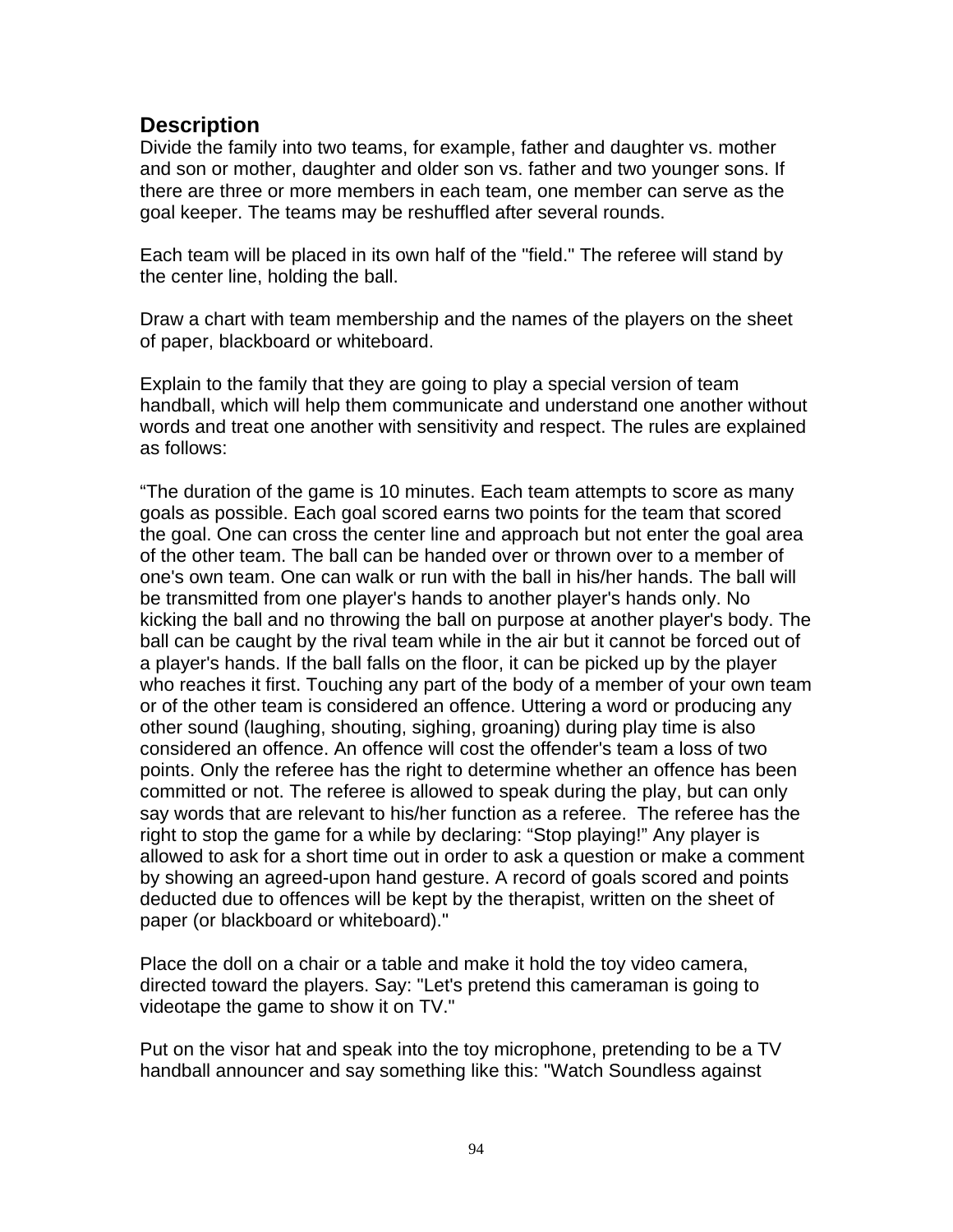Noiseless Silence Ball live!" Then, during the game, describe, as an announcer, the various players' moves in real time.

Your verbal description will also include some expressions reflecting the players' difficulties, feelings, and achievements. For example, "John seems to be upset because he has lost the ball to Jane, but he is keeping quiet." "Mary almost bumped into Dad but managed to avoid touching him."

Write the points scored or deducted on the paper (or blackboard or whiteboard).

If there are only four family members, the therapist should switch between the roles of referee, announcer, and score recorder, changing hats and tone of voice to mark the role shifts. This is slightly difficult, but not impossible.

After the game is done, take off the visor hat and put on the brimmed hat. Ask the players for permission to "be interviewed for TV about the game." Speaking into the microphone, ask each of them questions about their experience during play, letting them answer into the microphone. The questions will focus on the players' feelings, difficulties, and achievements. For example, "I saw Jane waving her arms toward you, desperately trying to attract your attention. Did you notice?" "How did it feel for you not to utter a word or a sound for ten minutes?"

If a family member, usually a younger child, has expressed frustration for having been responsible for too many offences, suggest another round of the game with same teams to give him/her a chance to perform better.

#### **Discussion**

One of the sources of malfunctioning discussed in the human interpersonal communication and the family therapy literature is insufficient sensitivity to nonverbal cues and in general under-developed non-verbal communication competence. The research literature points to a strong correlation between nonverbal communication skills on the one hand, and to awareness of and respect for body boundaries and personal space on the other hand (Knapp & Hall, 2009; Manusov & Patterson, 2006; Norris, 2004). Unskillful use of non-verbal communication can cause interpersonal difficulties in families and peer groups. Lack of attention to non-verbal cues is characteristic of what Minuchin (1974) termed *disengaged families*. On the other hand, lack of respect for body boundaries and personal space due to chaotic, impulsive communication is typical of what he termed *enmeshed families*. The technique of Silence Ball aims to improve the functioning of both disengaged and enmeshed families. Its therapeutic power is derived mainly from the fact that it enables family members to actually experience a communication mode in which attention to non-verbal cues, respect for body boundaries and personal space and self-control are rewarded whereas the opposite is penalized. Success in maintaining such an activity for the duration of 10 minutes is self-reinforcing. It provides the family with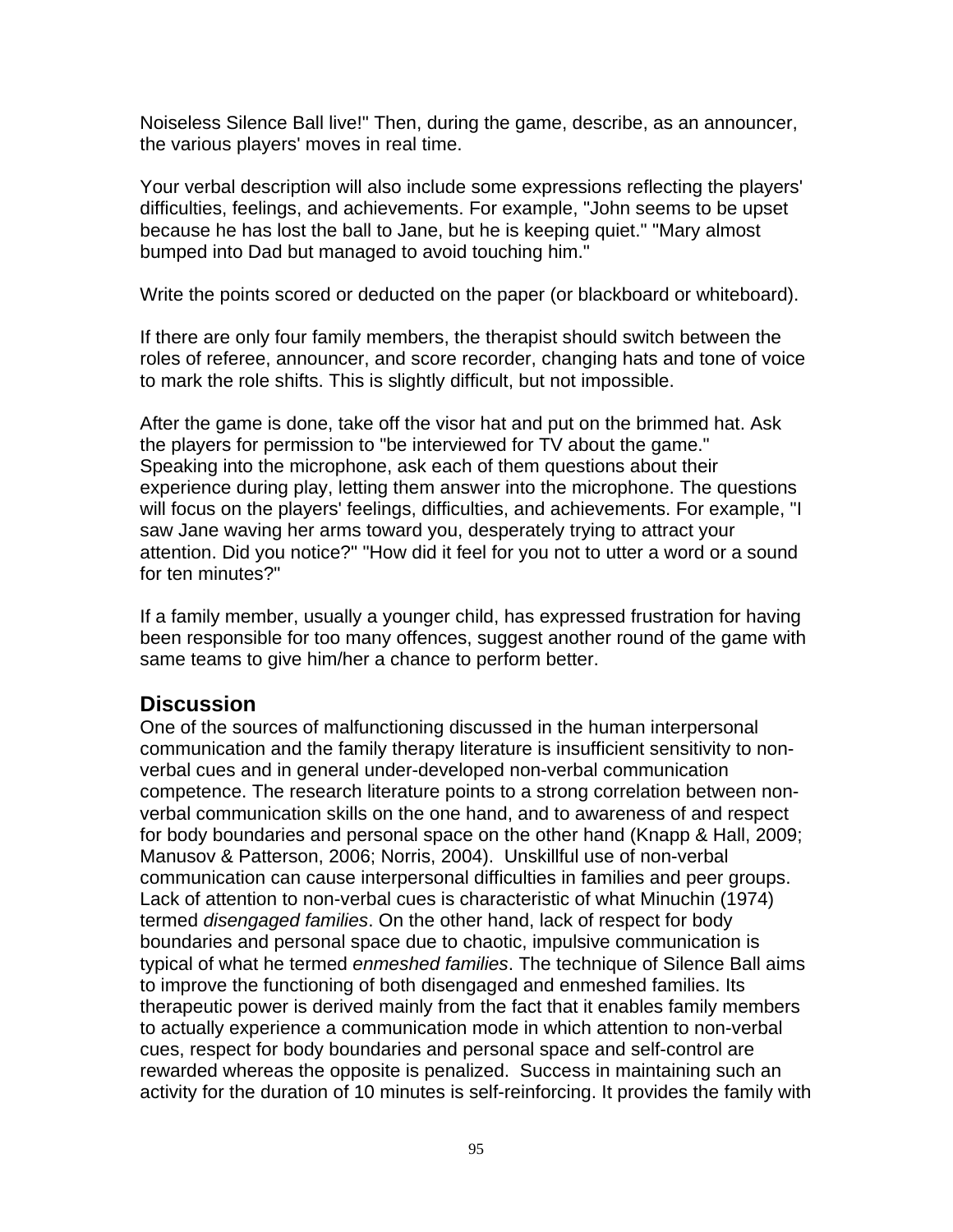tangible proof that they really can reach a higher level of interpersonal communication.

The use of a referee, camera operator, game announcer, and an interviewer are designed to add an element of self-reflection and conscious awareness.

#### **References**

Ariel, S. (2002).*Children's imaginative play: A visit to Wonderland*. Westport, CT: Greenwood/Praeger.

Ariel, S. (2005). Family play therapy. In C.E. Schaefer, J. McCormick, & A. Ohnogi (Eds.), *The international handbook of play therapy.* New York: Jason Aronson.

Ariel, S., & Peled, O. (2000). Group work with children and adolescents in an integrative therapeutic framework. [Hebrew Text. Unpublished English Translation is available]. *Mikbatz*: *The Journal of the Israeli Association of Group Therapy, 5*,42–60.

Knapp, M.L., & Hall, J.A. (2009). *Non-verbal communication in human interaction*. Florence, KY: Hadworth Publishing.

Minuchin, S. (1974).*Families and family therapy.* New York: Routledge.

Manusov, V., & Patterson, M.L. (2006*). The SAGE handbook of non-verbal communication*. Newbury Park, CA: Sage.

Norris, S. (2004). *Analyzing multi-modal interaction: A methodological framework*. New York: Routledge.

## **About The Author**

Shlomo Ariel, PhD, is a Supervisor of Clinical Psychology and Family Therapy in Israel. He is the director of the Integrative Psychotherapy Center and the Israeli Play Therapy Institute in Ramat Gan, the founder and current president of the Israeli Play Therapy Association, and a member of the training committee of the International Family Therapy Association. He is widely published in the fields of psychotherapy integration, culturally competent psychotherapy, play therapy theory and research, and play therapy. He provides training and consultation in his areas of expertise in Israel, Europe, and the Unites States.

© Shlomo Ariel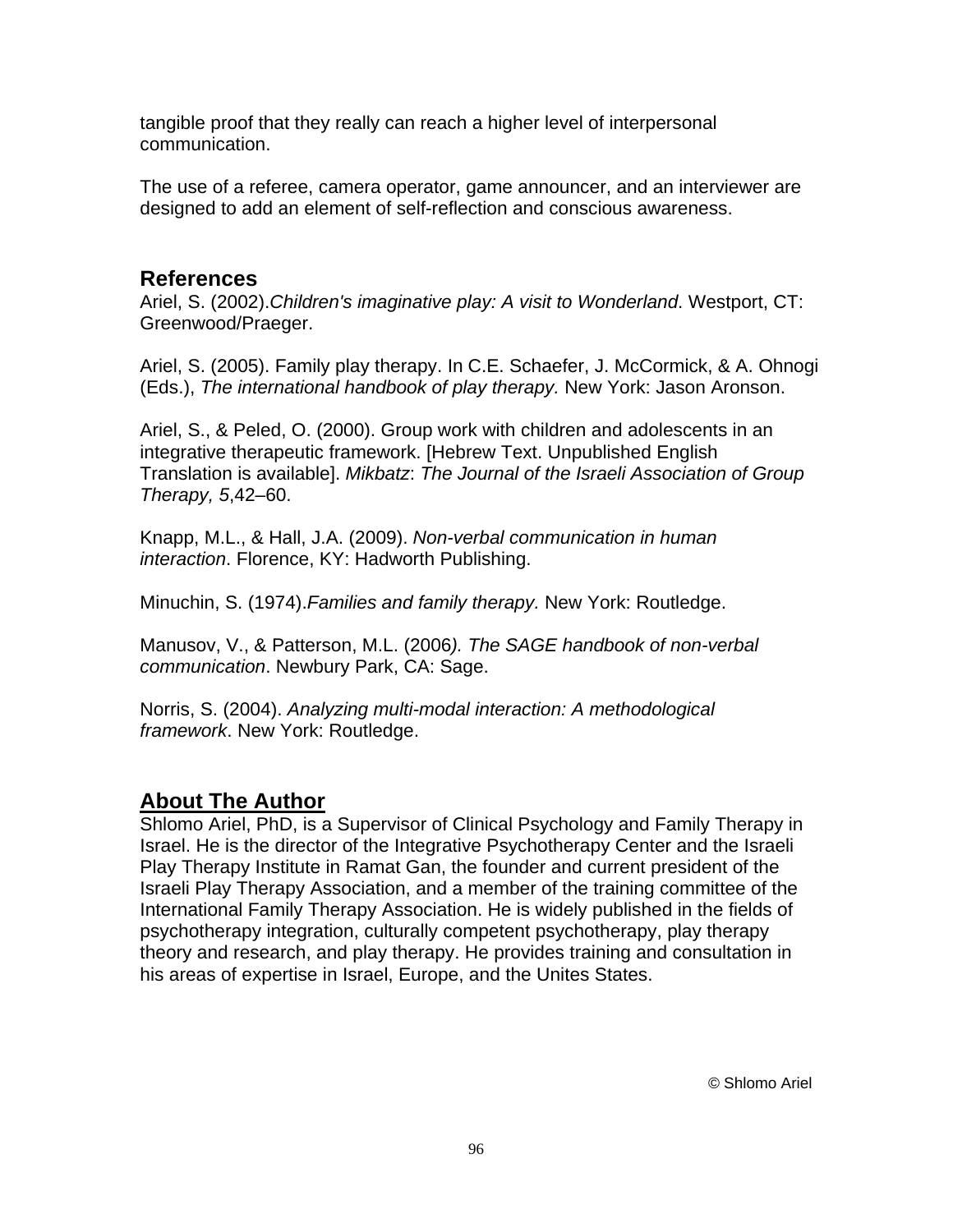# **What Would They Say?**

Source: Greg Lubimiv Published in *Creative Family Therapy Techniques* Edited by Lowenstein, 2010

## **Treatment Modality:** Family

#### **Goals**

- Assess family relationships and dynamics
- Identify the family interactional patterns that are contributing to the problematic behavior
- Increase open communication among family members
- Share feelings that underlie conflict within the family
- Increase family cohesion

## **Materials**

- Sentence Completions (included)
- Index cards
- Marker
- Game such as Jenga™, Crocodile Dentist™, Pop Up Pirate™
- Paper
- Pens
- Prizes (optional)

## **Advance Preparation**

Create 20 to 30 sentence completions that only require one-word answers. Make sure the questions suit the family members and that there is a reasonable answer. Sample questions are included below.

Write the questions onto index cards. Place the cards on the table, face down, so that each family member can easily access them.

## **Description**

The family plays a game that incorporates turn taking, such as Jenga™, Crocodile Dentist™, or Pop Up Pirate™. The game should be one that moves fairly quickly so that family members do not have to wait a long time for a turn. Ensure the game is appropriate for the youngest child as well as for the oldest.

Decide which family member will go first. If this is difficult for the family to decide, roll a die, choose a number, play rock paper scissors, or use some other chance method to decide who will go first. The turns then go clockwise.

When a turn is over because the tower has fallen or the pirate has popped, that player picks the top card from the sentence completion card pile and reads the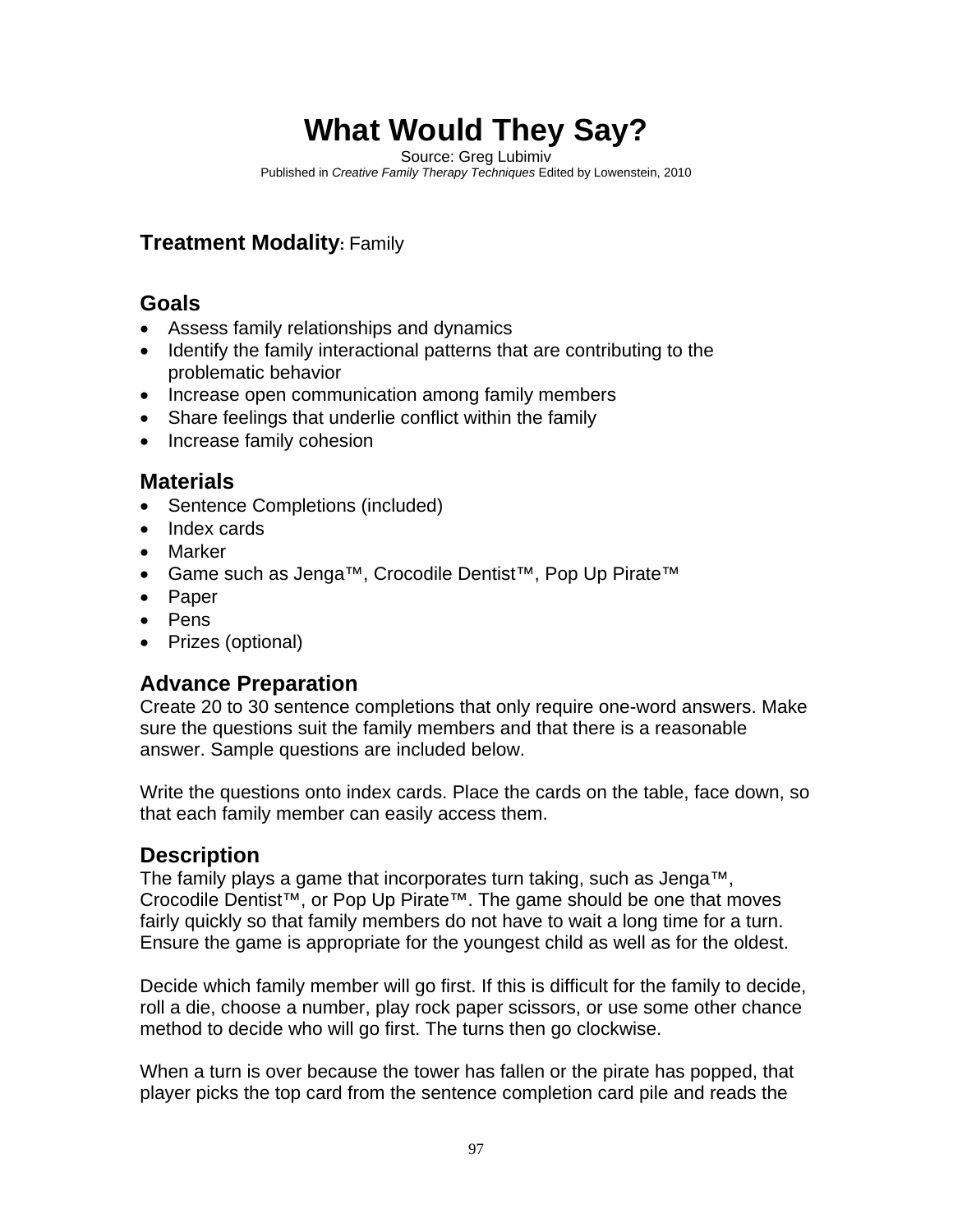sentence aloud. If the family member cannot read, then the therapist can read the question aloud. The person who selected the card secretly writes down his/her answer and the other family members guess what that person's answer is and they write down their guesses. This is why the name of the game is "What Would They Say?" If the child cannot write, he/she can whisper the answer to the therapist who then writes the child's response on a piece of paper. Ensure the other family members cannot see the child's answer. The responses are then read aloud. Each correct answer scores one point. It is important to emphasize that an important rule of the game is to accept whatever answer a family member may give.

The game continues until each family member has had a predetermined number of turns.

Once the family is appropriately engaged, responses can be explored in more depth. For example, in response to "When I get mad you can tell because I…shout", ask "Who else shouts in the family?"

If a family member becomes upset with an answer, remind him/her of the rules and offer support, or ask another family member to provide some support.

At the end of the game the person with the most points wins. To make the game noncompetitive, challenge the family to reach a certain score. If there are 20 questions and 4 family members the highest score is 60 (because one person does not guess each round as they completed the sentence). Choose a score that the family has a chance in achieving. In this case, a combined score of 30 means the family wins. In later games, raise the target score to provide a greater challenge.

After the game, process by asking the following questions:

- 1. What was the most interesting or surprising response?
- 2. What did this game reveal about who you know best/least in your family?
- 3. What did you like best about this game?

#### **Discussion**

This game engages family members and helps them to communicate more openly. Games are an effective tool to use with families. As Schaefer and Reid (2001) highlight, games "invite the relaxation of defenses that would normally inhibit expression of feelings, thoughts, and attitudes in normal social discourse. Thus, one often sees a high level of affective involvement in game play."

The order and pacing of questions in this game is important. Begin with neutral questions and then move to questions that require greater emotional risk. End the game on a positive note with questions that elicit happy feelings.

The use of prizes is an optional part of the activity, as the prospect of winning something motivates the family members and adds an element of engagement.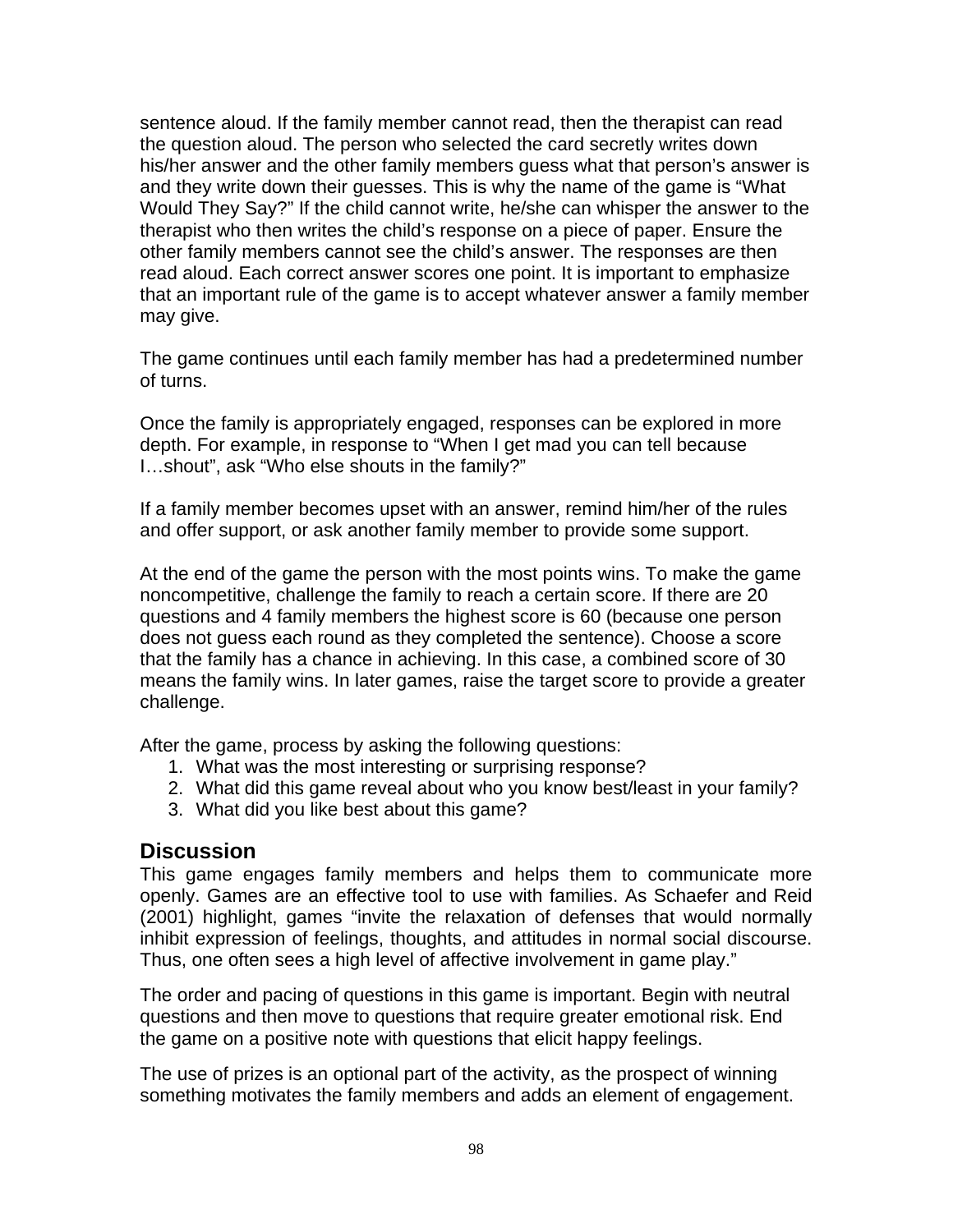#### **Reference**

Schaefer, C.E., & Reid, S.E. (2001). *Game play: Therapeutic use of childhood games.* New York: John Wiley & Sons.

## **About the Author**

Greg Lubimiv, MSW, CPT-S, is the Executive Director of the Phoenix Centre for Children and Families, a children's mental health centre in southeastern Ontario, Canada. As well, he is involved with Invest in Kids, assisting in the development of an innovative parenting program that starts in pregnancy and continues to the child's first birthday. He has worked in the field of children's mental health since 1981 and has been involved as a clinician, trainer, and administrator. He has specialized training in the field of play therapy and family therapy and has authored a number of books and articles on this and other topics, including *Wings for Our Children: The Essentials of Becoming a Play Therapist* and *My Sister Is An Angeline,* a book helping children cope with sibling death. He has a Masters of Social Work and is a Certified Play Therapist Supervisor with the Canadian Association for Child and Play Therapy. He has been presented with the Monica Hebert Award for contributions to the field of Play Therapy.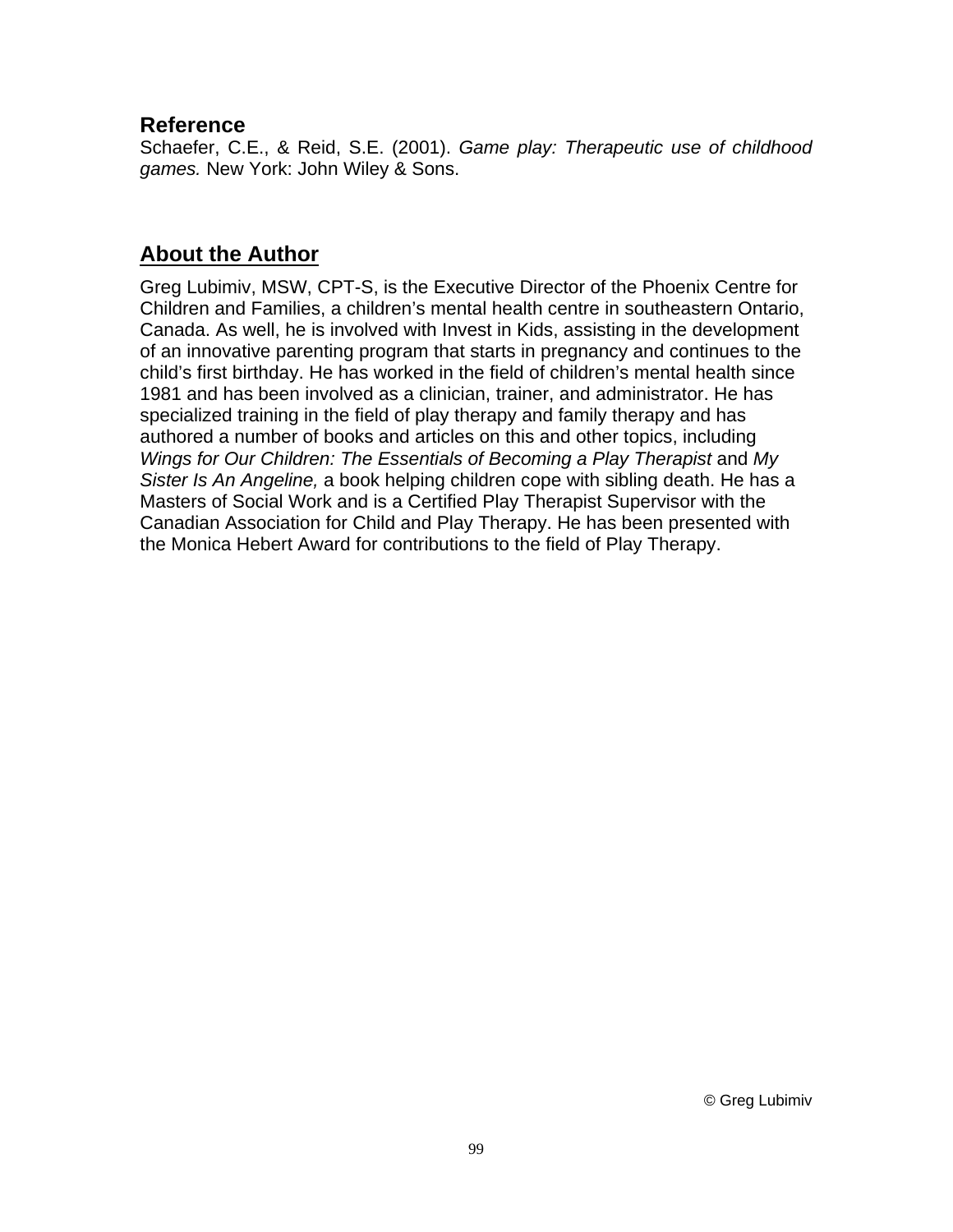## **What Would They Say? Sample Sentence Completions**

My favorite color is…

My favorite food is…

My favorite fruit is…

My favorite vegetable is…

My favorite ice cream flavor is…

My favorite animal is a…

My favorite television show is…

My favorite thing to do is…

If choosing between ice cream and apple pie I would choose…

Between going for a walk and watching a good movie I would choose…

My favorite room in our house is…

Between a bath and a shower I prefer…

If I could choose to have any hair color I would choose…

If someone calls me a name I feel…

When I have a bad dream the first person I would tell about it would be…

The person in my family who helps others the most is…

The person in my family who gets angry the easiest is…

The person in my family who cries the most is…

The person in my family who laughs the most is…

© Greg Lubimiv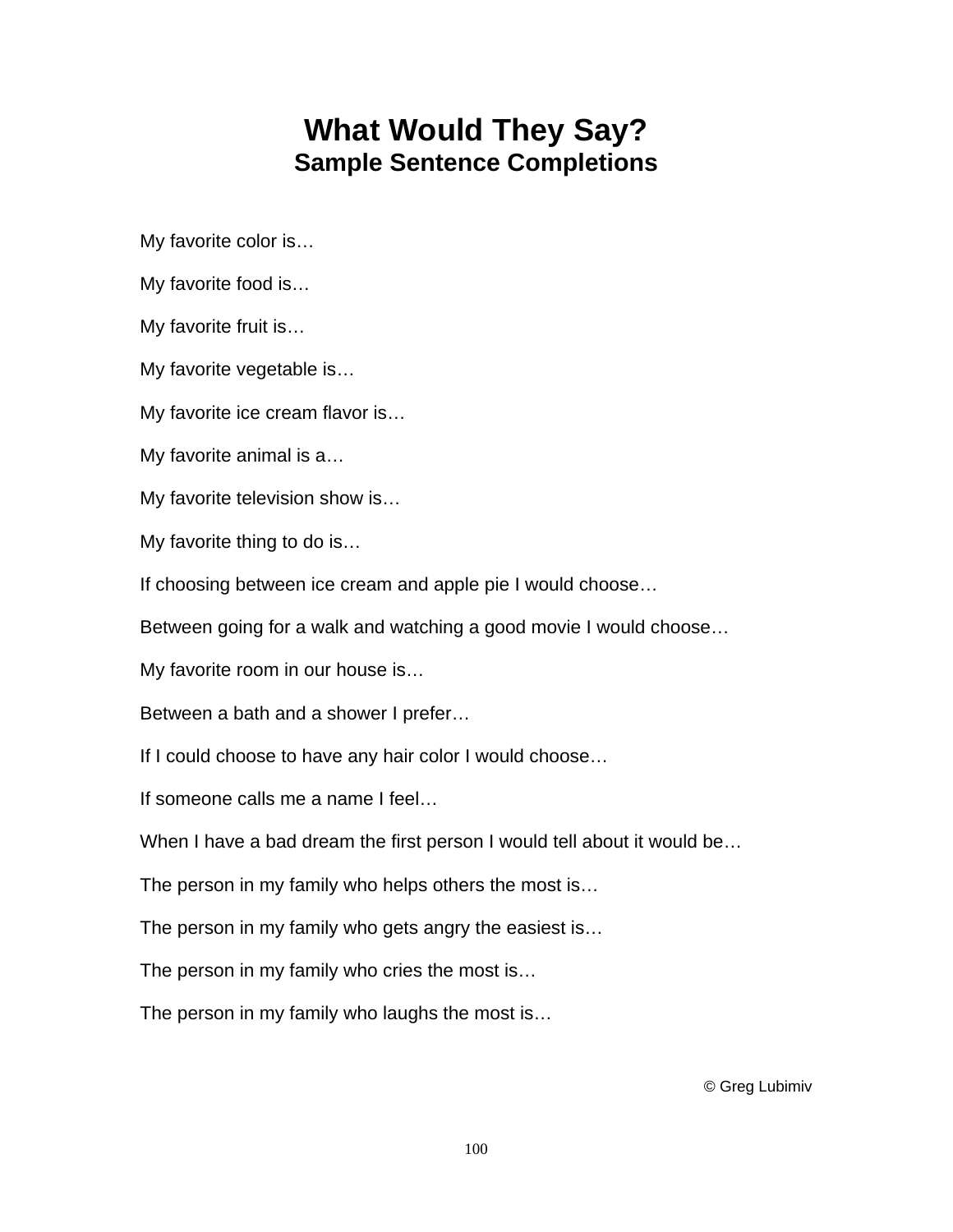## **Who's Got the Turtle? Game**

Source: Lorie Walton

Published in Assessment & Treatment Activities for Children, Adolescents, and Families Vol 1 Edited by Lowenstein, 2008

#### **Treatment Modality:** Family, Group

#### **Goals**

- Increase language skills
- Become more comfortable in approaching others to communicate
- Promote pro-social behavior such as eye contact, question-asking, turn-taking
- Increase family and / or group cohesion through fun and co-operation

#### **Materials**

- Small stuffed turtle (or other small object that can be held in a child's hand)
- Small blanket

#### **Description**

Group members sit in a circle facing each other. One child volunteers to go into the center of the circle and the practitioner covers her/him with a blanket (like a turtle shell). Make sure when covering the child with the blanket to ask, "Are you okay under the blanket?" If the child is not okay, then the blanket is removed and the child covers her/his eyes so she/he cannot peek out.

The practitioner begins singing the words to "Who's Got the Turtle?" and passes the turtle to the next person. The turtle continues to be passed around until the song is finished. The last person to have the turtle when the song ends, hides the turtle behind his/her back and then puts his/her hands in front like everyone else, pretending to look like everyone else. The practitioner takes the blanket off of the child in the center. The child then goes around to each person, makes eye contact and asks them by name, "Lorie, do you have the turtle?" The person being asked must answer truthfully, "No, Timmy, I don't have the turtle." The child continues to ask around the circle until the turtle is found. The person who has the turtle must answer honestly, "Yes, I have the turtle" and brings the turtle out from behind his/her back. The person who was hiding the turtle now gets to be the person in the middle, covered under the turtle shell (blanket), and the game begins again.

Each person should have a turn in the middle and should have a turn at hiding the turtle. The turtle can be replaced with any other small object (pom-pom, cotton ball, small stuffed bunny, etc.) and if replaced, the wording of the song can indicate the object being used (e.g., Who has the pom-pom?).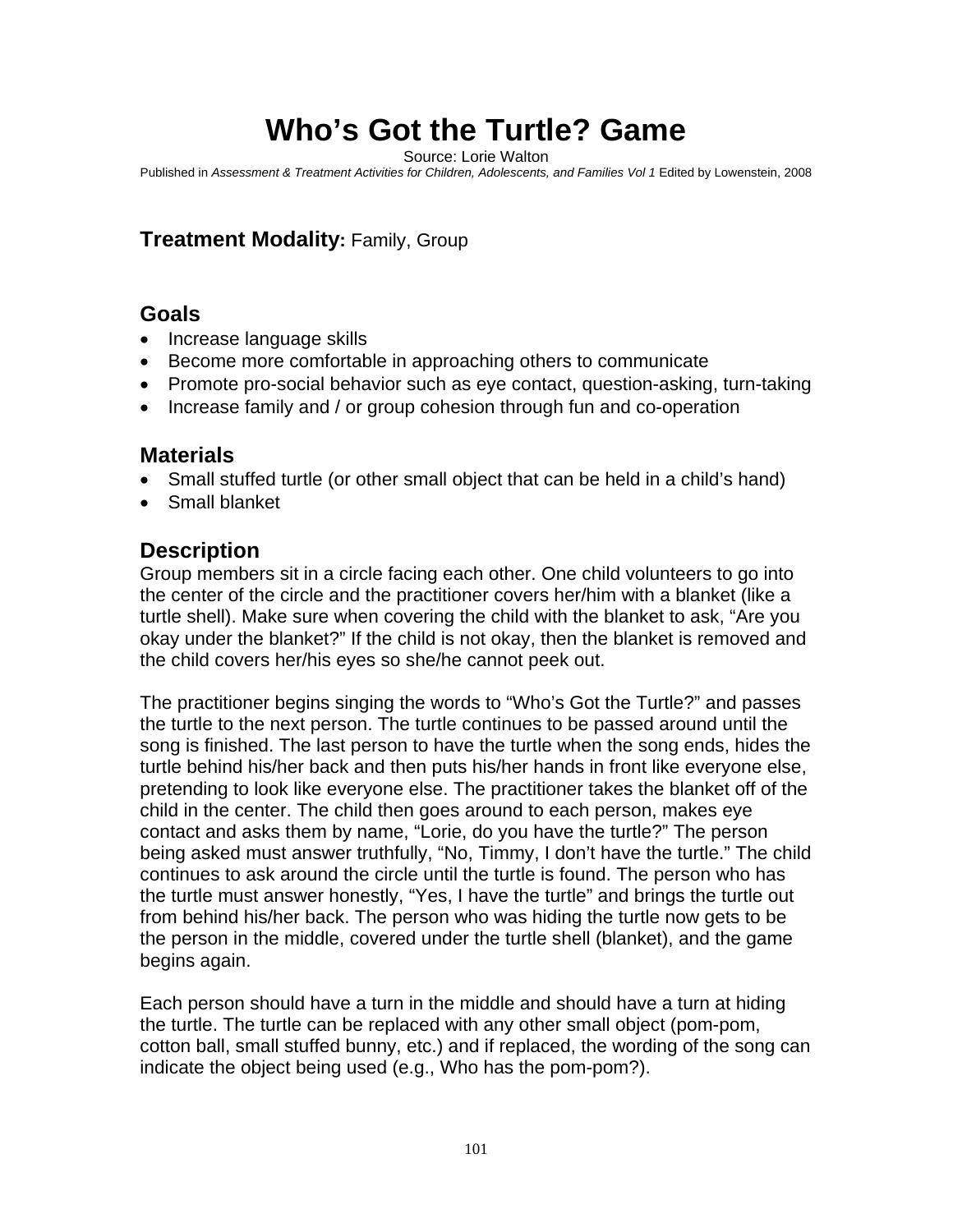#### **"Who's Got the Turtle?"**

(sung to the tune of "Pop Goes the Weasel")

Round and round the turtle goes, Pass it to your neighbor. Where it stops nobody knows. Who's got the turtle?

#### **Discussion**

Young children and families enjoy this game. Although this game is simple, children take great delight in not only hiding under the blanket but also seeing their parents or friends hiding under the blanket, too. The game develops language and communication skills and helps to develop comfort in social interactions.

It is important for the practitioner to keep the game structured and to remain in control of the game, that is, to be the one to put on the blanket and take it off, pace the song appropriately to the children's ability, use simple language and questions if the children are still developing language and questioning skills.

The practitioner should allow for differences in the group and accommodate the game accordingly. For example, the child who is just learning to speak can ask the question in a one-word format "Turtle?" while the older children or family members can ask at their level of ability. As well, some children (or adults) might try to "tease" by saying they don't have the turtle when they do. The practitioner should not be afraid to stick to the "rules of the game," and can do so by stating, "Remember, in this game we give the truthful answer. If you have the turtle you must show it right away." Many young children as well as children who have experienced trauma or attachment disruptions do not accept "teasing" as pleasurable but rather take it as a rejection. Thus, it is important to keep to the rules by using "honest" answers. This will also keep the flow of the game going smoothly.

## **About The Author**

Lorie Walton, MEd, CPT-S, is a Certified Theraplay® Therapist Trainer Supervisor and the owner and Lead Therapist of Family First Play Therapy Centre Inc., in Bradford, Ontario, a center focused on assisting children and families dealing with attachment, trauma, and emotional issues. In conjunction with her private practice, Lorie is a consultant and Play Therapy Clinical Supervisor for agencies within Ontario and is currently the President for the Canadian Association for Child and Play Therapy (CACPT). She offers workshops on Theraplay®, Attachment and Play Therapy related topics, internship opportunities and supervision to those studying to become certified in Play Therapy and Theraplay®.

© Lorie Walton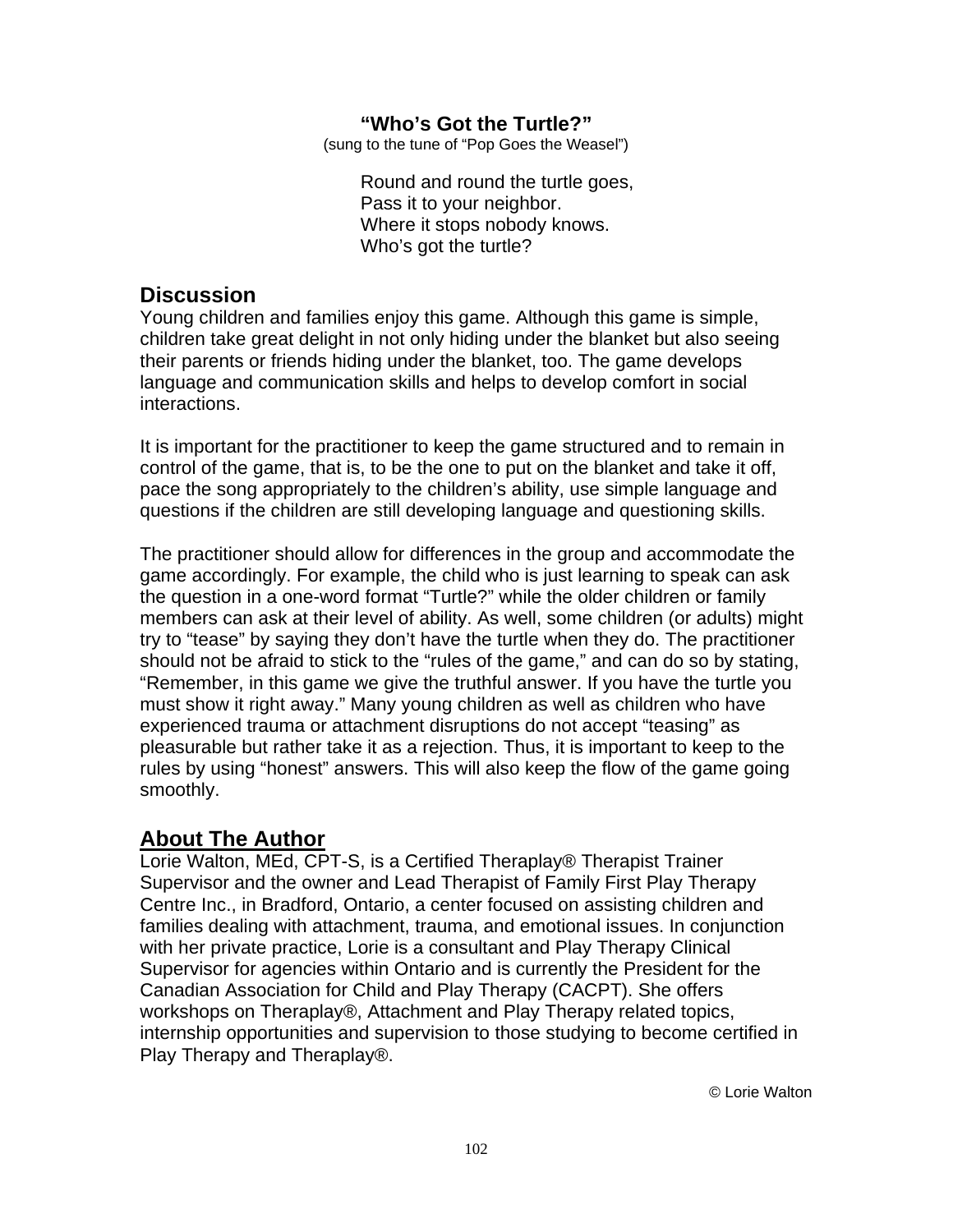## **You're a Star**

Source: Jodi Crane

Published in Assessment & Treatment Activities for Children, Adolescents, and Families Vol 2 Edited by Lowenstein, 2010

### **Treatment Modality:** Individual, Group

#### **Goals**

- Improve self-esteem by increasing awareness of loved ones, caregivers, and helpers
- Provide a method of coping with future emotional issues

### **Materials**

- Large piece of paper, preferably cardstock
- Markers
- Glue

#### **Description**

Write the child's name in large letters in the center of the page using the child's favorite color. (Older children can do the writing themselves.) Draw a star around the child's name. Ask the child to name all the people who care about her/ him. As the child names the people he/she knows, write those names all over the page. The goal is to fill the page with many, many names.

Some younger children need hints to help them identify people's names to write on the page. Also, make sure the practitioner's name is on the page somewhere.

Once this is done, let the child know that she/he is a star! Suggest to the child or the parent that the picture be kept in a safe place, laminated or framed and hung up in the child's room. This way, whenever the child is feeling sad, lonely, or scared, she/he can look at the picture and be reminded of all those who care about her/him, providing the child a way to cope with the feeling.

This activity may be modified for a group format. In this case, group members could write their names on each other's pictures.

Process this activity by asking the following questions:

- 1. Tell me about the people you included in your picture.
- 2. Who do you feel closest to?
- 3. How do people show they care about you?
- 4. What are some ways you can ask for help?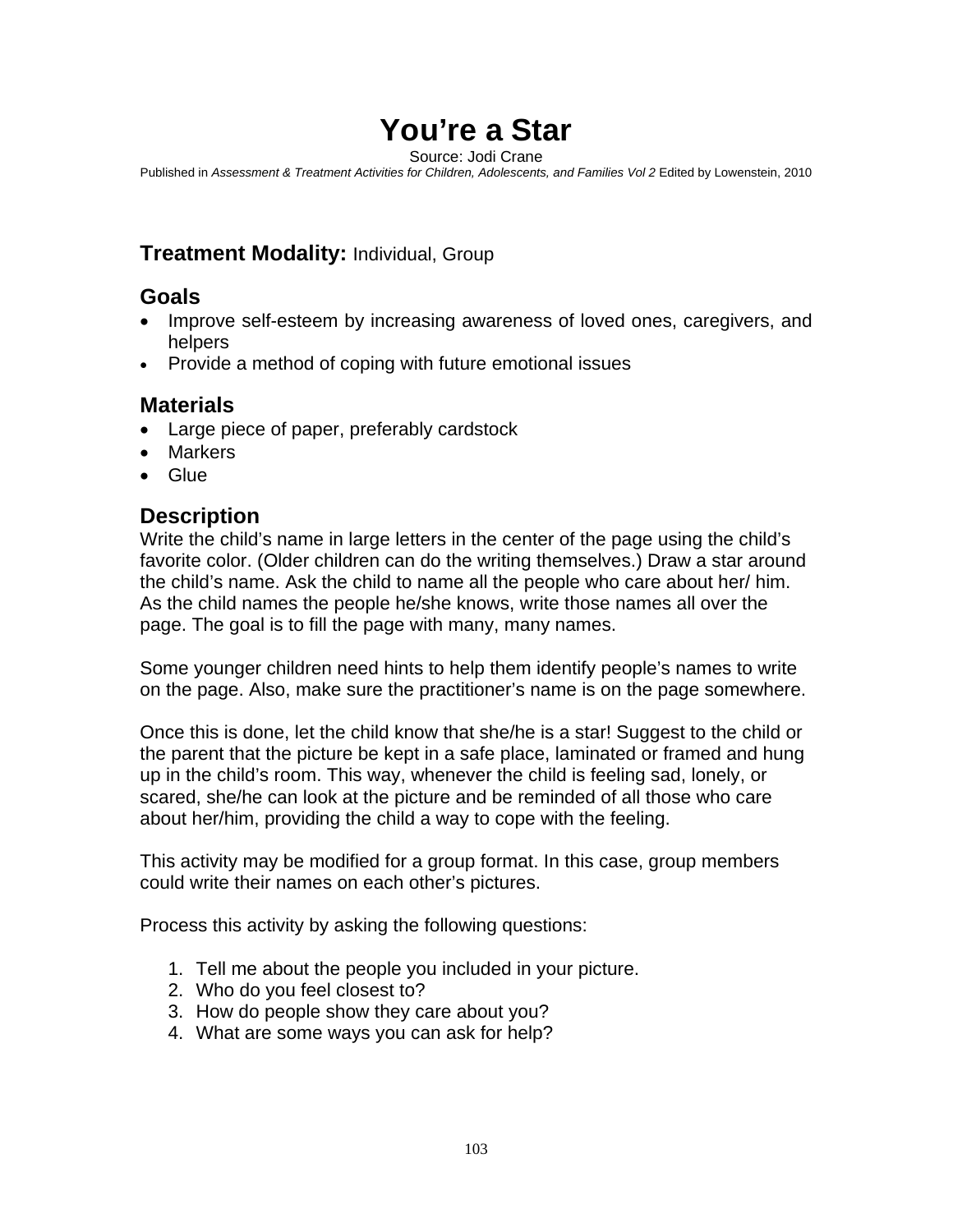#### **Discussion**

This quick, simple activity is one way to let children who may be facing difficult times or experiencing low self-esteem know they are not alone. More than likely there are several people in their lives that care about them and who they can call on for help.

Because the practitioner's name is added to the page, this activity is only appropriate after a therapeutic relationship is well established.

### **About The Author**

Dr. Jodi Crane, NCC, LPCC, RPT-S, received her play therapy training at the University of North Texas under Drs. Garry Landreth and Sue Bratton. She is the author of chapters in Landreth's *Innovations in Play Therapy* and in R. Van Fleet and L. Guerney's *Case Studies in Filial Therapy* (with Bratton). She is a Past President of the Kentucky Association for Play Therapy, Director of the Appalachian Center for Play Therapy at Lindsey Wilson College in Columbia, Kentucky, and Associate Professor in the School of Professional Counseling at Lindsey Wilson College where she teaches courses in the areas of child development, play therapy, and assessment.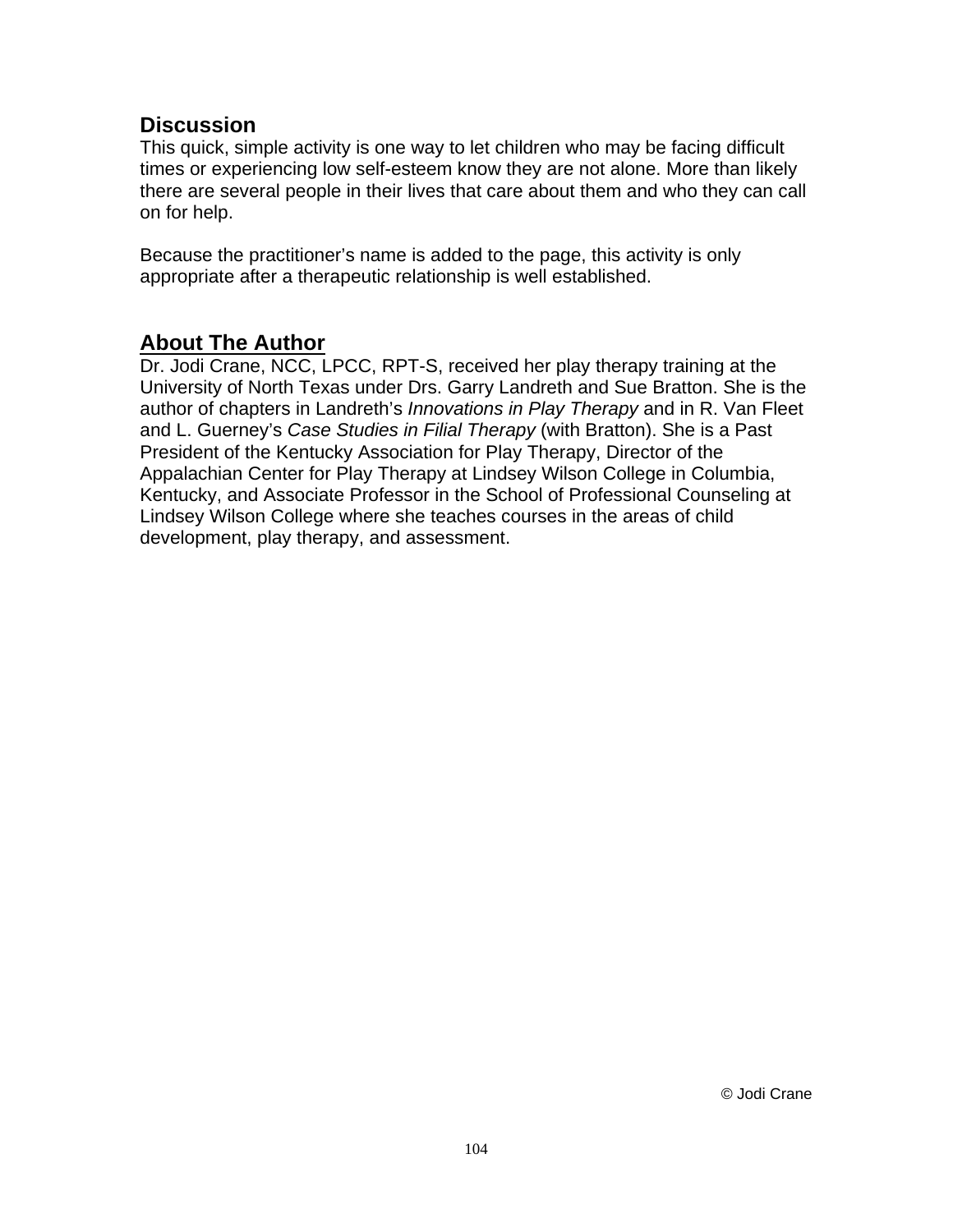# **Section Three: Termination Interventions**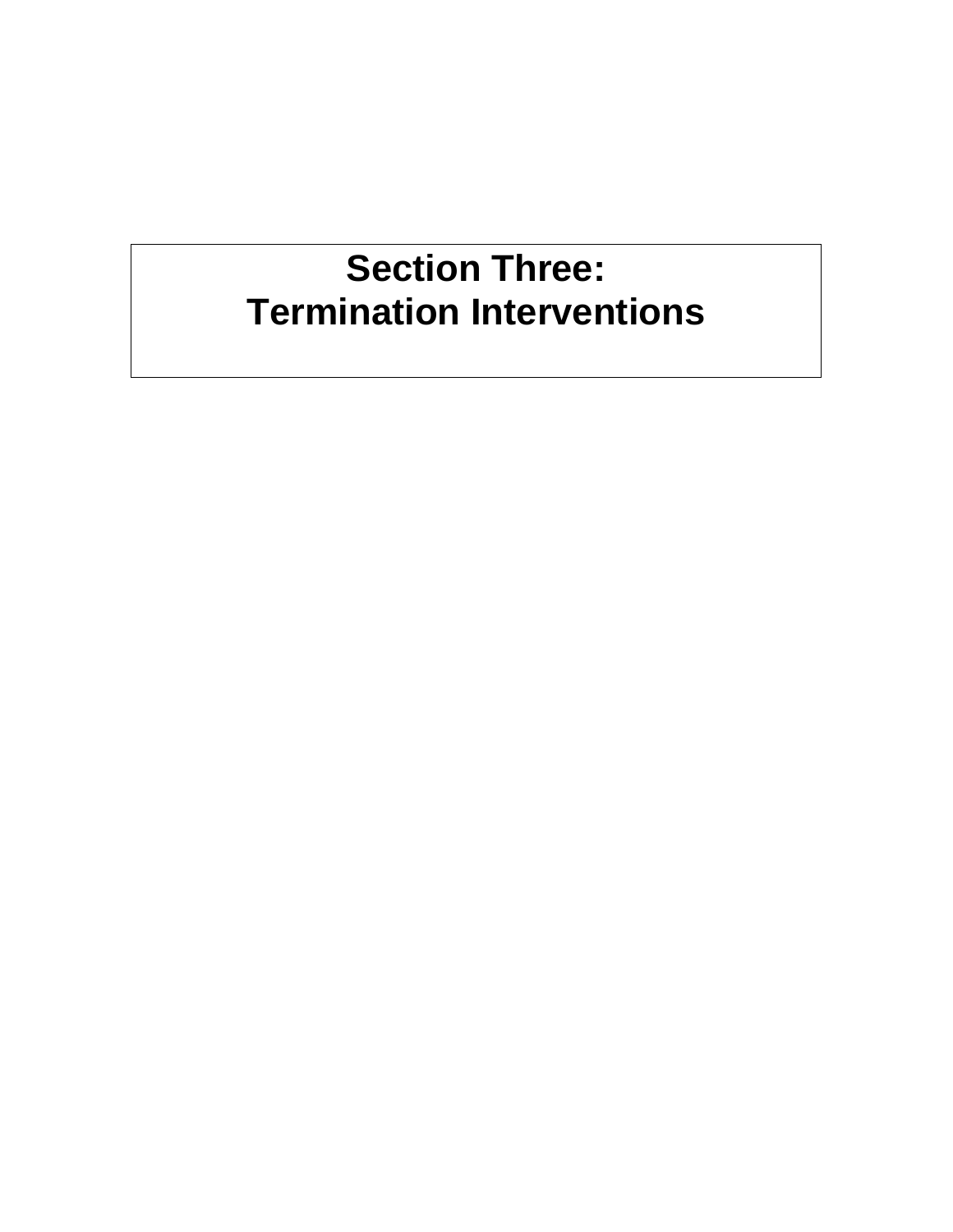## **Aloha (Goodbye) Lei**

Source: Kellen Lewis and Brandy Schumann

Published in Assessment & Treatment Activities for Children, Adolescents, and Families Vol 3 Edited by Lowenstein, 2011

## **Treatment Modality:** Group

#### **Goals**

- Increase affect expression
- Increase open communication surrounding the ending of relationships
- Provide positive experience of closure and the termination of a relationship

#### **Materials**

Premade leis can be purchased at art supply stores or they can be made by using the following supplies:

- Scissors
- String
- Threading needle
- Fabric flowers (if using premade leis, cut the lei to use the flowers)
- Plastic spacers (the premade leis come with spacers)

#### **Advance Preparation**

Have the string precut to lei length and threaded into the needle.

## **Description**

Begin by sharing with the group the symbolic meaning of the lei from the Hawaiian culture. According to HawaiiHistory.org (2008), a lei is given as a symbol of honor and affection. Great care is taken in making leis and they are given to family and friends as gifts of love and friendship. The lei is valued and worn with pride by individuals of all ages. There are many legends about the "luck" of the lei. It is believed that if a departing visitor tossed his/her lei into the ocean and it floated back to the beach, that visitor would one day return to the islands, keeping a promise of a future connection (Discover- Oahu.com).

If one group member is terminating sessions, have the entire group create a lei for the "departing visitor." (The departing member may want to create a lei for the group as well.) If the entire group is terminating sessions, have each member make his/her own lei. Create the lei by lacing flowers on the string and alternating their application with spacers. For every flower added, ask members to share a personal reflection. Possibilities include a favorite group memory, a hope or wish for the future, a character quality valued of the departing member, a compliment to the departing member, something learned or a reflection of how things are different now from when the group began. Members can add multiple petals simultaneously to indicate intensity (i.e., using three petals to indicate how greatly the member will be missed). You can process with members throughout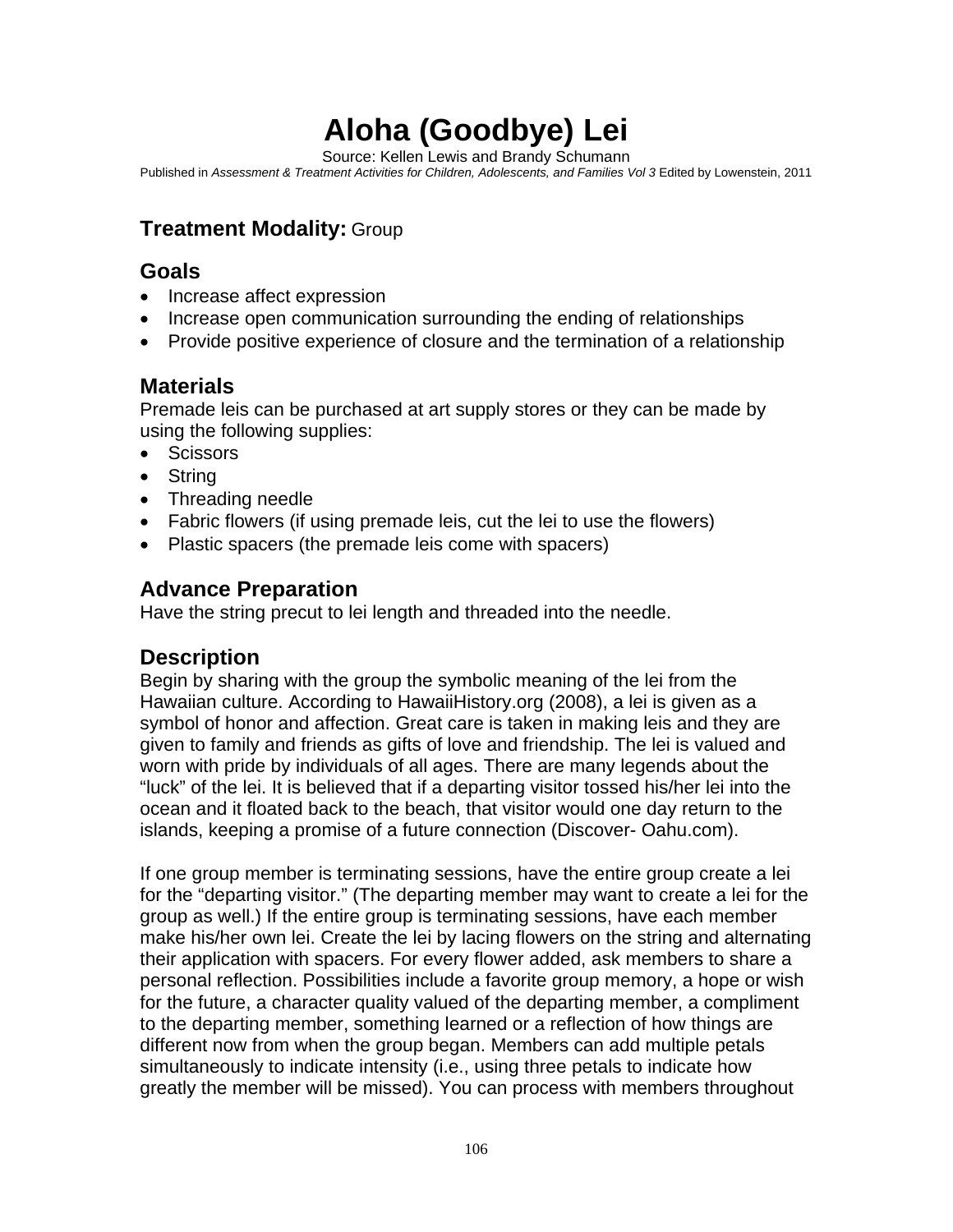the activity by expanding on the members' report. Members can take the lei as a symbolic representation of affection of connection or "toss" it back, leaving it in the therapeutic environment as a representation of possible reconnection.

#### **Discussion**

Healthy termination is essential in protecting clients from the potential distress that results from unpredictable loss. Particular sensitivity must be paid to those clients who have experienced the unhealthy termination of previous relationships. This activity allows for concrete symbolic expression of termination while facilitating reflection and affecting expression.

#### **References**

HawaiiHistory. (2010). "Origins of lei making*."* Accessed December 2, 2010, http://www.hawaiihistory.org/index.cfm?fuseaction=ig.page&PageID=423.

Discover-Oahu. (2010). "History of the Hawaiian lei." Accessed December 2, 2010,

http://www.discover-oahu.com/History-of-the-Hawaiian-Lei.html.

## **About The Authors**

Kellen Lewis, BA, is currently pursuing a Master of Science in Counseling at Southern Methodist University (SMU). She has worked for SMU since July 2004 as the Associate Director of Undergraduate Admission.

Brandy Schumann, Ph.D., LPC-S, RPT-S, NCC, is a Licensed Professional Counselor Supervisor and Registered Play Therapist Supervisor in the state of Texas. She maintains a private practice, provides local and distant supervision, and teaches at Southern Methodist University.

© Kellen Lewis and Brandy Schumann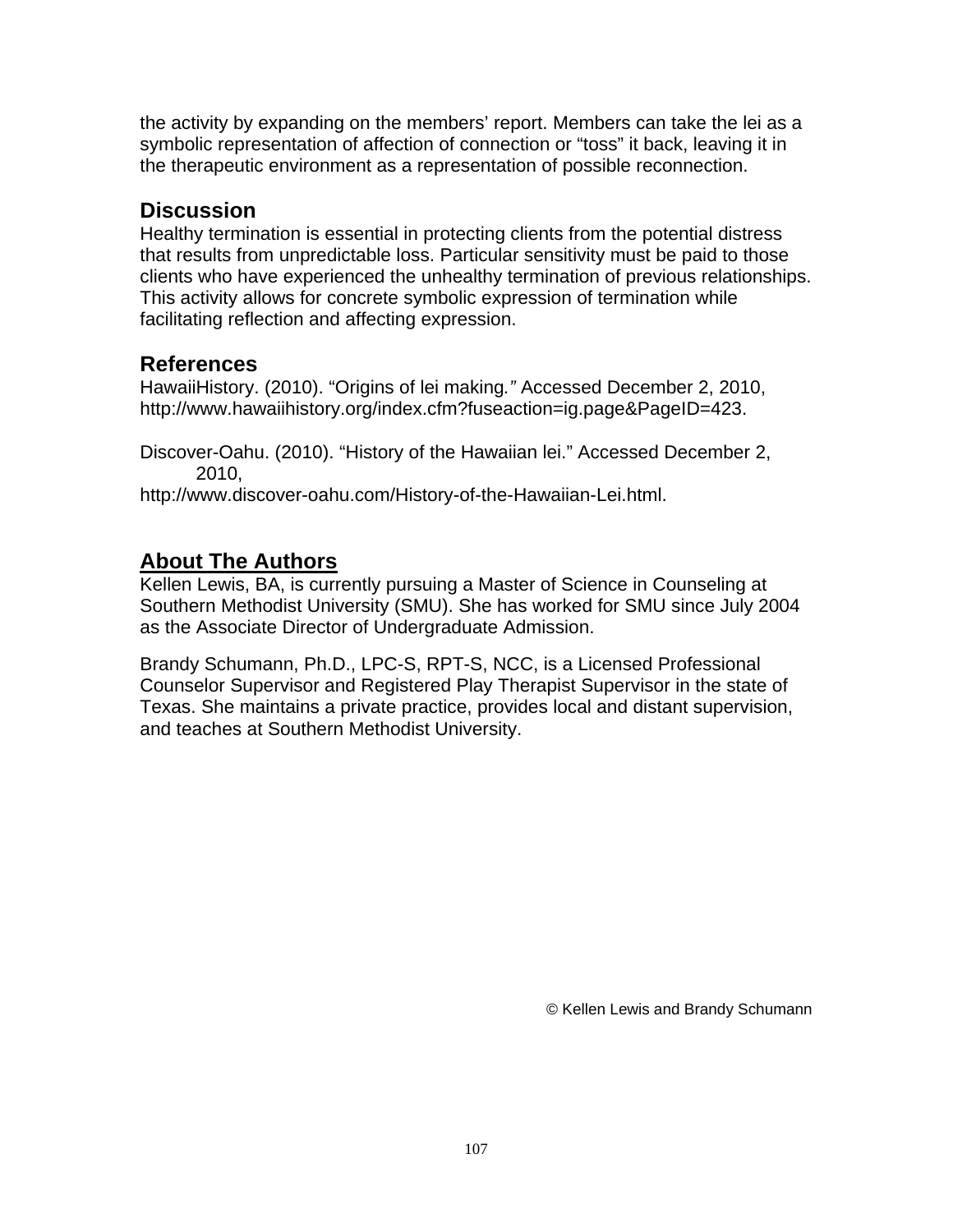## **How I Felt the First Day**

Source: Susan Kelsey

Published in Assessment & Treatment Activities for Children, Adolescents, and Families Vol 1 Edited by Lowenstein, 2008

**Treatment Modality:** Individual, Group, Family

## **Goals**

- Review therapeutic gains
- Discuss the mixed feelings that usually accompany termination

## **Materials**

- Markers, colored pencils, or pens
- Paper (folded in half)

#### **Description**

Introduce the activity as follows:

"Today is your last day of therapy. On the top of the first side of your paper, please write 'How I felt the first day I came here.' Now, using words, symbols, or pictures, show how you felt the very first day you came to therapy."

When the client is finished, say, "Now on the other side of the paper, please write, 'How I feel today.' On this side, once again use words, symbols, or pictures to show how you feel today."

## **Discussion**

This activity helps the client to see the therapeutic gains of treatment, as well as addresses the mixed feelings when treatment is finished. One client who did this activity on his last day simply put a big question mark in the first panel and a big happy face in the second. A picture can be worth a thousand words!

## **About The Author**

Susan Kelsey, MS, MFT, RPT-S, is a licensed Marriage and Family Therapist and Registered Play Therapist Supervisor in private practice in Orange County, California. Her practice is limited to children from birth to 18 for nearly all issues related to childhood. Ms. Kelsey is an international speaker and presenter on various topics related to the treatment of children and adolescents. She is currently President of the Orange County Chapter of the California Association of Marriage and Family Therapists and is founder and past president of the Orange County Chapter of the California Association for Play Therapy.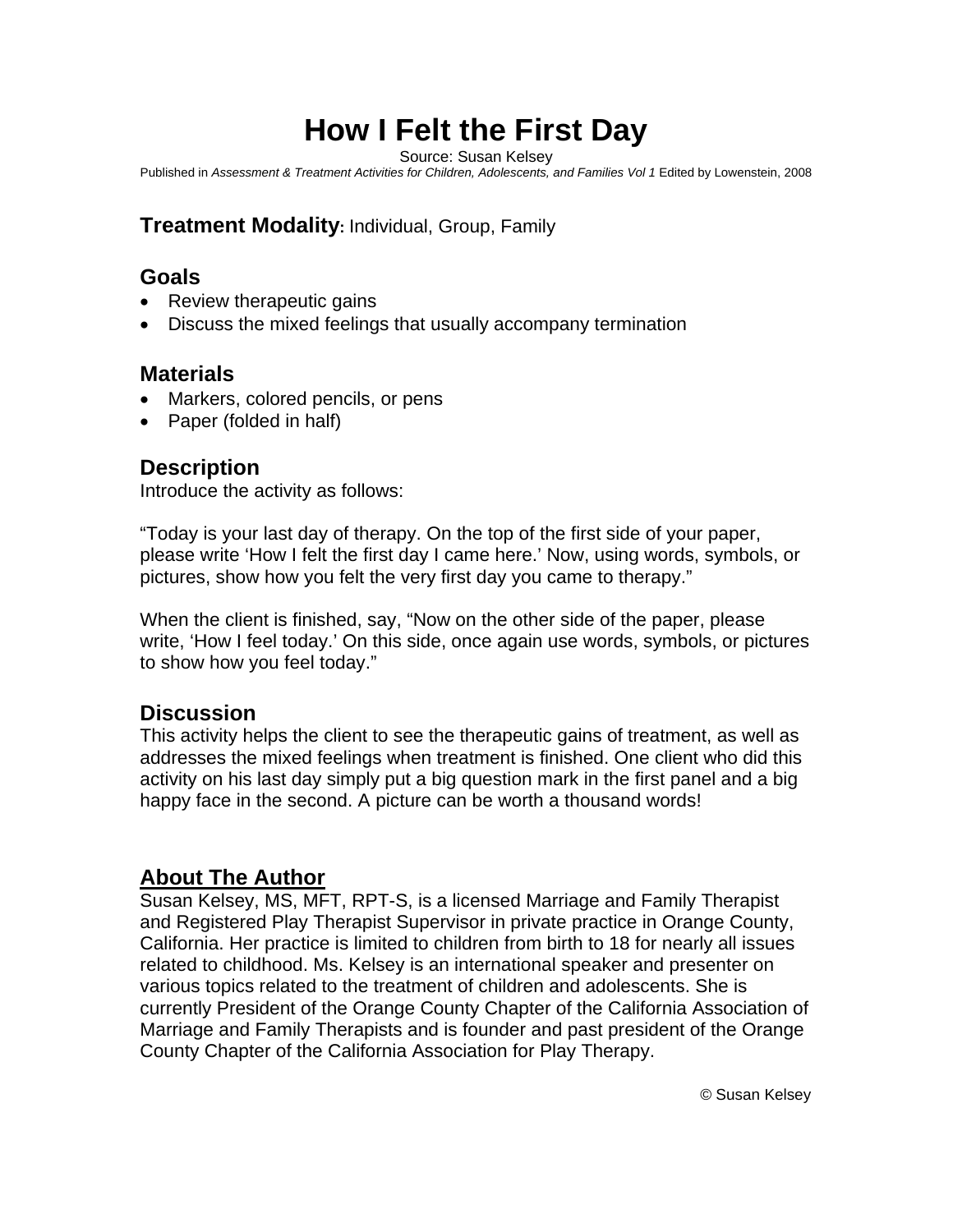## **My Wish for You**

Source: Abbie M. Flinner

Published in Assessment & Treatment Activities for Children, Adolescents, and Families Vol 2 Edited by Lowenstein, 2010

#### **Treatment Modality:** Group, Family

#### **Goals**

- Increase positive self-statements
- Encourage compassion/caring for others
- Experience a positive termination from group/family therapy

### **Materials**

- A wood star cut-out (available at craft stores) for each group member
- Decorative supplies such as paint, markers, glitter, etc.

#### **Description**

 Each member is asked to write (or paint) the words My Wish for You on the front of the star, and then to decorate the wooden star using the art supplies provided. Once decorated, each participant is then asked to turn the star over and write a wish or hope that they have for the person sitting to their left on the back of the star. Additional time may be provided if participants want to decorate the back of their stars as well.

When completed, participants are asked to give their star to the person sitting on their left. The wishes for each participant are then read aloud to the group/family. Next, everyone in the group/family discusses what it was like to create the star and make a wish for their group/family member. Process questions include, "What emotions were evoked?" "What was it like to receive the star and its message?" "Will the star be a nice reminder for them?"

Upon completion of the activity, group/family members are instructed to place the star in a place where they will see it often, such as beside their bed. The star can be used to help them to remember that others care about them.

## **Discussion**

This activity can be used with children or adults and serves as a positive reminder of the therapeutic experience. The star becomes a transitional object for the clients, as it is a positive reminder of their therapeutic experience. This is particularly important for children, as they may sense abandonment when having to terminate therapy.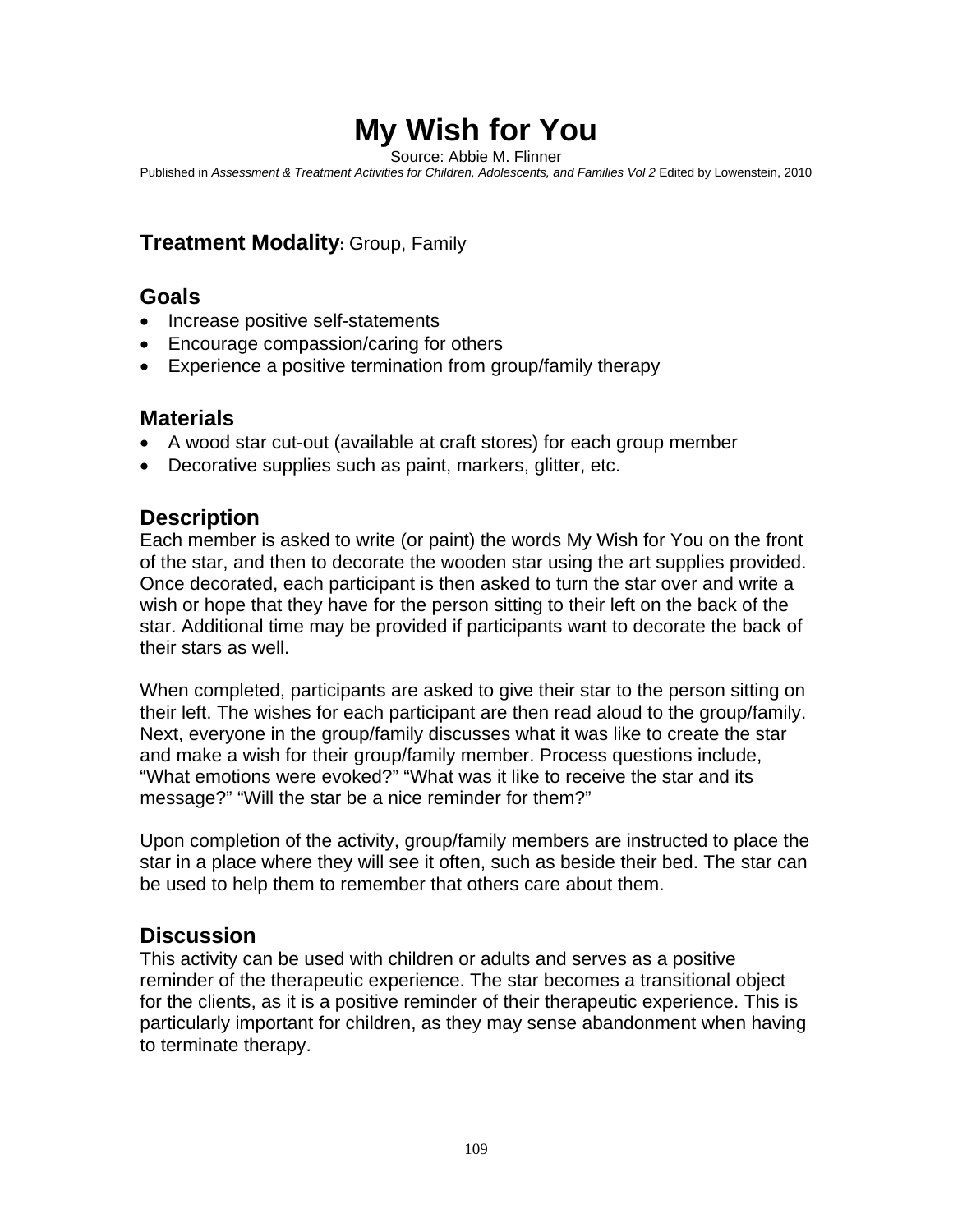Additionally, the positive message (the wish) demonstrates the participant's ability to care for others, but also provides a reminder that the participant is cared for, which gives her/him a sense of love and belonging and builds self-esteem.

## **About The Author**

Abbie Flinner, MACC, NCC, is a graduate of Slippery Rock University's Community Counseling Program. She has worked with young children, adolescents, and adults in a variety of settings. She has also presented at the Pennsylvania Counseling Association's National Conference. Currently, she is employed as a Mental Health Therapist at Caritas, a residential treatment facility funded through Human Services Center in New Castle, Pennsylvania.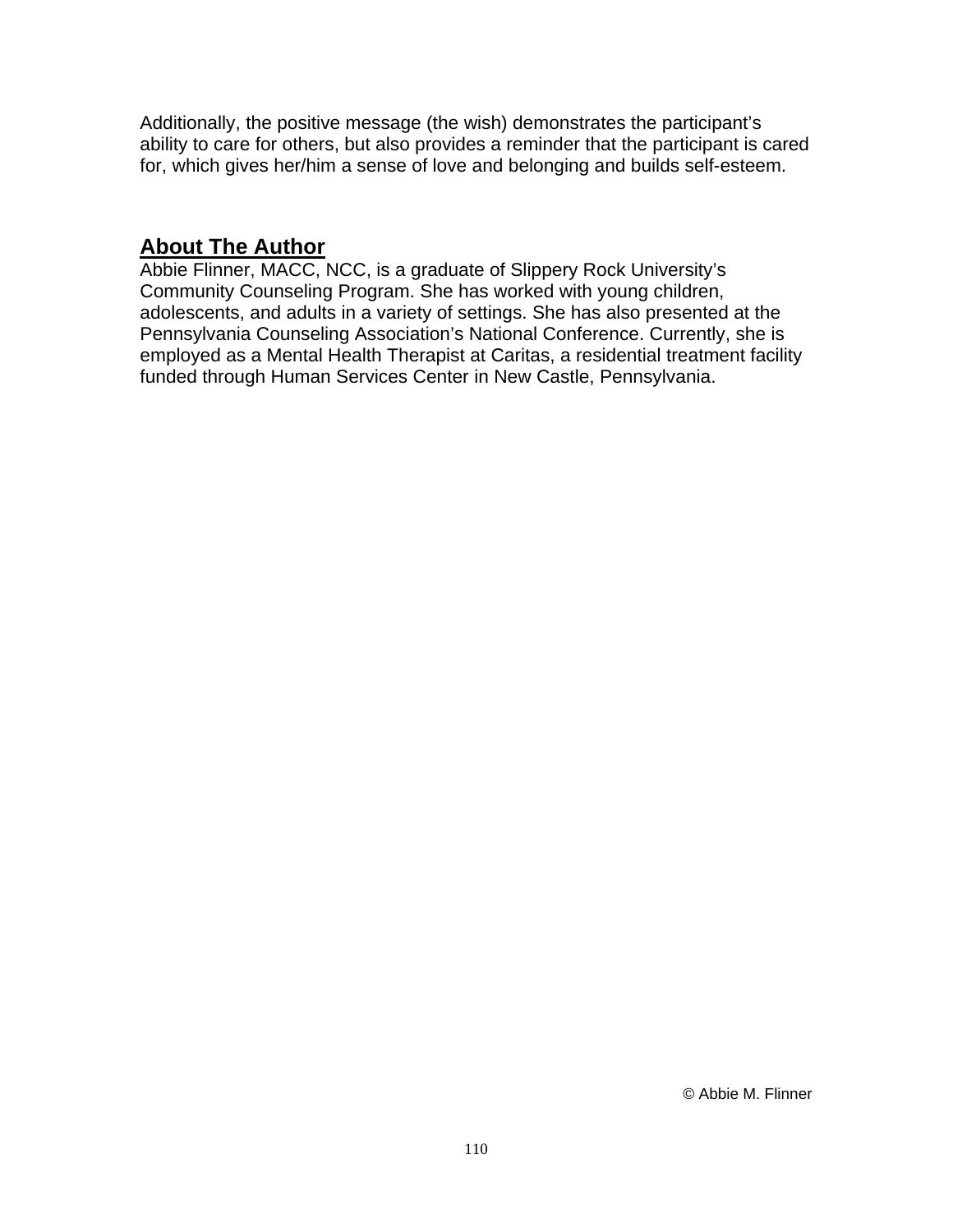## **Termination Party**

Source: Norma Leben

Published in Assessment & Treatment Activities for Children, Adolescents, and Families Vol 1 Edited by Lowenstein, 2008

#### **Treatment Modality:** Individual, Group, Family

#### **Goals**

- Validate that the therapeutic relationship is built on trust
- Honor the client's progress in therapy
- Provide a proper closure and positive termination experience

#### **Materials**

- Alphabet letter blocks
- Healthy snacks and beverage
- Personalized gift $(s)$

#### **Advance Preparation**

Obtain permission from the client's caregiver to provide party food and check if the client has any food allergies.

#### **Description**

The practitioner explains that this is the last therapy session and that a goodbye party has been prepared in her/his honor. The practitioner then explains the game as follows:

"We're going to play the Block Tower game. I have 26 alphabet blocks here and we're going to build a tall tower with them. We'll take turns, each time one of us will add a block to the top of the tower. With each block we'll say one thing (value, skill, principle) we have learned from all our past sessions. I'll put down the first block as the base. This block represents **honesty** as the base of our relationship."

Each client takes his/her turn and recalls skills learned and progress made. For example, the client has learned to manage anger, be respectful of others, use self-care strategies, etc. The practitioner validates each of the client's contributions. As the block tower gets taller and taller, this game becomes very exciting and captivating. When the tower falls, the practitioner should say, "It's OK if the tower falls. As long as you remember what each of the blocks stand for, you can always rebuild it."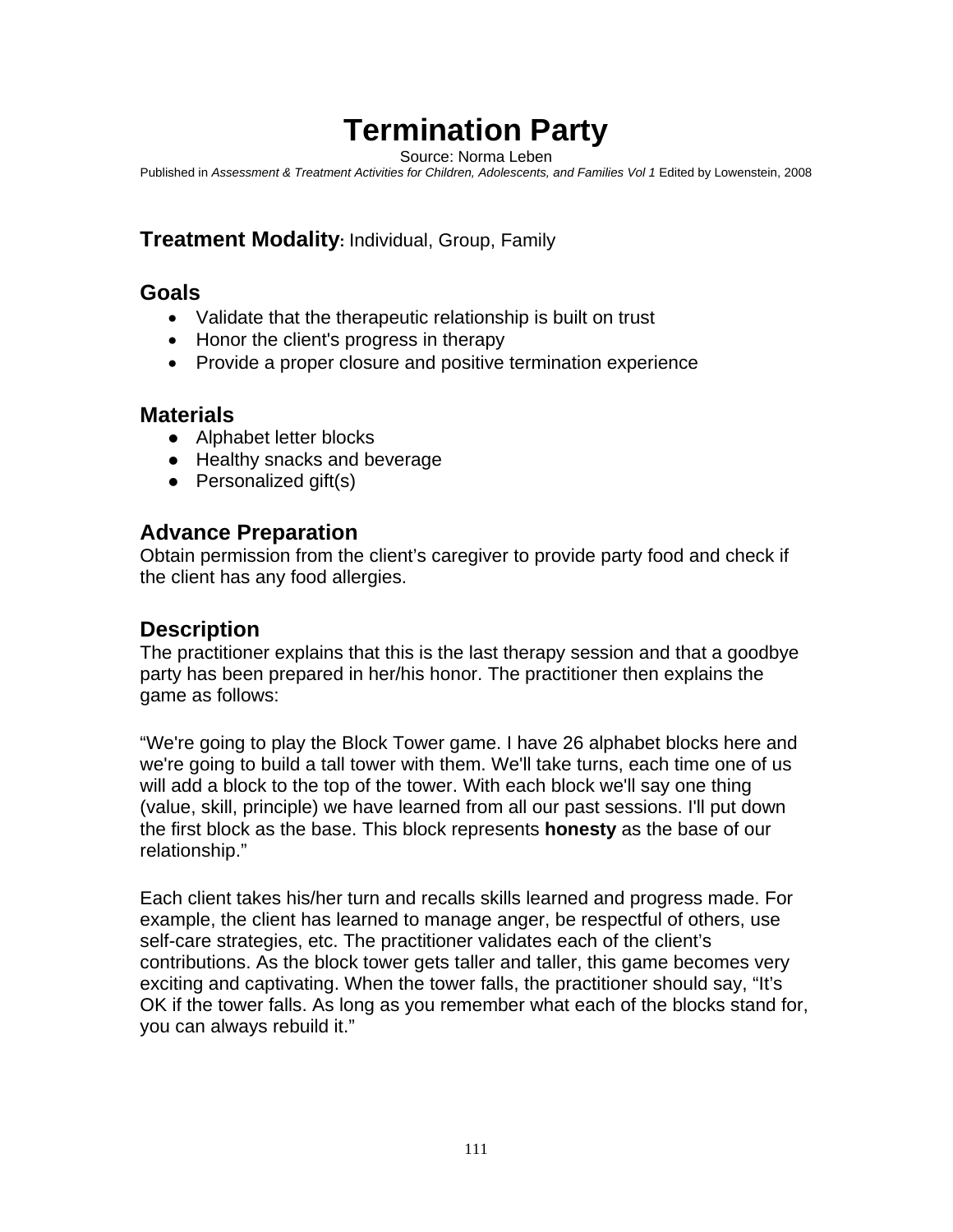When this game is over, the "party" begins and should include the following steps:

Step 1: The practitioner offers refreshments to the client(s) as a way to establish a nurturing moment.

Step 2: The practitioner summarizes their therapeutic journey, including these elements:

- $\bullet$  the duration and the reason for therapy
- $\bullet$  initial feelings about the client(s)
- $\bullet$  accomplishments the client(s) has made on this journey
- $\bullet$  current feelings toward the client(s)

The following is an example: "Chris, you started coming to see me nine months ago because your mom and school counselor were worried about your angry outbursts, at times even hurting yourself and others. You also seemed to be spending a lot of time by yourself, looking sad and lonesome. At that time, I shared their concerns, but I was also curious about what could have caused a young boy of ten to be so angry. Then I met you and found that you were using anger as a screen as a way to prevent anyone from getting to know you. After a few sessions, I discovered that behind that angry screen there was a Chris full of fairness, smarts, and curiosity. We've done a lot of work on expressing feelings, communication, and social skills. You just soaked up these skills like a sponge, turned around and used them at school and at home. I'm so proud and happy to learn that you did not have any melt-downs for four weeks. Now all your grades are A's and B's, and on top of that you've even made friends at school and in the neighborhood. Congratulations to you and to your mom."

Step 3: The practitioner asks the client to share areas which he/she believes have changed for the better, and, to share how he/she felt about the practitioner when they first met and how he/she feels about the practitioner now. (Note: In a group or family setting, each member will have a turn.) The practitioner will model accepting feedback from others – making eye contact, nodding, saying "thanks."

Step 4: The practitioner presents a farewell gift to the client (or the group or the family). This personalized gift will include a business card or an agency card with guidelines for future contacts. It is hoped that this will ease the pain of separation and prevent the client (or group or family) from feeling abandoned. This ceremony ends with appropriate goodbyes such as hugs or handshakes.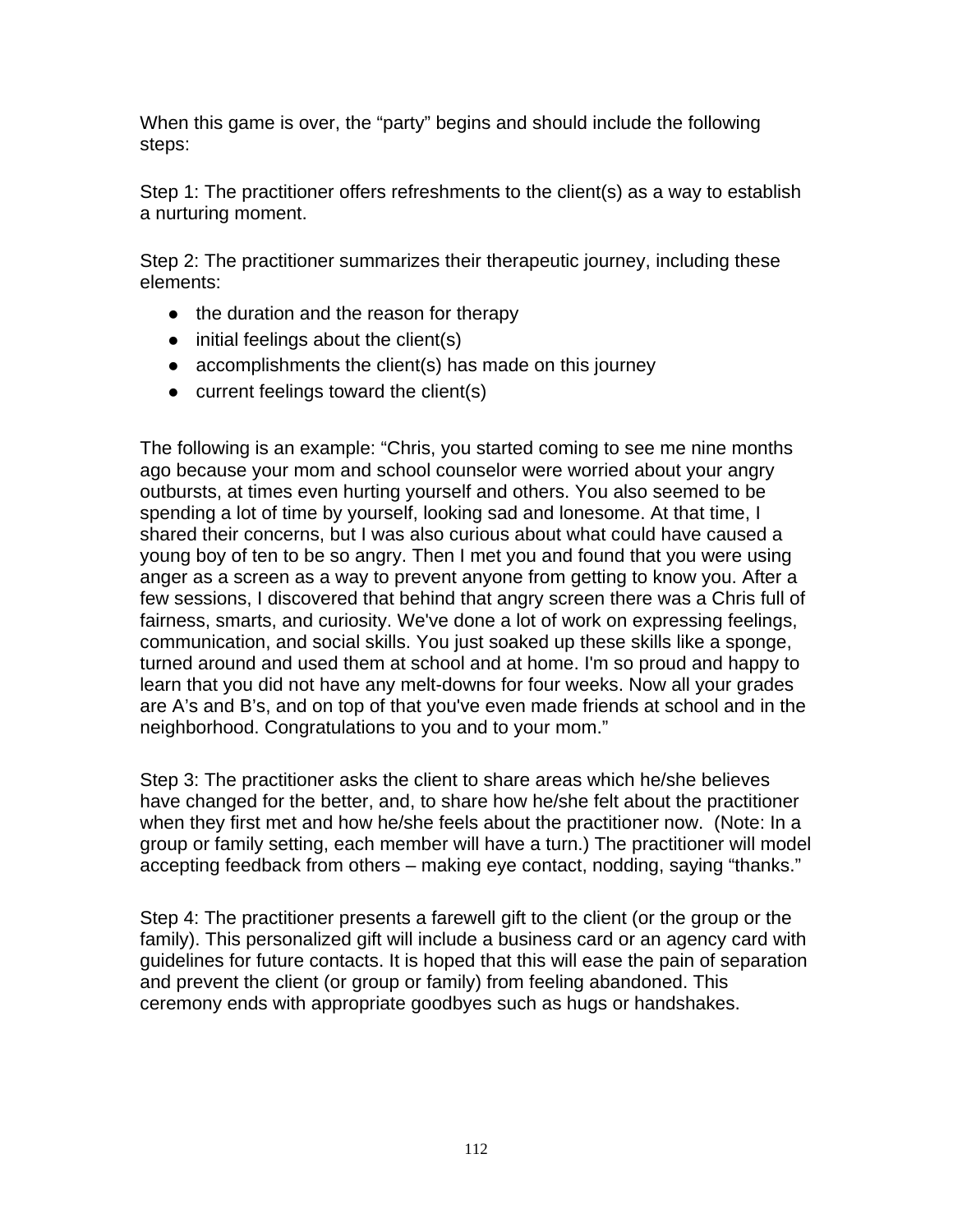#### **Discussion**

Termination is an important step in the therapeutic process. If handled appropriately, the client feels the relationship has been properly "wrapped up" in contrast to the unfinished business of past relationships. All children and adults have felt the hurt of abrupt departures of childhood friends and relatives. They had no control over those incidents. Nobody likes to feel hurt, so often we avoid that pain by not saying goodbye or not making new friends again. This ceremony will provide a model that teaches a healthy way of saying goodbye.

#### **Reference**

Leben, Norma Y. (1999). *Directive group play therapy: 60 structured games for the treatment of ADHD, low self-esteem, and traumatized children*. Pflugerville, TX. Morning Glory Treatment Center for Children.

#### **About the Author**

Norma Leben, MSW, LCSW, ACSW, RPT-S, CPT-S, Since graduating with a University of Chicago MSSA, she has worked as CPS supervisor, school dropout team leader, residential treatment supervisor, executive director, and international trainer. She is a licensed clinical social worker and play therapy supervisor who has authored over 45 audio or video recordings, books, and publications in English and Chinese on parenting and play therapy techniques.